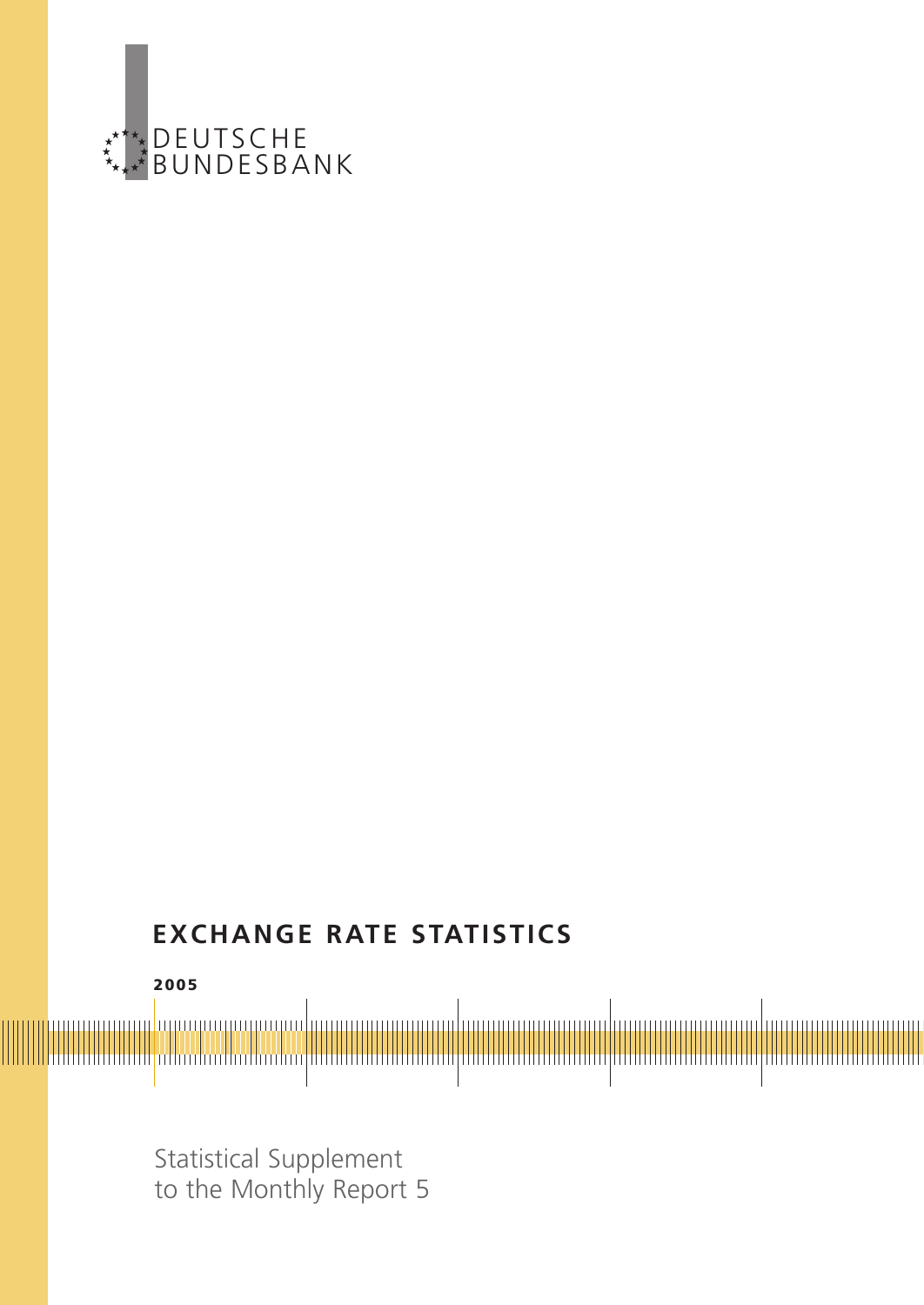

Deutsche Bundesbank Wilhelm-Epstein-Strasse 14 60431 Frankfurt am Main

Postfach 10 06 02 60006 Frankfurt am Main Federal Republic of Germany

Tel +49 69 9566-1 +49 69 9566 8604

Telex 41227 within Germany 414431 from abroad

Fax +49 69 9566 8606 or 5601071

Internet http://www.bundesbank.de

Reproduction permitted only if source is stated.

The Statistical Supplement *Exchange rate statistics* is published each quarter in printed form. The Deutsche Bundesbank also publishes an updated monthly edition on the internet.

This Annex provides an English translation of the headings and explanatory notes to the data for 2005 contained in the German original, which is the sole authoritative text.

The Statistical Supplement *Exchange rate statistics* is published by the Deutsche Bundesbank, Frankfurt am Main, by virtue of section 18 of the Bundesbank Act. It is available to interested parties free of charge.

Further statistical data, supplementing the *Monthly Report*, are to be found in the following supplements.

| <b>Banking statistics</b>             | monthly |
|---------------------------------------|---------|
| Capital market statistics             | monthly |
| <b>Balance of payments statistics</b> | monthly |
| Seasonally adjusted                   |         |
| business statistics                   | monthly |

Updated figures of selected statistics are also available on the internet. For a small fee to cover costs, a file which is updated monthly and contains approximately 40,000 time series published by the Bundesbank can also be obtained on magnetic tape cassette or ZIP disk from the Division Statistical Data Processing, Mathematical Methods.

Selected current monthly averages of the euro reference exchange rates published by the European Central Bank can be obtained by telephoning +49 69 9566 8605.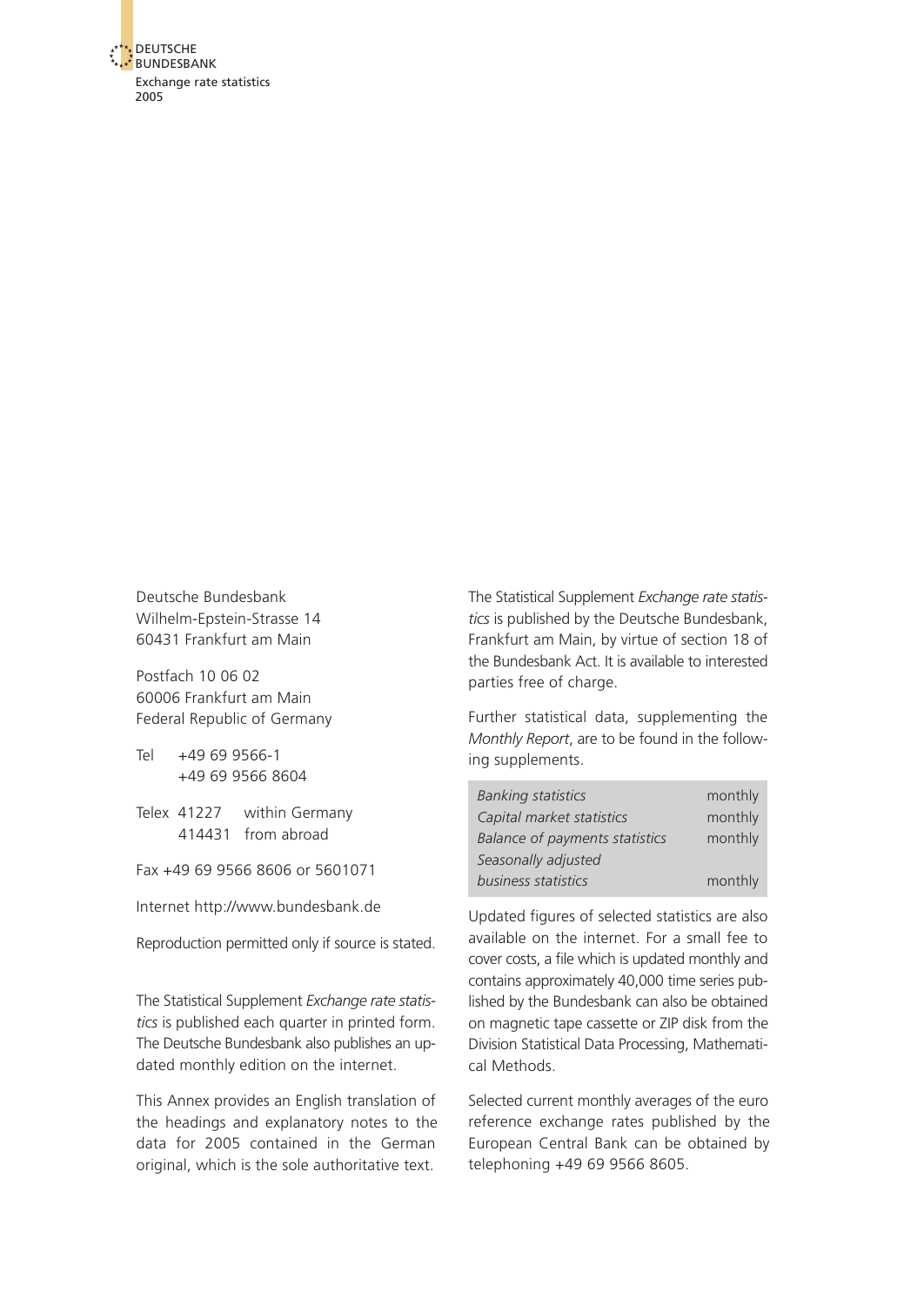# <span id="page-2-0"></span>**Contents**

# I Exchange rates in the euro area and in Germany

| 1 Euro reference exchange rates of the     |   |
|--------------------------------------------|---|
| European Central Bank and effective        |   |
| exchange rates of the euro                 | 6 |
| 2 Exchange rates of major currencies       |   |
| (chart)                                    | 6 |
| 3 Effective exchange rate of the euro      |   |
| (chart)                                    | 7 |
| 4 Euro/US dollar exchange rates            |   |
| during the day                             |   |
| 5 Central rates and intervention rates     |   |
| in Exchange Rate Mechanism II              | 7 |
| 6 Irrevocable euro conversion rates in the |   |
| third stage of European economic and       |   |
| monetary union (since 1 January 1999)      | 7 |
| 7 ECU values of the European Monetary      |   |
| System                                     | 8 |
| 8 Historical exchange rates on             |   |
| the Frankfurt exchange                     | 8 |
|                                            |   |

# II Overview of the currencies of the world

| 1 Currencies and exchange rates in       |  |
|------------------------------------------|--|
| particular countries                     |  |
| 2 Currencies in selected territories and |  |
| countries in which the currency of       |  |
| another country is legal tender          |  |
|                                          |  |
|                                          |  |
| III Values of the special                |  |
| drawing right                            |  |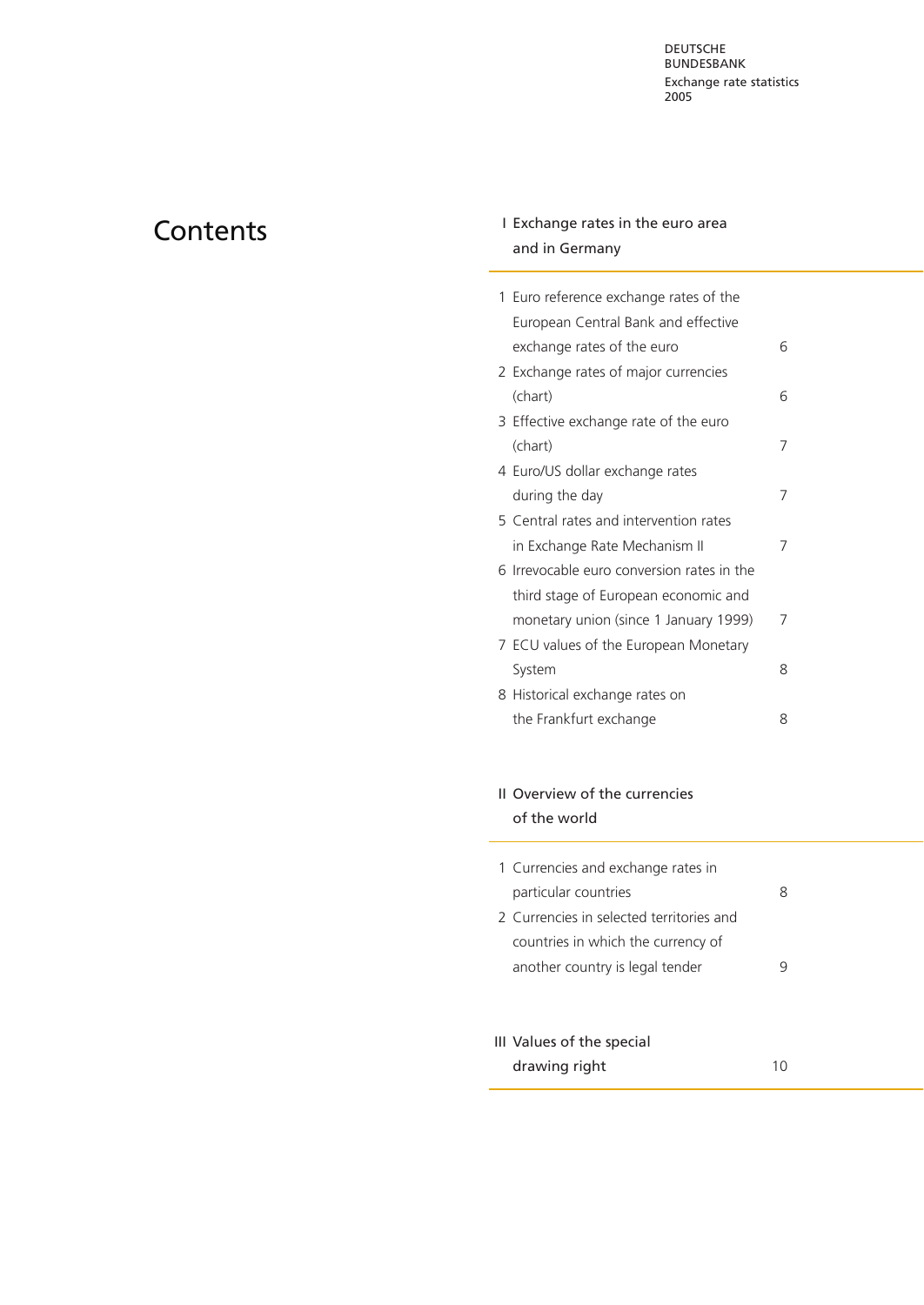DEUTSCHE BUNDESBANK [Exchange rate st](#page-2-0)atistics 2005

<span id="page-3-0"></span>

| IV Global exchange rate arrangements<br>and anchors of monetary policy                                                    | 10       | 4 ECU central rates between<br>13 March 1979 and<br>31 December 1998     | 12 |
|---------------------------------------------------------------------------------------------------------------------------|----------|--------------------------------------------------------------------------|----|
| V ISO currency codes                                                                                                      | 10       | <b>Explanatory notes</b>                                                 |    |
|                                                                                                                           |          | Exchange rates in the euro area and in<br>Germany                        | 13 |
| VI Parities, central rates,                                                                                               |          | Overview of the currencies of the world                                  | 14 |
| <b>EMUA</b> relationships                                                                                                 |          | Values of the special drawing right                                      | 15 |
| 1 Gold and US dollar parities between<br>1948 and 15 February 1973<br>2 SDR central rates between<br>18 December 1971 and | 11       | <b>Excerpts from official</b><br>announcements                           |    |
| 31 March 1978<br>3 EMUA relationships between<br>1 April 1978 and 12 March 1979                                           | 11<br>12 | Official communications on the euro<br>and on Exchange Rate Mechanism II | 17 |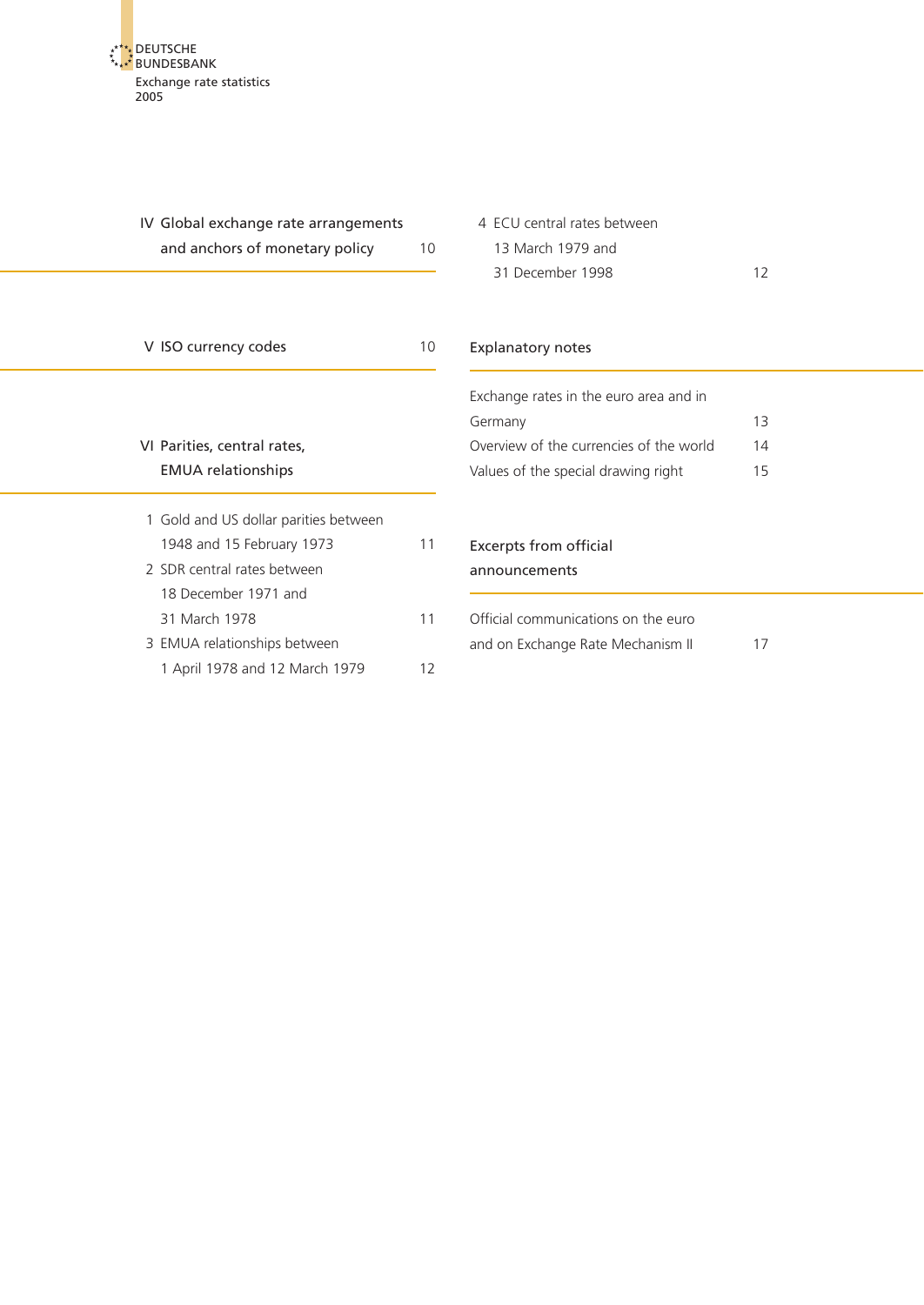DEUTSCHE **BUNDESBANK** Exchange rate statistics 2005

#### Abbreviations and symbols

| CU          | Currency unit(s)                  |
|-------------|-----------------------------------|
| EC          | European Communities              |
| <b>ECB</b>  | European Central Bank             |
| ECU         | European Currency Unit            |
| <b>EMS</b>  | European Monetary System          |
| EMU         | European Monetary Union           |
| <b>EMUA</b> | European Monetary Unit of Account |
| ERM         | Exchange rate mechanism           |
| EU          | European Union                    |
| EUA         | European Unit of Account          |
| IMF         | International Monetary Fund       |
| ISO         | International Organization        |
|             | for Standardization               |
| <b>SDR</b>  | Special drawing right             |
|             |                                   |

| p | provisional |
|---|-------------|

- r revised
- s estimated
- … Data available at a later date
- . Data unknown, not to be published or not meaningful
- nil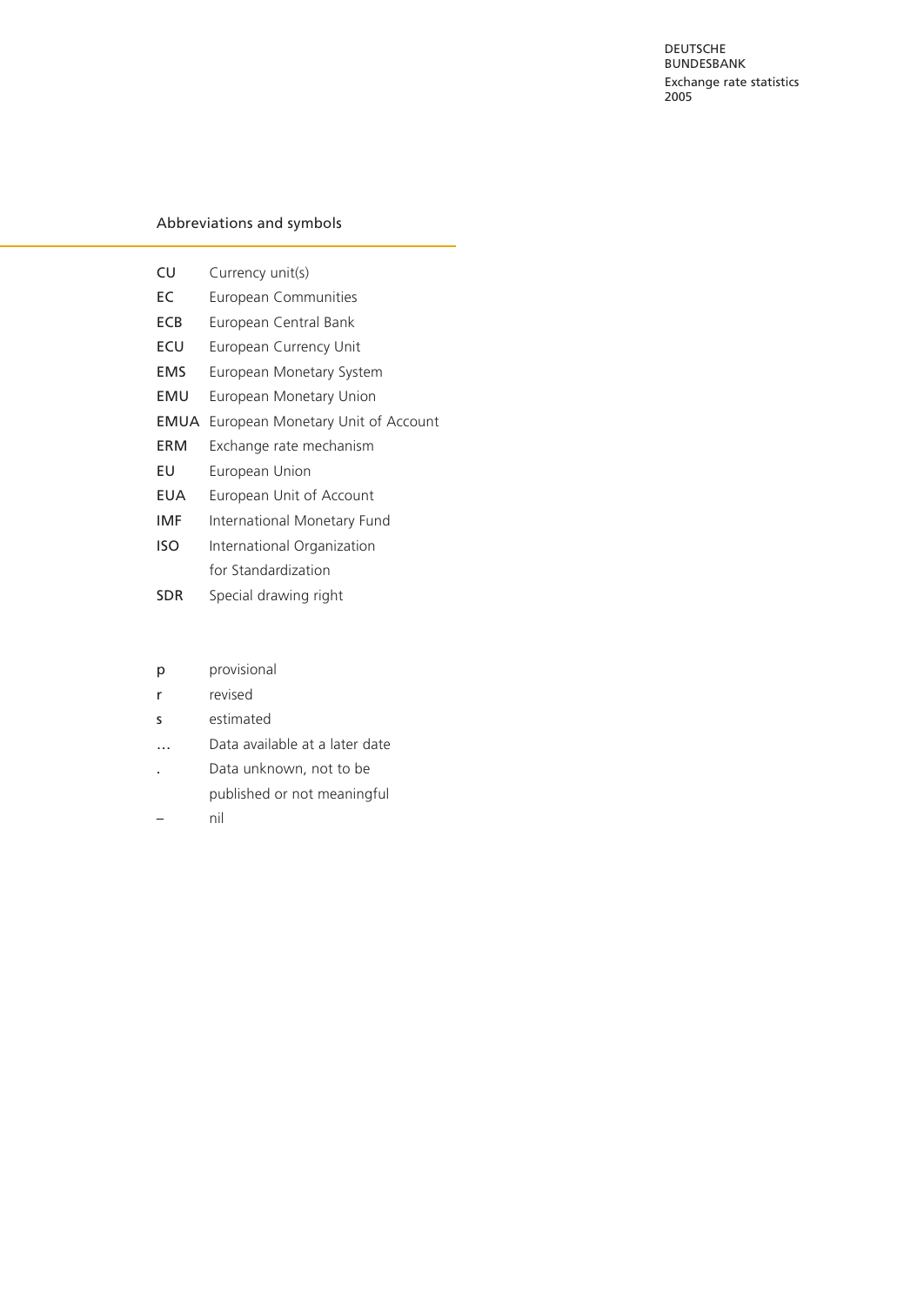<span id="page-5-1"></span>

#### <span id="page-5-0"></span>I Exchange rates in the euro area and in Germany

#### 1 Euro reference exchange rates of the European Central Bank **\*** and effective exchange rates

#### of the euro

| $EUR 1 =  CU$                       |                            |                                             |                                       |                                                    |                             |                                          |                                                   |                                            |
|-------------------------------------|----------------------------|---------------------------------------------|---------------------------------------|----------------------------------------------------|-----------------------------|------------------------------------------|---------------------------------------------------|--------------------------------------------|
| United States<br>US dollar<br>l usd | Japan<br>Yen<br><b>JPY</b> | Greece<br>Greek drachma<br>GRD <sup>1</sup> | Denmark<br>Danish krone<br><b>DKK</b> | United Kinadom   Sweden<br>l Pound sterlina<br>GBP | Swedish krona<br><b>SEK</b> | Switzerland<br>Swiss franc<br><b>CHF</b> | l Iceland<br>LIcelandic króna<br>ISK <sup>2</sup> | Norway<br>  Norwegian krone <br><b>NOK</b> |

| Bulgaria<br>Lev<br>BGN <sup>2</sup>                                                           | Cvprus<br>Cyprus pound<br>CYP | Czech Republic<br>Czech koruna<br>CZK | Estonia<br>Estonian kroon<br>EEK | Hungary<br>Forint<br><b>HUF</b> | Lithuania<br>Litas<br>LTL <sup>2</sup> | Latvia<br>Lats<br>LVL <sup>2</sup> | Malta<br>Maltese Lira<br>MTL <sup>2</sup>                                                                                                                                                                                    |
|-----------------------------------------------------------------------------------------------|-------------------------------|---------------------------------------|----------------------------------|---------------------------------|----------------------------------------|------------------------------------|------------------------------------------------------------------------------------------------------------------------------------------------------------------------------------------------------------------------------|
| $Zeit = Period$<br>Durchschnitt im Jahr = Annual average<br>Stand am Jahresende = End of year |                               |                                       |                                  |                                 |                                        |                                    | * See Explanatory notes, p 13–16. – 1 Greece joined the euro area on<br>1 January 2001 (see Tables 1.5 and 1.6). - 2 Up to September 2000, ECB<br>indicative rates. $-3$ Calculated from daily quotations. $-4$ Average from |

Stand am Jahresende = End of year Durchschnitt im Monat = Monthly average Tageskurs = Daily rates

indicative rates. – **3** Calculated from daily quotations. – **4** Average from 7 August to 29 December 2000.

## 1 Euro reference exchange rates of the European Central Bank **\*** and effective exchange rates of the euro (cont'd)

| $EUR_1 =  CU$       |                         |              |                                   |                                  |            |        |                                                                                             |                           |
|---------------------|-------------------------|--------------|-----------------------------------|----------------------------------|------------|--------|---------------------------------------------------------------------------------------------|---------------------------|
| Poland              | ` Romania               | Slovenia     | Slovakia                          | Turkey                           | Australia  | Canada | Hong Kong<br>Special<br>Administrative                                                      | New Zealand               |
| Zloty<br><b>PLN</b> | Leu<br>ROL <sup>1</sup> | Tolar<br>SIT | Slovak koruna<br>SKK <sup>1</sup> | Turkish lira<br>TRL <sup>1</sup> | <b>AUD</b> | CAD    | Region<br>Australian dollar Canadian dollar   Hong Kong dollar   dollar<br>HKD <sup>1</sup> | New Zealand<br><b>NZD</b> |

|                         |                    |                  | Effective exchange rate of the euro |         |                                     |  |  |
|-------------------------|--------------------|------------------|-------------------------------------|---------|-------------------------------------|--|--|
| Singapore               | Korea, Republic of | South Africa     | Narrow group <sup>2</sup>           |         | Broad group <sup>3</sup>            |  |  |
| Singapore dollar<br>Won | Rand               | Nominal          | Real<br>Based on<br>consumer prices | Nominal | Real<br>Based on<br>consumer prices |  |  |
| SGD <sup>1</sup>        | KRW <sup>1</sup>   | ZAR <sup>1</sup> | $011999 = 100$                      |         |                                     |  |  |

Zeit = Period Durchschnitt im Jahr = Annual average Stand am Jahresende = End of year Durchschnitt im Monat = Monthly average

 $DM1/E1 =$  currency units, log scale

Tageskurs = Daily rates<br>\* See Explanatory notes, p 13–16. – 1 Up to September 2000, ECB indicative<br>\* see Explanatory notes, p 13–16. – 1 Up to September 2000, ECB indicative<br>exchange rates of the euro against the currencie between 1995 and 1997 and capture third-market effects. From January 2001,

Greece ceased to be a partner country in the effective exchange rate of the euro; the weighting scheme was adjusted accordingly. Due to the change in the weighting scheme, effective exchange rate data as from January 2001 lated from daily quotations.

#### 2 Exchange rates of major currencies

|       | $P_{\text{IV}}$ and $P_{\text{IV}}$ and $P_{\text{IV}}$ and $P_{\text{IV}}$ and $P_{\text{IV}}$ |                  |                                                      |                |
|-------|-------------------------------------------------------------------------------------------------|------------------|------------------------------------------------------|----------------|
| US\$  |                                                                                                 |                  |                                                      | US\$           |
|       | Derived exchange rates on the Frankfurt exchange<br>$DM 1 =  CU$<br>US dollar                   |                  | Euro reference exchange rates of the ECB<br>€1 =  CU |                |
| ¥     | Japanese yen                                                                                    |                  |                                                      | ¥              |
| f     | Pound sterling                                                                                  |                  |                                                      | £              |
| Sfr   | Swiss franc                                                                                     |                  |                                                      | Sfr            |
| Can\$ | Canadian dollar                                                                                 |                  |                                                      | Can\$          |
| A\$   | Australian dollar <sup>1</sup>                                                                  |                  |                                                      | A <sup>5</sup> |
|       | 81 82<br>80                                                                                     | Monthly averages | Daily values                                         |                |
|       |                                                                                                 |                  |                                                      |                |

**1** Rates from Australia. – **2** From 1999, data in euro. – **3** Last monthly values: ... – **4** Last daily values: ...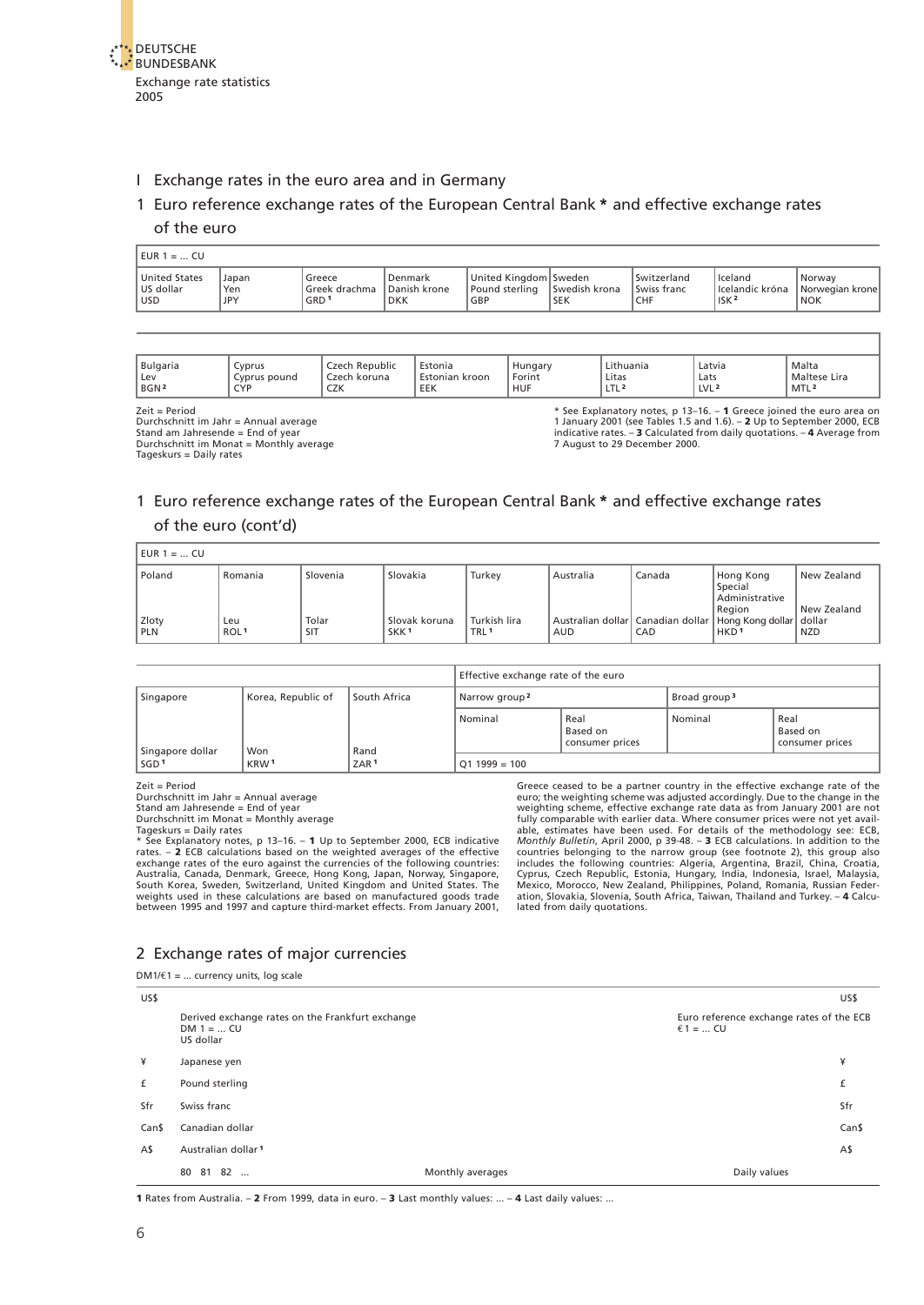## <span id="page-6-1"></span><span id="page-6-0"></span>[3 Effective exchange rate of the euro](#page-29-0)

| Q1 1999 = 100, monthly averages; log scale                      |                                           |  |  |  |
|-----------------------------------------------------------------|-------------------------------------------|--|--|--|
| Effective exchange rate of the euro against the currencies of a |                                           |  |  |  |
| narrow group                                                    | Real, based on consumer prices<br>Nominal |  |  |  |
| broad group                                                     | Real, based on consumer prices<br>Nominal |  |  |  |
|                                                                 |                                           |  |  |  |

#### 4 Euro/US dollar exchange rates during the day

| $EUR 1 = USD$ |       |       |       |       |       |       |            |                       |                       |
|---------------|-------|-------|-------|-------|-------|-------|------------|-----------------------|-----------------------|
| Time          |       |       |       |       |       |       |            |                       |                       |
| 8.30          | 9.00  | 9.30  | 10.00 | 10.30 | 11.00 | 11.30 | 12.00      | 12.30                 | 13.00                 |
|               |       |       |       |       |       |       |            |                       |                       |
|               |       |       |       |       |       |       | Memo items |                       |                       |
| 13.30         | 14.00 | 14.30 | 15.00 | 15.30 | 16.00 | 16.30 | Lowest     | Highest<br>daily rate | ECB reference<br>rate |

Zeit = Period \* Buying rates in the interbank market according to information from business news agencies. See Explanatory notes, p 13–16.

#### 5 [Central rates and intervention rates in Exchange Rate Mechanism II](#page-32-0) **\***

Since 1 January 1999 **As at ...** As at ...

| Country                       |                                          | $EUR 1 =  CU$       |                      |                     |
|-------------------------------|------------------------------------------|---------------------|----------------------|---------------------|
| Currency<br>ISO currency code | Type of rate                             | From 1 January 1999 | From 17 January 2000 | From 1 January 2001 |
| Denmark                       |                                          |                     |                      |                     |
| Danish krone<br><b>DKK</b>    | Upper rate<br>Central rate<br>Lower rate |                     |                      |                     |
| Greece                        |                                          |                     |                      |                     |
| Greek drachma<br>GRD          | Upper rate<br>Central rate<br>Lower rate |                     |                      |                     |

Source: ECB. – \* See Excerpts from official announcements, p 17–20. – **1** Accession of Greece to monetary union on 1 January 2001.

# 6 Irrevocable euro conversion rates in the third stage of European economic and monetary union

#### (since 1 January 1999) **\***

| <b>Country</b>      | Currency           | ISO currency code | EUR $1 = $ CU |
|---------------------|--------------------|-------------------|---------------|
| Austria             | Austrian schilling | <b>ATS</b>        | 13.7603       |
| Belgium             | Belgian franc      | <b>BEF</b>        | 40.3399       |
| Finland             | Finnish markka     | <b>FIM</b>        | 5.94573       |
| France              | French franc       | <b>FRF</b>        | 6.55957       |
| Germany             | Deutsche Mark      | <b>DEM</b>        | 1.95583       |
| Greece <sup>1</sup> | Greek drachma      | GRD               | 340.750       |
| Ireland             | Irish pound        | <b>IEP</b>        | 0.787564      |
| Italy               | Italian lira       | <b>ITL</b>        | 1936.27       |
| Luxembourg          | Luxembourg franc   | <b>LUF</b>        | 40.3399       |
| Netherlands         | Dutch quilder      | <b>NLG</b>        | 2.20371       |
| Portugal            | Portuguese escudo  | <b>PTE</b>        | 200.482       |
| Spain               | Spanish peseta     | <b>ESP</b>        | 166.386       |

Source: ECB. – \* See Excerpts from official announcements, p 17–20. – **1** The data for Greece apply as from 1 January 2001 (see Table I.5).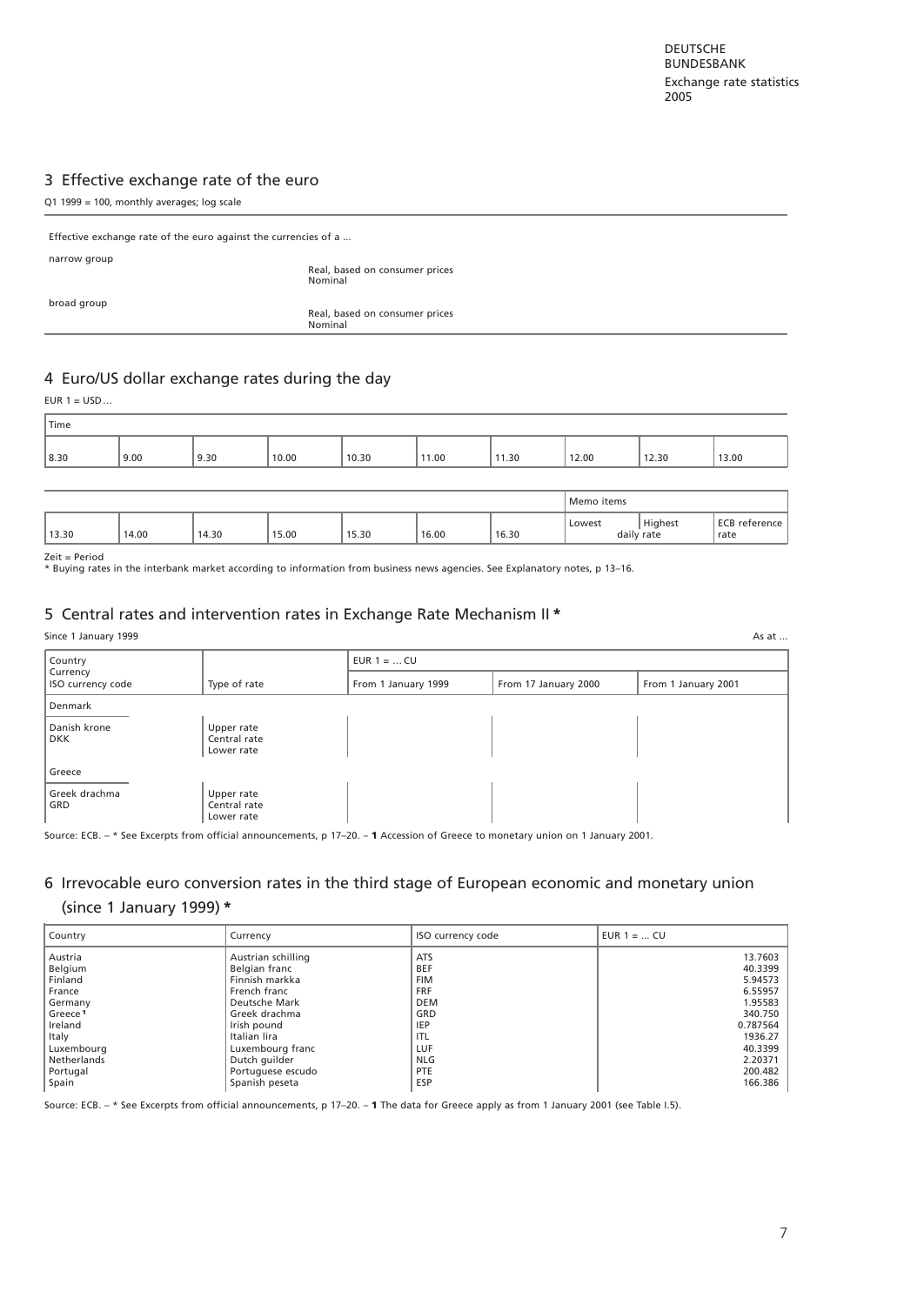<span id="page-7-1"></span><span id="page-7-0"></span>

#### 7 ECU values of the European Monetary System (EMS) **\***

ECU  $1 = ...$  CU

| Deutsche<br>Mark | French<br>franc | Pound<br>sterling | Dutch<br>quilder | Belgian and<br>Luxembourg<br>franc | Italian<br>lira | Spanish<br>peseta | Danish<br>krone | Irish<br>pound |
|------------------|-----------------|-------------------|------------------|------------------------------------|-----------------|-------------------|-----------------|----------------|
|                  |                 |                   |                  |                                    |                 |                   |                 |                |

Portuguese |Greek |Austrian |Swedish |Finnish |US |Japanese |Swiss |Norwegian escudo |drachma |schilling |krona |markka |dollar |yen |franc |krone

Durchschnitt im Jahr = Annual average

Source: European Commission, Brussels. – \* The values shown before the start of the EMS refer to the European unit of account. See Explanatory notes, p 13–16.

#### 8 Historical exchange rates on the Frankfurt exchange **\***

Spot middle rates in Deutsche Mark/telegraphic transfer

| United<br><b>States</b> | United<br>Kingdom | Ireland | Canada | Netherlands   | Switzerland | Belgium       | France              | Denmark       |
|-------------------------|-------------------|---------|--------|---------------|-------------|---------------|---------------------|---------------|
| US\$1                   | <u>.</u>          | IR£1    | Can    | <b>HfI100</b> | Sfr100      | <b>Bfr100</b> | Ffr100<br>NF/FF1001 | <b>Dkr100</b> |
|                         |                   |         |        |               |             |               |                     |               |

| Norway | Sweden        | Italy    | Austria | Spain   | Portugal      | Japan | Finland       | Memo item<br>Greece |
|--------|---------------|----------|---------|---------|---------------|-------|---------------|---------------------|
| Nkr100 | <b>Skr100</b> | Lit1,000 | S100    | Ptas100 | <b>Esc100</b> | ¥100  | <b>Fmk100</b> | Dr100 <sup>2</sup>  |

Zeit = Period

Durchschnitt im Jahr = Annual average

Stand am Jahresende = Year-end position Abstand des Geld- bzw. Briefkurses vom Mittelkurs in D-Mark = Difference be-

tween buying or selling rate and middle rate, in Deutsche Mark Durchschnitt im Monat = Monthly average

\* With the introduction of the euro as the single currency in eleven member states of the European Union on 1 January 1999, trading in the currencies which were replaced by the euro was discontinued in the national foreign exchange<br>markets of these countries. – 1 Currency conversion, with effect from 1 January<br>1960: Ffr100 = NF1 or (since 1 January 1963) FF1. – 2 Reciprocal v exchange rates for the Deutsche Mark published by the Bank of Greece (up to 1980, selling rates). **– 3** Calculated from official daily rates; initial quotation:<br>4 May 1953: Dutch guilder, Belgian franc, French franc; 11 May 1953: Canadian; dollar; 18 May 1953: Danish krone, Swedish krona, pound s

### II Overview of the currencies of the world

#### 1 [Currencies and exchange rates in particular countries](#page-38-0) **\***

|                           |                         |                           | Rate at end of month  |          |                              |                                      |
|---------------------------|-------------------------|---------------------------|-----------------------|----------|------------------------------|--------------------------------------|
| Country                   | Currency                |                           |                       |          |                              |                                      |
| Country code <sup>o</sup> | ISO currency code       | Type of rate <sup>1</sup> | Unit                  | $\cdots$ | $\cdots$                     | .                                    |
|                           |                         |                           |                       |          |                              |                                      |
| Egypt                     | <b>Bulgaria</b>         |                           | Greece                |          | Kenya                        |                                      |
| <b>Equatorial Guinea</b>  | <b>Burkina Faso</b>     |                           | Guatemala             |          | Kyrgyzstan                   |                                      |
| Ethiopia                  | Burundi                 |                           | Guinea                |          | Kiribati                     |                                      |
| Afghanistan               | Chile                   |                           | Guinea-Bissau         |          | Colombia                     |                                      |
| Albania                   | China, People's Rep. of |                           | Guyana                |          | Comoros                      |                                      |
| Algeria                   | China (Taiwan)          |                           | Haiti                 |          | Congo                        |                                      |
| Angola                    | Cook Islands            |                           | Honduras              |          | Congo, Democratic Rep. of    |                                      |
| Antigua and Barbuda       | Costa Rica              |                           | Hong Kong, Special    |          |                              | Korea, Democratic People's Rep. of   |
| Argentina                 | Côte d'Ivoire           |                           | Administrative Region |          | Korea, Rep. of               |                                      |
| Armenia                   | Denmark                 |                           | India                 |          | Croatia                      |                                      |
| Aruba                     | Germany                 |                           | Indonesia             |          | Cuba                         |                                      |
| Azerbaijan                | Dominica                |                           | Iraq                  |          | Kuwait                       |                                      |
| Australia                 | Dominican Republic      |                           | Iran, Islamic Rep. of |          | Lao People's Democratic Rep. |                                      |
| <b>Bahamas</b>            | Djibouti                |                           | Ireland               |          | Lesotho                      |                                      |
| Bahrain                   | Ecuador                 |                           | Iceland               |          | Latvia                       |                                      |
| Bangladesh                | El Salvador             |                           | Israel                |          | Lebanon                      |                                      |
| <b>Barbados</b>           | Eritrea                 |                           | Italy                 |          | Liberia                      |                                      |
| <b>Belarus</b>            | Estonia                 |                           | Jamaica               |          | Libyan Arab Jamahiriya       |                                      |
| Belgium                   | <b>Falkland Islands</b> |                           | Japan                 |          | Lithuania                    |                                      |
| <b>Belize</b>             | Fiji                    |                           | Yemen                 |          | Luxembourg                   |                                      |
| Benin                     | Finland                 |                           | Jordan                |          |                              | Macau, Special Administrative Region |
| Bermuda                   | France                  |                           | Cayman Islands        |          | Madagascar                   |                                      |
| Bhutan                    | Gabon                   |                           | Cambodia              |          | Malawi                       |                                      |
| <b>Bolivia</b>            | Gambia                  |                           | Cameroon              |          | Malaysia                     |                                      |
| Bosnia and Herzegovina    | Georgia                 |                           | Canada                |          | <b>Maldives</b>              |                                      |
| Botswana                  | Ghana                   |                           | Cape Verde            |          | Mali                         |                                      |
| Brazil                    | Gibraltar               |                           | Kazakhstan            |          | Malta                        |                                      |
| Brunei Darussalam         | Grenada                 |                           | Qatar                 |          | Morocco                      |                                      |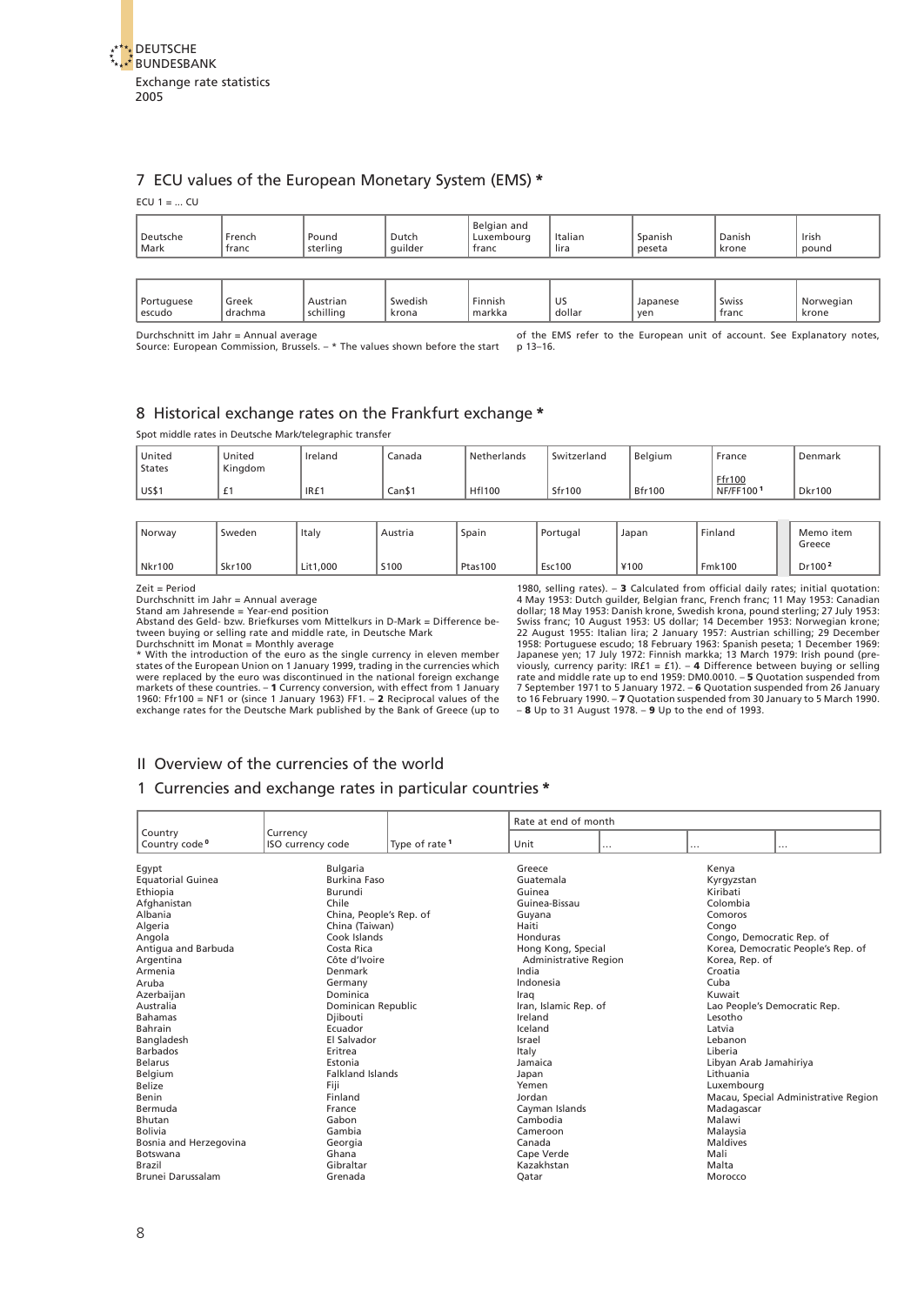#### <span id="page-8-0"></span>1 Currencies and exchange rates in particular countries **\*** (cont'd)

|                                                                                                                                                                                                                                               |                                                                                                                                                                                                                                                          |                           | Rate at end of month                                                                                                                                                                                                                                              |          |                                                                                                                                                                                                                                                                   |   |
|-----------------------------------------------------------------------------------------------------------------------------------------------------------------------------------------------------------------------------------------------|----------------------------------------------------------------------------------------------------------------------------------------------------------------------------------------------------------------------------------------------------------|---------------------------|-------------------------------------------------------------------------------------------------------------------------------------------------------------------------------------------------------------------------------------------------------------------|----------|-------------------------------------------------------------------------------------------------------------------------------------------------------------------------------------------------------------------------------------------------------------------|---|
| Country<br>Country code <sup>o</sup>                                                                                                                                                                                                          | Currency<br>ISO currency code                                                                                                                                                                                                                            | Type of rate <sup>1</sup> | Unit                                                                                                                                                                                                                                                              | $\cdots$ | $\cdots$                                                                                                                                                                                                                                                          | . |
| Mauritania<br>Mauritius<br>Macedonia<br>Mexico<br>Moldova, Rep. of<br>Mongolia<br>Mozambique<br>Myanmar<br>Namibia<br>Nepal<br>New Caledonia<br>New Zealand<br>Nicaragua<br>Netherlands Antilles<br>Netherlands<br>Niger<br>Nigeria<br>Norway | Panama<br>Papua New Guinea<br>Paraguay<br>Peru<br>Philippines<br>Poland<br>Portugal<br>Rwanda<br>Romania<br><b>Russian Federation</b><br>Solomon Islands<br>Zambia<br>Samoa<br>São Tomé and Principe<br>Saudi Arabia<br>Sweden<br>Switzerland<br>Senegal |                           | Zimbabwe<br>Singapore<br>Slovakia<br>Slovenia<br>Somalia<br>Spain<br>Sri Lanka<br>Saint Helena<br>Saint Kitts and Nevis<br>Saint Lucia<br>Saint Vincent and<br>the Grenadines<br>Sudan<br>South Africa<br>Suriname<br>Swaziland<br>Syrian Arab Rep.<br>Tajikistan |          | Tonga<br>Trinidad and Tobago<br>Chad<br>Czech Republic<br>Turkey<br>Tunisia<br>Turkmenistan<br>Uganda<br>Ukraine<br>Hungary<br>Uruguay<br>Uzbekistan<br>Vanuatu<br>Venezuela<br><b>United Arab Emirates</b><br><b>United States</b><br>United Kingdom<br>Viet Nam |   |
| Austria<br>Oman<br>Pakistan                                                                                                                                                                                                                   | Serbia and Montenegro<br>Seychelles<br>Sierra Leone                                                                                                                                                                                                      |                           | Tanzania<br>Thailand<br>Togo                                                                                                                                                                                                                                      |          | Central African Republic<br>Cyprus                                                                                                                                                                                                                                |   |

Sources: Central bank or a commercial bank of the country concerned. \* See<br>Explanatory notes, p 13–16. – **o** Based on the list of countries for the foreign<br>trade statistics of the Federal Statistical Office, Wiesbaden. – tries, p 73 of the German original (not translated into English).

Finanzkurs ... = Financial rate ...<br>Freimarktkurs ... = Free market rate ...<br>Kurse siehe ... = For rates see ...<br>Offizieller Kurs ... = Official rate ...<br>Wehrungsparität zum ... = Value against the ...<br>Wertverhältnis zum .

# 2 [Currencies in selected territories and countries in which the currency of another country](#page-61-0)  is legal tender

| Country or territory<br>(country code) * | Currency or payment<br>medium of | Country or territory<br>(country code) * | Currency or payment<br>medium of |
|------------------------------------------|----------------------------------|------------------------------------------|----------------------------------|
| Alhucemas                                | Spain                            | Johnston Island                          | <b>United States</b>             |
| American Samoa (830)                     | <b>United States</b>             | Laccadive Islands                        | India                            |
| Andaman Islands                          | India                            | Les Saintes Islands (001)                | France                           |
| Andorra <sup>1</sup> (043)               | France                           | Liechtenstein (037)                      | Switzerland                      |
|                                          | Spain                            | Madeira (010)                            | Portugal                         |
| Anguilla (446)                           | Antigua and Barbuda              | Mariana Islands, Northern (820)          | <b>United States</b>             |
|                                          | <b>United States</b>             | Marie-Galante (001)                      | France                           |
| Ascension Island (329)                   | Saint Helena                     | Marshall Islands (824)                   | <b>United States</b>             |
|                                          | <b>United States</b>             | Martinique (001)                         | France                           |
|                                          | United Kingdom                   | Mayotte (377)                            | France                           |
| Ashmore and Cartier Islands              | Australia                        | Melilla (023)                            | Spain                            |
| <b>Australian Antarctic Territory</b>    | Australia                        | Micronesia, Federated States of (823)    | <b>United States</b>             |
| Azores (010)                             | Portugal                         | Midway (832)                             | <b>United States</b>             |
| Baker Island (832)                       | <b>United States</b>             | Monaco (001)                             | France                           |
| <b>Balearic Islands</b>                  | Spain                            | Montserrat (470)                         | Antiqua and Barbuda              |
| Canary Islands (011)                     | Spain                            | Nauru (803)                              | Australia                        |
| Ceuta (021)                              | Spain                            | Navassa Island                           | <b>United States</b>             |
| Chafarinas                               | Spain                            | Nicobar Islands                          | India                            |
| Chagos Archipelago (357)                 | <b>United States</b>             | Niue Island (838)                        | New Zealand                      |
|                                          | United Kingdom                   | Norfolk Island (836)                     | Australia                        |
| Christmas Island (834)                   | Australia                        | Palau (825)                              | <b>United States</b>             |
| Cocos Islands (833)                      | Australia                        | Palmyra Island                           | <b>United States</b>             |
| Coral Sea Islands                        | Australia                        | Pescadores Islands                       | China (Taiwan)                   |
| Désirade (001)                           | France                           | Pitcairn Islands (813)                   | New Zealand                      |
| Easter Island                            | Chile                            | Polynesia, French (822)                  | New Caledonia                    |
| Ecuador                                  | <b>United States</b>             | Puerto Rico (400)                        | <b>United States</b>             |
| Faroe Islands <sup>1</sup> (041)         | Denmark                          | Réunion (001)                            | France                           |
| Galapagos Islands (500)                  | <b>United States</b>             | Saint Bartholomew (001)                  | France                           |
| Greenland (406)                          | Denmark                          | Saint Martin (northern part)             | France                           |
| Guadeloupe (001)                         | France                           | Saint Pierre and Miguelon (408)          | France                           |
| Guam (831)                               | <b>United States</b>             | San Marino <sup>1</sup> (047)            | Italy                            |
| Guernsey <sup>1</sup> (107)              | United Kingdom                   | Spitsbergen (028)                        | Norway                           |
| Guiana, French (001)                     | France                           | Svalbard and Jan Mayen (028)             | Norway                           |
| Heard and McDonald Islands (835)         | Australia                        | Swan Islands (424)                       | Honduras                         |
| Howland Island (832)                     | <b>United States</b>             | Tahiti (822)                             | New Caledonia                    |
| Isle of Man <sup>1</sup> $(109)$         | United Kingdom                   | Tibet (720)                              | China, People's Rep. of          |
| Jarvis Island                            | <b>United States</b>             | Timor-Leste (626)                        | <b>United States</b>             |
| Jersey 1 (108)                           | United Kingdom                   |                                          |                                  |

End of …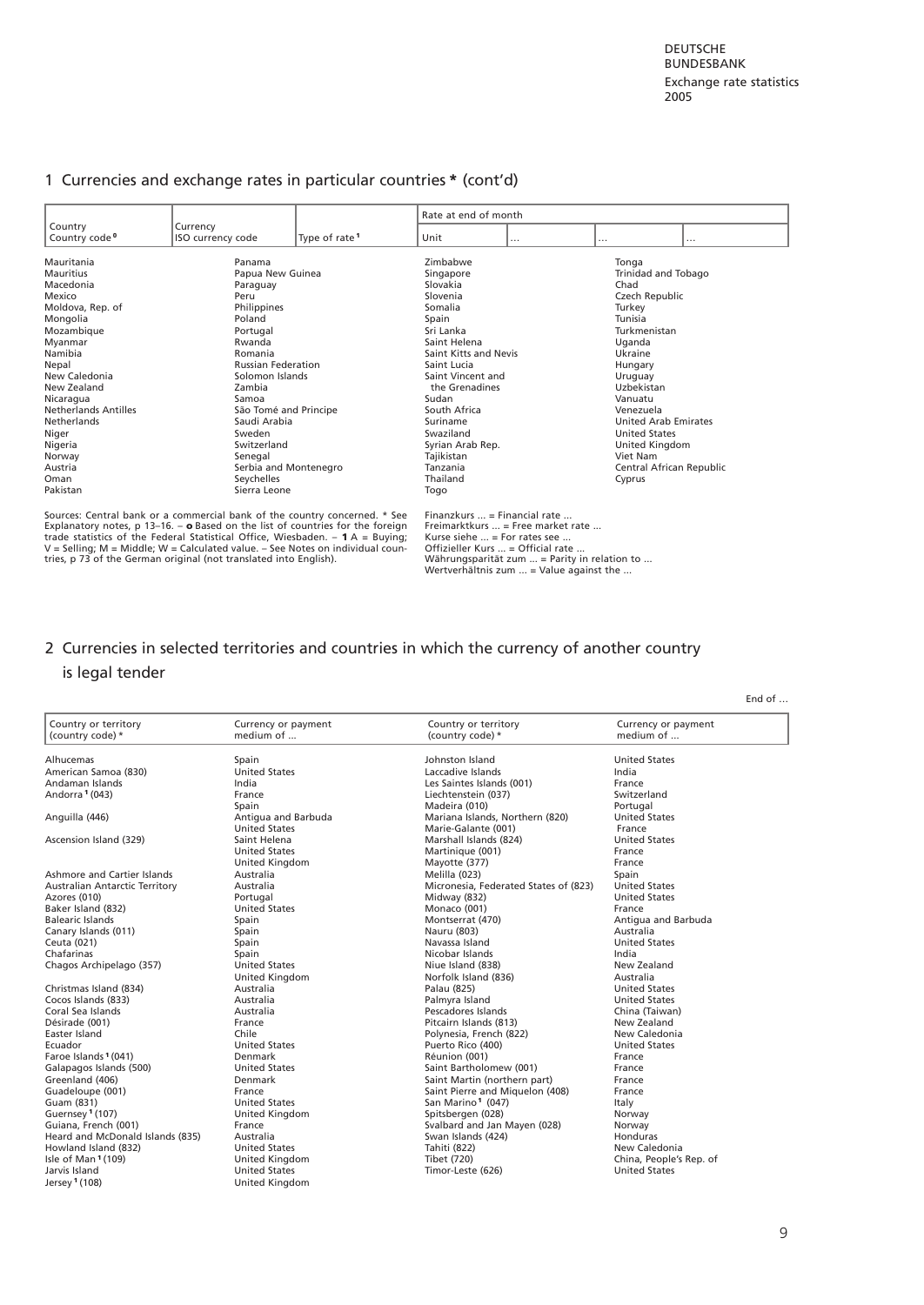### <span id="page-9-1"></span><span id="page-9-0"></span>2 Currencies in selected territories and countries in which the currency of another country is legal tender (cont'd)

| Country or territory<br>(country code)      | Currency or payment<br>medium of | Country or territory<br>(country code)                          | Currency or payment<br>medium of |
|---------------------------------------------|----------------------------------|-----------------------------------------------------------------|----------------------------------|
| Tokelau (839)                               | New Zealand                      | Vélez de la Gomera                                              | Spain<br><b>United States</b>    |
| Tristan da Cunha (329)                      | Samoa<br>United Kingdom          | Virgin Islands, American (457)<br>Virgin Islands, British (468) | <b>United States</b>             |
| Turks and Caicos Islands <sup>1</sup> (454) | <b>United States</b>             | Wake Island (832)                                               | <b>United States</b>             |
| Tuvalu <sup>1</sup> (807)                   | Australia                        | Wallis and Futuna Islands (811)                                 | New Caledonia                    |
| Vatican City <sup>1</sup> (045)             | Italy                            | Zanzibar (352)                                                  | Tanzania                         |
| 1 Local currency is also in use.            |                                  |                                                                 |                                  |

#### III Values of the special drawing right **\***

#### $SDR$  1<sup>1</sup> = ... CU

| US.<br>dollar | H<br>wur<br>Mark | ' Pound<br>$\cdots$<br>sterling | Japanese<br>ven | . .<br>Canadian<br>dollar<br>. | French<br><b>franc</b> | Italiar<br>$\cdots$<br>Tira | Dutch<br>$\cdots$<br>  auilder<br><b>STORY</b> | Belgian<br>' franc |
|---------------|------------------|---------------------------------|-----------------|--------------------------------|------------------------|-----------------------------|------------------------------------------------|--------------------|
|               |                  |                                 |                 |                                |                        |                             |                                                |                    |

| <b>US</b><br>Danish<br>No<br>Swiss<br>Pound<br>Swedish<br>iadiar<br>alar:<br>1626<br>.<br>dollar<br>krone<br>ver<br>krone<br>Euro<br>krona<br>franc<br>dollar<br>ada ay<br>'lınc<br>. |
|---------------------------------------------------------------------------------------------------------------------------------------------------------------------------------------|
|---------------------------------------------------------------------------------------------------------------------------------------------------------------------------------------|

Durchschnitt im Monat = Monthly average

Zeit = Period<br>
Tageswert = Daily value<br>
Source: IMF, Washington. – \* See Explanatory notes, p 13–16. – Purchschnitt im Monat = Monthly aver<br>
Source: IMF, Washington. – \* See Explanatory notes, p 13–16. – Purchschnitt im Mo \* See Explanatory notes, p 13-16. – **1** ISO currency code: XDR.

[IV Global exchange rate arrangements and anchors of monetary policy](#page-64-0)

 $\Delta s$  of

End of …

End of …

|                             | Monetary policy framework |                       |                     |                                                              |             |  |  |  |  |  |
|-----------------------------|---------------------------|-----------------------|---------------------|--------------------------------------------------------------|-------------|--|--|--|--|--|
| l Exchange rate<br>  regime | l Exchange rate<br>anchor | Money stock<br>target | Inflation<br>target | <b>I</b> IMF-supported or<br>I other monetary<br>l programme | Other terms |  |  |  |  |  |

Wechselkursregelungen ohne eigenes gesetzliches Zahlungsmittel<sup>2</sup> = Exchange rate arrangements with no separate legal tender<sup>2</sup><br>Währung eines anderen Landes als gesetzliches Zahlungsmittel = Currency of

another country as legal tender ECCU<sup>1</sup>

WAEMU<sup>4</sup>

CAEMC<sup>5</sup>

Regelungen in Form eines "Currency Board"<sup>6</sup> = Currency board arrangements<sup>6</sup> Sonstige konventionelle Regelungen mit festen Wechselkursen<sup>8</sup> = Other con-<br>ventional fixed peg arrangements<sup>8</sup>

Gegenüber einer Einzelwährung = Against a single currency<br>Gegenüber einem Währungsverbund = Against a composite<br>Feste Wechselkurse innerhalb horizontaler Bandbreiten<sup>9</sup> = Pegged exchange reste receivements inheritation

Innerhalb einer Gemeinschaftsregelung (WKM II) = Within a cooperative arrangement (ERM II)

Sonstige Regelungen mit Bandbreiten = Other band arrangements<br>Stufenweise Kursanpassungen<sup>10</sup> = Crawling pegs<sup>10</sup>

Wechselkurse innerhalb stufenweise angepasster Bandbreiten<sup>11</sup> = Exchange<br>rates within crawling bands<sup>11</sup>

Kontrolliertes Floating ohne einen vorgegebenen Wechselkurspfad<sup>12</sup> = Man-<br>aged floating with no preannounced path for the exchange rate<sup>12</sup><br>Unabhängiges Floating<sup>13</sup> = Independent floating<sup>13</sup>

Source: International Monetary Fund, Washington. – **1** Eastern Caribbean Cur-rency Union. – **2** The currency of another country circulates as the sole legal

tender, or the member belongs to a monetary union in which the same legal tender is shared by the members of the union. – **3** The country follows an IMF-<br>supported or another monetary policy programme. – **4** West African Economic<br>and Monetary Union. – **5** Central African Economic and Monetary C domestic currency for a particular foreign currency at a fixed exchange rate, combined with restrictions on the issuing authority to ensure the fulfilment of its legal obligation.  $-7$  The country has more than one anchor currency to which<br>monetary policy may be geared.  $-8$  The country pegs its currency (formally or<br> $de$  facto) at a fixed exchange rate to a major currency or a amounts at a fixed, preannounced rate or in response to changes in selected<br>quantitative indicators. – **11** The currency is maintained within specific fluctua-<br>tion margins around a central rate that is adjusted periodical **12** The monetary authority influences the movements of the exchange rate through active intervention in the foreign exchange market without specifying, or precommitting to, a preannounced path for the exchange rate. – **13** The ex-change rate is market-determined, with any foreign exchange intervention aimed at moderating the rate of change and preventing undue fluctuations in the exchange rate, rather than at establishing an explicit level for it.

#### V ISO currency codes **\***

| $ $ ISO |          |                      |
|---------|----------|----------------------|
| code    | Lurrency | Country or territory |
|         |          |                      |

\* Extracted and compiled from ISO communications.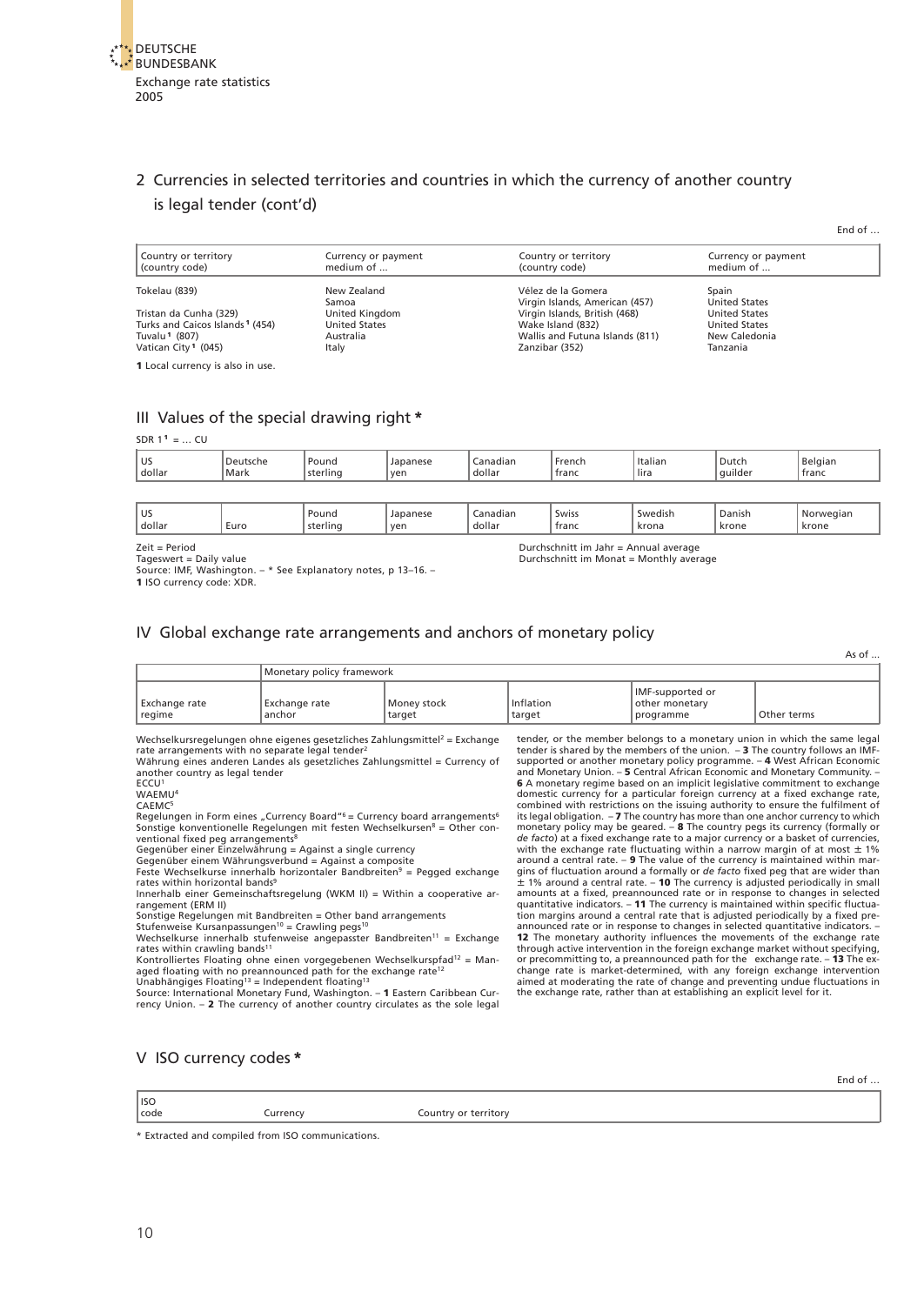#### <span id="page-10-0"></span>VI Parities, central rates, EMUA relationships

#### 1 [Gold and US dollar parities between 1948 and 15 February 1973](#page-68-0)

|                                         | Parity in relation to <sup>1</sup> |                                       |                                                        |                                            |              |                                                      |                                                                 |                              |
|-----------------------------------------|------------------------------------|---------------------------------------|--------------------------------------------------------|--------------------------------------------|--------------|------------------------------------------------------|-----------------------------------------------------------------|------------------------------|
|                                         | gold                               |                                       |                                                        | US dollar                                  |              |                                                      | Calculated DM parity <sup>2</sup>                               |                              |
| Country<br>Currency                     | Effective from                     | $1 CU =$<br>grams<br>of fine gold     | Revalu-<br>ation $(+)/$<br>devaluation $(-)$<br>in $%$ | Effective from                             | $US$1 =  CU$ | Revalu-<br>ation $(+)/$<br>devaluation (-)<br>in $%$ | Effective from                                                  | $100 \text{ CU} = \text{DM}$ |
| Austria<br>Belgium<br>Canada<br>Denmark |                                    | Finland<br>France<br>Germany<br>Italy |                                                        | Japan<br>Netherlands<br>Norway<br>Portugal |              |                                                      | Sweden<br>Switzerland<br>United Kingdom<br><b>United States</b> |                              |

Währungsumstellung = Currency conversion Nur gültig bis  $\ldots$  = Effective only up to  $\ldots$ 

#### **Footnotes to Table VI.1**

**1** Gold parity agreed with the International Monetary Fund or fixed autonomously, US\$ parity (or central rate) or official US\$ rate. The parities agreed with<br>the IMF ceased to apply with the entry into force of the Second Amendment<br>of the IMF Articles of Agreement on 1 April 1978. – **2** The DM p 21 June 1948). – **3** Multiple exchange rate system (Belgium since 1951, France<br>from 21 August 1971 to 20 March 1974, Italy from 22 January 1973 to<br>21 March 1974). – 4 Owing to the revaluation of the Deutsche Mark. – **5** Ce **6** DM comparative value, calculated on the basis of the US\$ relationship in conjunction with the central rate US\$1 = DM3.2225 (until 13 February 1973) or US\$1 = DM2.9003 (from 14 February to 18 March 1973). - 7 Reciprocal value of the conversion rate of DM1 = US\$0.30 fixed according to the JEIA Oper on the basis of the official and the free rate yielded DM equivalents which fluctuated on average between DM1.23 and DM1.27 for Ffr100. – **11** Between 2 February 1948 and 19 September 1949 a multiple exchange rate system. – **12** Against the official rate of 26 January 1948. – **13** Official US\$ major rate plus 20% premium (Ffr350 + Ffr70 = Ffr420); from June 1958 the premium was<br>included in the rate. - **14** Against the gold parity of 18 December 1946.<br>**15** With effect from 1 January 1960: Ffr100 = NF1. - **16** Average of the offi period in question). Between 1946 and 29 March 1960 a multiple exchange rate<br>system. – **17** No percentage calculation because there was no uniform official<br>US\$ rate before 30 March 1960. – **18** Owing to the depreciation of US\$ rate. – **21** Against the parity of 19 September 1949. – **22** Between 25 No-vember 1949 and 2 May 1953 a multiple exchange rate system. – **23** Foreign exchange rates (= middle rates of the Bank deutscher Länder) between 21 December 1949 and 23 June 1950: S100 = DM29.17; between 26 May 1954 and 31 December 1956: S100 = DM16.155. – **24** Against the official rate of

26 October 1946. – **25** According to the decision of the Swiss Federal Council of 27 September 1936, the Swiss National Bank was obliged to keep the gold value of the Swiss franc between 190 and 215 milligrams of fine gold. In the Swiss National Bank's statistics the gold parity was shown at Sfr1 = 0.2032258 g fine gold. – **26** According to publications of the Swiss National Bank. – **27** In German-Swiss payment transactions, the following bilateral exchange rates<br>were applied: US\$1 = Sfr4.31 (until 30 November 1948); US\$1 = Sfr4.305<br>(between 1 December 1948 and 18 September 1949); US\$1 = Sfr4.30 (between<br>19 S of 17 December 1952 (which came into force on 20 April 1953) the franc corresponded to 63/310 (0.20322 ...) grams of fine gold. – **29** In accordance with the decision of the Federal Council of 9 May 1971 the gold parity of the Sfr was<br>changed to "47/216 (0.21759 ...) grams of fine gold ...". – **30** The parity value<br>was agreed with the IMF with effect from 8 May 1972. – **31** 

\* Floating of the exchange rate or temporary suspension of the buying rate of the central bank concerned:

- 
- Bfr between 23 August and 17 December 1971; Dkr between 23 August and 17 December 1971 (buying rate suspended); DM between 30 September and 24 October 1969 and from 10 May to 17 December 1971;
- Lit between 23 August and 17 December 1971 and since 14 February 1973; ¥ between 28 August and 17 December 1971 and since 14 February 1973;
- Can\$ since 1 June 1970; Hfl between 10 May and 17 December 1971;
- Nkr between 23 August and 17 December 1971 (buying rate suspended); S between 24 August and 17 December 1971 (buying rate suspended);
- 
- 
- Esc between 23 August and 17 December 1971 (buying rate suspended); Skr between 23 August and 17 December 1971 (buying rate suspended); Sfr since 23 January 1973 (between 11 September and 17 December 1971
- buving rate suspended): £ since 23 June 1972 (between 23 August and 17 December 1971 buying
	- rate suspended). Face suspended,.<br>Since 15 August 1971 convertibility of the US dollar into gold or other
- reserve assets suspended. v The change was made on account of the decision of the government of the United States to devalue the US dollar by 10%.

#### 2 [SDR central rates between 18 December 1971 and 31 March 1978](#page-71-0)

| Country<br>Currency | SDR parity or central rate |               |                    | Calculated DM comparative value               |                       |                |  |
|---------------------|----------------------------|---------------|--------------------|-----------------------------------------------|-----------------------|----------------|--|
|                     | Effective from             | $SDR 1 =  CU$ | $1 CU = SDR $      | Revaluation (+)/<br>devaluation $(-)$<br>in % | <b>Effective from</b> | 100 CU = $DM$  |  |
|                     |                            |               |                    |                                               |                       |                |  |
| Austria             |                            | France        | <b>Netherlands</b> |                                               | Sweden                |                |  |
| Belgium             |                            | Germany       | Norway             |                                               | Switzerland           |                |  |
| Canada              |                            | Italy         |                    | Portugal                                      |                       | United Kingdom |  |
| Denmark             |                            | Japan         | Spain              |                                               | <b>United States</b>  |                |  |
| Finland             |                            |               |                    |                                               |                       |                |  |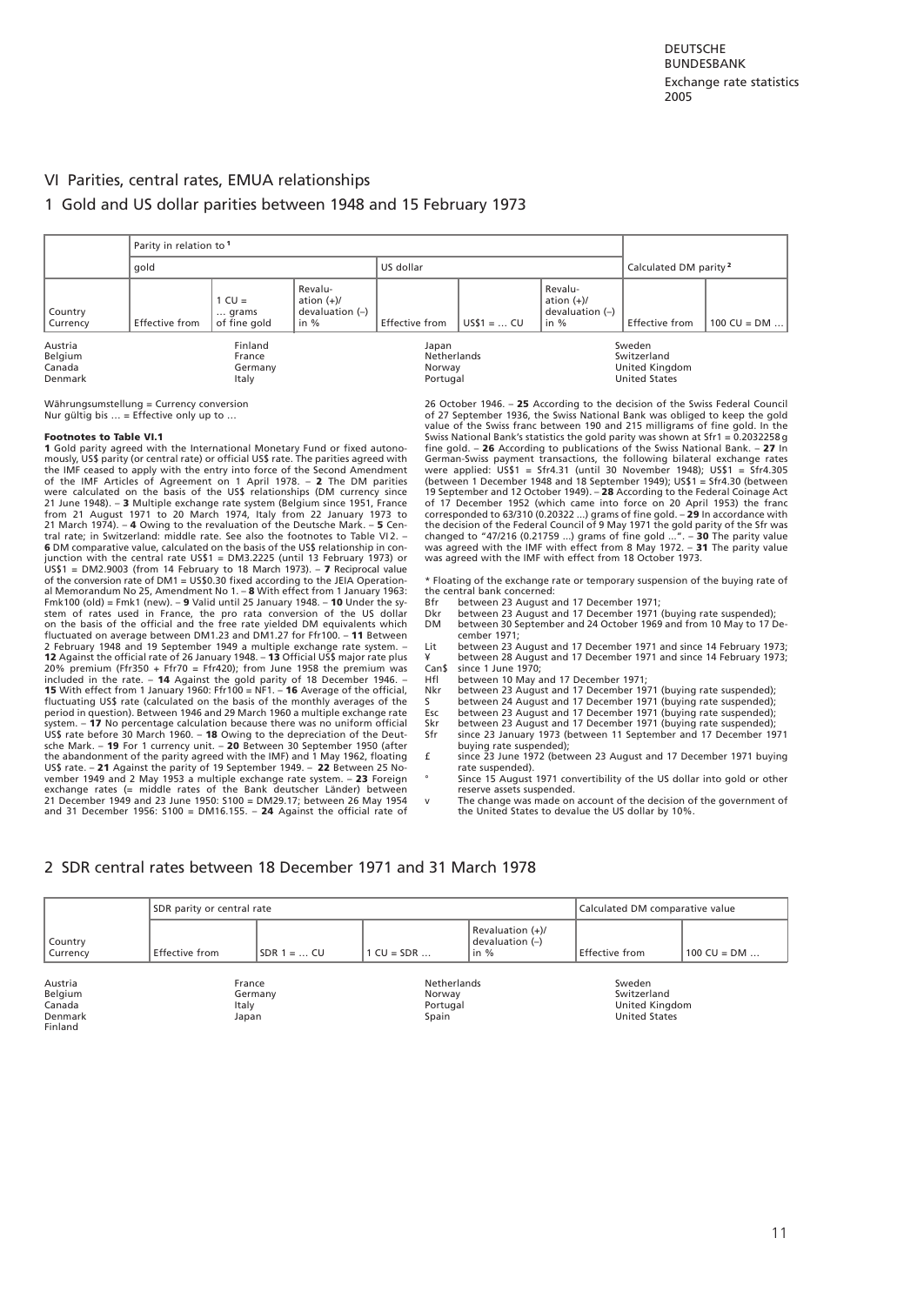<span id="page-11-0"></span>

#### 2 SDR central rates between 18 December 1971 and 31 March 1978 (cont'd)

Freigabe des Wechselkurses gegenüber den Währungen derjenigen Länder, die nicht am Gruppenfloating teilnehmen = Floating of the exchange rate against the currencies of the countries not participating in the joint float.

#### **Footnotes to Table VI.2**

Special drawing rights, which were created as an international reserve asset in 1969, were equal in value to the US dollar (US\$1 = 0.888671 grams of fine gold) up to the Monetary Conference in Washington on 18 December 1971 as, in accordance with Article XXI (2) of the Articles of Agreement of the Int in accordance with the Washington Agreements (Smithsonian Agreement of 18 December 1971) on the basis of decision No 3463-(71/126) of 18 December 1971 by the IMF directors, which was amended by decision No 4083-(73/104) of 7 November 1973, made it possible for IMF member countries temporarily to fix new exchange rate relationships for their currencies. According to paragraph 2(b) of that decision, a central rate for a member currency could be re-<br>ported in gold, in units of value of special drawing rights or in the currency of<br>another member of the IMF. After the IMF parities had ceased 18 December 1971 were likewise of no practical significance, since with the deletion of Article IV 4(a) of the IMF Articles of Agreement in the former wording, they ceased to have any legal basis.  $\bullet$  Calculated in terms computed SDR parity before the Washington Agreements of December 1971. – **1** Calculated on the basis of the relationship SDR  $1 = ...$  CU  $-$  **2** The following countries participated in the joint float: as from 19 March 1973 Belgium/<br>Luxembourg, Denmark, Germany, France (until 18 January 1974 and dle rates of those countries were kept within a fluctuation band of 2.25%<br>(except Belgium/Luxembourg and the Netherlands, which had agreed on fluc-<br>tuation margins of approx. 1.5% until 12 March 1976). – **3** Because of the change in the central rate of the Deutsche Mark against the US dollar) the computed values are SDR 1 = DM3.49877 and DM1 = SDR 0.285814. – **5** Central rate notified to the IMF by the Federal Government. – **6** Effective until 18 March 1973; thereafter, the exchange rate of the Deutsche Mark floated against the currencies of those countries which did not participate in the joint float. – 7 From 15 March 1976 France no longer participated in the joint float, as had allevel already been the case between 21 January 1974 and 9 July 1

#### 3 [EMUA relationships between 1 April 1978 and 12 March 1979](#page-74-0) **\***

|                               | EMUA relationship <sup>1</sup> |                | Calculated DM comparative value <sup>2</sup> |                                               |                       |               |
|-------------------------------|--------------------------------|----------------|----------------------------------------------|-----------------------------------------------|-----------------------|---------------|
| Country<br>Currency           | <b>Effective from</b>          | EMUA $1 = $ CU | $ICU = EMUA $                                | Revaluation (+)/<br>devaluation (-)<br>in $%$ | <b>Effective from</b> | 100 CU = $DM$ |
| Belgium<br>Denmark<br>Germany | Netherlands<br>Norway          |                |                                              |                                               |                       |               |

Austritt aus dem Europäischen Wechselkursverbund = Withdrawal from the European narrower margins arrangement

\* The EMUA was the common reference variable in the European exchange rate<br>mechanism. The European Monetary Cooperation Fund (EMCF) kept its<br>accounts in EMUA. – **1** Up to 31 March 1978 the EMUA

identical in value to the SDR central rates applying until then (see also Table VI.2). – **2** Computed on the basis of the relationships for EMUA 1. – **3** Because of the revaluation of the Deutsche Mark. – **4** Central rate announced by the Federal Government.

As at …

#### 4 [ECU central rates between 13 March 1979 and 31 December 1998](#page-75-0) **\***

ECU central rate Calculated DM central rate Calculated DM central rate Revaluation (+)/ Revaluation  $(+)$   $|$  devaluation  $(-)$  devaluation  $(-)$  devaluation  $(-)$ Country the DM devaluation (–) country the DM country of the DM country the DM country of the DM country of the DM Currency Effective from ECU 1 = … CU 1 CU = ECU … in % Effective from 100 CU = DM … in % Austria Belgium Denmark France **Germany** Greece Italy Netherlands Portugal Memo item United Kingdom

Spain

\* In line with the resolution of the European Council of 5 December 1978 on the establishment of the European Monetary System, a European Currency Unit<br>was the focal point of the EMS (for the value and composition of the ECU, see<br>the Explanatory notes on p 13–16). In the EMS, the unit was used as variable for central rates, an indicator of exchange rate discrepancies, a denomi-nator of assets and liabilities in the EMS, and a means of settlement between the EU central banks. – **1** And Luxembourg (currency: Luxembourg franc/lfr), which forms a monetary union with Belgium. – **2** For the euro central rate in ERM II, see Excerpts from official announcements (p 17–20). – **3** Central rate<br>published in the Federal Gazette. – **4** Finland participated in the exchange<br>rate mechanism of the EMS from 14 October 1996. – **5** The Greek dr exchange rate mechanism of the EMS from 16 March 1998; up to that date,

Ireland

fictitious central rates were applied. – **6** For 1 CU. – **7** Italy did not participate in the exchange rate mechanism of the EMS between 17 September 1992 and 24 November 1996; during that period fictitious central rates were applied. – **8** For 1,000 CU. – **9** Austria participated in the exchange rate mechanism of the<br>EMS from 9 January 1995. – **10** The Portuguese escudo was added to the<br>currency basket on 21 September 1989. Portugal participated in t rate mechanism of the EMS from 6 April 1992; up to that date, fictitious cen-tral rates had been applied. – **11** Spain had participated in the exchange rate mechanism of the EMS since 19 June 1989; the peseta had not been added to<br>the currency basket until 21 September 1989. – **12** The United Kingdom parti-<br>cipated in the exchange rate mechanism of the EMS from 8 October 1990 16 September 1992; the central rates specified before and after that period are of a fictitious nature.

Finland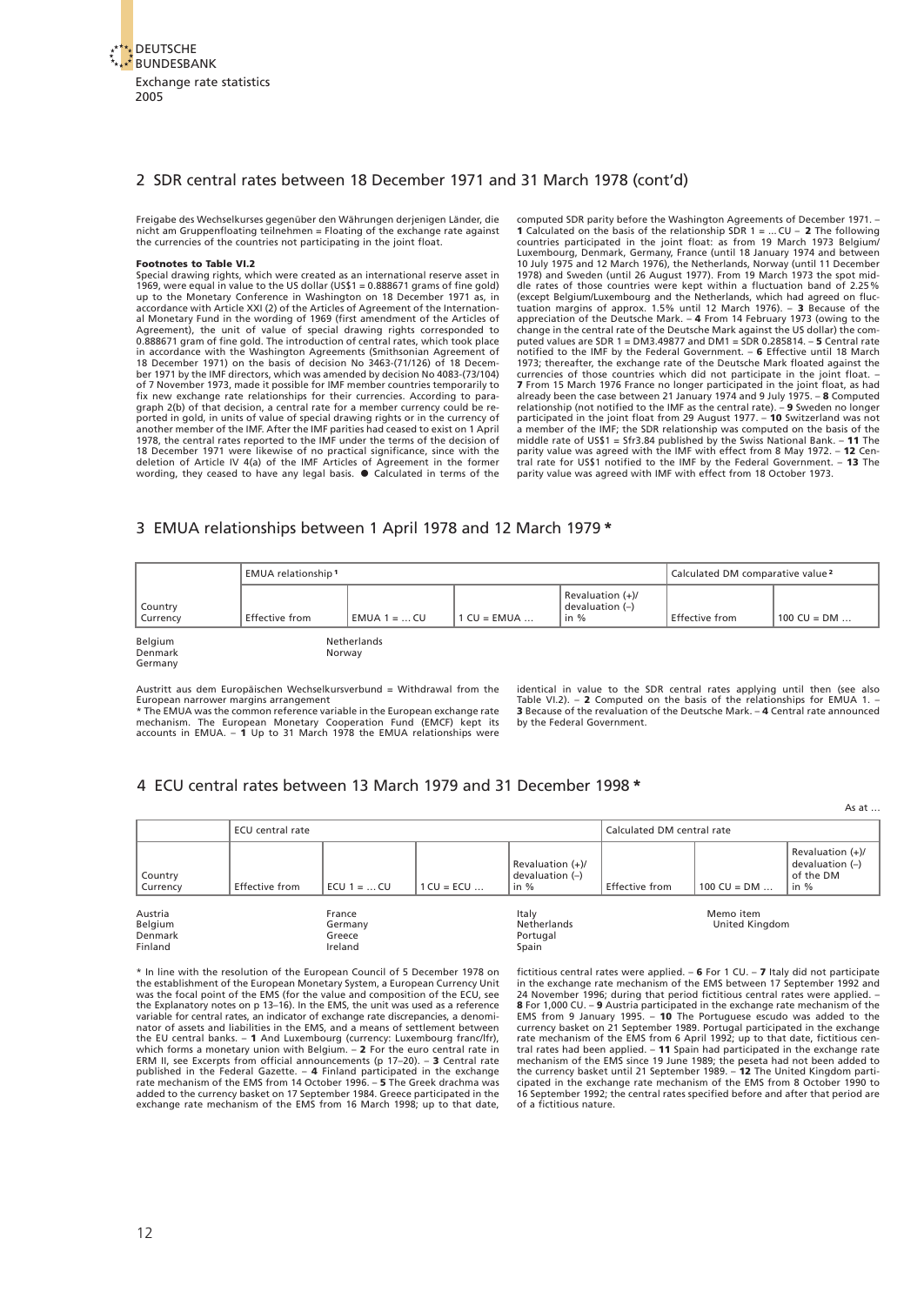DEUTSCHE **BUNDESBANK** Exc[hange rate statistics](#page-3-0) 2005

<span id="page-12-0"></span>Explanatory notes<br>
Explanatory notes<br>
Cormany Germany

# Euro reference rates of the European Central Bank and effective exchange rates of the euro

On 1 January 1999 eleven member states of the European Union adopted the euro as their single currency (see also Excerpts from official announcements, p 17–19). On 1 January 2001 Greece became the twelfth member state of European Monetary Union.

Since the introduction of the euro, there has been no autonomous foreign exchange market for the currencies replaced by the euro; the euro alone is quoted against noneuro-area currencies such as the US dollar, the yen etc. Since 4 January 1999 the ECB has published, each working day, reference rates for the major international currencies and for the currencies of the countries which have entered into negotiations on accession to the European Union. The reference rates are calculated on the basis of the daily concertation between the central banks which takes place at 2.15 pm. Only the reference rate, ie the middle rate, is established by this procedure.

Initially the reference rates for 17 currencies were published. From October 2000 the coverage was extended to 29 currencies and was changed to 28 currencies from 1 January 2001, when Greece adopted the euro.

### Euro/US dollar exchange rates during the day

The rates shown in the table are the buying rates predominating in the interbank market between 8.30 am and 4.30 pm; they have been compiled by the Deutsche Bundesbank from information disseminated by business news agencies. They are intended to provide a rough picture of the movement of the rates in the course of the day. It is not known whether deals were conducted at the quoted rates or, if they were, to what extent this occurred. In ascertaining the highest and lowest daily rates, account is taken of both the half-hourly recorded buying rates and all the data on rates communicated by the reporting banks between 8.00 am and 4.30 pm.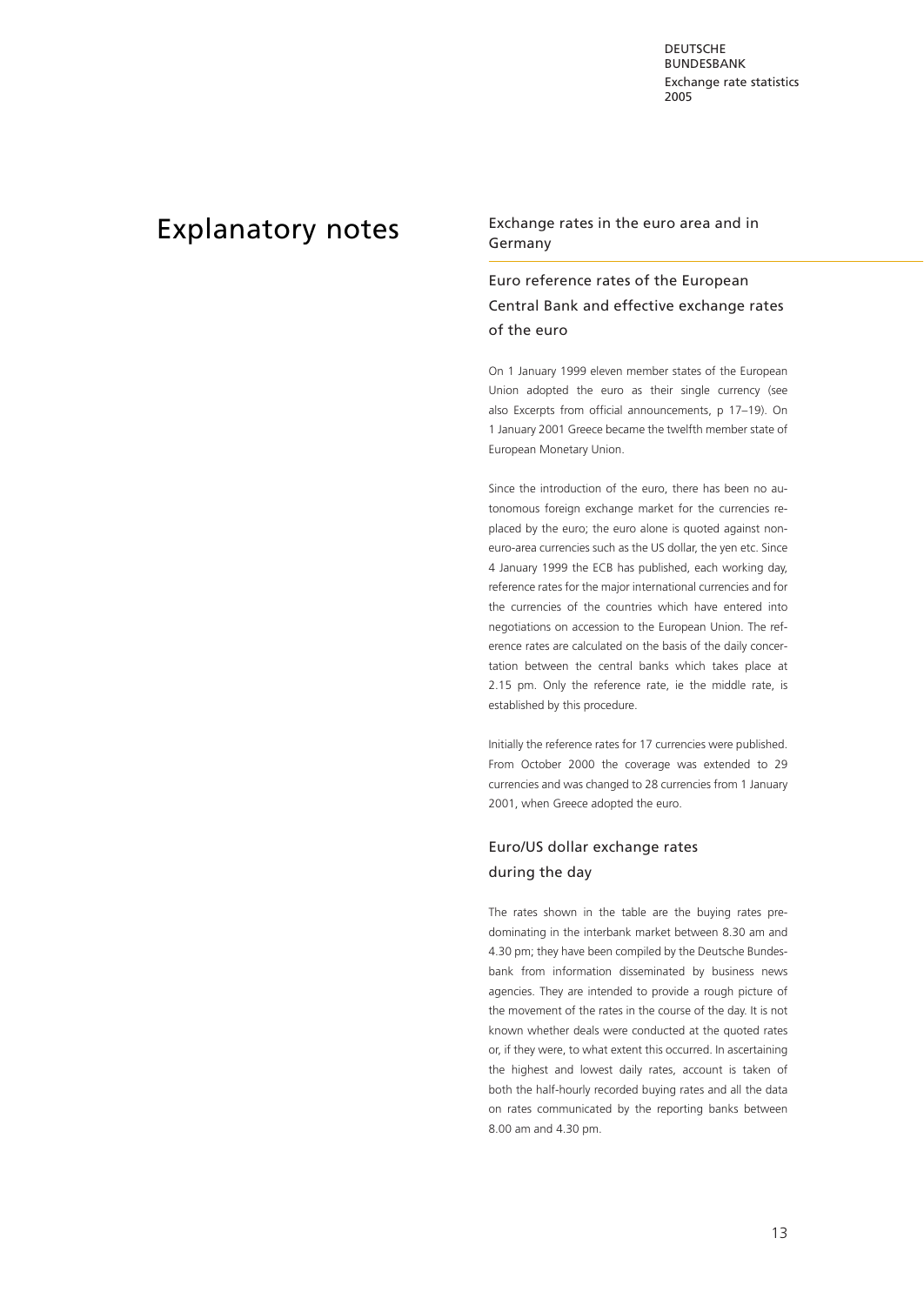<span id="page-13-0"></span>The rates in the interbank market shown in this table are not to be confused with the euro reference exchange rate of the ECB for the day in question, which is listed as a memo item (see also Table I.1).

## ECU values of the European Monetary System (EMS)

The ECU was the currency unit of the European Monetary System, which entered into force on 13 March 1979. It was used as a unit of account in all areas of the Community from 1981 and succeeded the European Unit of Account (introduced in 1975), with which it was identical in definition and value at the time of transition. At the start of the third stage of European Economic and Monetary Union on 1 January 1999, the euro replaced the ECU as the accounting unit of the European Communities in the ratio of 1 : 1.

| Composition of the ECU basket |                           |                           |                           |  |  |  |  |  |
|-------------------------------|---------------------------|---------------------------|---------------------------|--|--|--|--|--|
|                               | As from<br>13 Mar<br>1979 | As from<br>17 Sep<br>1984 | As from<br>21 Sep<br>1989 |  |  |  |  |  |
| Deutsche<br>Mark              | 0.828                     | 0.719                     | 0.6242                    |  |  |  |  |  |
| Pound<br>sterling             | 0.0885                    | 0.0878                    | 0.08784                   |  |  |  |  |  |
| French<br>franc               | 1.15                      | 1.31                      | 1.332                     |  |  |  |  |  |
| Italian<br>lira               | 109.00                    | 140.00                    | 151.8                     |  |  |  |  |  |
| Dutch<br>guilder              | 0.286                     | 0.256                     | 0.2198                    |  |  |  |  |  |
| Belgian<br>franc              | 3.66                      | 3.71                      | 3.301                     |  |  |  |  |  |
| Luxembourg<br>franc           | 0.14                      | 0.14                      | 0.130                     |  |  |  |  |  |
| Danish<br>krone               | 0.217                     | 0.219                     | 0.1976                    |  |  |  |  |  |
| Irish pound                   | 0.00759                   | 0.00871                   | 0.008552                  |  |  |  |  |  |
| Greek<br>drachma              |                           | 1.15                      | 1.440                     |  |  |  |  |  |
| Spanish<br>peseta             |                           |                           | 6.885                     |  |  |  |  |  |
| Portuguese<br>escudo          |                           |                           | 1.393                     |  |  |  |  |  |

According to the arrangements relating to the EMS, the intention was for the weights of the currencies to be reviewed every five years and revised if necessary. With the first revision (17 September 1984) the Greek drachma was included in the basket; since the admission of the Spanish peseta and the Portuguese escudo with effect from 21 September 1989 (second revision), the currencies of all EC member states at that time were included in the basket. The periodic review of the weights of the currencies in the ECU definition was discontinued upon the entry into force of the Treaty on European Union on 1 November 1993; the composition of the ECU currency basket was not subject to further change. The currencies of the three countries which acceded to the European Union on 1 January 1995 (Austrian schilling, Swedish krona, Finnish markka) were therefore not included in the ECU basket.

The arithmetical value of the ECU in terms of a given currency was the total of the equivalents of the amounts in that currency indicated in the table below.

The European Commission based its arithmetical calculation of the ECU daily rates on the representative US dollar rates at 2.15 pm. These rates were communicated to it by the central banks of the countries represented in the ECU basket of currencies. On the basis of these rates, the equivalent of the ECU was computed first in US dollars and then in all EU currencies.

These arithmetical daily rates of the ECU, expressed in terms of Community currencies (and some other currencies), were published regularly – to six significant figures – in the Official Journal of the European Communities (C series).

The ECU rates regularly quoted in the market for private ECU financial instruments could differ from these arithmetical rates because they reflected current supply and demand.

#### Overview of the currencies of the world

#### Currencies and exchange rates in particular countries

The rates listed in this table are in all cases the latest rates known to us in a given month; in general they have been taken from reliable sources in the country in question. However, we do not know whether conversions were actually carried out at those rates in all cases. In the case of multiple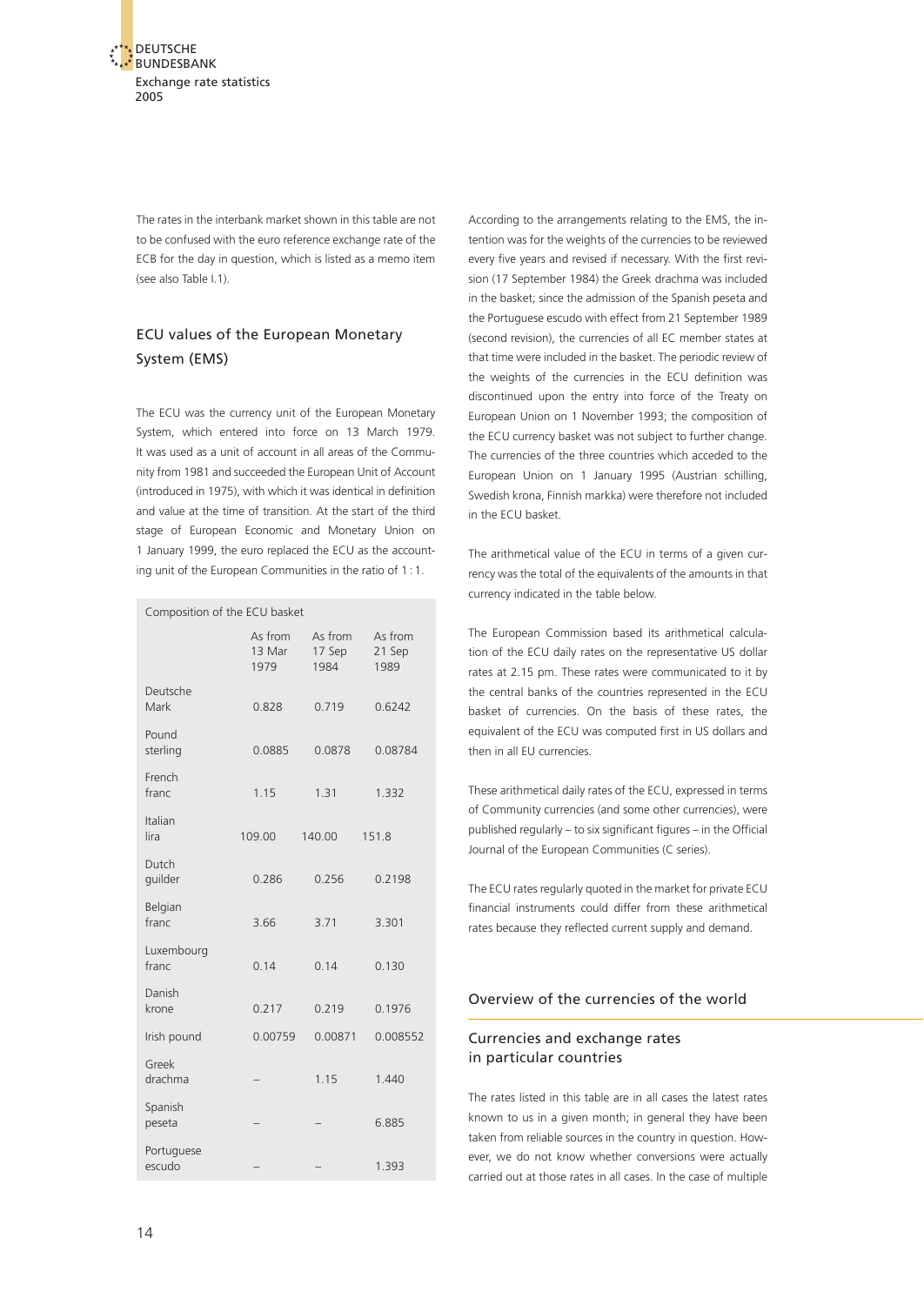<span id="page-14-0"></span>exchange rate systems, the types of rates are explained in footnotes. If no rates for the euro are available from a country, we have calculated comparative values at the exchange rates and relationships shown and marked them "W" in the column "type of rate".

In addition to the generally accepted currency designation and its abbreviation, the three-character alphabetical ISO currency code (see also Table V) was developed by the International Organization for Standardization as ISO Standard 4217. This currency code is designed to enable uniformly abbreviated designations for currency-related values to be used in international financial transactions. This applies, *inter alia,* to all external payments under the SWIFT system (Society for Worldwide Interbank Financial Telecommunication). These abbreviations do not replace the official national short designations of the currencies.

#### Values of the special drawing right

Since 1 April 1978 the value of the special drawing right, which was previously also defined in terms of gold, has been defined only as the sum of the values of fixed amounts of a number of currencies. Since 1 July 1974 the International Monetary Fund has been using this "standard basket" technique to determine the equivalent of an SDR unit in national currency.

Until the end of December 1980, the SDR basket comprised sixteen currencies. With effect from 1 January 1981, the number of currencies included in the basket was reduced from sixteen to five. With the introduction of the euro on 1 January 1999 this number was further reduced to four.

The composition of the currency basket as well as the weight and amount of the currency units in the basket are reviewed every five years. As a result of the latest review, conducted in 2000, since 1 January 2001 the SDR basket has contained the fixed currency amounts shown in column (a). They were fixed on 29 December 2000, on the basis of the average exchange rates in the London spot exchange market in the fourth quarter of 2000, in such a way that they corres-

|                | (a)    | (b) |
|----------------|--------|-----|
| US dollar      | 0.577  | 45  |
| Euro           | 0.426  | 29  |
| Yen            | 21.0   | 15  |
| Pound sterling | 0.0984 | 11  |

ponded to the initial percentage weights listed in column (b) and generated the same SDR value on 29 December 2000 as did the basket until the end of 2000.

With the introduction of the euro as the single currency for initially eleven member states of the European Union, an adjustment of the selection criteria for the currencies of the SDR valuation basket was required. Hence the former criterion, whereby the currencies of the member states with the highest exports of goods and services were chosen, was extended in such a manner that it now also includes exports by monetary unions incorporating IMF members. In the case of a monetary union, exports of goods and services do not cover cross-border trade between the members of the monetary union.

Moreover, a second selection criterion was introduced so as to ensure that the currencies included in the basket are actually the commonest currencies used in international transactions. To that end, the IMF must state that a currency included in the basket is "freely usable". A currency is deemed to be freely usable if, in the estimation of the Executive Board of the IMF, it is widely used in payments for international transactions and is heavily traded in the major foreign exchange markets.

The weights of the various SDR basket currencies continue to depend on the value of exports of goods and services, and the value of the reserve balances held in those currencies by other member states of the IMF in the five years preceding the year of review.

The above-mentioned currency components are converted into US dollars on the basis of the market rates on every business day. In principle, the middle rates between the buying and selling rates fixed at noon in the London spot exchange market are used as market rates. The sum of the US dollar equivalents of the currency components yields the rate for the SDR in terms of the US dollar. Exchange rates for the SDR in terms of all other currencies are ascertained, using the rate for the SDR in terms of the US dollar, from the representative market exchange rates of these currencies for the US dollar. The representative rate for the Deutsche Mark was the official middle rate for the US dollar on the Frankfurt Exchange, whereas for the euro it is the reference rate of the European Central Bank.

The SDR is used by the IMF as a unit of account for its transactions and for all conversions into national currencies.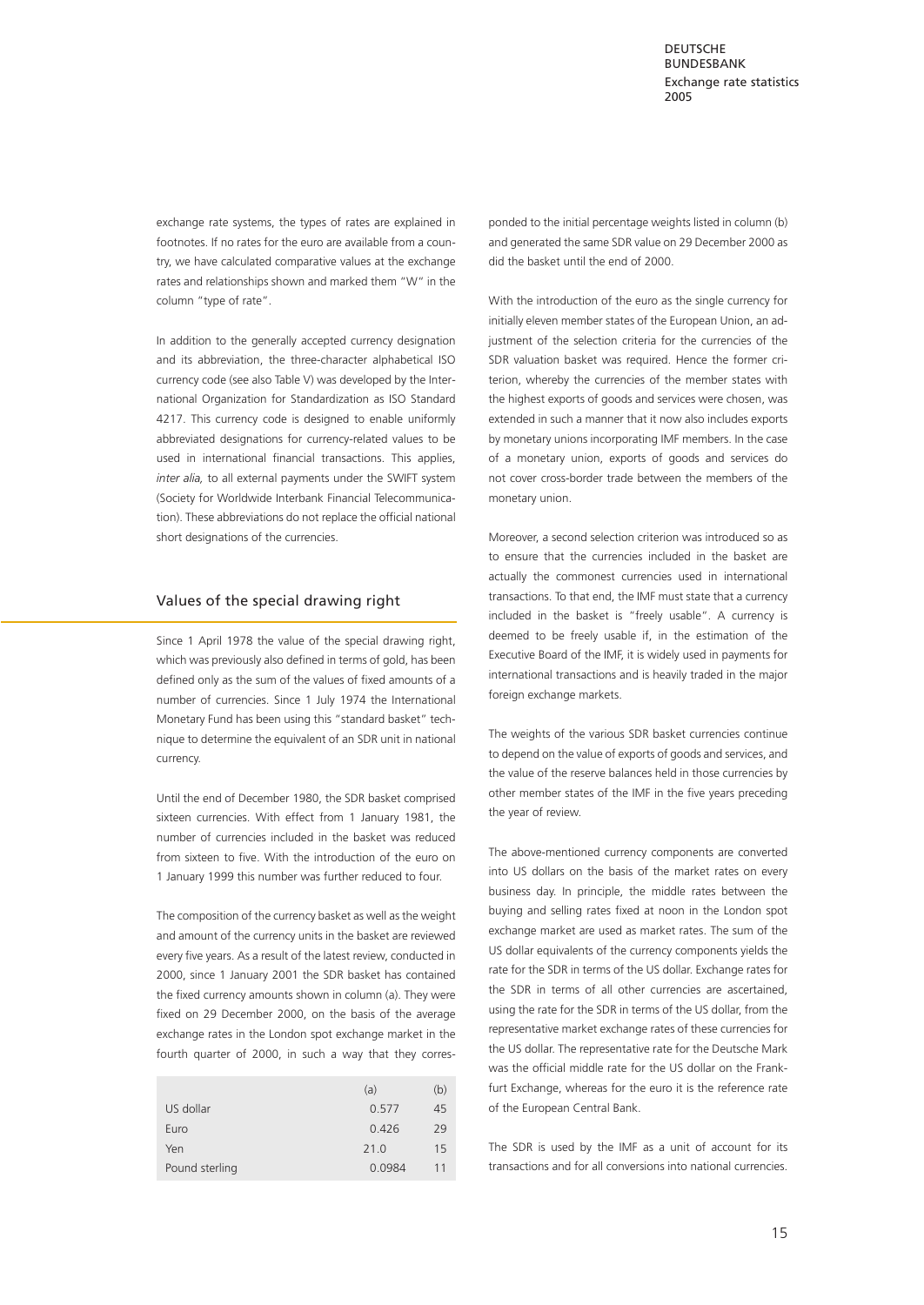

In addition, the SDR is used by public and private bodies in Germany and abroad, *inter alia* as the "successor" to those units of account which had hitherto been defined in terms of gold (eg gold francs).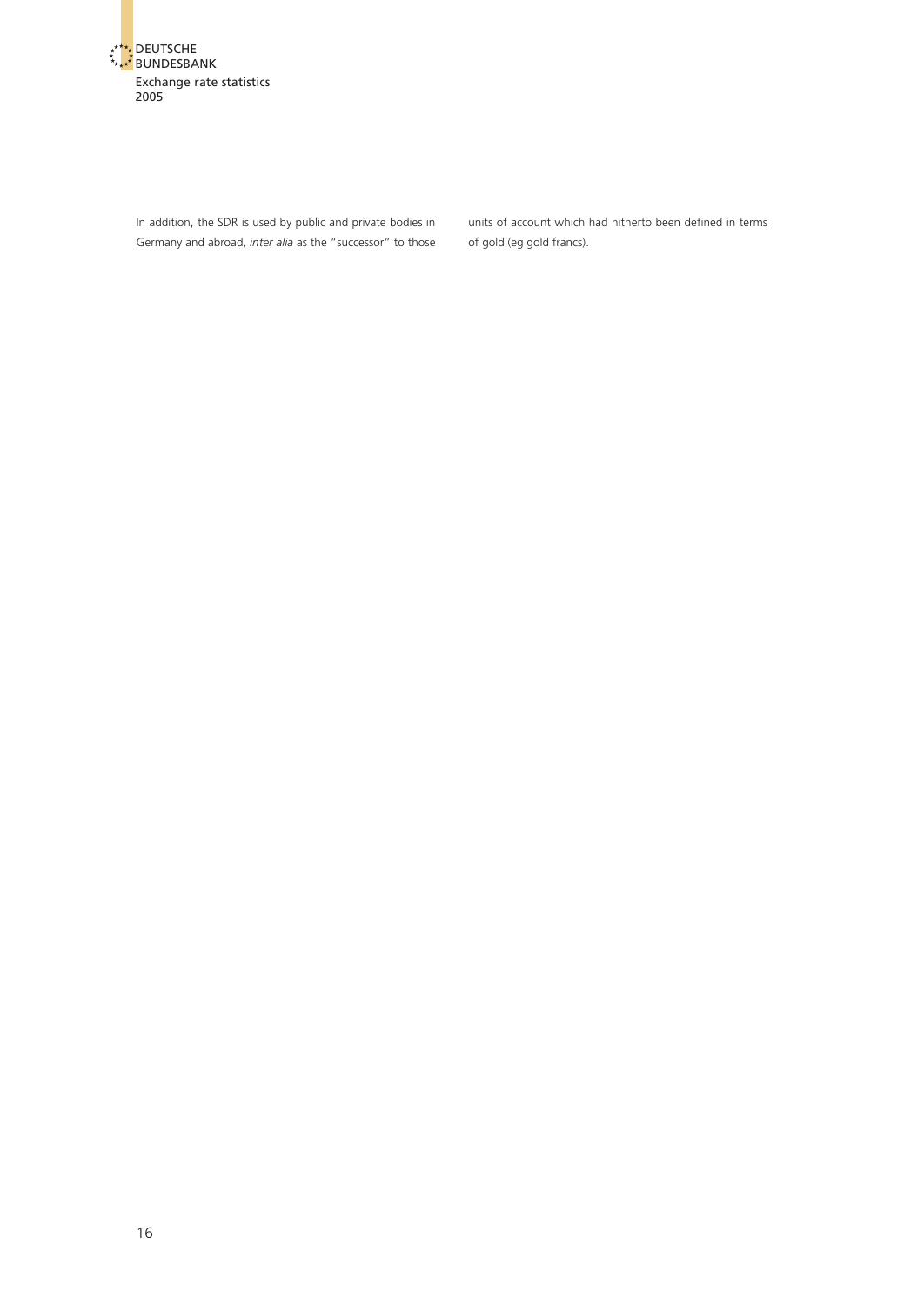DEUTSCHE BUNDESBANK Exch[ange rate statistics](#page-3-0) 2005

# <span id="page-16-0"></span>Excerpts from official announcements

#### European Union Joint Communiqué on the determination of the irrevocable conversion rates for the euro of 2 May 1998

In accordance with Article 109l (4) of the Treaty<sup>1</sup>, the irrevocable conversion rates for the euro will be adopted by the Council, upon a proposal from the Commission and after consultation of the European Central Bank (ECB), on the first day of Stage Three, i.e. on 1 January 1999.

The current ERM bilateral central rates of the currencies of the Member States which, on the first day of Stage Three, will adopt the euro as their single currency, will be used in determining the irrevocable conversion rates for the euro. The central banks of the Member States adopting the euro as their single currency will ensure through appropriate market techniques that on 31 December 1998 the market exchange rates, recorded according to their regular concertation procedure used for calculating the daily exchange rates of the official ECU, are equal to the ERM bilateral central rates as set forth in the attached parity grid.

The procedure agreed upon by all parties to this Joint Communiqué will ensure that the adoption of the irrevocable conversion rates for the euro will by itself, as required by Article 109l (4) of the Treaty, not modify the external value of

**1** Treaty establishing the European Community.

ERM bilateral central rates to be used in determining the irrevocable conversion rates for the euro

|                                          | DEM $100 = LUF 100 =$ | BEF/    | $ESP 100 =$ | $FRF 100 =$ | $IEP 1 =$ |         | ITL 1000 = NLG 100 = ATS 100 = PTE 100 = |         |         | $FIM100 =$ |
|------------------------------------------|-----------------------|---------|-------------|-------------|-----------|---------|------------------------------------------|---------|---------|------------|
| Germany<br><b>DEM</b>                    |                       |         |             |             |           |         |                                          |         |         |            |
| Belgium/<br>Luxembourg<br><b>BEF/LUF</b> | 2062.55               |         |             |             |           |         |                                          |         |         |            |
| Spain<br><b>ESP</b>                      | 8507.22               | 412.462 |             |             |           |         |                                          |         |         |            |
| France<br><b>FRF</b>                     | 335.386               | 16.2608 | 3.94237     |             |           |         |                                          |         |         |            |
| Ireland<br><b>IEP</b>                    | 40.2676               | 1.95232 | 0.473335    | 12.0063     |           |         |                                          |         |         |            |
| Italy<br> T                              | 99000.2               | 4799.90 | 1163.72     | 29518.3     | 2458.56   |         |                                          |         |         |            |
| Netherlands<br><b>NLG</b>                | 112.674               | 5.46285 | 1.32445     | 33.5953     | 2.79812   | 1.13812 |                                          |         |         |            |
| Austria<br><b>ATS</b>                    | 703.552               | 34,1108 | 8.27006     | 209.774     | 17.4719   | 7.10657 | 624.415                                  |         |         |            |
| Portugal<br><b>PTE</b>                   | 10250.5               | 496.984 | 120.492     | 3056.34     | 254.560   | 103.541 | 9097.53                                  | 1456.97 |         |            |
| Finland<br><b>FIM</b>                    | 304.001               | 14.7391 | 3.57345     | 90.6420     | 7.54951   | 3.07071 | 269,806                                  | 43.2094 | 2.96571 |            |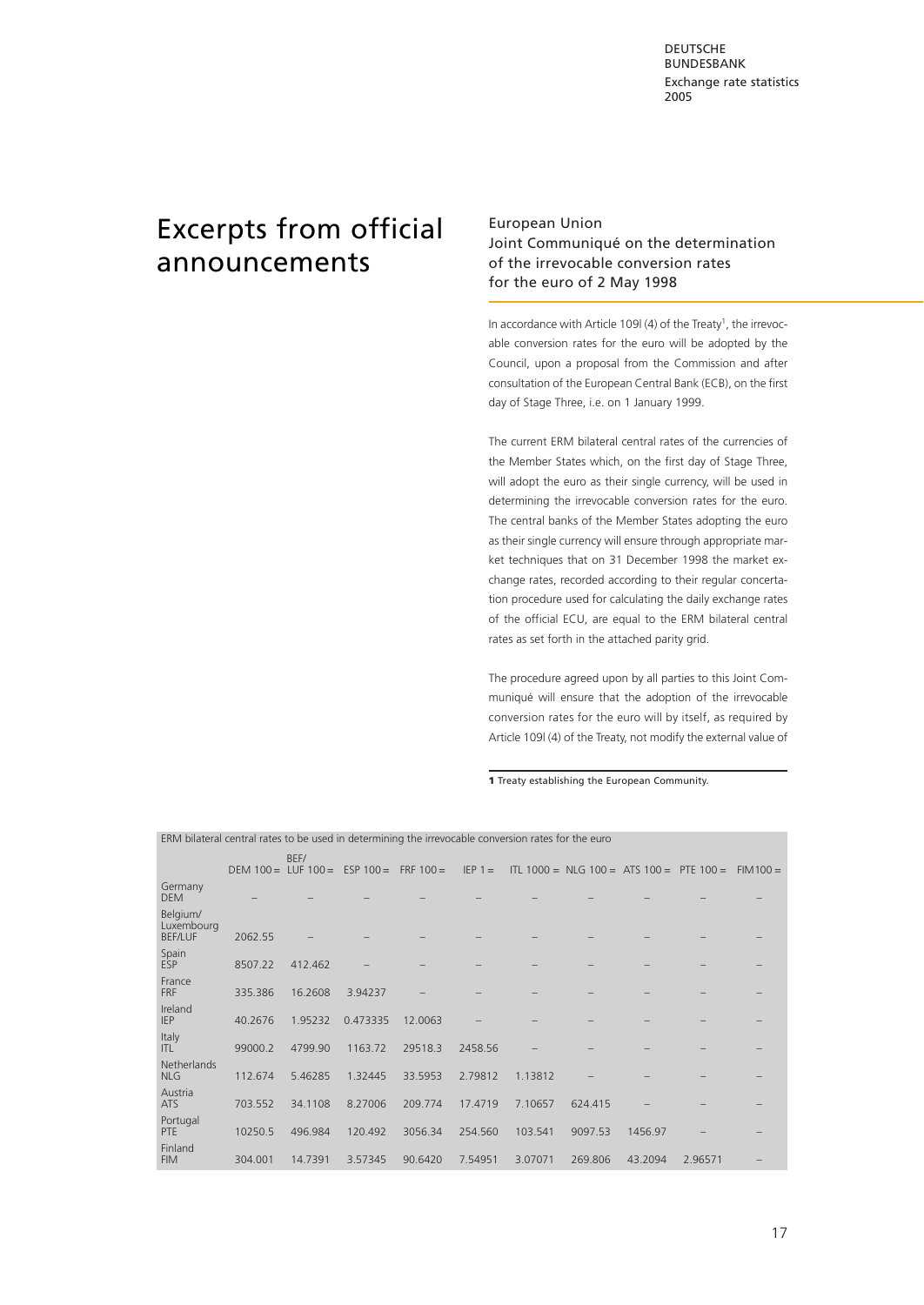

the ECU, which will be replaced on a 1:1 basis by the euro. The final official ECU exchange rates calculated accordingly and released on 31 December 1998 will be proposed by the Commission for adoption by the Council on the first day of Stage Three, i.e. on 1 January 1999, as the irrevocable conversion rates for the euro for the participating currencies.

In compliance with the legal framework for the use of the euro, once the irrevocable conversion rate for the euro for each participating currency has been adopted, it will be the only rate which will be used for conversion either way between the euro and the national currency unit and also for conversions between national currency units.

Council Regulation (EC) No 2866/98 of 31 December 1998 on the conversion rates between the euro and the currencies of the Member States adopting the euro (published in the Official Journal of the European Communities L 359 of 31 December 1998)

The Council of the European Union,

Having regard to the Treaty establishing the European Community, and in particular Article 109l(4), first sentence thereof,

Having regard to the proposal from the Commission,

Having regard to the opinion of the European Central Bank,

(1) Whereas according to Article 109j(4) of the Treaty, the third stage of Economic and Monetary Union shall start on 1 January 1999; whereas the Council, meeting in the composition of Heads of State or Government, has confirmed on 3 May 1998 that Belgium, Germany, Spain, France, Ireland, Italy, Luxembourg, the Netherlands, Austria, Portugal and Finland fulfil the necessary conditions for the adoption of a single currency on 1 January 1999;

(2) Whereas according to Council Regulation (EC) No 974/98 of 3 May 1998 on the introduction of the euro, the euro shall be the currency of the Member States which adopt the single currency as from 1 January 1999; whereas the introduction of the euro requires the adoption of the conversion rates at which the euro will be substituted for the national currencies and at which rates the euro will be divided into national currency units; whereas the conversion rates in Article 1 are the conversion rates referred to in the third indent of Article 1 of Regulation (EC) No 974/98;

(3) Whereas according to Council Regulation (EC) No 1103/97 of 17 June 1997 on certain provisions relating to the introduction of the euro, every reference to the ECU in a legal instrument shall be replaced by a reference to the euro at a rate of one euro to one ECU; whereas Article 109l(4), second sentence, of the Treaty, provides that the adoption of the conversion rates shall by itself not modify the external value of the ECU; whereas this is ensured by adopting as the conversion rates, the exchange rates against the ECU of the currencies of the Member States adopting the euro, as calculated by the Commission on 31 December 1998 according to the established procedure for the calculation of the daily official ECU rates;

(4) Whereas the Ministers of the Member States adopting the euro as their single currency, the Governors of the Central Banks of these Member States, the Commission and the European Monetary Institute/the European Central Bank, have issued two Communiqués on the determination and on the adoption of the irrevocable conversion rates for the euro dated 3 May 1998 and 26 September 1998, respectively;

(5) Whereas Regulation (EC) No 1103/97 stipulates that the conversion rates shall be adopted as one euro expressed in terms of each of the national currencies of the Member States adopting the euro; whereas in order to ensure a high degree of accuracy, these rates will be adopted with six significant figures and no inverse rates nor bilateral rates between the currencies of the Member States adopting the euro will be defined, has adopted this Regulation:

The irrevocably fixed conversion rates between the euro and the currencies of the Member States adopting the euro are:

| 1 euro | $=$ | 40.3399  | Belgian francs      |
|--------|-----|----------|---------------------|
|        | $=$ | 1.95583  | German marks        |
|        | $=$ | 166.386  | Spanish pesetas     |
|        | $=$ | 6.55957  | French francs       |
|        | $=$ | 0.787564 | Irish pounds        |
|        | $=$ | 1,936.27 | Italian lire        |
|        | $=$ | 40.3399  | Luxembourg francs   |
|        | $=$ | 2.20371  | Dutch quilders      |
|        | $=$ | 13.7603  | Austrian schillings |
|        | $=$ | 200.482  | Portuguese escudos  |
|        | $=$ | 594573   | Finnish marks       |

This Regulation shall enter into force on 1 January 1999.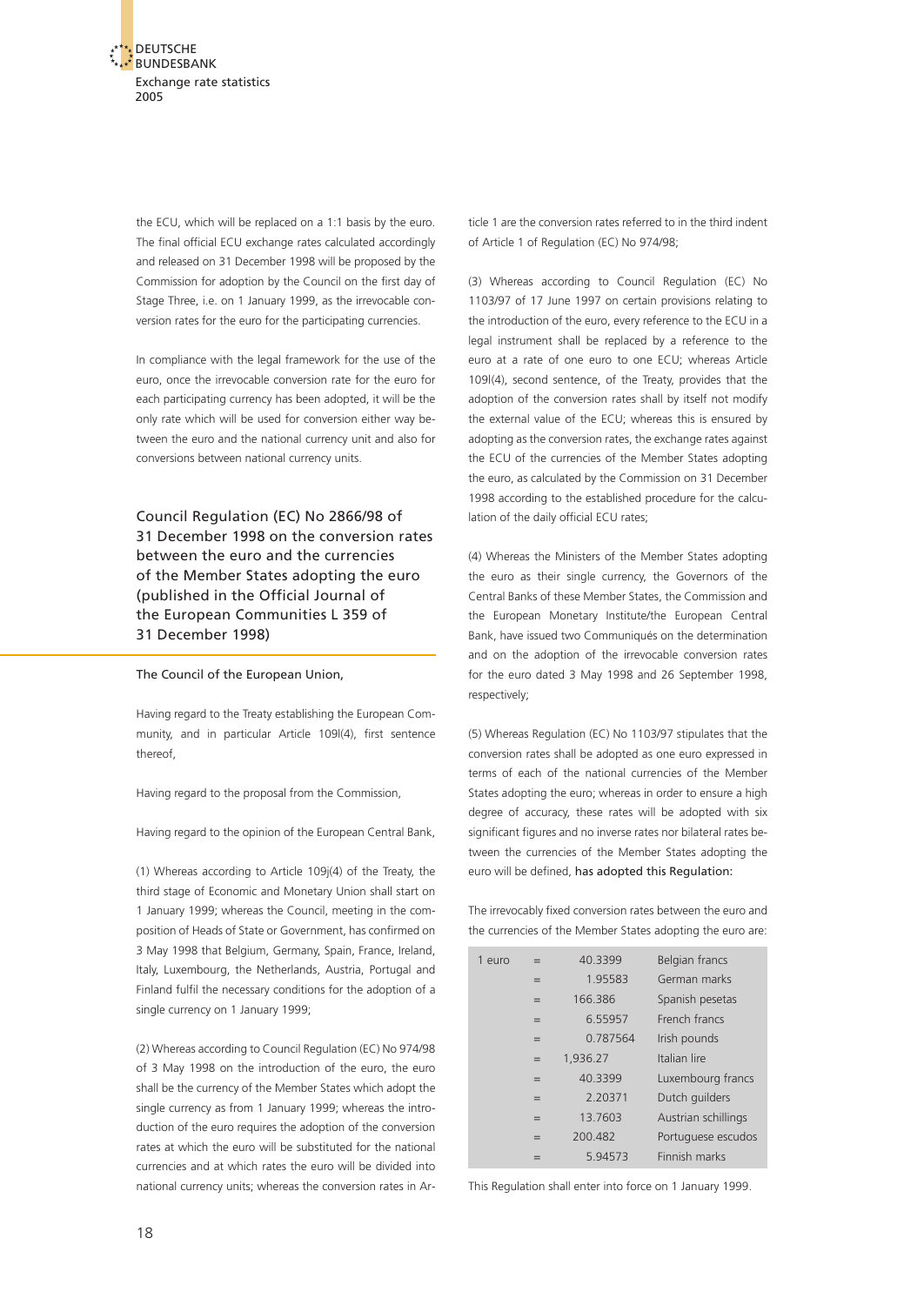This Regulation shall be binding in its entirety and directly applicable in all Member States.

#### Communiqué of the European Union dated 31 December 1998

The ministers of the euro-area Member States of the European Community, the European Central Bank and the ministers and the central bank governors of Denmark and Greece have decided, following a common procedure involving the European Commission and after consultation of the Monetary Committee, to fix the central rates of the participant currencies in the Exchange Rate Mechanism which comes into operation on 1 January 1999.

The euro central rates of the Danish krone and Greek drachma are as follows (units of national currency per euro):

| Danish krone  | 746038  |
|---------------|---------|
| Greek drachma | 353.109 |

A fluctuation band of plus or minus 2.25% will be observed around the central rate for the Danish krone. The standard fluctuation band of plus or minus 15% will be observed around the central rate for the Greek drachma. The compulsory intervention points in the exchange rate mechanism will be communicated by the ECB and the central banks of Denmark and Greece in time for the opening of foreign exchange markets on 4 January 1999.

#### Communiqué of the European Union dated 15 January 2000

At the request of the Greek authorities, the ministers of the euro-area Member States of the European Community, the European Central Bank and the ministers and the central bank governors of Denmark and Greece have decided, following a common procedure, to adapt the central rate of the Greek drachma in the exchange-rate mechanism (ERM II). The Commission has been involved and the Economic and Financial Committee has been consulted.

The central rate of the drachma has been revalued by  $3<sup>1</sup>$ <sub>2</sub> percent. The new central rate of the Greek drachma is

#### 1 euro = 340.750 drachmae

The standard fluctuation band of plus or minus 15 percent continues to be observed around the central rate of the Greek drachma.

The compulsory intervention points in the exchange-rate mechanism will be communicated by the ECB and the Bank of Greece, in time for the opening of the foreign exchange markets on 17 January.

Council Regulation (EC) No 1478/2000 of 19 June 2000 on the conversion rates between the euro and the currencies of the Member States adopting the euro (published in the Official Journal of the European Communities L 167 of 7 July 2000)

The Council of the European Union,

Having regard to the Treaty establishing the European Community, and in particular Article 123(5) thereof,

Having regard to the proposal from the Commission,

Having regard to the opinion of the European Central Bank,

Whereas:

(1) Council Regulation (EC) No 2866/98 of 31 December 1998 on the conversion rates between the euro and the currencies of the Member States adopting the euro determines the conversion rates as from 1 January 1999 pursuant to Council Regulation (EC) No 974/98 of 3 May 1998 on the introduction of the euro.

(2) Council Decision 98/317/EC of 3 May 1998 in accordance with Article 121(4) of the Treaty stipulated that Greece did not fulfil the necessary conditions for the adoption of the single currency.

(3) Pursuant to Council Decision 2000/427/EC of 19 June 2000 in accordance with Article 122(2) of the Treaty on the adoption by Greece of the single currency on 1 January 2001 Greece now fulfils the necessary conditions, and the dero-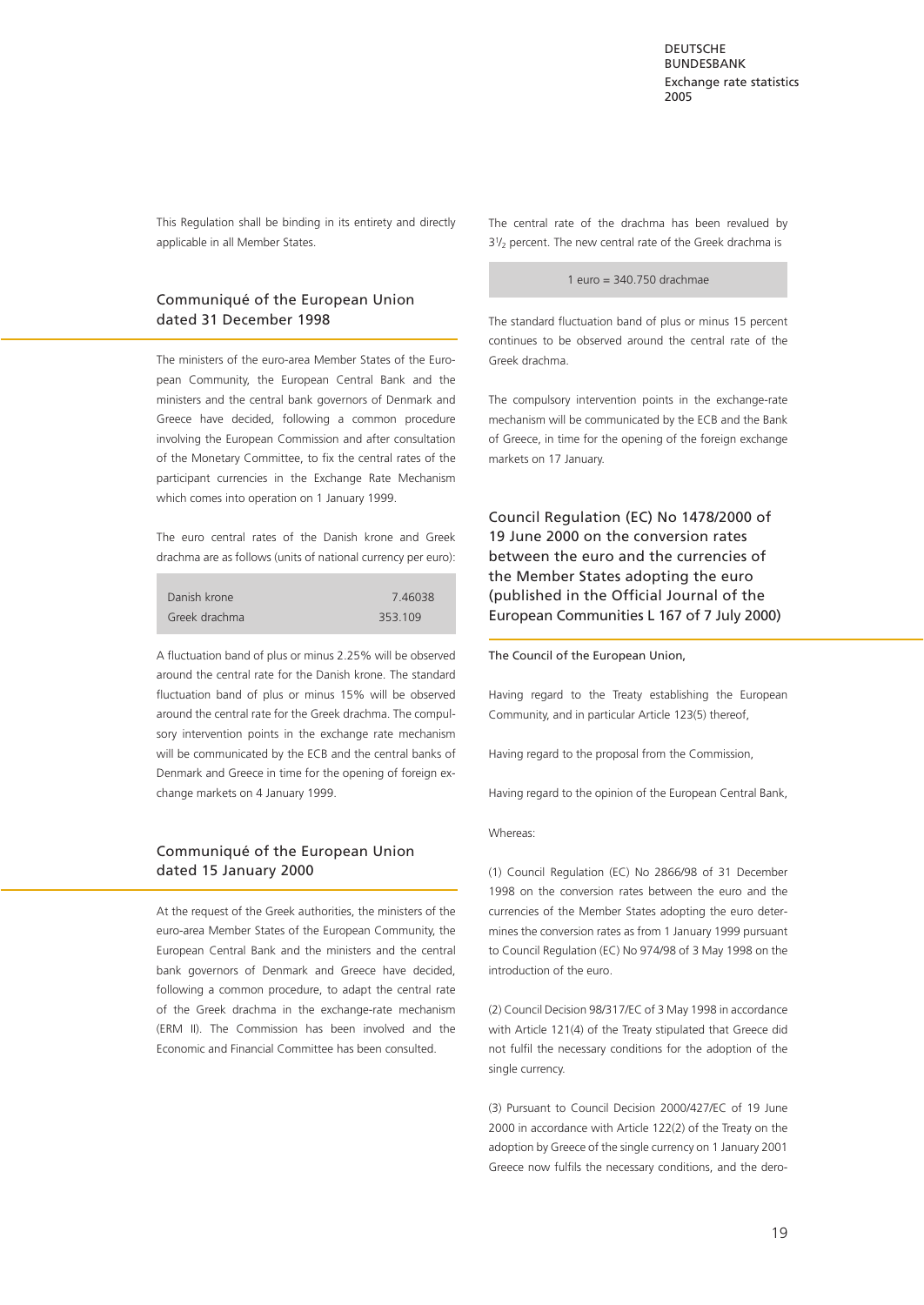

gation of Greece should be abrogated with effect from 1 January 2001.

(4) The introduction of the euro in Greece requires the adoption of the conversion rate between the euro and the drachma,

#### has adopted this Regulation:

In the list of conversion rates in Article 1 of Regulation (EC) No 2866/98, the following shall be inserted between the rates of the German mark and the Spanish peseta:

= 340.750 Greek drachmae

This Regulation shall enter into force on 1 January 2001.

This Regulation shall be binding in its entirety and directly applicable in all Member States.

#### European Central Bank press release of 2 January 2001 on the accession of Greece to European Economic and Monetary Union

Yesterday, 1 January 2001, the euro was introduced in Greece. Greece has thus become the twelfth EU Member State to adopt the single currency and the first one to do so since the start of Stage Three of Economic and Monetary Union (EMU) on 1 January 1999.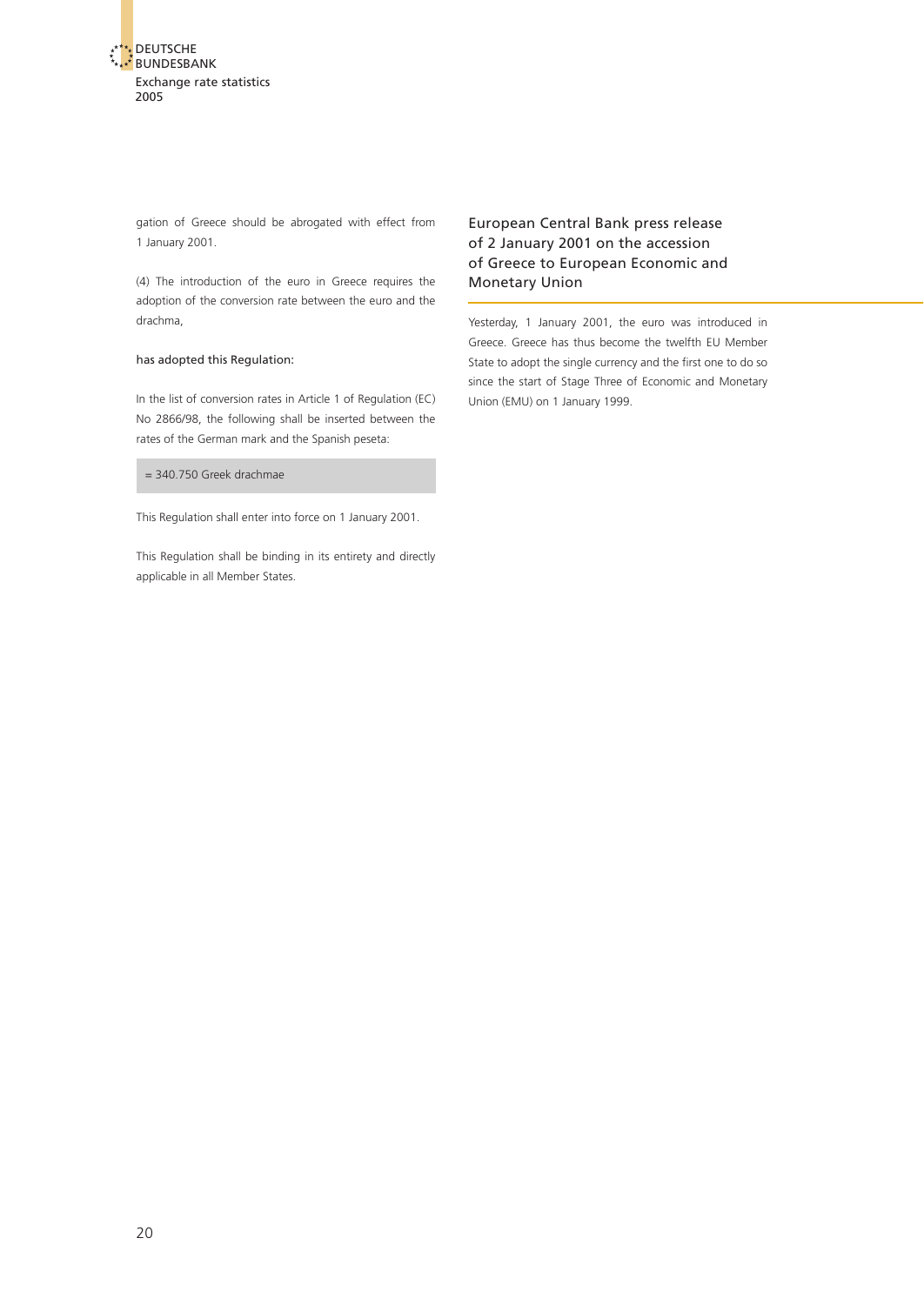

#### 1. Euro-Referenzkurse der Europäischen Zentralbank \*) und effektive Wechselkurse des Euro

<span id="page-20-0"></span>

|                            | $1$ EUR =  WE              |                            |                                                            |                              |                               |                                    |                                    |                                          |                                    |
|----------------------------|----------------------------|----------------------------|------------------------------------------------------------|------------------------------|-------------------------------|------------------------------------|------------------------------------|------------------------------------------|------------------------------------|
|                            | Vereinigte<br>Staaten      | Japan                      | Griechenland                                               | Dänemark                     | Vereinigtes<br>Königreich     | Schweden                           | Schweiz                            | Island                                   | Norwegen                           |
| Zeit                       | US-Dollar<br><b>USD</b>    | Yen<br>JPY                 | Drachme<br>GRD 1)                                          | Dänische Krone<br><b>DKK</b> | <b>Pfund Sterling</b><br>GBP  | Schwedische<br>Krone<br><b>SEK</b> | Schweizer<br>Franken<br><b>CHF</b> | Isländische<br>Krone<br>ISK <sub>2</sub> | Norwegische<br>Krone<br><b>NOK</b> |
|                            |                            |                            |                                                            |                              |                               |                                    |                                    |                                          | Durchschnitt im Jahr 3)            |
| 1999                       | 1,0658                     | 121,32                     | 325,76                                                     | 7,4355                       | 0,65874                       | 8,8075                             | 1,6003                             | 77,18                                    | 8,3104                             |
| 2000<br>2001               | 0,9236<br>0,8956           | 99,47<br>108,68            | 336,63                                                     | 7,4538<br>7,4521             | 0,60948<br>0,62187            | 8,4452<br>9,2551                   | 1,5579<br>1,5105                   | 72,58<br>87,42                           | 8,1129<br>8,0484                   |
| 2002<br>2003               | 0,9456<br>1,1312           | 118,06<br>130,97           | $\qquad \qquad -$                                          | 7,4305<br>7,4307             | 0,62883<br>0,69199            | 9,1611<br>9,1242                   | 1,4670<br>1,5212                   | 86,18<br>86,65                           | 7,5086<br>8,0033                   |
| 2004                       | 1,2439                     | 134,44                     | $\overline{\phantom{0}}$                                   | 7,4399                       | 0,67866                       | 9,1243                             | 1,5438                             | 87,14                                    | 8,3697                             |
|                            |                            |                            |                                                            |                              |                               |                                    |                                    |                                          | Stand am Jahresende                |
| 1999                       | 1,0046                     | 102,73                     | 330,30                                                     | 7,4433                       | 0,62170                       | 8,5625                             | 1,6051                             | 72,83                                    | 8,0765                             |
| 2000<br>2001               | 0,9305<br>0,8813           | 106,92<br>115,33           | 340,75                                                     | 7,4631<br>7,4365             | 0,62410<br>0,60850            | 8,8313<br>9,3012                   | 1,5232<br>1,4829                   | 78,80<br>91,48                           | 8,2335<br>7,9515                   |
| 2002<br>2003               | 1,0487<br>1,2630           | 124,39<br>135,05           | $\qquad \qquad -$                                          | 7,4288<br>7,4450             | 0,65050<br>0,70480            | 9,1528<br>9,0800                   | 1,4524<br>1,5579                   | 84,74<br>89,46                           | 7,2756<br>8,4141                   |
| 2004                       | 1,3621                     | 139,65                     | $\overline{\phantom{0}}$                                   | 7,4388                       | 0,70505                       | 9,0206                             | 1,5429                             | 83,60                                    | 8,2365                             |
|                            |                            |                            |                                                            |                              |                               |                                    |                                    | Durchschnitt im Monat 3)                 |                                    |
| 2001 Jan.<br>Febr.         | 0,9383<br>0,9217           | 109,57<br>107,08           | $\overline{\phantom{0}}$                                   | 7,4642<br>7,4630             | 0,63480<br>0,63400            | 8,9055<br>8,9770                   | 1,5291<br>1,5358                   | 79,86<br>79,27                           | 8,2355<br>8,2125                   |
| März<br>April              | 0,9095<br>0,8920           | 110,33<br>110,36           | $\overline{\phantom{0}}$<br><b>-</b>                       | 7,4643<br>7,4633             | 0,62915<br>0,62168            | 9,1264<br>9,1120                   | 1,5355<br>1,5287                   | 79,72<br>83,29                           | 8,1600<br>8,1146                   |
| Mai<br>Juni                | 0,8742<br>0,8532           | 106,50<br>104,30           | $\qquad \qquad -$<br>$\overline{a}$                        | 7,4612<br>7,4539             | 0,61328<br>0,60890            | 9,0576<br>9,2106                   | 1,5334<br>1,5225                   | 88,12<br>89,36                           | 7,9927<br>7,9360                   |
| Juli                       | 0,8607                     | 107,21                     | $\overline{a}$                                             | 7,4447                       | 0,60857                       | 9,2637                             | 1,5135                             | 87,89                                    | 7,9714                             |
| Aug.<br>Sept.              | 0,9005<br>0,9111           | 109,34<br>108,20           | $\overline{a}$<br>$\overline{\phantom{0}}$                 | 7,4450<br>7,4413             | 0,62672<br>0,62291            | 9,3107<br>9,6744                   | 1,5144<br>1,4913                   | 88,70<br>91,16                           | 8,0552<br>7,9985                   |
| Okt.<br>Nov.               | 0,9059<br>0,8883           | 109,86<br>108,68           | -<br>$\overline{\phantom{0}}$                              | 7,4367<br>7,4452             | 0,62393<br>0,61838            | 9,5780<br>9,4166                   | 1,4793<br>1,4663                   | 92,84<br>95,32                           | 7,9970<br>7,9224                   |
| Dez.                       | 0,8924                     | 113,38                     | $\overline{\phantom{0}}$                                   | 7,4431                       | 0,62012                       | 9,4359                             | 1,4749                             | 93,37                                    | 7,9911                             |
| 2002 Jan.<br>Febr.<br>März | 0,8833<br>0,8700<br>0,8758 | 117,12<br>116,23<br>114,75 | $\overline{\phantom{0}}$<br><sup>-</sup><br>$\overline{a}$ | 7,4329<br>7,4299<br>7,4324   | 0,61659<br>0,61160<br>0,61574 | 9,2275<br>9,1828<br>9,0594         | 1,4745<br>1,4775<br>1,4678         | 90,61<br>88,13<br>87,97                  | 7,9208<br>7,7853<br>7,7183         |
| April<br>Mai<br>Juni       | 0,8858<br>0,9170<br>0,9554 | 115,81<br>115,86<br>117,80 | <sup>-</sup><br><sup>-</sup><br>$\overline{\phantom{0}}$   | 7,4341<br>7,4356<br>7,4330   | 0,61407<br>0,62823<br>0,64405 | 9,1358<br>9,2208<br>9,1137         | 1,4658<br>1,4572<br>1,4721         | 85,98<br>84,26<br>85,28                  | 7,6221<br>7,5207<br>7,4043         |
| Juli<br>Aug.               | 0,9922<br>0,9778           | 117,11<br>116,31           | -<br>$\overline{a}$                                        | 7,4301<br>7,4270             | 0,63870<br>0,63633            | 9,2689<br>9,2489                   | 1,4624<br>1,4636                   | 84,88<br>84,22                           | 7,4050<br>7,4284                   |
| Sept.                      | 0,9808                     | 118,38                     |                                                            | 7,4271                       | 0,63059                       | 9,1679                             | 1,4649                             | 85,82                                    | 7,3619                             |
| Okt.<br>Nov.<br>Dez.       | 0,9811<br>1,0014<br>1,0183 | 121,57<br>121,65<br>124,20 | $\overline{a}$<br>$\overline{\phantom{0}}$                 | 7,4297<br>7,4280<br>7,4264   | 0,62994<br>0,63709<br>0,64218 | 9,1051<br>9,0818<br>9,0961         | 1,4650<br>1,4673<br>1,4679         | 86,08<br>86,18<br>84,92                  | 7,3405<br>7,3190<br>7,2948         |
| 2003 Jan.<br>Febr.<br>März | 1,0622<br>1,0773<br>1,0807 | 126,12<br>128,60<br>128,16 | $\overline{\phantom{0}}$                                   | 7,4324<br>7,4317<br>7,4274   | 0,65711<br>0,66977<br>0,68255 | 9,1733<br>9,1455<br>9,2265         | 1,4621<br>1,4674<br>1,4695         | 84,45<br>83,70<br>84,31                  | 7,3328<br>7,5439<br>7,8450         |
| April<br>Mai               | 1,0848<br>1,1582           | 130,12<br>135,83           | $\overline{\phantom{0}}$                                   | 7,4255<br>7,4246             | 0,68902<br>0,71322            | 9,1541<br>9,1559                   | 1,4964<br>1,5155                   | 83,38<br>84,44                           | 7,8317<br>7,8715                   |
| Juni                       | 1,1663                     | 138,05<br>134,99           |                                                            | 7,4250<br>7,4332             | 0,70224<br>0,70045            | 9,1182<br>9,1856                   | 1,5411<br>1,5476                   | 86,25                                    | 8,1619                             |
| Juli<br>Aug.<br>Sept.      | 1,1372<br>1,1139<br>1,1222 | 132,38<br>128,94           | -<br>$\overline{\phantom{0}}$                              | 7,4322<br>7,4273             | 0,69919<br>0,69693            | 9,2378<br>9,0682                   | 1,5400<br>1,5474                   | 87,66<br>88,79<br>88,81                  | 8,2893<br>8,2558<br>8,1952         |
| Okt.<br>Nov.<br>Dez.       | 1,1692<br>1,1702<br>1,2286 | 128,12<br>127,84<br>132,43 | -<br>$\overline{\phantom{0}}$                              | 7,4301<br>7,4370<br>7,4419   | 0,69763<br>0,69278<br>0,70196 | 9,0105<br>8,9939<br>9,0228         | 1,5485<br>1,5590<br>1,5544         | 89,17<br>88,60<br>89,68                  | 8,2274<br>8,1969<br>8,2421         |
| 2004 Jan.<br>Febr.         | 1,2613<br>1,2646           | 134,13<br>134,78           |                                                            | 7,4481<br>7,4511             | 0,69215<br>0,67690            | 9,1368<br>9,1763                   | 1,5657<br>1,5734                   | 87,69<br>86,72                           | 8,5925<br>8,7752                   |
| März                       | 1,2262                     | 133,13                     |                                                            | 7,4493                       | 0,67124                       | 9,2346                             | 1,5670                             | 87,23                                    | 8,5407                             |
| April<br>Mai<br>Juni       | 1,1985<br>1,2007<br>1,2138 | 129,08<br>134,48<br>132,86 |                                                            | 7,4436<br>7,4405<br>7,4342   | 0,66533<br>0,67157<br>0,66428 | 9,1653<br>9,1277<br>9,1430         | 1,5547<br>1,5400<br>1,5192         | 87,59<br>87,97<br>87,55                  | 8,2976<br>8,2074<br>8,2856         |
| Juli<br>Aug.               | 1,2266<br>1,2176           | 134,08<br>134,54           | $\overline{\phantom{0}}$<br>$\overline{a}$                 | 7,4355<br>7,4365             | 0,66576<br>0,66942            | 9,1962<br>9,1861                   | 1,5270<br>1,5387                   | 87,71<br>87,08                           | 8,4751<br>8,3315                   |
| Sept.                      | 1,2218                     | 134,51                     | $\overline{\phantom{0}}$                                   | 7,4381                       | 0,68130                       | 9,0920                             | 1,5431                             | 87,65                                    | 8,3604                             |
| Okt.<br>Nov.<br>Dez.       | 1,2490<br>1,2991<br>1,3408 | 135,97<br>136,09<br>139,14 | -<br>-<br>$\overline{\phantom{0}}$                         | 7,4379<br>7,4313<br>7,4338   | 0,69144<br>0,69862<br>0,69500 | 9,0620<br>8,9981<br>8,9819         | 1,5426<br>1,5216<br>1,5364         | 87,58<br>87,15<br>83,99                  | 8,2349<br>8,1412<br>8,2207         |

\* Siehe Erläuterungen (Seite 65). — 1 Am 1.1.01 Beitritt Griechenlands zum benannte Indikativkurse der EZB. — 3 Errechnet aus täglichen Notie-<br>Euro-Währungsgebiet (siehe Tabellen 1.5 und 1.6). — 2 Bis Sept. 2000 sohrungen.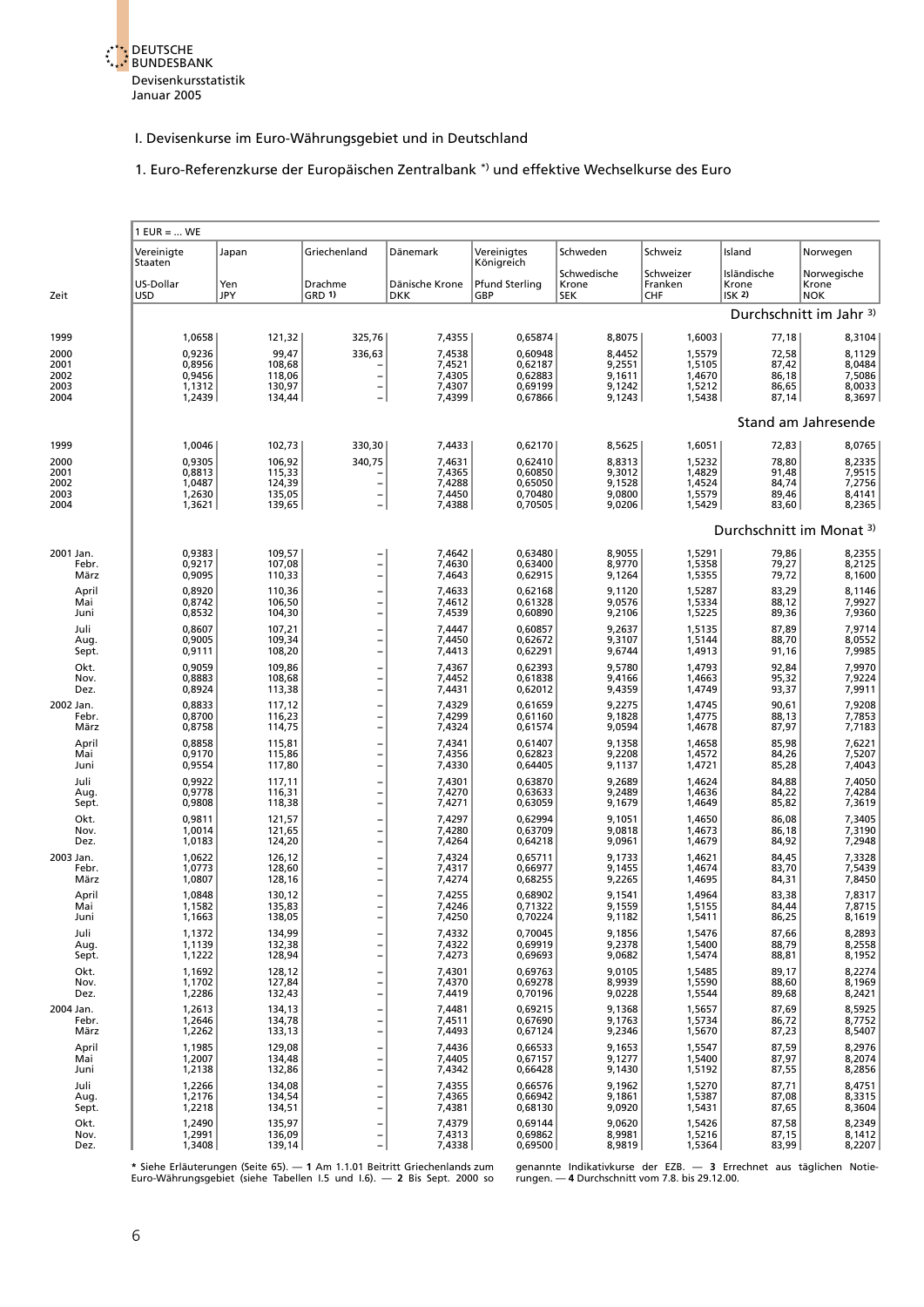<span id="page-21-0"></span>

| Bulgarien                           | Zypern                     | Tschechische<br>Republik                           | Estland            | Ungarn               | Litauen          | Lettland                 | Malta                             |              |
|-------------------------------------|----------------------------|----------------------------------------------------|--------------------|----------------------|------------------|--------------------------|-----------------------------------|--------------|
| Lew<br><b>BGN 2)</b>                | Zypern-Pfund<br><b>CYP</b> | Tschechische Krone   Estnische Krone<br><b>CZK</b> | EEK                | Forint<br><b>HUF</b> | Litas<br>LTL 2)  | Lats<br>LVL <sub>2</sub> | Maltesische Lira<br><b>MTL 2)</b> | Zeit         |
| Durchschnitt im Jahr 3)             |                            |                                                    |                    |                      |                  |                          |                                   |              |
|                                     | 0,57884                    | 36,884                                             | 15,6466            | 252,77               | 4,2640           | 0,6256                   | 0,4258                            | 1999         |
| 4) 1,9479                           | 0,57392                    | 35,599                                             | 15,6466            | 260,04               | 3,6952           | 0,5592                   | 0,4041                            | 2000         |
| 1,9482                              | 0,57589                    | 34,068                                             | 15,6466            | 256,59               | 3,5823           | 0,5601                   | 0,4030                            | 2001         |
| 1,9492                              | 0,57530                    | 30,804                                             | 15.6466            | 242,96               | 3,4594           | 0,5810                   | 0,4089                            | 2002         |
| 1,9490                              | 0,58409                    | 31,846                                             | 15,6466            | 253,62               | 3,4527           | 0,6407                   | 0,4261                            | 2003         |
| 1,9533                              | 0,58185                    | 31,891                                             | 15,6466            | 251,66               | 3,4529           | 0,6652                   | 0,4280                            | 2004         |
| Stand am Jahresende                 |                            |                                                    |                    |                      |                  |                          |                                   |              |
|                                     | 0,57667                    | 36,103                                             | 15,6466            | 254,70               | 4,0169           | 0,5881                   | 0,4151                            | 1999         |
| 1,9543                              | 0,57369                    | 35,047                                             | 15,6466            | 265,00               | 3,7229           | 0,5764                   | 0,4075                            | 2000         |
| 1,9463                              | 0,57504                    | 31,962                                             | 15,6466            | 245,18               | 3,5228           | 0,5563                   | 0,3994                            | 2001         |
| 1,9546                              | 0,57316                    | 31,577                                             | 15,6466            | 236,29               | 3,4525           | 0,6140                   | 0,4182                            | 2002         |
| 1,9557                              | 0,58637                    | 32,410                                             | 15,6466            | 262,50               | 3,4524           | 0,6725                   | 0,4317                            | 2003         |
| 1,9559                              | 0,58000                    | 30,464                                             | 15,6466            | 245,97               | 3,4528           | 0,6979                   | 0,4343                            | 2004         |
| Durchschnitt im Monat <sup>3)</sup> |                            |                                                    |                    |                      |                  |                          |                                   |              |
| 1,9553                              | 0,57754                    | 35,128                                             | 15,6466            | 265,00               | 3,7540           | 0,5791                   | 0,4098                            | 2001 Jan.    |
| 1,9516                              | 0,57935                    | 34,640                                             | 15,6466            | 265,69               | 3,6871           | 0,5709                   | 0,4078                            | Febr.        |
| 1,9496                              | 0,57892                    | 34,590                                             | 15,6466            | 266,47               | 3,6383           | 0,5678                   | 0,4057                            | März         |
| 1,9474                              | 0,57859                    | 34,555                                             | 15,6466            | 266,99               | 3,5676           | 0,5615                   | 0,4027                            | April        |
| 1,9468                              | 0,57771                    | 34,375                                             | 15,6466            | 258,29               | 3,4970           | 0,5515                   | 0,3992                            | Mai          |
| 1,9470                              | 0,57516                    | 33,954                                             | 15,6466            | 247,25               | 3,4125           | 0,5415                   | 0,3961                            | Juni         |
| 1,9465                              | 0,57403                    | 33,868                                             | 15,6466            | 248,94               | 3,4429           | 0,5462                   | 0,3969                            | Juli         |
| 1,9472                              | 0,57364                    | 34,050                                             | 15,6466            | 251,02               | 3,6017           | 0,5625                   | 0,4043                            | Aug.         |
| 1,9467                              | 0,57326                    | 34,157                                             | 15,6466            | 255,94               | 3,6436           | 0,5646                   | 0,4050                            | Sept.        |
| 1,9469                              | 0,57429                    | 33,549                                             | 15,6466            | 255,23               | 3,6223           | 0,5616                   | 0,4046                            | Okt.         |
| 1,9466                              | 0,57376                    | 33,291                                             | 15,6466            | 251,36               | 3,5520           | 0,5549                   | 0,4017                            | Nov.         |
| 1,9465                              | 0,57486                    | 32,532                                             | 15,6466            | 247,31               | 3,5687           | 0,5592                   | 0,4025                            | Dez.         |
| 1,9527                              | 0,57604                    | 32,066                                             | 15,6466            | 243,84               | 3,5320           | 0,5619                   | 0,4009                            | 2002 Jan.    |
| 1,9485                              | 0,57617                    | 31,789                                             | 15,6466            | 243,51               | 3,4527           | 0,5580                   | 0,3985                            | Febr.        |
| 1,9494                              | 0,57510                    | 31,419                                             | 15,6466            | 244,78               | 3,4524           | 0,5566                   | 0,3999                            | März         |
| 1,9499                              | 0,57613                    | 30,336                                             | 15,6466            | 242,26               | 3,4528           | 0,5600                   | 0,4008                            | April        |
| 1,9522                              | 0,57853                    | 30,552                                             | 15,6466            | 243,86               | 3,4524           | 0,5716                   | 0,4064                            | Mai          |
| 1,9488                              | 0,58007                    | 30,300                                             | 15,6466            | 242,71               | 3,4525           | 0,5842                   | 0,4130                            | Juni         |
| 1,9476                              | 0,57720                    | 29,727                                             | 15,6466            | 246,72               | 3,4528           | 0,5952                   | 0,4160                            | Juli         |
| 1,9468                              | 0,57363                    | 30,796                                             | 15,6466            | 245,30               | 3,4526           | 0,5898                   | 0,4140                            | Aug.         |
| 1,9469                              | 0,57338                    | 30,190                                             | 15,6466            | 243,89               | 3,4526           | 0,5912                   | 0,4129                            | Sept.        |
| 1,9463                              | 0,57250                    | 30,660                                             | 15,6466            | 243,53               | 3,4526           | 0,5953                   | 0,4129                            | Okt.         |
| 1,9498<br>1,9521                    | 0,57200                    | 30,752<br>31,194                                   | 15,6466<br>15,6466 | 238,25<br>236,07     | 3,4528           | 0,6012<br>0,6049         | 0,4148<br>0,4160                  | Nov.<br>Dez. |
| 1,9555                              | 0,57298<br>0,57691         | 31,489                                             | 15,6466            | 240,39               | 3,4523<br>3,4529 | 0,6195                   | 0,4194                            | 2003 Jan.    |
| 1,9540                              | 0,58038                    | 31,641                                             | 15,6466            | 245,12               | 3,4524           | 0,6231                   | 0,4217                            | Febr.        |
| 1,9510                              | 0,58292                    | 31,751                                             | 15,6466            | 245,60               | 3,4528           | 0,6253                   | 0,4234                            | März         |
| 1,9473                              | 0,58657                    | 31,618                                             | 15,6466            | 245,59               | 3,4530           | 0,6286                   | 0,4240                            | April        |
| 1,9464                              | 0,58694                    | 31,387                                             | 15,6466            | 245,78               | 3,4528           | 0,6513                   | 0,4295                            | Mai          |
| 1,9463                              | 0,58607                    | 31,412                                             | 15,6466            | 261,21               | 3,4527           | 0,6549                   | 0,4285                            | Juni         |
| 1,9465                              | 0,58730                    | 31.880                                             | 15,6466            | 263,73               | 3,4528           | 0,6473                   | 0,4274                            | Juli         |
| 1,9463                              | 0,58616                    | 32,287                                             | 15,6466            | 259,56               | 3,4527           | 0,6397                   | 0,4264                            | Aug.         |
| 1,9469                              | 0,58370                    | 32,355                                             | 15,6466            | 255,46               | 3,4530           | 0,6383                   | 0,4265                            | Sept.        |
| 1,9473                              | 0,58418                    | 31,989                                             | 15.6466            | 255,77               | 3,4525           | 0,6483                   | 0,4281                            | Okt.         |
| 1,9476                              | 0.58328                    | 31,974                                             | 15.6466            | 259,31               | 3,4528           | 0,6471                   | 0,4275                            | Nov.         |
| 1,9533                              | 0,58459                    | 32,329                                             | 15,6466            | 264,74               | 3,4525           | 0,6631                   | 0,4304                            | Dez.         |
| 1,9557                              | 0,58647                    | 32,724                                             | 15,6466            | 264,32               | 3,4531           | 0,6707                   | 0,4301                            | 2004 Jan.    |
| 1,9535                              | 0,58601                    | 32,857                                             | 15,6466            | 263,15               | 3,4532           | 0,6698                   | 0,4284                            | Febr.        |
| 1,9465                              | 0,58598                    | 32,985                                             | 15,6466            | 253,33               | 3,4528           | 0,6596                   | 0,4266                            | März         |
| 1,9465                              | 0,58630                    | 32,519                                             | 15.6466            | 250,41               | 3,4529           | 0,6502                   | 0,4251                            | April        |
| 1,9464                              | 0,58589                    | 31,976                                             | 15,6466            | 252,91               | 3,4528           | 0,6557                   | 0,4259                            | Mai          |
| 1,9547                              | 0,58239                    | 31,614                                             | 15,6466            | 253,02               | 3,4528           | 0,6565                   | 0,4254                            | Juni         |
| 1,9558                              | 0,58171                    | 31,545                                             | 15,6466            | 249,89               | 3,4528           | 0,6596                   | 0,4259                            | Juli         |
| 1,9559                              | 0,57838                    | 31,634                                             | 15,6466            | 248,85               | 3,4528           | 0,6586                   | 0,4261                            | Aug.         |
| 1,9559                              | 0,57696                    | 31,601                                             | 15,6466            | 247,66               | 3,4528           | 0,6610                   | 0,4277                            | Sept.        |
| 1,9559                              | 0,57595                    | 31,491                                             | 15,6466            | 246,69               | 3,4528           | 0,6690                   | 0,4297                            | Okt.         |
| 1,9559                              | 0,57789                    | 31,286                                             | 15,6466            | 245,36               | 3,4528           | 0,6803                   | 0,4319                            | Nov.         |
| 1,9559                              | 0,57909                    | 30,636                                             | 15,6466            | 245,80               | 3,4528           | 0,6900                   | 0,4325                            | Dez.         |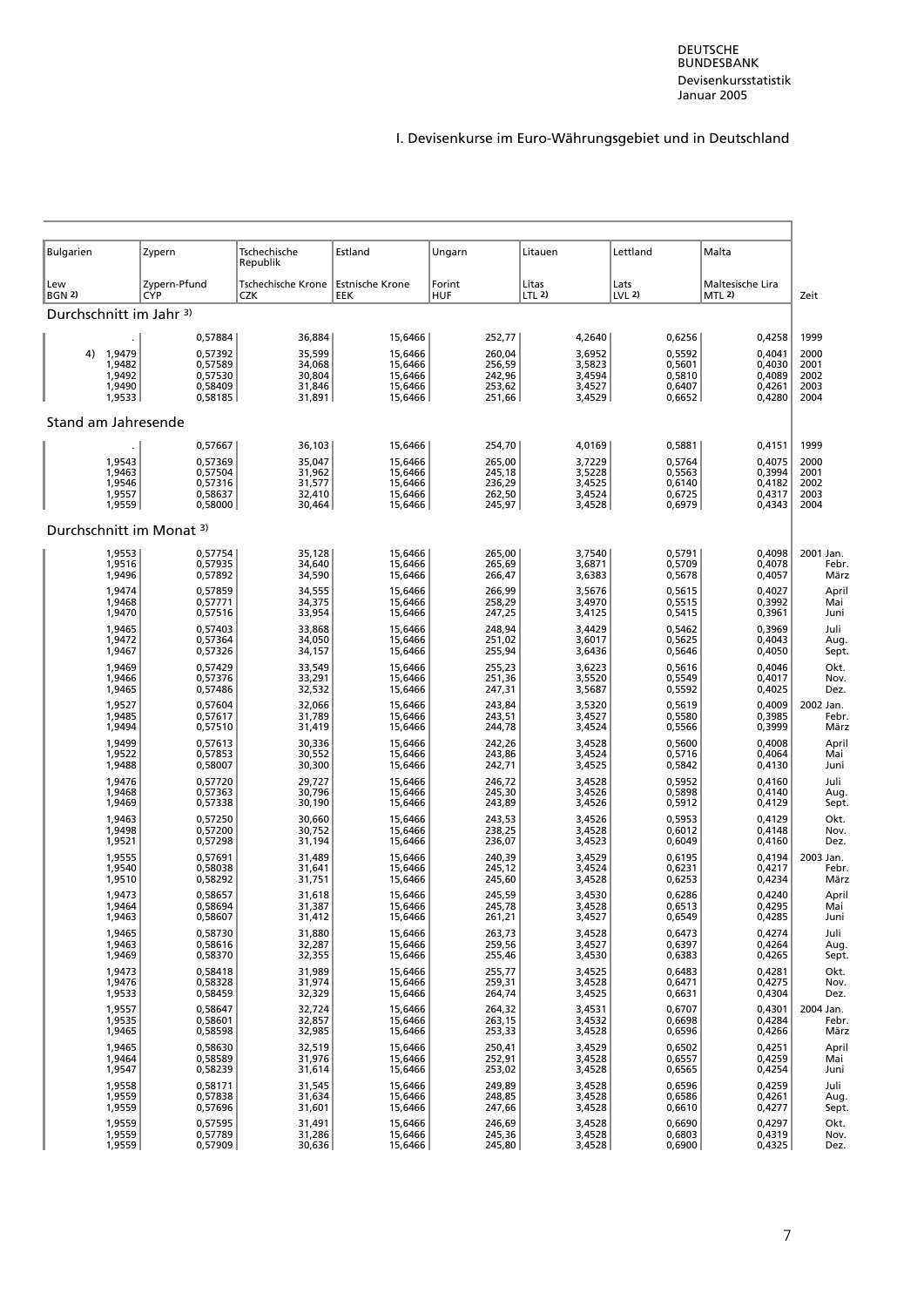

#### noch: 1. Euro-Referenzkurse der Europäischen Zentralbank \*) und effektive Wechselkurse des Euro

|                       | $1$ EUR =  WE              |                            |                                  |                                       |                                 |                                |                              |                                           |                                     |  |
|-----------------------|----------------------------|----------------------------|----------------------------------|---------------------------------------|---------------------------------|--------------------------------|------------------------------|-------------------------------------------|-------------------------------------|--|
|                       | Polen                      | Rumänien                   | Slowenien                        | Slowakei                              | Türkei                          | Australien                     | Kanada                       | Hongkong,<br>Sonderverwal-<br>tungsregion | Neuseeland                          |  |
| Zeit                  | Zloty<br><b>PLN</b>        | Leu<br><b>ROL 1)</b>       | Tolar<br>SIT                     | Slowakische<br>Krone<br><b>SKK 1)</b> | Türkische Lira<br><b>TRL 1)</b> | Australischer<br>Dollar<br>AUD | Kanadischer<br>Dollar<br>CAD | Hongkong-<br>Dollar<br><b>HKD 1)</b>      | Neuseeland-<br>Dollar<br><b>NZD</b> |  |
|                       |                            |                            |                                  |                                       |                                 |                                |                              |                                           | Durchschnitt im Jahr <sup>4)</sup>  |  |
| 1999                  | 4,2274                     | 16 345                     | 194,4732                         | 44,123                                | 447 237                         | 1,6523                         | 1,5840                       | 8,2694                                    | 2,0145                              |  |
| 2000                  | 4,0082                     | 19 922                     | 206,6127                         | 42,602                                | 574 816                         | 1,5889                         | 1,3706                       | 7,1973                                    | 2,0288                              |  |
| 2001                  | 3,6721                     | 26 004                     | 217,9797                         | 43,300                                | 1 102 425                       | 1,7319                         | 1,3864                       | 6,9855                                    | 2,1300                              |  |
| 2002                  | 3,8574                     | 31 270                     | 225,9772                         | 42,694                                | 1 439 680                       | 1,7376                         | 1,4838                       | 7,3750                                    | 2,0366                              |  |
| 2003                  | 4,3996                     | 37 551                     | 233,8493                         | 41,489                                | 1694851                         | 1,7379                         | 1,5817                       | 8,8079                                    | 1,9438                              |  |
| 2004                  | 4,5268                     | 40 510                     | 239,0874                         | 40,022                                | 1777052                         | 1,6905                         | 1,6167                       | 9,6881                                    | 1,8731                              |  |
|                       |                            |                            |                                  |                                       |                                 |                                |                              |                                           | Stand am Jahresende                 |  |
| 1999                  | 4,1587                     | 18 345                     | 198,9055                         | 42,402                                | 544 641                         | 1,5422                         | 1,4608                       | 7,8033                                    | 1,9357                              |  |
| 2000                  | 3,8498                     | 24 142                     | 213,5401                         | 43,933                                | 624 267                         | 1,6770                         | 1,3965                       | 7,2578                                    | 2,1120                              |  |
| 2001                  | 3,4953                     | 27817                      | 218,8364                         | 42,780                                | 1 269 500                       | 1,7280                         | 1,4077                       | 6,8723                                    | 2,1215                              |  |
| 2002                  | 4,0210                     | 35 135                     | 230,1577                         | 41,503                                | 1738000                         | 1,8556                         | 1,6550                       | 8,1781                                    | 1,9975                              |  |
| 2003                  | 4,7019                     | 41 158                     | 236,7000                         | 41,170                                | 1771638                         | 1,6802                         | 1,6234                       | 9,8049                                    | 1,9244                              |  |
| 2004                  | 4,0845                     | 39 390                     | 239,7600                         | 38,745                                | 1836 200                        | 1,7459                         | 1,6416                       | 10,5881                                   | 1,8871                              |  |
|                       |                            |                            |                                  |                                       |                                 |                                |                              | Durchschnitt im Monat <sup>4)</sup>       |                                     |  |
| 2001 Jan.             | 3,8591                     | 24 591                     | 214,4049                         | 43,701                                | 630 116                         | 1,6891                         | 1,4098                       | 7,3182                                    | 2,1103                              |  |
| Febr.                 | 3,7671                     | 24 703                     | 215,5474                         | 43,710                                | 719 242                         | 1,7236                         | 1,4027                       | 7,1889                                    | 2,1184                              |  |
| März                  | 3,6945                     | 24 8 25                    | 216,0526                         | 43,707                                | 884 732                         | 1,8072                         | 1,4167                       | 7,0939                                    | 2,1753                              |  |
| April                 | 3,5904                     | 24 870                     | 216,3876                         | 43,457                                | 1 088 386                       | 1,7847                         | 1,3903                       | 6,9568                                    | 2,1975                              |  |
| Mai                   | 3,4842                     | 24 918                     | 217,3480                         | 43,156                                | 996 257                         | 1,6813                         | 1,3473                       | 6,8182                                    | 2,0723                              |  |
| Juni                  | 3,3876                     | 24 705                     | 217,9232                         | 42,778                                | 1038115                         | 1,6469                         | 1,3016                       | 6,6542                                    | 2,0589                              |  |
| Juli                  | 3,6171                     | 25 273                     | 218,8028                         | 42,625                                | 1 142 682                       | 1,6890                         | 1,3153                       | 6,7130                                    | 2,1074                              |  |
| Aug.                  | 3.8243                     | 26 846                     | 219,5067                         | 43,119                                | 1 265 762                       | 1.7169                         | 1,3857                       | 7,0236                                    | 2,0895                              |  |
| Sept.                 | 3,8468                     | 27 556                     | 219,8310                         | 43,545                                | 1 351 150                       | 1,8036                         | 1,4260                       | 7,1063                                    | 2,1781                              |  |
| Okt.                  | 3,7465                     | 27889                      | 220.2144                         | 43,594                                | 1 459 174                       | 1,7955                         | 1,4224                       | 7,0655                                    | 2,1863                              |  |
| Nov.                  | 3,6348                     | 27 797                     | 220,1049                         | 43,134                                | 1 350 364                       | 1,7172                         | 1,4153                       | 6,9284                                    | 2,1322                              |  |
| Dez.                  | 3,5881                     | 28 150                     | 219,4587                         | 43,090                                | 1 297 972                       | 1,7348                         | 1,4075                       | 6,9595                                    | 2,1456                              |  |
| 2002 Jan.             | 3,5922                     | 28 3 19                    | 219,6918                         | 42,503                                | 1 208 795                       | 1,7094                         | 1,4135                       | 6,8886                                    | 2,0826                              |  |
| Febr.                 | 3,6420                     | 28 031                     | 222,7202                         | 42,220                                | 1 183 500                       | 1,6963                         | 1,3880                       | 6,7857                                    | 2,0771                              |  |
| März                  | 3,6229                     | 28 684                     | 223,5431                         | 41,951                                | 1 192 600                       | 1,6695                         | 1,3903                       | 6,8308                                    | 2,0261                              |  |
| April                 | 3,5944                     | 29 3 28                    | 224,3736                         | 41,713                                | 1 170 095                       | 1,6537                         | 1,4008                       | 6,9091                                    | 1,9995                              |  |
| Mai                   | 3,7126                     | 30 699                     | 225,2300                         | 43,002                                | 1 286 227                       | 1,6662                         | 1,4210                       | 7,1521                                    | 1,9859                              |  |
| Juni                  | 3,8502                     | 31 908                     | 226,0053                         | 44,325                                | 1468900                         | 1,6793                         | 1,4627                       | 7,4523                                    | 1,9517                              |  |
| Juli                  | 4,0882                     | 32745                      | 226,5774                         | 44,494                                | 1 650 565                       | 1,7922                         | 1,5321                       | 7,7389                                    | 2,0646                              |  |
| Aug.                  | 4,0836                     | 32 344                     | 227,2065                         | 43,928                                | 1602636                         | 1,8045                         | 1,5333                       | 7,6265                                    | 2,1076                              |  |
| Sept.                 | 4,0703                     | 32 473                     | 228,0443                         | 42,929                                | 1 620 238                       | 1,7927                         | 1,5434                       | 7,6500                                    | 2,0847                              |  |
| Okt.                  | 4,0434                     | 32 607                     | 228,7328                         | 41,797                                | 1625696                         | 1,7831                         | 1,5481                       | 7,6521                                    | 2,0381                              |  |
| Nov.                  | 3,9569                     | 33 592                     | 229,4644                         | 41,540                                | 1 606 571                       | 1,7847                         | 1,5735                       | 7,8098                                    | 2,0155                              |  |
| Dez.                  | 3,9858                     | 34 251                     | 230,0165                         | 41,745                                | 1619050                         | 1,8076                         | 1,5872                       | 7,9409                                    | 1,9947                              |  |
| 2003 Jan.             | 4,0704                     | 35 539                     | 230,7055                         | 41,638                                | 1767136                         | 1,8218                         | 1,6364                       | 8,2841                                    | 1,9648                              |  |
| Febr.                 | 4,1656                     | 35 403                     | 231,3664                         | 41,987                                | 1762350                         | 1,8112                         | 1,6299                       | 8,4022                                    | 1,9457                              |  |
| März                  | 4,3363                     | 35 831                     | 231,8070                         | 41,749                                | 1804 143                        | 1,7950                         | 1,5943                       | 8,4279                                    | 1,9497                              |  |
| April                 | 4,2971                     | 36 569                     | 232,3136                         | 41,038                                | 1767550                         | 1,7813                         | 1,5851                       | 8,4605                                    | 1,9700                              |  |
| Mai                   | 4,3343                     | 37 632                     | 232,9908                         | 41,125                                | 1720476                         | 1,7866                         | 1,6016                       | 9,0321                                    | 2,0083                              |  |
| Juni                  | 4,4339                     | 38 059                     | 233,6600                         | 41,507                                | 1 664 000                       | 1,7552                         | 1,5798                       | 9,0955                                    | 2,0069                              |  |
| Juli                  | 4,4368                     | 37 148                     | 234,4369                         | 41,804                                | 1 596 957                       | 1,7184                         | 1,5694                       | 8,8689                                    | 1,9386                              |  |
| Aug.                  | 4,3699                     | 37 166                     | 234,9962                         | 41,955                                | 1 564 214                       | 1,7114                         | 1,5570                       | 8,6873                                    | 1,9137                              |  |
| Sept.                 | 4,4635                     | 37918                      | 235,2211                         | 41,489                                | 1 546 627                       | 1,6967                         | 1,5330                       | 8,7377                                    | 1,9227                              |  |
| Okt.                  | 4,5952                     | 38 803                     | 235,6663                         | 41,304                                | 1679067                         | 1,6867                         | 1,5489                       | 9,0530                                    | 1,9446                              |  |
| Nov.                  | 4,6174                     | 39 927                     | 236,1345                         | 41,102                                | 1726781                         | 1,6337                         | 1,5361                       | 9,0836                                    | 1,8608                              |  |
| Dez.                  | 4,6595                     | 40 573                     | 236,6662                         | 41,132                                | 1761551                         | 1,6626                         | 1,6131                       | 9,5386                                    | 1,8982                              |  |
| 2004 Jan.             | 4,7128                     | 41 107                     | 237,3167                         | 40,731                                | 1 698 262                       | 1,6374                         | 1,6346                       | 9,7951                                    | 1,8751                              |  |
| Febr.                 | 4,8569                     | 40 563                     | 237,5123                         | 40,551                                | 1682658                         | 1,6260                         | 1,6817                       | 9,8314                                    | 1,8262                              |  |
| März                  | 4,7642                     | 40 0 29                    | 238,0683                         | 40,400                                | 1620374                         | 1,6370                         | 1,6314                       | 9,5547                                    | 1,8566                              |  |
| April<br>Mai<br>Juni  | 4,7597<br>4,7209<br>4,5906 | 40 683<br>40 554<br>40753  | 238,4520<br>238,7400<br>239,3591 | 40,151<br>40,164<br>39,923            | 1 637 423<br>1818487<br>1814266 | 1,6142<br>1,7033<br>1,7483     | 1,6068<br>1,6541<br>1,6492   | 9,3451<br>9,3618<br>9,4648                | 1,8727<br>1,9484<br>1,9301          |  |
| Juli<br>Aug.<br>Sept. | 4,4651<br>4,4310<br>4,3748 | 40 962<br>40 946<br>41 075 | 239,9023<br>239,9900<br>239,9677 | 39,899<br>40,111<br>40,049            | 1784 116<br>1799918<br>1838497  | 1,7135<br>1,7147<br>1,7396     | 1,6220<br>1,6007<br>1,5767   | 9,5672<br>9,4968<br>9,5290                | 1,8961<br>1,8604<br>1,8538          |  |
| Okt.                  | 4,3182                     | 41 082                     | 239,9067                         | 39,997                                | 1860247                         | 1,7049                         | 1,5600                       | 9,7284                                    | 1,8280                              |  |
| Nov.                  | 4,2573                     | 39 848                     | 239,7891                         | 39,546                                | 1883 365                        | 1,6867                         | 1,5540                       | 10,1028                                   | 1,8540                              |  |
| Dez.                  | 4,1354                     | 38 696                     | 239,7987                         | 38,872                                | 1870 690                        | 1,7462                         | 1,6333                       | 10,4264                                   | 1,8737                              |  |

\* Siehe Erläuterungen (Seite 65). — 1 Bis Sept. 2000 so genannte Indikativ-clowakei, Slowenien, Tschechische Republik, Ungarn, Vereinigtes König-<br>Kurse der EZB. — 2 Berechnungen der EZB anhand der gewogenen Durch-cieh, Ver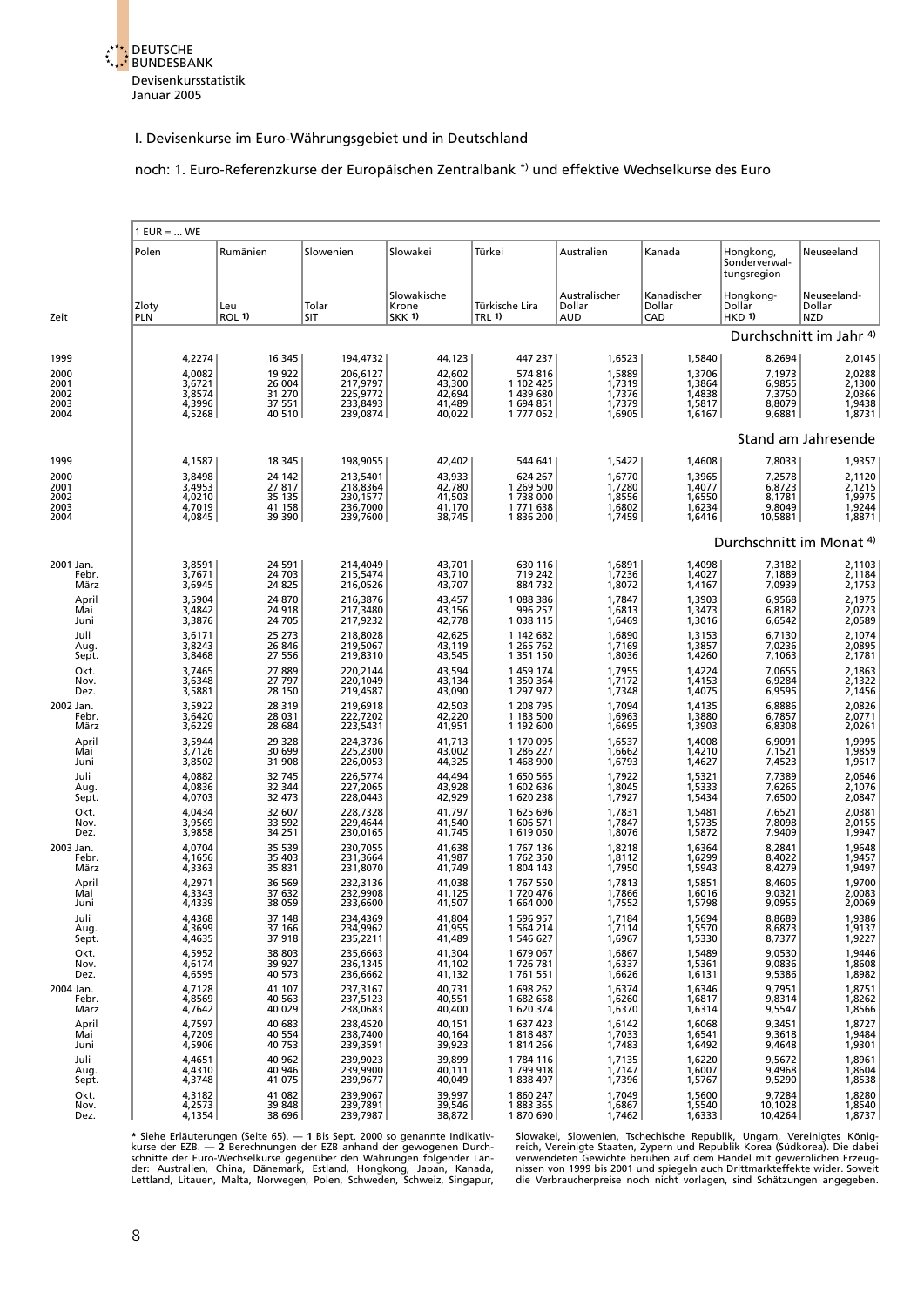<span id="page-23-0"></span>

|                                     |                                  |                               | Effektiver Wechselkurs des Euro |                                               |                      |                                               |                       |
|-------------------------------------|----------------------------------|-------------------------------|---------------------------------|-----------------------------------------------|----------------------|-----------------------------------------------|-----------------------|
| Singapur                            | Korea, Republik                  | Südafrika                     | EWK-23 2)                       |                                               | EWK-42 3)            |                                               |                       |
|                                     |                                  |                               | Nominal                         | Real,<br>auf Basis der Ver-<br>braucherpreise | Nominal              | Real,<br>auf Basis der Ver-<br>braucherpreise |                       |
| Singapur-Dollar<br>$SGD$ 1)         | Won<br><b>KRW 1)</b>             | Rand<br><b>ZAR 1)</b>         | 1. Vj. 1999 = $100$             |                                               |                      |                                               | Zeit                  |
| Durchschnitt im Jahr <sup>4)</sup>  |                                  |                               |                                 |                                               |                      |                                               |                       |
| 1,8064                              | 1 267,26                         | 6,5188                        | 95,9                            | 95,9                                          | 96,5                 | 95,8                                          | 1999                  |
| 1,5923<br>1,6039                    | 1 043,50<br>1 154,83             | 6,3899<br>7,6873              | 86,1<br>86,7                    | 86,0<br>86,8                                  | 87,9<br>90,4         | 85,8<br>87,0                                  | 2000<br>2001          |
| 1,6912                              | 1 175,50                         | 9,9072                        | 89,2                            | 90,4                                          | 94,8                 | 90,9                                          | 2002                  |
| 1,9703                              | 1 346,90                         | 8,5317                        | 99,9                            | 101,7                                         | 106,6                | 101,6                                         | 2003                  |
| 2,1016                              | 1422,62                          | 8,0092                        | 103,8                           | 105,9                                         | 111,0                | 105,3                                         | 2004                  |
| Stand am Jahresende                 |                                  |                               |                                 |                                               |                      |                                               |                       |
| 1,6718<br>1,6126                    | 1 137,28<br>1 177,08             | 6,1870<br>7,0392              | 90,2<br>88,0                    |                                               |                      |                                               | 1999<br>2000          |
| 1,6306<br>1,8199                    | 1 1 6 1 , 5 5<br>1 243,76        | 10,4302<br>9,0094             | 86,0<br>94,4                    | $\blacksquare$<br>$\ddot{\phantom{0}}$        | $\ddot{\phantom{0}}$ |                                               | 2001<br>2002          |
| 2,1450<br>2,2262                    | 1 506,32<br>1410,05              | 8,3276<br>7,6897              | 105,8<br>108,1                  | $\blacksquare$                                | $\ddot{\phantom{0}}$ |                                               | 2003<br>2004          |
| Durchschnitt im Monat <sup>4)</sup> |                                  |                               |                                 |                                               |                      |                                               |                       |
| 1,6302<br>1,6067                    | 1 194,92<br>1 153,81             | 7,2985<br>7,2018              | 88,9<br>88,0                    | 88,6<br>87,7                                  | 91,3<br>90,5         | 88,2<br>87,5                                  | 2001 Jan.<br>Febr.    |
| 1,6114                              | 1 173,40                         | 7,1709                        | 87,8                            | 87,7                                          | 90,8                 | 87,7                                          | März                  |
| 1,6165                              | 1 183,45                         | 7,2107                        | 86,9                            | 86,9                                          | 90,3                 | 87,2                                          | April                 |
| 1,5855                              | 1 133,74                         | 6,9660                        | 85,2                            | 85,3                                          | 88,6                 | 85,4                                          | Mai                   |
| 1,5497                              | 1 104,12                         | 6,8718                        | 83,8                            | 84,0                                          | 87,3                 | 84,2                                          | Juni                  |
| 1,5691                              | 1 120,28                         | 7,0580                        | 84,6                            | 84,7                                          | 88,4                 | 85,1                                          | Juli                  |
| 1,5855                              | 1 153,99                         | 7,4823                        | 87,1                            | 87,2                                          | 91,2                 | 87,6                                          | Aug.                  |
| 1,5929                              | 1 178,27                         | 7,8878                        | 87,6                            | 87,8                                          | 92,0                 | 88,5                                          | Sept.                 |
| 1,6397                              | 1 178,62                         | 8,4130                        | 87,4                            | 87,8                                          | 92,1                 | 88,5                                          | Okt.                  |
| 1,6254                              | 1 137,48                         | 8,6467                        | 86,1                            | 86,6                                          | 90,6                 |                                               | Nov.                  |
| 1,6389                              | 1 146,99                         | 10,3783                       | 86,7                            | 87,4                                          | 91,0                 | 86,9<br>87,5                                  | Dez.                  |
| 1,6247                              | 1 160,78                         | 10,2535                       | 86,5                            | 87,5                                          | 90.7                 | 87,2                                          | 2002 Jan.             |
| 1,5935                              | 1 147,18                         | 9,9955                        | 85,7                            | 86,5                                          | 90,1                 | 86,5                                          | Febr.                 |
| 1,6016                              | 1 157,30                         | 10,0974                       | 85,7                            | 86,8                                          | 90,3                 | 86,7                                          | März                  |
| 1,6191                              | 1 163,18                         | 9,8103                        | 86,1                            | 87,1                                          | 90.7                 | 87,0                                          | April                 |
| 1,6506                              | 1 150,08                         | 9,2845                        | 87,7                            | 88,7                                          | 92,8                 | 89,0                                          | Mai                   |
| 1,7029                              | 1 160,62                         | 9,7239                        | 89,8                            | 90,9                                          | 95,5                 | 91,6                                          | Juni                  |
| 1,7395<br>1,7164<br>1,7320          | 1 169,16<br>1 167,08<br>1 182,57 | 10,0140<br>10,3591<br>10,3986 | 91,2<br>90,7<br>90,7            | 92,5<br>91,9<br>92,0                          | 97,5<br>96,9<br>97,2 | 93,4<br>92,8<br>93,1                          | Juli<br>Aug.<br>Sept. |
| 1,7511                              | 1 2 1 1 , 9 2                    | 10,1148                       | 91,1                            | 92,5                                          | 97,7                 | 93,5                                          | Okt.                  |
| 1,7666                              | 1 208,19                         | 9,6582                        | 91,9                            | 93,2                                          | 98,5                 | 94,0                                          | Nov.                  |
| 1,7858                              | 1 2 2 6,88                       | 9,1039                        | 92,9                            | 94,4                                          | 99,6                 | 95,2                                          | Dez.                  |
| 1,8433                              | 1 250,06                         | 9,2343                        | 95,3                            | 96,8                                          | 102,3                | 97,6                                          | 2003 Jan.             |
| 1,8803                              | 1 282,82                         | 8,9347                        | 96,6                            | 98,1                                          | 103,7                | 98,9<br>99,5                                  | Febr.                 |
| 1,8954                              | 1 3 3 5 , 4 4                    | 8,6966                        | 97,4                            | 98,9                                          | 104,4                | 99,6                                          | März                  |
| 1,9282                              | 1 3 3 7 , 3 8                    | 8,3192                        | 97.9                            | 99,6                                          | 104,6                |                                               | April                 |
| 2,0074                              | 1 390,03                         | 8,9060                        | 101,8                           | 103,5                                         | 108,5                | 103,2                                         | Mai                   |
| 2,0233                              | 1 392,33                         | 9,2160                        | 102,2                           | 104,2                                         | 108,8                | 103,7                                         | Juni                  |
| 1,9956                              | 1 3 4 2, 27                      | 8,5842<br>8,2375              | 101,0                           | 102,9                                         | 107,2                | 102,3                                         | Juli                  |
| 1,9531                              | 1 3 1 2,67                       |                               | 99,8                            | 101,7                                         | 106,0                | 101,1                                         | Aug.                  |
| 1,9591                              | 1 306,88                         | 8,2141                        | 99,6                            | 101,6                                         | 105,9                | 101,1                                         | Sept.                 |
| 2,0282                              | 1 3 6 4 , 7 0                    | 8,1540                        | 101,3                           | 103,4                                         | 108,0                | 102,9                                         | Okt.                  |
| 2,0233                              | 1 388,09                         | 7,8806                        | 101,2                           | 103,3                                         | 108,0                | 103,0                                         | Nov.                  |
| 2,1016                              | 1463,90                          | 7,9934                        | 104,2                           | 106,3                                         | 111,2                | 105,9                                         | Dez.                  |
| 2,1415                              | 1 492,23<br>1 474,74             | 8,7788                        | 105,4                           | 107,4                                         | 112,5                | 106,8                                         | 2004 Jan.             |
| 2,1323                              | 1429,40                          | 8,5555                        | 105,3                           | 107,3                                         | 112,3                | 106,7                                         | Febr.                 |
| 2,0838                              |                                  | 8,1326                        | 103,4                           | 105,4                                         | 110,2                | 104,6                                         | März                  |
| 2,0193                              | 1 381,58                         | 7,8890                        | 101,6                           | 103,6                                         | 108,3                | 102,9                                         | April                 |
| 2,0541                              | 1412,29                          | 8,1432                        | 102,4                           | 104,4                                         | 109,5                | 104,0                                         | Mai                   |
| 2,0791                              | 1 406,18                         | 7,8110                        | 102,3                           | 104,2                                         | 109,6                | 104,0                                         | Juni                  |
| 2,0995                              | 1420,66                          | 7,5137                        | 102,8                           | 104,9                                         | 110,1                | 104,5                                         | Juli                  |
| 2,0886                              | 1 409,37                         | 7,8527                        | 102,7                           | 104,8                                         | 109,9                | 104,4                                         | Aug.                  |
| 2,0719                              | 1 403,06                         | 7,9943                        | 103,0                           | 105,1                                         | 110,3                | 104,7                                         | Sept.                 |
| 2,0947                              | 1 426,19                         | 7,9861                        | 104,2                           | 106,3                                         | 111,5                | 105,8                                         | Okt.                  |
| 2,1446                              | 1411,15                          | 7,8566                        | 105,6                           | 107,7                                         | 113,1                | 107,2                                         | Nov.                  |
| 2,2002                              | 1 408,77                         | 7,6847                        | 107,1                           | 109,3                                         | 114,4                | 108,4                                         | Dez.                  |

[Zur Erläuterung der Methode siehe: EZB, Monatsbericht, September 2004, Brasilien, Bulgarien, Indien, Indonesien, Israel, Kroatien, Malaysia, Marokko,](#page-5-1)<br>Seite 78 ff. sowie Occasional Paper Nr. 2 der EZB, das von der Website d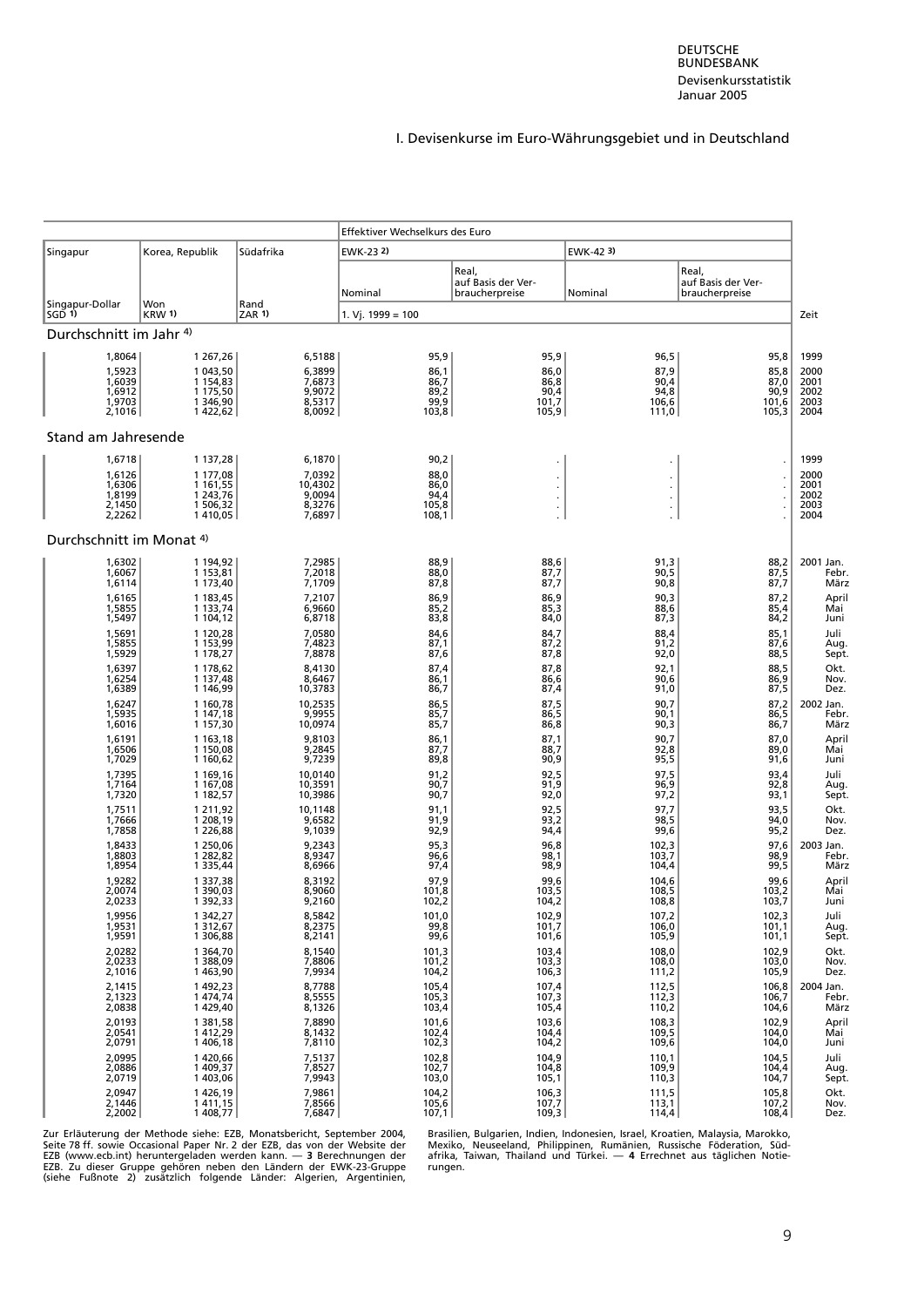<span id="page-24-0"></span>

#### noch: 1. Euro-Referenzkurse der Europäischen Zentralbank und effektive Wechselkurse des Euro

|                                      | $1$ EUR =  WE              |                            |                              |                               |                                    |                                    |                             |                                                                    |  |  |
|--------------------------------------|----------------------------|----------------------------|------------------------------|-------------------------------|------------------------------------|------------------------------------|-----------------------------|--------------------------------------------------------------------|--|--|
|                                      | Vereinigte<br>Staaten      | Japan                      | Dänemark                     | Vereinigtes<br>Königreich     | Schweden                           | Schweiz                            | Island                      | Norwegen                                                           |  |  |
| Zeit                                 | US-Dollar<br>USD           | Yen<br>JPY                 | Dänische Krone<br><b>DKK</b> | <b>Pfund Sterling</b><br>GBP  | Schwedische<br>Krone<br><b>SEK</b> | Schweizer<br>Franken<br><b>CHF</b> | Isländische<br>Krone<br>ISK | Norwegische<br>Krone<br><b>NOK</b>                                 |  |  |
|                                      |                            |                            |                              |                               |                                    |                                    |                             | Tageskurs                                                          |  |  |
| 2004 Okt.<br>1.<br>4.<br>5.          | 1,2413<br>1,2305<br>1,2304 | 136,85<br>136,54<br>136,51 | 7,4404<br>7,4412<br>7,4406   | 0,69095<br>0,68855<br>0,68960 | 9,0288<br>9,0448<br>9,0400         | 1,5495<br>1,5520<br>1,5532         | 87,87<br>87,64<br>87,78     | 8,3280<br>8,2950<br>8,2780                                         |  |  |
| 6.                                   | 1,2282                     | 136,45                     | 7,4413                       | 0,68950                       | 9,0353                             | 1,5543                             | 87,52                       | 8,2700                                                             |  |  |
| 7.                                   | 1,2301                     | 136,84                     | 7,4423                       | 0,69055                       | 9,0463                             | 1,5535                             | 87,31                       | 8,2855<br>8,3000                                                   |  |  |
| 8.<br>11.<br>12.                     | 1,2315<br>1,2392<br>1,2312 | 136,05<br>135,32<br>135,22 | 7,4399<br>7,4400<br>7,4388   | 0,68910<br>0,69030<br>0,68890 | 9,0680<br>9,0515<br>9,0578         | 1,5529<br>1,5496<br>1,5489         | 87,48<br>87,46<br>87,25     | 8,2260<br>8,1925                                                   |  |  |
| 13.                                  | 1,2267                     | 134,91                     | 7,4384                       | 0,68625                       | 9,0633                             | 1,5460                             | 87,39                       | 8,2260                                                             |  |  |
| 14.                                  | 1,2377                     | 135,41                     | 7,4376                       | 0,68760                       | 9,0916                             | 1,5449                             |                             | 8,1955                                                             |  |  |
| 15.                                  | 1,2414                     | 135,66                     | 7,4384                       | 0,68945                       | 9,1078                             | 1,5414                             | 87,25<br>87,42              | 8,2160                                                             |  |  |
| 18.                                  | 1,2474                     | 136,51                     | 7,4387                       | 0,69185                       | 9,0985                             | 1,5382                             | 87,12                       | 8,2390<br>8,2400                                                   |  |  |
| 19.                                  | 1,2509                     | 135,81                     | 7,4383                       | 0,69430                       | 9,0817                             | 1,5385                             | 87,40                       | 8,2300                                                             |  |  |
| 20.                                  | 1,2590                     | 136,43                     | 7,4372                       | 0,69630                       | 9,0734                             | 1,5374                             | 87,62                       |                                                                    |  |  |
| 21.<br>22.<br>25.                    | 1,2606<br>1,2606<br>1,2792 | 135,73<br>135,64<br>136,30 | 7,4358<br>7,4350<br>7,4347   | 0,69005<br>0,69100<br>0,69455 | 9,0789<br>9,0940<br>9,0775         | 1,5365<br>1,5384<br>1,5326         | 87,29<br>87,16              | 8,2345<br>8,2115<br>8,2265                                         |  |  |
| 26.<br>27.                           | 1,2784<br>1,2792           | 136,51<br>136,37           | 7,4347<br>7,4348             | 0,69555<br>0,69455            | 9,0427<br>9,0238                   | 1,5333<br>1,5321                   | 87,77<br>88,14<br>88,22     | 8,2370<br>8,1620                                                   |  |  |
| 28.                                  | 1,2711                     | 135,20                     | 7,4342                       | 0,69570                       | 9,0426                             | 1,5316                             | 88,12                       | 8,1935                                                             |  |  |
| 29.                                  | 1,2737                     | 135,13                     | 7,4326                       | 0,69565                       | 9,0530                             | 1,5299                             | 87,98                       | 8,1465                                                             |  |  |
| Nov. 1.                              | 1,2748                     | 135,53                     | 7,4326                       | 0.69580                       | 9,0525                             | 1,5318                             | 87,87                       | 8,1270                                                             |  |  |
| $\frac{2}{3}$ .                      | 1,2705                     | 135,17                     | 7,4329                       | 0.69160                       | 9,0422                             | 1,5317                             | 87,72<br>87,79              | 8,1780                                                             |  |  |
| 4.                                   | 1,2754<br>1,2874           | 135,86<br>136,64           | 7,4326<br>7,4330             | 0,69190<br>0,69660            | 9,0630<br>9,0793                   | 1,5331<br>1,5304                   | 87,58                       | 8,1930<br>8,1540                                                   |  |  |
| 5.                                   | 1,2856                     | 136,51                     | 7,4334                       | 0,69775                       | 9,1080                             | 1,5316                             | 87,13                       | 8,1790                                                             |  |  |
| 8.                                   | 1,2917                     | 136,56                     | 7,4326                       | 0,69695                       | 9,0886                             | 1,5286                             | 87,24                       | 8,1910                                                             |  |  |
| 9.<br>10.<br>11.                     | 1,2911<br>1,2977<br>1,2890 | 136,57<br>137,44<br>137,65 | 7,4316<br>7,4310<br>7,4311   | 0,69625<br>0,69870<br>0,70020 | 9,1160<br>9,0665<br>9,0233         | 1,5273<br>1,5222<br>1,5191         | 87,25<br>87,57<br>87,64     | 8,2300<br>8,1780                                                   |  |  |
| 12.                                  | 1,2921                     | 136,93                     | 7,4316                       | 0,70060                       | 8,9663                             | 1,5205                             | 87,17                       | 8,1450<br>8,1130                                                   |  |  |
| 15.                                  | 1,2955                     | 136,48                     | 7,4318                       | 0,69890                       | 8,9613                             | 1,5241                             | 86,79                       | 8,0830                                                             |  |  |
| 16.                                  | 1,2971                     | 136,64                     | 7,4321                       | 0,69955                       | 8,9625                             | 1,5238                             | 87,28                       | 8,0935                                                             |  |  |
| 17.                                  | 1,3026                     | 135,97                     | 7,4329                       | 0,70135                       | 8,9710                             | 1,5203                             | 86,83                       | 8,1265                                                             |  |  |
| 18.                                  | 1,3024                     | 135,54                     | 7,4313                       | 0,70250                       | 8,9645                             | 1,5171                             | 86,74                       | 8,1265                                                             |  |  |
| 19.                                  | 1,3020                     | 134,97                     | 7,4306                       | 0,70120                       | 8,9695                             | 1,5153                             | 86,88                       | 8,1320                                                             |  |  |
| 22.                                  | 1,3033                     | 134,47                     | 7,4312                       | 0,70255                       | 8,9569                             | 1,5157                             | 87,04                       | 8,1680                                                             |  |  |
| 23.                                  | 1,3089                     | 134,81                     | 7,4310                       | 0,69950                       | 8,9465                             | 1,5150                             | 87,06                       | 8,1560                                                             |  |  |
| 24.                                  | 1,3146                     | 135,26                     | 7,4305                       | 0,69985                       | 8,9270                             | 1,5143                             | 87,06                       | 8,1320                                                             |  |  |
| 25.                                  | 1,3213                     | 135,75                     | 7,4291                       | 0,70060                       | 8,9260                             | 1,5113                             | 87,04                       | 8,1195                                                             |  |  |
| 26.                                  | 1,3238                     | 136,39                     | 7,4290                       | 0,69970                       | 8,9214                             | 1,5146                             | 86,69                       | 8,1060                                                             |  |  |
| 29.                                  | 1,3247                     | 136,24                     | 7,4287                       | 0,70100                       | 8,9210                             | 1,5170                             | 86,47                       | 8,0700                                                             |  |  |
| 30.                                  | 1,3295                     | 136,54                     | 7,4287                       | 0,69660                       | 8,9238                             | 1,5114                             | 86,45                       | 8,1050                                                             |  |  |
| Dez.<br>$\overline{1}$ .<br>2.<br>3. | 1,3294<br>1,3314<br>1,3300 | 136,83<br>136,78<br>137,05 | 7,4303<br>7,4301<br>7,4300   | 0,69155<br>0,68905<br>0,69010 | 8,9396<br>8,9755<br>8,9510         | 1,5200<br>1,5268<br>1,5273         | 86,22<br>85,37<br>83,65     | 8,1295<br>8,1665<br>8,1750                                         |  |  |
| 6.                                   | 1,3435                     | 137,47                     | 7,4287                       | 0,69180                       | 8,8992                             | 1,5272                             | 83,99                       | 8,1430                                                             |  |  |
| 7.                                   | 1,3456                     | 138,30                     | 7,4292                       | 0,69060                       | 8,9065                             | 1,5305                             | 83,38                       | 8,1355                                                             |  |  |
| 8.                                   | 1,3300                     | 138,63                     | 7,4308                       | 0,68950                       | 8,9627                             | 1,5330                             | 82,20                       | 8,2105                                                             |  |  |
| 9.                                   | 1,3305                     | 139,17                     | 7,4312                       | 0.69190                       | 8,9940                             | 1,5344                             | 83,69                       | 8,2410                                                             |  |  |
| 10.                                  | 1,3191                     | 139,59                     | 7,4310                       | 0,69120                       | 9,0140                             | 1,5349                             | 83,62                       | 8,2180                                                             |  |  |
| 13.                                  | 1,3268                     | 139,01                     | 7,4303                       | 0,69225                       | 8,9675                             | 1,5348                             | 83,80                       | 8,2040                                                             |  |  |
| 14.                                  | 1,3317                     | 139,70                     | 7,4330                       | 0,69150                       | 8,9573                             | 1,5368                             | 84,11                       | 8,2000                                                             |  |  |
| 15.                                  | 1,3383                     | 139,51                     | 7,4340                       | 0,69115                       | 8,9963                             | 1,5282                             | 84,74                       | 8,2260                                                             |  |  |
| 16.<br>17.<br>20.                    | 1,3401<br>1,3264<br>1,3378 | 138,93<br>138,37<br>139,44 | 7,4316<br>7,4318<br>7,4329   | 0,68630<br>0,68585<br>0,68740 | 8,9615<br>8,9980<br>8,9630         | 1,5320<br>1,5367<br>1,5382         | 84,92<br>84,09              | 8,2200<br>8,1855<br>8,2170<br>8,2290<br>8,2830<br>8,2825<br>8,2815 |  |  |
| 21.<br>22.                           | 1,3394<br>1,3384           | 139,85<br>139,18           | 7,4338                       | 0,69230<br>0,69905            | 8,9695<br>9,0245                   | 1,5403<br>1,5436                   | 83,90<br>83,75<br>83,59     |                                                                    |  |  |
| 23.<br>24.                           | 1,3456<br>1,3542           | 139,88<br>140,26           | 7,4351<br>7,4376<br>7,4406   | 0,70130<br>0,70330            | 9,0275<br>9,0350                   | 1,5443<br>1,5458                   | 83,82<br>83,79              |                                                                    |  |  |
| 27.<br>28.                           | 1,3527<br>1,3633           | 140,34<br>140,49           | 7,4411<br>7,4409             | 0,70360<br>0,70315            | 9,0292<br>8,9870                   | 1,5484<br>1,5441                   | 83,78<br>84,00              | 8,2650<br>8,2720                                                   |  |  |
| 29.                                  | 1,3608                     | 140,76                     | 7,4361                       | 0,70830                       | 8,9883                             | 1,5426                             | 84,09                       | 8,2750                                                             |  |  |
| 30.                                  | 1,3604                     | 141,03                     | 7,4381                       | 0,70880                       | 9,0155                             | 1,5440                             | 83,72                       | 8,2435<br>8,2365                                                   |  |  |
| 31.<br>2005 Jan.<br>3.               | 1,3621<br>1,3507           | 139,65<br>138,84           | 7,4388<br>7,4371             | 0,70505<br>0,70725            | 9,0206<br>8,9758                   | 1,5429<br>1,5444                   | 83,60<br>83,39              |                                                                    |  |  |
| 4.                                   | 1,3365                     | 138,49                     | 7,4351                       | 0,70620                       | 9,0385                             | 1,5477                             | 83,39                       | 8,2135<br>8,2460<br>8,2835                                         |  |  |
| 5.                                   | 1,3224                     | 138,09                     | 7,4396                       | 0,70485                       | 9,0373                             | 1,5528                             | 83,24                       |                                                                    |  |  |
| 6.<br>7.<br>10.                      | 1,3183<br>1,3200<br>1,3103 | 138,30<br>138,06<br>136,83 | 7,4400<br>7,4399             | 0,70390<br>0,70280<br>0,69780 | 9,0339<br>9,0298<br>9,0430         | 1,5498<br>1,5488                   | 83,15<br>83,36<br>82,99     | 8,2535<br>8,2210<br>8,2270                                         |  |  |
| 11.<br>12.                           | 1,3143<br>1,3139           | 136,70<br>135,47           | 7,4403<br>7,4397<br>7,4405   | 0,70010<br>0,69990            | 9,0280<br>9,0550                   | 1,5469<br>1,5470<br>1,5488         | 82,91<br>82,70              | 8,2045<br>8,1940                                                   |  |  |
| 13.                                  | 1,3232                     | 135,71                     | 7,4404                       | 0,70300                       | 9,0481                             | 1,5479                             | 82,50                       | 8,1860                                                             |  |  |
| 14.                                  | 1,3091                     | 134,32                     | 7,4398                       | 0,70060                       | 9,0483                             | 1,5491                             | 82,17                       | 8,1750                                                             |  |  |
| 17.                                  | 1,3085                     | 133,52                     | 7,4408                       | 0,70310                       | 9,0432                             | 1,5450                             | 81,80                       | 8,1950                                                             |  |  |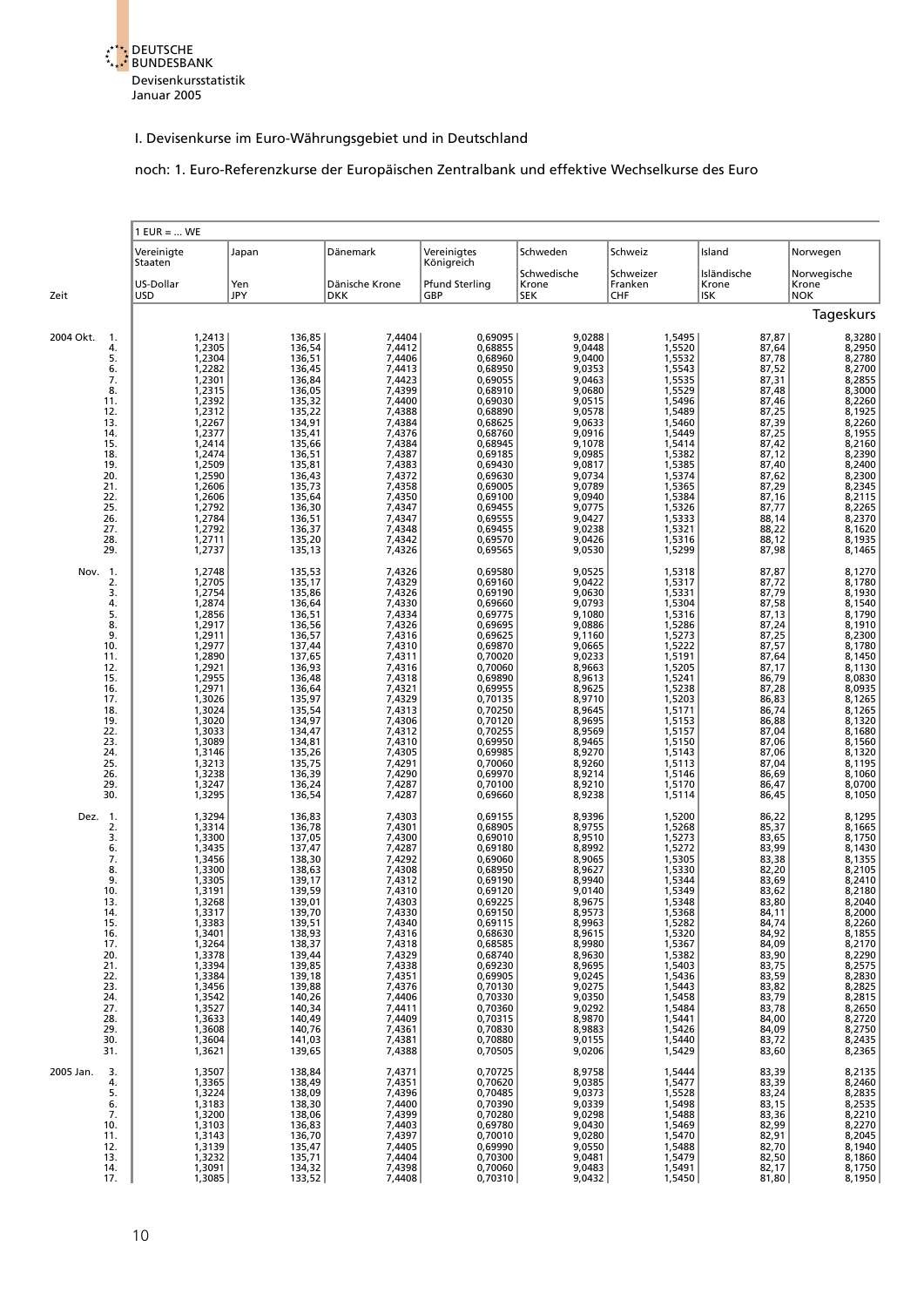| <b>Bulgarien</b>                                                                                                                                                                                                                   | Zypern                                                                                                                                                                                                                                                    | Tschechische<br>Republik                                                                                                                                                                                                           | Estland                                                                                                                                                                                                                                                   | Ungarn                                                                                                                                                                                                                             | Litauen                                                                                                                                                                                                                            | Lettland                                                                                                                                                                                                                           | Malta                                                                                                                                                                                                                              |                                                                                                                                    |
|------------------------------------------------------------------------------------------------------------------------------------------------------------------------------------------------------------------------------------|-----------------------------------------------------------------------------------------------------------------------------------------------------------------------------------------------------------------------------------------------------------|------------------------------------------------------------------------------------------------------------------------------------------------------------------------------------------------------------------------------------|-----------------------------------------------------------------------------------------------------------------------------------------------------------------------------------------------------------------------------------------------------------|------------------------------------------------------------------------------------------------------------------------------------------------------------------------------------------------------------------------------------|------------------------------------------------------------------------------------------------------------------------------------------------------------------------------------------------------------------------------------|------------------------------------------------------------------------------------------------------------------------------------------------------------------------------------------------------------------------------------|------------------------------------------------------------------------------------------------------------------------------------------------------------------------------------------------------------------------------------|------------------------------------------------------------------------------------------------------------------------------------|
| Lew<br><b>BGN</b>                                                                                                                                                                                                                  | Zypern-Pfund<br><b>CYP</b>                                                                                                                                                                                                                                | Tschechische Krone<br>CZK                                                                                                                                                                                                          | <b>Estnische Krone</b><br>EEK                                                                                                                                                                                                                             | Forint<br><b>HUF</b>                                                                                                                                                                                                               | Litas<br>LTL                                                                                                                                                                                                                       | Lats<br>LVL                                                                                                                                                                                                                        | Maltesische Lira<br><b>MTL</b>                                                                                                                                                                                                     | Zeit                                                                                                                               |
| Tageskurs                                                                                                                                                                                                                          |                                                                                                                                                                                                                                                           |                                                                                                                                                                                                                                    |                                                                                                                                                                                                                                                           |                                                                                                                                                                                                                                    |                                                                                                                                                                                                                                    |                                                                                                                                                                                                                                    |                                                                                                                                                                                                                                    |                                                                                                                                    |
| 1,9559<br>1,9558<br>1,9558<br>1,9559<br>1,9558<br>1,9559<br>1,9559<br>1,9558<br>1,9558<br>1,9558<br>1,9559                                                                                                                         | 0,57550<br>0,57570<br>0,57570<br>0,57590<br>0,57600<br>0,57600<br>0,57600<br>0,57600<br>0,57600<br>0,57600                                                                                                                                                | 31,618<br>31,528<br>31,463<br>31,425<br>31,379<br>31,360<br>31,383<br>31,387<br>31,470<br>31,445<br>31,468                                                                                                                         | 15,6466<br>15,6466<br>15,6466<br>15,6466<br>15,6466<br>15,6466<br>15,6466<br>15,6466<br>15,6466<br>15,6466<br>15,6466                                                                                                                                     | 246,25<br>246,95<br>245,61<br>245,79<br>246,23<br>246,18<br>245,55<br>246,30<br>247,15<br>247,60                                                                                                                                   | 3,4528<br>3,4528<br>3,4528<br>3,4528<br>3,4528<br>3,4528<br>3,4528<br>3,4528<br>3,4528<br>3,4528<br>3,4528                                                                                                                         | 0,6675<br>0,6648<br>0,6656<br>0,6652<br>0,6652<br>0,6649<br>0,6668<br>0,6641<br>0,6633<br>0,6658<br>0,6667                                                                                                                         | 0,4294<br>0,4288<br>0,4290<br>0,4289<br>0,4291<br>0,4289<br>0,4293<br>0,4289<br>0,4285<br>0,4289<br>0,4293                                                                                                                         | 2004 Okt.<br>5<br>6<br>7<br>8<br>11<br>12<br>13<br>14<br>15                                                                        |
| 1,9559<br>1,9559<br>1,9559<br>1,9559<br>1,9559<br>1,9559<br>1,9559<br>1,9559<br>1,9558<br>1,9558                                                                                                                                   | 0,57570<br>0,57570<br>0,57570<br>0,57550<br>0,57550<br>0,57600<br>0,57620<br>0,57650<br>0,57650<br>0,57630<br>0,57650                                                                                                                                     | 31,398<br>31,430<br>31,488<br>31,533<br>31,581<br>31,567<br>31,648<br>31,595<br>31,617<br>31,535                                                                                                                                   | 15,6466<br>15,6466<br>15,6466<br>15,6466<br>15,6466<br>15,6466<br>15,6466<br>15,6466<br>15,6466<br>15,6466                                                                                                                                                | 247,85<br>247,35<br>246,62<br>246,28<br>246,89<br>246,92<br>247,15<br>247,78<br>247,63<br>246,38<br>246,04                                                                                                                         | 3,4528<br>3,4528<br>3,4528<br>3,4528<br>3,4528<br>3,4528<br>3,4528<br>3,4528<br>3,4528<br>3,4528                                                                                                                                   | 0,6686<br>0,6689<br>0,6714<br>0,6712<br>0,6713<br>0,6761<br>0,6761<br>0,6763<br>0,6743<br>0,6748                                                                                                                                   | 0,4297<br>0,4301<br>0,4306<br>0,4299<br>0,4300<br>0,4309<br>0,4310<br>0,4309<br>0,4308<br>0,4309                                                                                                                                   | 18<br>19<br>20<br>21<br>22<br>25<br>26<br>27<br>28<br>29                                                                           |
| 1,9559<br>1,9559<br>1,9559<br>1,9558<br>1,9558<br>1,9559<br>1,9558<br>1,9558<br>1,9559<br>1,9559<br>1,9559<br>1,9559<br>1,9559<br>1,9559<br>1,9559<br>1,9559<br>1,9559<br>1,9559<br>1,9559<br>1,9559<br>1,9559<br>1,9559           | 0,57660<br>0,57680<br>0,57690<br>0,57690<br>0,57690<br>0,57690<br>0,57740<br>0,57750<br>0,57750<br>0,57750<br>0,57770<br>0,57770<br>0,57770<br>0,57800<br>0,57840<br>0,57840<br>0,57850<br>0,57860<br>0,57910<br>0,57950<br>0,57960<br>0,57950            | 31,467<br>31,466<br>31,461<br>31,481<br>31,455<br>31,421<br>31,420<br>31,425<br>31,483<br>31,510<br>31,460<br>31,395<br>31,328<br>31,267<br>31,133<br>31,090<br>31,018<br>31,021<br>30,992<br>30,995<br>31,020<br>30,988           | 15,6466<br>15,6466<br>15,6466<br>15,6466<br>15,6466<br>15,6466<br>15,6466<br>15.6466<br>15,6466<br>15,6466<br>15,6466<br>15,6466<br>15,6466<br>15,6466<br>15,6466<br>15,6466<br>15,6466<br>15,6466<br>15,6466<br>15,6466<br>15,6466<br>15,6466            | 245,93<br>245,67<br>245,90<br>245,44<br>245,65<br>245,27<br>245,41<br>244,70<br>244,46<br>244,45<br>243,87<br>244,43<br>244,60<br>245,92<br>246,80<br>246,20<br>244,80<br>245,10<br>245,73<br>245,22<br>246,54<br>245,74           | 3,4528<br>3,4528<br>3,4528<br>3,4528<br>3,4528<br>3,4528<br>3,4528<br>3,4528<br>3,4528<br>3,4528<br>3,4528<br>3,4528<br>3,4528<br>3,4528<br>3,4528<br>3,4528<br>3,4528<br>3,4528<br>3,4528<br>3,4528<br>3,4528<br>3,4528           | 0,6757<br>0,6737<br>0,6752<br>0,6786<br>0,6782<br>0,6789<br>0,6788<br>0,6806<br>0,6791<br>0,6791<br>0,6792<br>0,6797<br>0,6811<br>0,6812<br>0,6805<br>0,6809<br>0,6809<br>0,6824<br>0,6844<br>0,6849<br>0,6858<br>0,6872           | 0,4309<br>0,4303<br>0,4302<br>0,4313<br>0,4315<br>0,4315<br>0,4314<br>0,4318<br>0,4319<br>0,4320<br>0,4318<br>0,4320<br>0,4323<br>0,4325<br>0,4323<br>0,4325<br>0,4322<br>0,4324<br>0,4328<br>0,4327<br>0,4328<br>0,4324           | Nov. 1<br>2<br>3<br>4<br>5<br>8<br>9<br>10<br>11<br>12<br>15<br>16<br>17<br>18<br>19<br>22<br>23<br>24<br>25<br>26<br>29<br>30     |
| 1,9559<br>1,9559<br>1,9559<br>1,9559<br>1,9559<br>1,9559<br>1,9559<br>1,9559<br>1,9559<br>1,9559<br>1,9559<br>1,9559<br>1,9559<br>1,9559<br>1,9559<br>1,9559<br>1,9559<br>1,9559<br>1,9559<br>1,9559<br>1,9559<br>1,9559<br>1,9559 | 0,57940<br>0,57950<br>0,57940<br>0,57910<br>0,57910<br>0,57920<br>0,57920<br>0,57920<br>0.57880<br>0,57880<br>0,57880<br>0,57880<br>0,57880<br>0,57880<br>0,57880<br>0,57880<br>0,57890<br>0,57870<br>0,57860<br>0,57910<br>0,57960<br>0,57960<br>0,58000 | 30,984<br>30,895<br>30,788<br>30,786<br>30,727<br>30,884<br>30,784<br>30,868<br>30,610<br>30,608<br>30,608<br>30,620<br>30,445<br>30,460<br>30,493<br>30,563<br>30,600<br>30,433<br>30,555<br>30,563<br>30,495<br>30,395<br>30,464 | 15,6466<br>15,6466<br>15,6466<br>15,6466<br>15,6466<br>15,6466<br>15,6466<br>15,6466<br>15,6466<br>15,6466<br>15,6466<br>15,6466<br>15,6466<br>15,6466<br>15,6466<br>15,6466<br>15,6466<br>15,6466<br>15,6466<br>15,6466<br>15,6466<br>15,6466<br>15,6466 | 244,83<br>244,37<br>244,75<br>245,49<br>245,74<br>245,80<br>247,23<br>247,78<br>247,21<br>246,58<br>245,75<br>245,65<br>245,58<br>244,93<br>245,05<br>245,71<br>245,88<br>246,25<br>245,60<br>245,88<br>245,78<br>245,63<br>245,97 | 3,4528<br>3,4528<br>3,4528<br>3,4528<br>3,4528<br>3,4528<br>3,4528<br>3,4528<br>3,4528<br>3,4528<br>3,4528<br>3,4528<br>3,4528<br>3,4528<br>3,4528<br>3,4528<br>3,4528<br>3,4528<br>3,4528<br>3,4528<br>3,4528<br>3,4528<br>3,4528 | 0,6862<br>0,6854<br>0,6858<br>0,6890<br>0,6898<br>0,6877<br>0,6876<br>0,6860<br>0,6869<br>0,6883<br>0,6891<br>0,6886<br>0,6849<br>0,6880<br>0,6893<br>0,6895<br>0,6916<br>0,6936<br>0,6936<br>0,6960<br>0,6967<br>0,6980<br>0,6979 | 0,4318<br>0,4316<br>0,4317<br>0,4322<br>0,4321<br>0,4320<br>0,4319<br>0,4316<br>0,4319<br>0,4318<br>0,4320<br>0,4315<br>0,4311<br>0,4315<br>0,4322<br>0,4329<br>0,4332<br>0,4337<br>0,4338<br>0,4340<br>0,4346<br>0,4346<br>0,4343 | Dez.<br>2<br>3<br>6<br>7<br>8<br>q<br>10<br>13<br>14<br>15<br>16<br>17<br>20<br>21<br>22<br>23<br>24<br>27<br>28<br>29<br>30<br>31 |
| 1,9559<br>1,9559<br>1,9558<br>1,9558<br>1,9558<br>1,9559<br>1,9559<br>1,9559<br>1,9559<br>1,9559<br>1,9559                                                                                                                         | 0,58000<br>0,58010<br>0,58060<br>0,58040<br>0,58070<br>0,58090<br>0,58110<br>0,58130<br>0,58160<br>0,58180<br>0,58200                                                                                                                                     | 30,361<br>30,366<br>30,429<br>30,438<br>30,303<br>30,245<br>30,264<br>30,485<br>30,389<br>30,365<br>30,375                                                                                                                         | 15,6466<br>15,6466<br>15,6466<br>15,6466<br>15,6466<br>15,6466<br>15,6466<br>15,6466<br>15,6466<br>15,6466<br>15,6466                                                                                                                                     | 245,58<br>245,38<br>246,17<br>247,93<br>248,58<br>247,80<br>246,40<br>247,75<br>246,91<br>246,98<br>246,08                                                                                                                         | 3,4528<br>3,4528<br>3,4528<br>3,4527<br>3,4528<br>3,4528<br>3,4528<br>3,4528<br>3,4528<br>3,4528<br>3,4528                                                                                                                         | 0,6964<br>0,6965<br>0,6965<br>0,6970<br>0,6968<br>0,6969<br>0,6966<br>0,6964<br>0,6965<br>0,6964<br>0,6960                                                                                                                         | 0,4343<br>0,4338<br>0,4332<br>0,4330<br>0,4329<br>0,4321<br>0,4325<br>0,4324<br>0,4330<br>0,4324<br>0,4327                                                                                                                         | 2005 Jan.<br>3<br>4<br>5<br>6<br>7<br>10<br>11<br>12<br>13<br>14<br>17                                                             |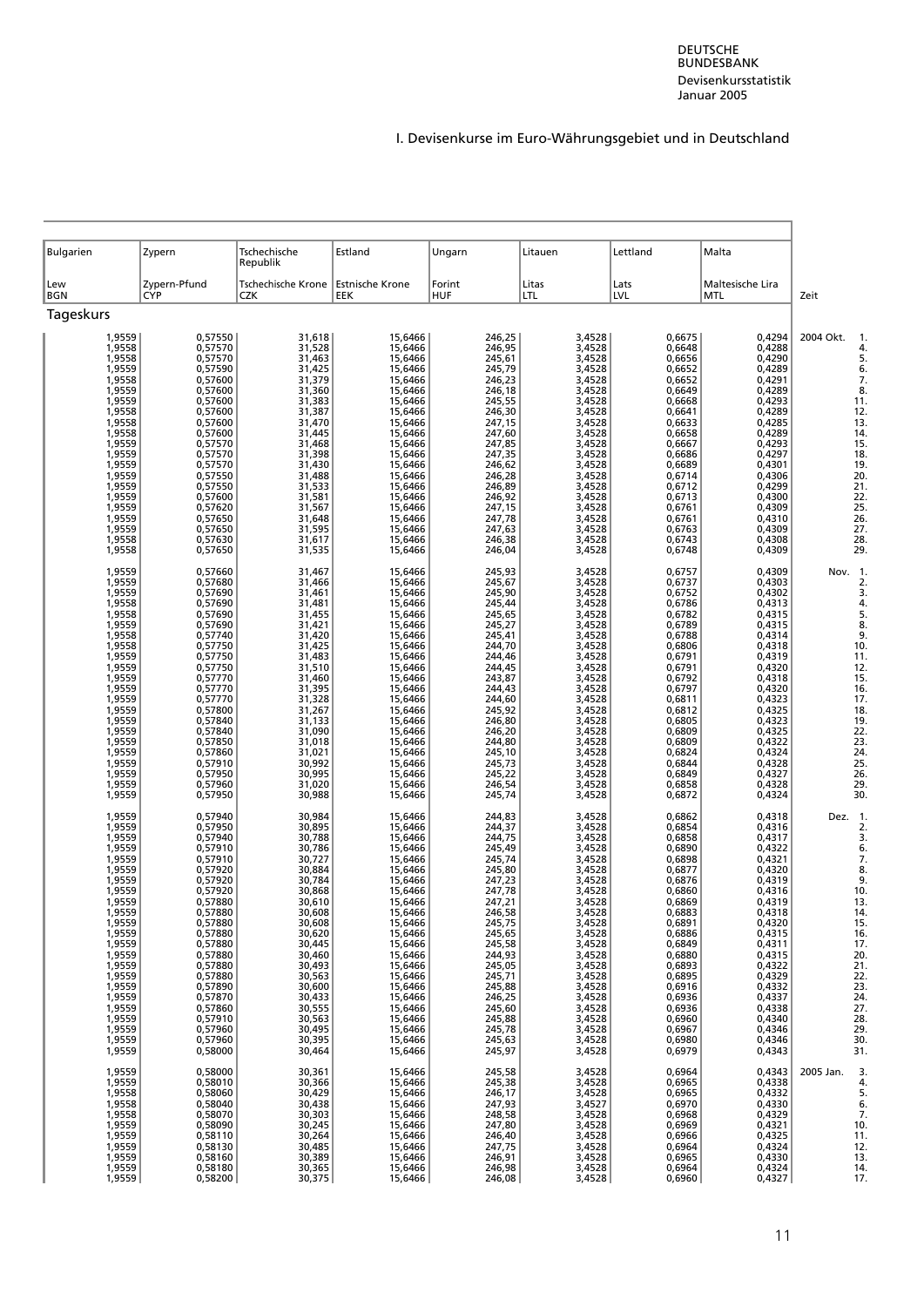

#### noch: 1. Euro-Referenzkurse der Europäischen Zentralbank und effektive Wechselkurse des Euro

|                                             | $1$ EUR =  WE                                            |                                                           |                                                                      |                                                                    |                                                                    |                                                          |                                                          |  |
|---------------------------------------------|----------------------------------------------------------|-----------------------------------------------------------|----------------------------------------------------------------------|--------------------------------------------------------------------|--------------------------------------------------------------------|----------------------------------------------------------|----------------------------------------------------------|--|
|                                             | Polen                                                    | Rumänien                                                  | Slowenien                                                            | Slowakei                                                           | Türkei                                                             | Australien                                               | Kanada                                                   |  |
| Zeit                                        | Zloty<br><b>PLN</b>                                      | Leu<br><b>ROL</b>                                         | Tolar<br>SIT                                                         | Slowakische Krone<br><b>SKK</b>                                    | Türkische Lira /<br>Neue türkische Lira<br>TRL / TRY 1)            | Australischer Dollar<br><b>AUD</b>                       | Kanadischer Dollar<br>CAD                                |  |
|                                             |                                                          |                                                           |                                                                      |                                                                    |                                                                    |                                                          | Tageskurs                                                |  |
| 2004 Okt.<br>1.<br>4.<br>5.<br>6.           | 4,3634<br>4,3242<br>4,3156<br>4,3211                     | 41 187<br>41 165<br>41 119<br>41 070                      | 239,9900<br>239,9600<br>240,0100<br>240,0200                         | 40,075<br>40,035<br>40,015<br>40,045                               | 1870400<br>1859200<br>1852700<br>1849300                           | 1,7151<br>1,7064<br>1,7014<br>1,7026                     | 1,5661<br>1,5608<br>1,5603<br>1,5511                     |  |
| 7.<br>8.<br>11.<br>12.<br>13.               | 4,3451<br>4,3310<br>4,3057<br>4,2974<br>4,3080           | 41 055<br>41 050<br>41 065<br>40 971<br>40 898            | 239,9700<br>239,9200<br>239,9100<br>239,9500<br>239,9600             | 40,055<br>40,025<br>40,025<br>$40,021$<br>$40,028$                 | 1849700<br>1845 500<br>1851900<br>1842700<br>1824 500              | 1,6917<br>1,6944<br>1,6881<br>1,6858<br>1,6986           | 1,5448<br>1,5475<br>1,5539<br>1,5477<br>1,5537           |  |
| 14.<br>15.<br>18.<br>19.                    | 4,2950<br>4,3114<br>4,2902<br>4,2883                     | 41 244<br>41 229<br>41 257<br>41 175                      | 239,9200<br>239,8900<br>239,9000<br>239,9000                         | 40,025<br>39,976<br>39,955<br>39,960                               | 1844 400<br>1849300<br>1848000<br>1843 400                         | 1,6987<br>1,7016<br>1,7103<br>1,7175                     | 1,5534<br>1,5639<br>1,5658<br>1,5751                     |  |
| 20.<br>21.<br>22.<br>25.<br>26.             | 4,2973<br>4,3030<br>4,2858<br>4,3276<br>4,3570           | 41 130<br>41 107<br>41 099<br>41 095<br>41 093            | 239,8800<br>239,9000<br>239,8300<br>239,8100<br>239,8000             | 39,965<br>39,960<br>39,950<br>39,950<br>39,990<br>39,967<br>39,965 | 1871800<br>1871000<br>1866 577<br>1887 100<br>1895 500             | 1,7140<br>1,7125<br>1,7106<br>1,7127<br>1,7123           | 1,5721<br>1,5716<br>1,5684<br>1,5629<br>1,5639           |  |
| 27.<br>28.<br>29.<br>Nov. 1.                | 4,3483<br>4,3424<br>4,3248<br>4,3154                     | 40 914<br>40 925<br>40 873<br>40 763                      | 239,8100<br>239,8900<br>239,8200<br>239,8200                         | 39,955<br>39,940<br>39,923                                         | 1889 900<br>1874700<br>1877600<br>1879620                          | 1,7080<br>1,7127<br>1,7088<br>1,7079                     | 1,5628<br>1,5606<br>1,5546<br>1,5566                     |  |
| 2.<br>3.<br>4.<br>5.<br>8.                  | 4,3072<br>4,2997<br>4,3141<br>4,2904<br>4,2574           | 40 440<br>39 812<br>39 684<br>39 983<br>40 669            | 239,7700<br>239,7800<br>239,8100<br>239,8000<br>239,7800             | 39,915<br>39,930<br>39,885<br>39,855<br>39,780                     | 1873800<br>1867600<br>1883800<br>1876 200<br>1880 100              | 1,7046<br>1,6941<br>1,6992<br>1,6967<br>1,7031           | 1,5559<br>1,5571<br>1,5506<br>1,5507<br>1,5440           |  |
| 9.<br>10.<br>11.<br>12.<br>15.              | 4,2636<br>4,2599<br>4,2868<br>4,2883<br>4,2661           | 40 684<br>40 520<br>40 377<br>40 254<br>39 7 15           | 239,7700<br>239,7800<br>239,8000<br>239,7800<br>239,7700             | 39,708<br>39,630<br>39,633<br>39,610<br>39,620                     | 1884 400<br>1887800<br>1883 200<br>1881400<br>1884 500             | 1,7049<br>1,7005<br>1,6974<br>1,6861<br>1,6767           | 1,5397<br>1,5489<br>1,5405<br>1,5394<br>1,5490           |  |
| 16.<br>17.<br>18.<br>19.<br>22.<br>23.      | 4,2586<br>4,2577<br>4,2540<br>4,2446<br>4,2283<br>4,2027 | 39 600<br>39 900<br>39 7 36<br>39 864<br>39 678<br>39 409 | 239,7800<br>239,7900<br>239,7900<br>239,8000<br>239,7900<br>239,7800 | 39,480<br>39,443<br>39,408<br>39,265<br>39,255<br>39,255           | 1890700<br>1893 100<br>1882 100<br>1876 400<br>1877000<br>1878 500 | 1,6780<br>1,6709<br>1,6685<br>1,6645<br>1,6657<br>1,6630 | 1,5504<br>1,5506<br>1,5651<br>1,5660<br>1,5517<br>1,5508 |  |
| 24.<br>25.<br>26.<br>29.<br>30.             | 4,2156<br>4,2174<br>4,2133<br>4,2122<br>4,2075           | 39 474<br>39 442<br>39 330<br>38 922<br>38 405            | 239,7900<br>239,7900<br>239,7800<br>239,7900<br>239,8200             | 39,315<br>39,255<br>39,285<br>39,275<br>39,280                     | 1877 100<br>1891000<br>1889000<br>1896900<br>1899800               | 1,6687<br>1,6703<br>1,6821<br>1,6890<br>1,7147           | 1,5537<br>1,5572<br>1,5631<br>1,5675<br>1,5785           |  |
| $\frac{1}{2}$<br>Dez.<br>2.<br>3.<br>6.     | 4,1786<br>4,1730<br>4,1744<br>4,1707                     | 38 378<br>38 157<br>37 209<br>38 0 22                     | 239,8300<br>239,7900<br>239,8100<br>239,8400                         | 39,220<br>39,025<br>39,054<br>39,135<br>39,093                     | 1890400<br>1890700<br>1882 500<br>1878300                          | 1,7236<br>1,7071<br>1,7204<br>1,7310                     | 1,5845<br>1,5739<br>$1,5928$<br>$1,6072$                 |  |
| 7.<br>8.<br>9.<br>10.<br>13.                | 4,1743<br>4,2055<br>4,1877<br>4,2077<br>4,2021           | 38 293<br>38 29 2<br>38 392<br>38 845<br>39 294           | 239,8600<br>239,8700<br>239,8600<br>239,8700<br>239,8400             | 39,097<br>39,073<br>39,088<br>38,945                               | 1880 900<br>1881600<br>1912 400<br>1896000<br>1898600              | 1,7319<br>1,7586<br>1,7639<br>1,7609<br>1,7505           | 1,6074<br>1,6306<br>1,6275<br>1,6271                     |  |
| 14.<br>15.<br>16.<br>17.<br>20.             | 4,1786<br>4,1576<br>4,1612<br>4,1465<br>4,1223<br>4,1021 | 39 315<br>39 197<br>38 403<br>38 7 36<br>38 672           | 239,7600<br>239,8300<br>239,7800<br>239,7900<br>239,7800<br>239,7900 | 38,785<br>38,755<br>38,761<br>38,631<br>38,545<br>38,565           | 1893200<br>1898 100<br>1880 100<br>1864 100<br>1855600             | 1,7494<br>1,7561<br>1,7516<br>1,7479<br>1,7516           | 1,6372<br>1,6479<br>1,6436<br>1,6351<br>1,6428           |  |
| 21.<br>22.<br>23.<br>24.<br>27.             | 4,0908<br>4,0720<br>4,0757<br>4,0565                     | 38 551<br>37 946<br>38 160<br>38 700<br>39 648            | 239,7300<br>239,7900<br>239,7800<br>239,7700                         | 38,750<br>38,810<br>38,830<br>38,805                               | 1862000<br>1860200<br>1856 190<br>1854638<br>1834938               | 1,7476<br>1,7442<br>1,7580<br>1,7587<br>1,7526           | 1,6424<br>1,6478<br>1,6656<br>1,6631<br>1,6625           |  |
| 28.<br>29.<br>30.<br>31.<br>3.<br>2005 Jan. | 4,0527<br>4,0650<br>4,0740<br>4,0845<br>4,0774           | 39 457<br>39 481<br>39 4 65<br>39 390<br>39 230           | 239,7600<br>239,7400<br>239,7400<br>239,7600<br>239,7800             | 38,845<br>38,793<br>38,793<br>38,745                               | 1840700<br>1849 500<br>1829000<br>1836 200<br>1,8150<br>1)         | 1,7495<br>1,7477<br>1,7539<br>1,7459<br>1,7329           | 1,6562<br>1,6579<br>1,6483<br>1,6416<br>1,6278           |  |
| 4.<br>5.<br>6.<br>7.                        | 4,0859<br>4,1204<br>4,1192<br>4,0912<br>4,0763           | 38 942<br>38 666<br>38 775<br>39 003                      | 239,7800<br>239,7700<br>239,7800<br>239,7700                         | 38,655<br>38,570<br>38,625<br>38,620<br>38,608                     | 1,8070<br>1,8329<br>1,8450<br>1,8250<br>1,8155                     | 1,7300<br>1,7354<br>1,7314<br>1,7301                     | 1,6254<br>1,6269<br>1,6224<br>1,6226                     |  |
| 10.<br>11.<br>12.<br>13.<br>14.<br>17.      | 4,0666<br>4,0725<br>4,0717<br>4,0626<br>4,0675           | 38 671<br>38 304<br>38 0 27<br>38 132<br>37 792<br>37 433 | 239,7800<br>239,7900<br>239,7700<br>239,7700<br>239,7700<br>239,7700 | 38,528<br>38,632<br>38,700<br>38,595<br>38,580<br>38,608           | 1,8142<br>1,8098<br>1,7968<br>1,7708<br>1,7497                     | 1,7256<br>1,7260<br>1,7326<br>1,7283<br>1,7242<br>1,7243 | 1,6041<br>1,5992<br>1,5997<br>1,5917<br>1,5859<br>1,5883 |  |

**1** Währungsumstellung mit Wirkung vom 1.1.2005: 1 000 000 TRL = 1 TRY.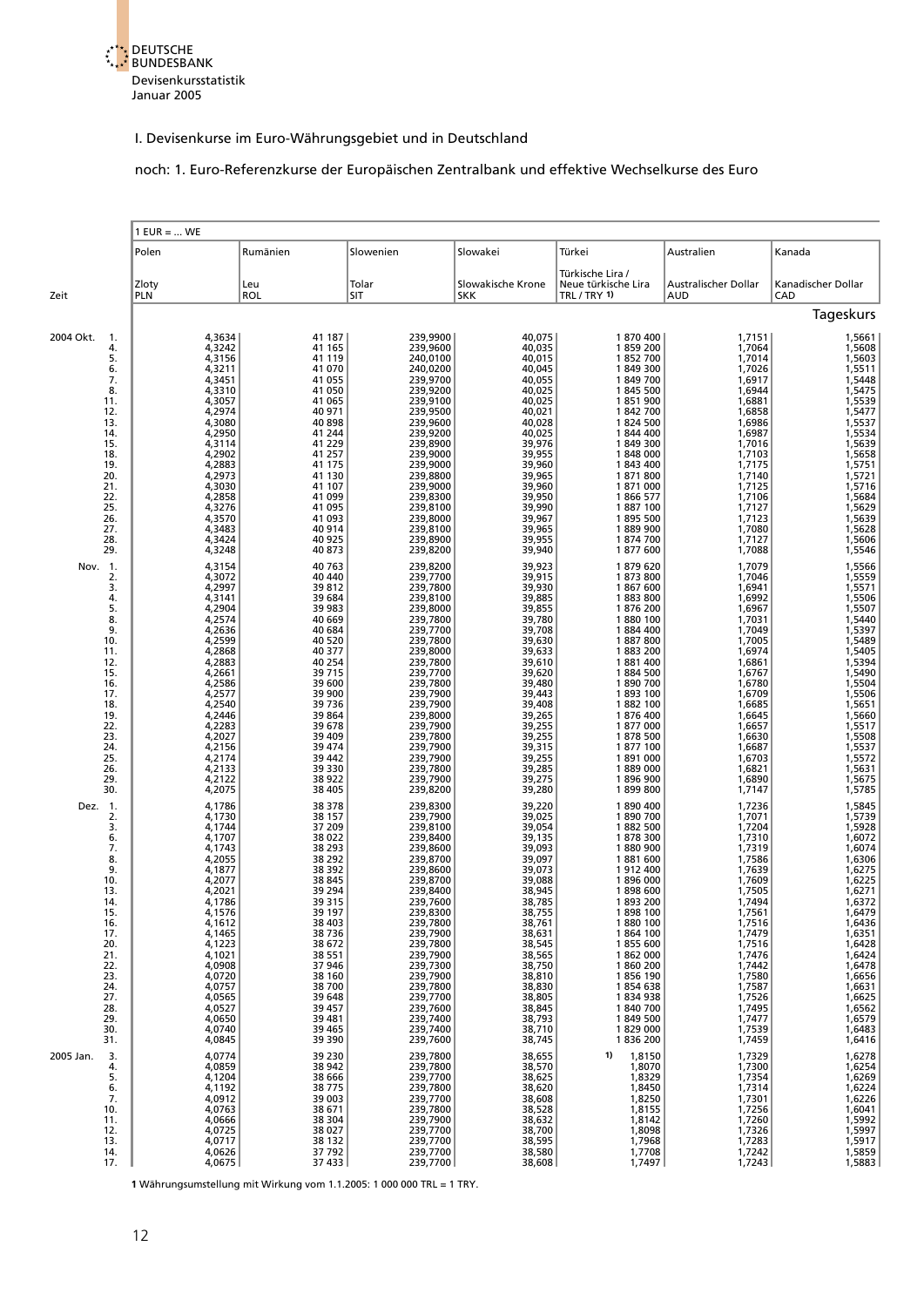|                                                                                                                                                                                                                                                                                                                                                                                    |                                                                                                                                                                                                                                                                                                                                                  |                                                                                                                                                                                                                                                                                                                                                  |                                                                                                                                                                                                                                                                                                                                                                                                                             |                                                                                                                                                                                                                                                                                                                                                  | Effektiver nominaler Wechselkurs des Euro                                                                                                                                                                                                                                                                      |               |                                                                                                                                                                                                                                                               |
|------------------------------------------------------------------------------------------------------------------------------------------------------------------------------------------------------------------------------------------------------------------------------------------------------------------------------------------------------------------------------------|--------------------------------------------------------------------------------------------------------------------------------------------------------------------------------------------------------------------------------------------------------------------------------------------------------------------------------------------------|--------------------------------------------------------------------------------------------------------------------------------------------------------------------------------------------------------------------------------------------------------------------------------------------------------------------------------------------------|-----------------------------------------------------------------------------------------------------------------------------------------------------------------------------------------------------------------------------------------------------------------------------------------------------------------------------------------------------------------------------------------------------------------------------|--------------------------------------------------------------------------------------------------------------------------------------------------------------------------------------------------------------------------------------------------------------------------------------------------------------------------------------------------|----------------------------------------------------------------------------------------------------------------------------------------------------------------------------------------------------------------------------------------------------------------------------------------------------------------|---------------|---------------------------------------------------------------------------------------------------------------------------------------------------------------------------------------------------------------------------------------------------------------|
| Hongkong, Sonder-<br>verwaltungsregion                                                                                                                                                                                                                                                                                                                                             | Neuseeland                                                                                                                                                                                                                                                                                                                                       | Singapur                                                                                                                                                                                                                                                                                                                                         | Korea, Republik                                                                                                                                                                                                                                                                                                                                                                                                             | Südafrika                                                                                                                                                                                                                                                                                                                                        | <b>EWK-23</b>                                                                                                                                                                                                                                                                                                  | <b>EWK-42</b> |                                                                                                                                                                                                                                                               |
| Hongkong-Dollar<br><b>HKD</b>                                                                                                                                                                                                                                                                                                                                                      | Neuseeland-Dollar<br><b>NZD</b>                                                                                                                                                                                                                                                                                                                  | Singapur-Dollar<br>SGD                                                                                                                                                                                                                                                                                                                           | Won<br><b>KRW</b>                                                                                                                                                                                                                                                                                                                                                                                                           | Rand<br>ZAR                                                                                                                                                                                                                                                                                                                                      | 1. Vj. 1999 = 100                                                                                                                                                                                                                                                                                              |               | Zeit                                                                                                                                                                                                                                                          |
| Tageskurs                                                                                                                                                                                                                                                                                                                                                                          |                                                                                                                                                                                                                                                                                                                                                  |                                                                                                                                                                                                                                                                                                                                                  |                                                                                                                                                                                                                                                                                                                                                                                                                             |                                                                                                                                                                                                                                                                                                                                                  |                                                                                                                                                                                                                                                                                                                |               |                                                                                                                                                                                                                                                               |
| 9,6786<br>9,5961<br>9,5941<br>9,5780<br>9,5914<br>9,5937<br>9,6518<br>9,5939<br>9,5610                                                                                                                                                                                                                                                                                             | 1,8449<br>1,8402<br>1,8274<br>1,8296<br>1,8204<br>1,8193<br>1,8171<br>1,8152<br>1,8237                                                                                                                                                                                                                                                           | 2,0908<br>2,0738<br>2,0746<br>2,0772<br>2,0776<br>2,0769<br>2,0827<br>2,0752<br>2,0697                                                                                                                                                                                                                                                           | 1 426,13<br>1 4 1 4, 7 1<br>1413,36<br>1415,50<br>1414,86<br>1413,76<br>1 420,25<br>1410,83<br>1 407,52                                                                                                                                                                                                                                                                                                                     | 8,0434<br>7,9835<br>8,0533<br>8,0263<br>8,1183<br>8,1603<br>8.1196<br>8,0579<br>8,0874                                                                                                                                                                                                                                                           | 104,1<br>103,6<br>103,6<br>103,5<br>103,6<br>103,6<br>103,7<br>103,4<br>103,2                                                                                                                                                                                                                                  |               | 2004 Okt.<br>4<br>5<br>6<br>$\overline{7}$<br>8<br>11<br>12<br>13                                                                                                                                                                                             |
| 9,6433<br>9,6677<br>9,7183<br>9,7433<br>9,8040<br>9,8153<br>9,8158<br>9,9486<br>9,9470<br>9,9487<br>9,8920<br>9,9133                                                                                                                                                                                                                                                               | 1,8209<br>1,8130<br>1,8124<br>1,8215<br>1,8213<br>1,8227<br>1,8229<br>1,8220<br>1,8307<br>1,8312<br>1,8645<br>1,8666                                                                                                                                                                                                                             | 2,0814<br>2,0854<br>2,0943<br>2,0954<br>2,1065<br>2,1081<br>2,1030<br>2,1277<br>2,1280<br>2,1260<br>2,1151<br>2,1189                                                                                                                                                                                                                             | 1416,67<br>1 421,96<br>1426,65<br>1 432,16<br>1 438,91<br>1 438,60<br>1 437,84<br>1 449,33<br>1 449,07<br>1442,94<br>1 433,17<br>1425,78                                                                                                                                                                                                                                                                                    | 8,1289<br>8,0446<br>7,9846<br>7,9181<br>7,9148<br>7,8586<br>7,8099<br>7,8834<br>7,9711<br>7,8898<br>7,8529<br>7,8017                                                                                                                                                                                                                             | 103,6<br>103,9<br>104,2<br>104,3<br>104,7<br>104,5<br>104,5<br>105,3<br>105,3<br>105,2<br>104,9<br>104,9                                                                                                                                                                                                       |               | 14<br>15<br>18<br>19<br>20<br>21<br>$\begin{array}{c} 22 \\ 25 \end{array}$<br>26<br>27<br>28<br>29                                                                                                                                                           |
| 9,9172<br>9,8868<br>9,9251<br>10,0131<br>9,9956<br>10,0447<br>10,0394<br>10,0961<br>10,0339<br>10,0481<br>10,0733<br>10,0837<br>10,1257<br>10,1296<br>10,1248<br>10,1316<br>10,1788<br>10,2181<br>10,2687<br>10,2904<br>10,3010<br>10,3365                                                                                                                                         | 1,8627<br>1,8552<br>1,8545<br>1,8636<br>1,8614<br>1,8595<br>1,8646<br>1,8858<br>1,8784<br>1,8651<br>1,8487<br>1,8482<br>1,8446<br>1,8365<br>1,8344<br>1,8360<br>1,8370<br>1,8481<br>1,8464<br>1,8506<br>1,8502<br>1,8555                                                                                                                         | 2,1253<br>2,1186<br>2,1270<br>2,1330<br>2,1331<br>2,1350<br>2,1326<br>2,1470<br>2,1372<br>2,1369<br>2,1385<br>2,1406<br>2,1458<br>2,1485<br>2,1450<br>2,1436<br>2,1497<br>2,1578<br>2,1675<br>2,1727<br>2,1690<br>2,1772                                                                                                                         | 1426,50<br>1416,48<br>1 423.60<br>1 433,39<br>1427,79<br>1 427,72<br>1 424,86<br>1 440,42<br>1 433,43<br>1 427,38<br>1 4 1 4, 95<br>1414,36<br>1 405,51<br>1 387,97<br>1 391,58<br>1 388,54<br>1 395,03<br>1 402,28<br>1 396,88<br>1 3 8 5 , 7 5<br>1 387,09<br>1 393,85                                                                                                                                                    | 7,8140<br>7,8450<br>7,8040<br>7,8593<br>7,9126<br>7,9915<br>8,0239<br>7,9972<br>7,9955<br>7,9644<br>7,8340<br>7,8400<br>7,7866<br>7,8623<br>7,7954<br>7,8312<br>7,8472<br>7,8432<br>7,7729<br>7,7999<br>7,7180<br>7,7068                                                                                                                         | 105,0<br>104,6<br>104,9<br>105,5<br>105,4<br>105,5<br>105,5<br>105,8<br>105,6<br>105,6<br>105,5<br>105,6<br>105,7<br>105,7<br>105,6<br>105,6<br>105,6<br>105,9<br>106,1<br>106,2<br>106,3<br>106,4                                                                                                             |               | Nov. 1<br>2<br>3<br>4<br>5<br>8<br>9<br>10<br>11<br>12<br>15<br>16<br>17<br>18<br>19<br>22<br>23<br>24<br>25<br>26<br>29<br>30                                                                                                                                |
| 10,3365<br>10,3488<br>10,3378<br>10,4404<br>10,4571<br>10,3343<br>10,3484<br>10,2569<br>10,3166<br>10,3538<br>10,4051<br>10,4191<br>10,3193<br>10,4076<br>10,4202<br>10,4143<br>10,4706<br>10,5412<br>10,5289<br>10,5967<br>10,5861<br>10,5794<br>10,5881<br>10,5055<br>10,4042<br>10,3010<br>10,2754<br>10,2822<br>10,2144<br>10,2479<br>10,2435<br>10,3132<br>10,2051<br>10,2027 | 1,8604<br>1,8467<br>1,8579<br>1,8592<br>1,8626<br>1,8823<br>1,8794<br>1,8759<br>1,8674<br>1,8668<br>1,8705<br>1,8625<br>1,8583<br>1,8672<br>1,8779<br>1,8735<br>1,8870<br>1,8908<br>1,8861<br>1,8842<br>1,8897<br>1,9015<br>1,8871<br>1,8877<br>1,8855<br>1,8963<br>1,8909<br>1,8811<br>1,8865<br>1,8854<br>1,8870<br>1,8759<br>1,8730<br>1,8727 | 2,1749<br>2,1771<br>2,1800<br>2,1955<br>2,1993<br>2,1901<br>2,1959<br>2,1884<br>2,1869<br>2,1896<br>2,1954<br>2,1973<br>2,1843<br>2,1994<br>2,1983<br>2,1940<br>2,2048<br>2,2203<br>2,2186<br>2,2272<br>2,2323<br>2,2285<br>2,2262<br>2,2113<br>2,1961<br>2,1823<br>2,1766<br>2,1721<br>2,1573<br>2,1594<br>2,1546<br>2,1557<br>2,1444<br>2,1380 | 1 390,69<br>1 386,65<br>1 390,38<br>1 398,38<br>1 401,98<br>1 408,07<br>1 404,21<br>1 408,01<br>1408,80<br>1 409,20<br>1420,07<br>1415,82<br>1 406,12<br>1415,66<br>1413,87<br>1410,27<br>1413,62<br>1419,13<br>1415,80<br>1 4 2 1 , 1 7<br>1416,66<br>1417,06<br>1410,05<br>1 402,16<br>1 387,96<br>1 383,76<br>1 3 9 5 , 9 5<br>1 387,58<br>1 380,66<br>1 373,57<br>1 369,08<br>1 371,70<br>1 3 6 6, 0 5<br>1 3 5 5 , 3 4 | 7,7288<br>7,7357<br>7,7592<br>7,6784<br>7,7176<br>7,7976<br>7,8301<br>7,7072<br>7,6297<br>7,6426<br>7,6875<br>7,6824<br>7,6747<br>7,6633<br>7,5914<br>7,5985<br>7,6000<br>7,6377<br>7,6495<br>7,6666<br>7,6746<br>7,7064<br>7,6897<br>7,5893<br>7,7314<br>7,8085<br>8,0519<br>8,0036<br>7,8438<br>7,8371<br>7,9278<br>7,9230<br>7,9051<br>7,8939 | 106,3<br>106,2<br>106,3<br>106,8<br>106,9<br>106,6<br>106,8<br>106,5<br>106,6<br>106,8<br>106,9<br>106,8<br>106,3<br>106,8<br>107,0<br>107,2<br>107,6<br>107,9<br>107,9<br>108,2<br>108,3<br>108,3<br>108,1<br>107,7<br>107,2<br>106,8<br>106,6<br>106,6<br>106,0<br>106,1<br>106,0<br>106,3<br>105,7<br>105,6 |               | Dez. 1<br>3<br>6<br>$\overline{7}$<br>8<br>9<br>10<br>13<br>14<br>15<br>16<br>17<br>20<br>21<br>22<br>$\begin{array}{c} 23 \\ 24 \end{array}$<br>27<br>28<br>29<br>30<br>31<br>2005 Jan.<br>4<br>5<br>6<br>$\overline{7}$<br>10<br>11<br>12<br>13<br>14<br>17 |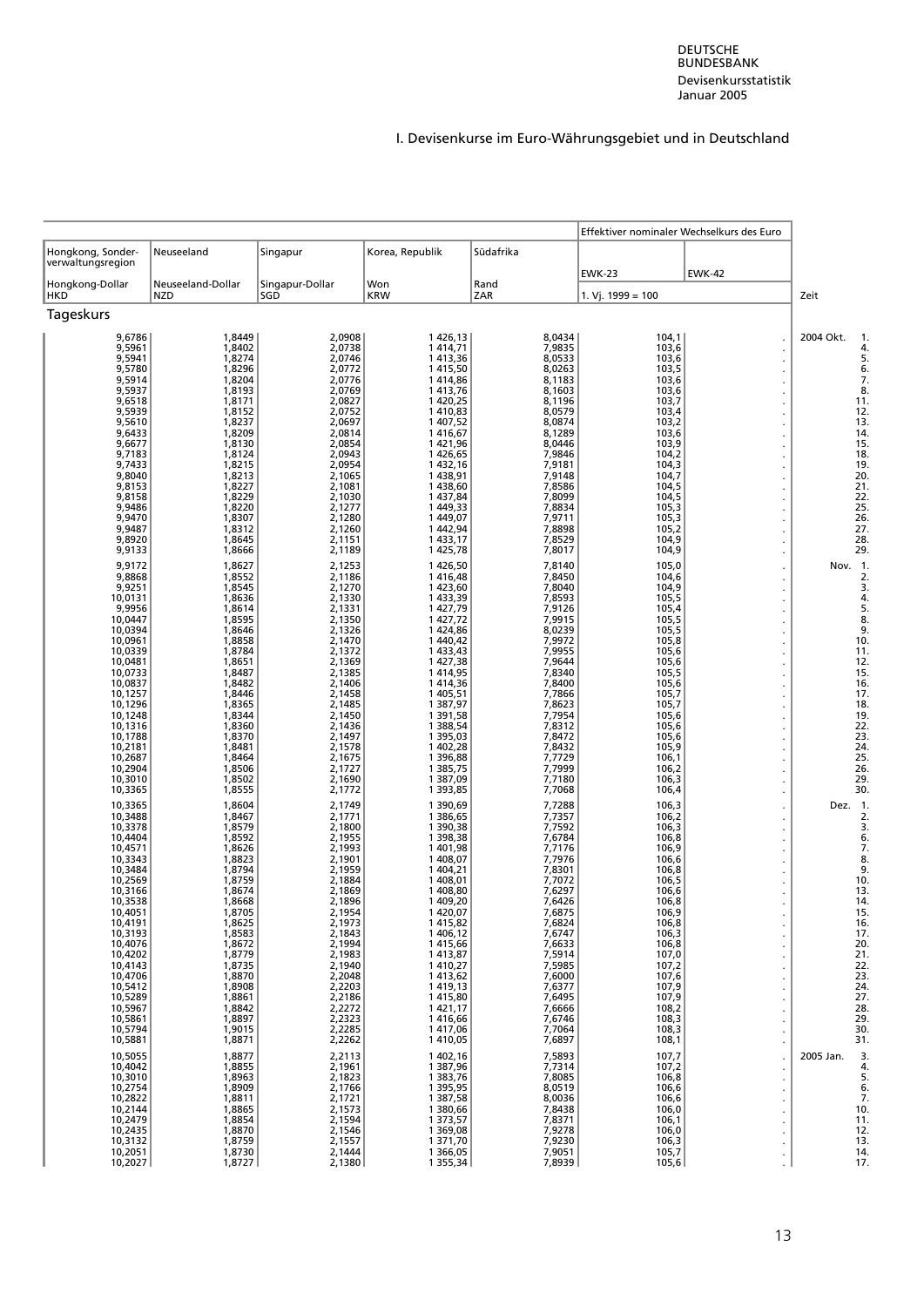<span id="page-28-0"></span>

#### 2. Wechselkurse wichtiger Währungen



14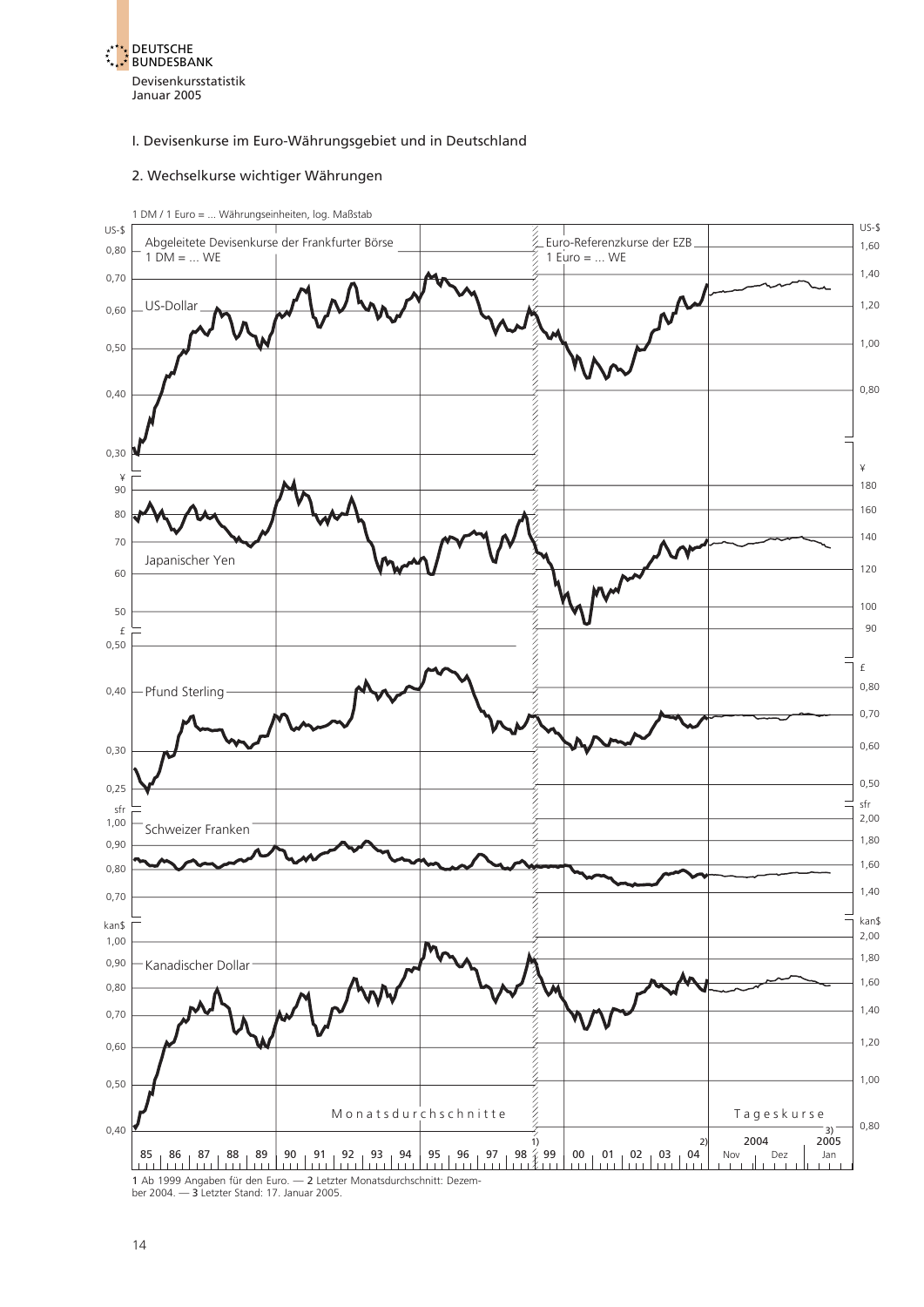DEUTSCHE **BUNDESBANK** Devisenkursstatistik Januar 2005

#### I. Devisenkurse im Euro-Währungsgebiet und in Deutschland

#### 3. Effektiver Wechselkurs des Euro

<span id="page-29-0"></span>

1. Vj. 1999 = 100, Monatsdurchschnitte, log. Maßstab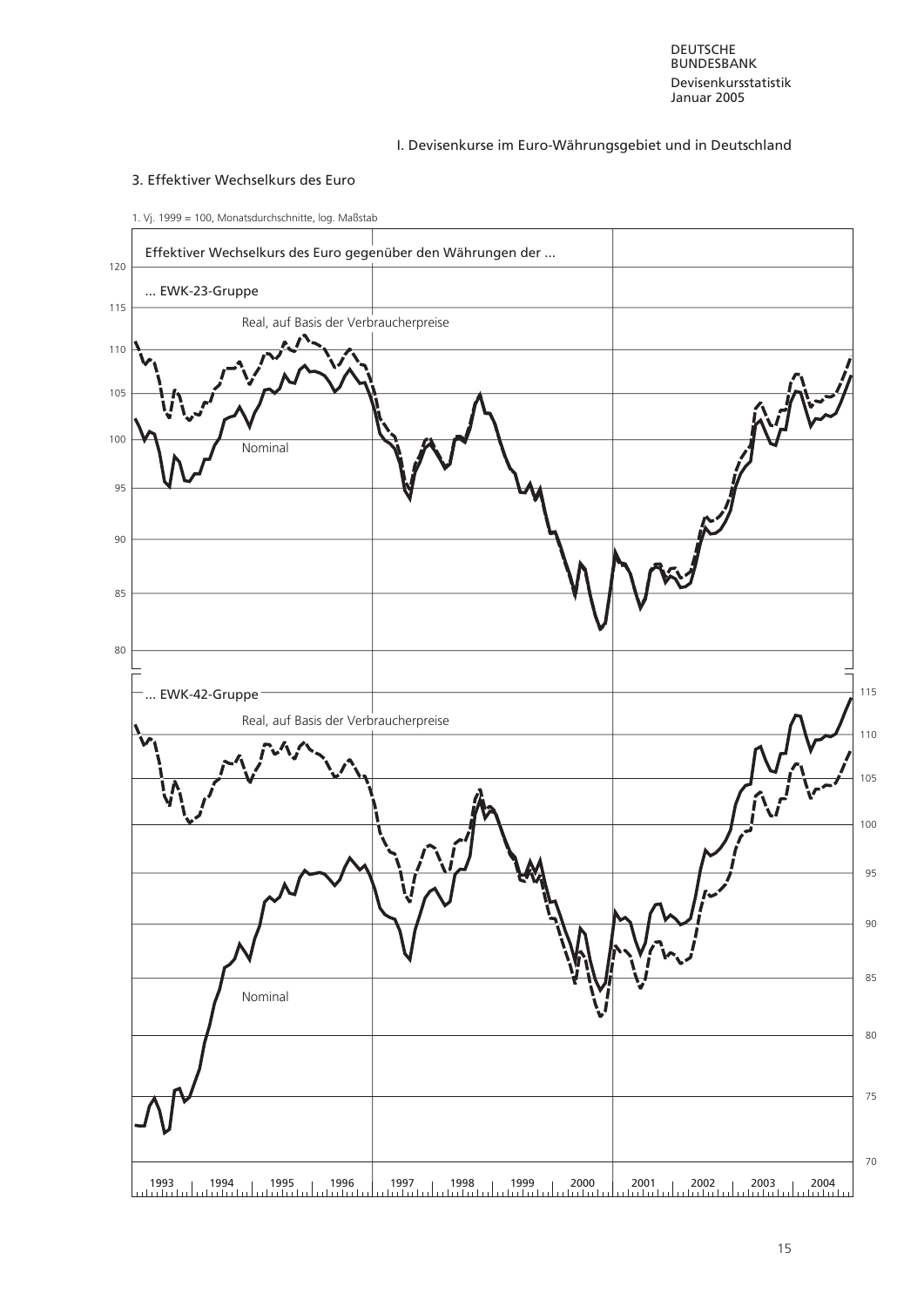

#### 4. Euro / US-Dollar-Kurse im Tagesverlauf \*)

<span id="page-30-0"></span>

|                                                                                                                                                                        | $1$ EUR =  USD<br>Uhrzeit                                                                                                                                                                                                |                                                                                                                                                                                                                          |                                                                                                                                                                                                                          |                                                                                                                                                                                                                          |                                                                                                                                                                                                                          |                                                                                                                                                                                                                          |                                                                                                                                                                                                                          |                                                                                                                                                                                                                          |                                                                                                                                                                                                                          |                                                                                                                                                                                                                          |
|------------------------------------------------------------------------------------------------------------------------------------------------------------------------|--------------------------------------------------------------------------------------------------------------------------------------------------------------------------------------------------------------------------|--------------------------------------------------------------------------------------------------------------------------------------------------------------------------------------------------------------------------|--------------------------------------------------------------------------------------------------------------------------------------------------------------------------------------------------------------------------|--------------------------------------------------------------------------------------------------------------------------------------------------------------------------------------------------------------------------|--------------------------------------------------------------------------------------------------------------------------------------------------------------------------------------------------------------------------|--------------------------------------------------------------------------------------------------------------------------------------------------------------------------------------------------------------------------|--------------------------------------------------------------------------------------------------------------------------------------------------------------------------------------------------------------------------|--------------------------------------------------------------------------------------------------------------------------------------------------------------------------------------------------------------------------|--------------------------------------------------------------------------------------------------------------------------------------------------------------------------------------------------------------------------|--------------------------------------------------------------------------------------------------------------------------------------------------------------------------------------------------------------------------|
| Zeit                                                                                                                                                                   | 8.30                                                                                                                                                                                                                     | 9.00                                                                                                                                                                                                                     | 9.30                                                                                                                                                                                                                     | 10.00                                                                                                                                                                                                                    | 10.30                                                                                                                                                                                                                    | 11.00                                                                                                                                                                                                                    | 11.30                                                                                                                                                                                                                    | 12.00                                                                                                                                                                                                                    | 12.30                                                                                                                                                                                                                    | 13.00                                                                                                                                                                                                                    |
| 2004 Okt.<br>-1.<br>4.<br>5.<br>6.<br>7.<br>8.<br>11.<br>12.<br>13.<br>14.<br>15.<br>18.<br>19.<br>20.<br>21.<br>22.<br>25.<br>26.<br>27.<br>28.<br>29.                | 1,2422<br>1,2368<br>1,2276<br>1,2315<br>1,2296<br>1,2338<br>1,2404<br>1,2345<br>1,2315<br>1,2357<br>1,2398<br>1,2484<br>1,2473<br>1,2522<br>1,2596<br>1,2636<br>1,2767<br>1,2801<br>1,2765<br>1,2730<br>1,2743           | 1,2419<br>1,2364<br>1,2291<br>1,2300<br>1,2312<br>1,2340<br>1,2415<br>1,2326<br>1,2328<br>1,2367<br>1,2387<br>1,2487<br>1,2461<br>1,2522<br>1,2593<br>1,2636<br>1,2754<br>1,2815<br>1,2767<br>1,2744<br>1,2762           | 1,2416<br>1,2369<br>1,2287<br>1,2286<br>1,2313<br>1,2340<br>1,2405<br>1,2318<br>1,2335<br>1,2358<br>1,2398<br>1,2482<br>1,2466<br>1,2550<br>1,2593<br>1,2619<br>1,2767<br>1,2802<br>1,2758<br>1,2729<br>1,2764           | 1,2406<br>1,2377<br>1,2280<br>1,2291<br>1,2294<br>1,2339<br>1,2412<br>1,2318<br>1,2333<br>1,2351<br>1,2387<br>1,2475<br>1,2468<br>1,2564<br>1,2622<br>1,2636<br>1,2799<br>1,2801<br>1,2761<br>1,2720<br>1,2769           | 1,2405<br>1,2376<br>1,2274<br>1,2294<br>1,2281<br>1,2343<br>1,2408<br>1,2318<br>1,2323<br>1,2362<br>1,2392<br>1,2479<br>1,2483<br>1,2594<br>1,2640<br>1,2631<br>1,2789<br>1,2795<br>1,2759<br>1,2730<br>1,2761           | 1,2425<br>1,2367<br>1,2284<br>1,2272<br>1,2284<br>1,2339<br>1,2405<br>1,2318<br>1,2321<br>1,2364<br>1,2396<br>1,2484<br>1,2482<br>1,2582<br>1,2633<br>1,2627<br>1,2805<br>1,2797<br>1,2762<br>1,2723<br>1,2759           | 1,2409<br>1,2380<br>1,2293<br>1,2273<br>1,2287<br>1,2332<br>1,2408<br>1,2315<br>1,2320<br>1,2362<br>1,2394<br>1,2476<br>1,2502<br>1,2579<br>1,2625<br>1,2626<br>1,2799<br>1,2795<br>1,2760<br>1,2727<br>1,2748           | 1,2396<br>1,2363<br>1,2287<br>1,2278<br>1,2286<br>1,2320<br>1,2401<br>1,2304<br>1,2315<br>1,2366<br>1,2398<br>1,2478<br>1,2514<br>1,2591<br>1,2620<br>1,2630<br>1,2820<br>1,2794<br>1,2758<br>1,2721<br>1,2753           | 1,2401<br>1,2355<br>1,2278<br>1,2286<br>1,2300<br>1,2324<br>1,2404<br>1,2301<br>1,2308<br>1,2370<br>1,2399<br>1,2477<br>1,2515<br>1,2586<br>1,2625<br>1,2631<br>1,2829<br>1,2805<br>1,2783<br>1,2711<br>1,2747           | 1,2391<br>1,2310<br>1,2283<br>1,2284<br>1,2290<br>1,2318<br>1,2397<br>1,2300<br>1,2293<br>1,2368<br>1,2402<br>1,2478<br>1,2510<br>1,2583<br>1,2623<br>1,2630<br>1,2806<br>1,2798<br>1,2794<br>1,2675<br>1,2757           |
| Nov. 1.<br>2.<br>3.<br>4.<br>5.<br>8.<br>9.<br>10.<br>11.<br>12.<br>15.<br>16.<br>17.<br>18.<br>19.<br>22.<br>23.<br>24.<br>25.<br>26.<br>29.<br>30.                   | 1,2786<br>1,2714<br>1,2711<br>1,2819<br>1,2886<br>1,2971<br>1,2938<br>1,2899<br>1,2887<br>1,2924<br>1,2983<br>1,2946<br>1,2977<br>1,3061<br>1,2965<br>1,3040<br>1,3011<br>1,3105<br>1,3176<br>1,3304<br>1,3245<br>1,3265 | 1,2777<br>1,2708<br>1,2715<br>1,2821<br>1,2873<br>1,2969<br>1,2935<br>1,2879<br>1,2891<br>1,2929<br>1,2991<br>1,2966<br>1,2990<br>1,3059<br>1,2973<br>1,3026<br>1,2995<br>1,3108<br>1,3184<br>1,3282<br>1,3260<br>1,3241 | 1,2784<br>1,2701<br>1,2697<br>1,2811<br>1,2871<br>1,2978<br>1,2934<br>1,2908<br>1,2897<br>1,2928<br>1,2965<br>1,2970<br>1,2991<br>1,3064<br>1,2981<br>1,3020<br>1,3010<br>1,3122<br>1,3197<br>1,3235<br>1,3258<br>1,3253 | 1,2777<br>1,2719<br>1,2691<br>1,2800<br>1,2863<br>1,2973<br>1,2932<br>1,2917<br>1,2899<br>1,2921<br>1,2970<br>1,2974<br>1,2996<br>1,3066<br>1,2988<br>1,3037<br>1,2999<br>1,3135<br>1,3193<br>1,3221<br>1,3271<br>1,3263 | 1,2741<br>1,2715<br>1,2696<br>1,2810<br>1,2860<br>1,2959<br>1,2927<br>1,2915<br>1,2896<br>1,2920<br>1,2963<br>1,2980<br>1,3000<br>1,3057<br>1,2994<br>1,3026<br>1,2991<br>1,3139<br>1,3195<br>1,3219<br>1,3257<br>1,3261 | 1,2745<br>1,2707<br>1,2715<br>1,2820<br>1,2855<br>1,2958<br>1,2904<br>1,2926<br>1,2881<br>1,2926<br>1,2964<br>1,2981<br>1,3034<br>1,3048<br>1,2994<br>1,3039<br>1,3008<br>1,3149<br>1,3188<br>1,3224<br>1,3257<br>1,3261 | 1,2751<br>1,2709<br>1,2718<br>1,2841<br>1,2857<br>1,2958<br>1,2904<br>1,2944<br>1,2888<br>1,2927<br>1,2964<br>1,2985<br>1,3043<br>1,3048<br>1,3013<br>1,3039<br>1,3035<br>1,3151<br>1,3197<br>1,3216<br>1,3263<br>1,3275 | 1,2750<br>1,2705<br>1,2723<br>1,2865<br>1,2875<br>1,2957<br>1,2905<br>1,2964<br>1,2875<br>1,2923<br>1,2946<br>1,2972<br>1,3035<br>1,3051<br>1,3041<br>1,3036<br>1,3066<br>1,3166<br>1,3209<br>1,3231<br>1,3260<br>1,3275 | 1,2747<br>1,2703<br>1,2717<br>1,2860<br>1,2877<br>1,2968<br>1,2898<br>1,2961<br>1,2873<br>1,2926<br>1,2951<br>1,2976<br>1,3040<br>1,3054<br>1,3030<br>1,3039<br>1,3060<br>1,3149<br>1,3233<br>1,3266<br>1,3259<br>1,3272 | 1,2750<br>1,2711<br>1,2719<br>1,2864<br>1,2878<br>1,2953<br>1,2965<br>1,2876<br>1,2918<br>1,2948<br>1,2969<br>1,3032<br>1,3030<br>1,3030<br>1,3039<br>1,3063<br>1,3150<br>1,3217<br>1,3265<br>1,3257<br>1,3300           |
| Dez.<br>$\blacksquare$ 1.<br>2.<br>3.<br>6.<br>7.<br>8.<br>9.<br>10.<br>13.<br>14.<br>15.<br>16.<br>17.<br>20.<br>21.<br>22.<br>23.<br>24.<br>27.<br>28.<br>29.<br>30. | 1,3315<br>1,3369<br>1,3275<br>1,3428<br>1,3441<br>1,3347<br>1,3318<br>1,3255<br>1,3261<br>1,3300<br>1,3327<br>1,3421<br>1,3259<br>1,3331<br>1,3377<br>1,3366<br>1,3433<br>1,3505<br>1,3545<br>1,3628<br>1,3627<br>1,3610 | 1,3321<br>1,3372<br>1,3268<br>1,3425<br>1,3435<br>1,3347<br>1,3337<br>1,3243<br>1,3268<br>1,3320<br>1,3326<br>1,3418<br>1,3265<br>1,3336<br>1,3366<br>1,3377<br>1,3449<br>1,3510<br>1,3540<br>1,3625<br>1,3628<br>1,3619 | 1,3305<br>1,3369<br>1,3292<br>1,3437<br>1,3453<br>1,3297<br>1,3348<br>1,3242<br>1,3294<br>1,3312<br>1,3317<br>1,3410<br>1,3280<br>1,3367<br>1,3361<br>1,3373<br>1,3455<br>1,3524<br>1,3532<br>1,3618<br>1,3642<br>1,3620 | 1,3298<br>1,3362<br>1,3281<br>1,3433<br>1,3445<br>1,3324<br>1,3324<br>1,3238<br>1,3297<br>1,3311<br>1,3322<br>1,3409<br>1,3278<br>1,3351<br>1,3362<br>1,3371<br>1,3453<br>1,3538<br>1,3528<br>1,3624<br>1,3623<br>1,3626 | 1,3287<br>1,3348<br>1,3278<br>1,3441<br>1,3455<br>1,3323<br>1,3306<br>1,3205<br>1,3282<br>1,3318<br>1,3316<br>1,3417<br>1,3304<br>1,3369<br>1,3359<br>1,3371<br>1,3454<br>1,3551<br>1,3529<br>1,3634<br>1,3634<br>1,3624 | 1,3294<br>1,3342<br>1,3280<br>1,3448<br>1,3446<br>1,3326<br>1,3309<br>1,3215<br>1,3295<br>1,3315<br>1,3325<br>1,3419<br>1,3301<br>1,3369<br>1,3396<br>1,3394<br>1,3453<br>1,3542<br>1,3538<br>1,3638<br>1,3626<br>1,3624 | 1,3298<br>1,3320<br>1,3283<br>1,3455<br>1,3449<br>1,3319<br>1,3313<br>1,3175<br>1,3285<br>1,3309<br>1,3349<br>1,3398<br>1,3304<br>1,3360<br>1,3394<br>1,3405<br>1,3449<br>1,3543<br>1,3532<br>1,3634<br>1,3625<br>1,3611 | 1,3312<br>1,3321<br>1,3283<br>1,3450<br>1,3467<br>1,3323<br>1,3288<br>1,3164<br>1,3262<br>1,3317<br>1,3369<br>1,3395<br>1,3298<br>1,3371<br>1,3407<br>1,3389<br>1,3449<br>1,3539<br>1,3528<br>1,3641<br>1,3627<br>1,3607 | 1,3312<br>1,3330<br>1,3291<br>1,3444<br>1,3470<br>1,3308<br>1,3275<br>1,3171<br>1,3275<br>1,3325<br>1,3377<br>1,3384<br>1,3294<br>1,3379<br>1,3407<br>1,3375<br>1,3453<br>1,3536<br>1,3530<br>1,3641<br>1,3614<br>1,3609 | 1,3310<br>1,3333<br>1,3284<br>1,3438<br>1,3460<br>1,3312<br>1,3294<br>1,3185<br>1,3253<br>1,3322<br>1,3370<br>1,3389<br>1,3270<br>1,3374<br>1,3405<br>1,3351<br>1,3459<br>1,3542<br>1,3533<br>1,3628<br>1,3616<br>1,3605 |
| 2005 Jan.<br>3.<br>4.<br>5.<br>6.<br>7.<br>10.<br>11.<br>12.<br>13.<br>14.<br>17.                                                                                      | 1,3491<br>1,3445<br>1,3263<br>1,3214<br>1,3186<br>1,3078<br>1,3136<br>1,3124<br>1,3259<br>1,3121<br>1,3121                                                                                                               | 1,3540<br>1,3469<br>1,3259<br>1,3212<br>1,3197<br>1,3082<br>1,3134<br>1,3118<br>1,3251<br>1,3119<br>1,3120                                                                                                               | 1,3511<br>1,3433<br>1,3270<br>1,3186<br>1,3198<br>1,3085<br>1,3128<br>1,3091<br>1,3234<br>1,3089<br>1,3119                                                                                                               | 1,3519<br>1,3430<br>1,3276<br>1,3193<br>1,3214<br>1,3103<br>1,3121<br>1,3095<br>1,3229<br>1,3072<br>1,3120                                                                                                               | 1,3565<br>1,3405<br>1,3270<br>1,3195<br>1,3225<br>1,3098<br>1,3141<br>1,3096<br>1,3227<br>1,3100<br>1,3111                                                                                                               | 1,3534<br>1,3380<br>1,3245<br>1,3180<br>1,3230<br>1,3102<br>1,3157<br>1,3094<br>1,3227<br>1,3117<br>1,3104                                                                                                               | 1,3541<br>1,3395<br>1,3224<br>1,3190<br>1,3245<br>1,3115<br>1,3170<br>1,3093<br>1,3231<br>1,3125<br>1,3106                                                                                                               | 1,3532<br>1,3404<br>1,3228<br>1,3187<br>1,3231<br>1,3112<br>1,3163<br>1,3097<br>1,3247<br>1,3114<br>1,3116                                                                                                               | 1,3531<br>1,3381<br>1,3235<br>1,3187<br>1,3217<br>1,3101<br>1,3166<br>1,3093<br>1,3243<br>1,3114<br>1,3105                                                                                                               | 1,3509<br>1,3367<br>1,3245<br>1,3190<br>1,3215<br>1,3110<br>1,3167<br>1,3134<br>1,3241<br>1,3106<br>1,3103                                                                                                               |

**\*** Ankaufskurse im Interbankenmarkt nach Angaben von Wirtschaftsinforma-tionsdiensten. Siehe Erläuterungen (Seite 65 f.).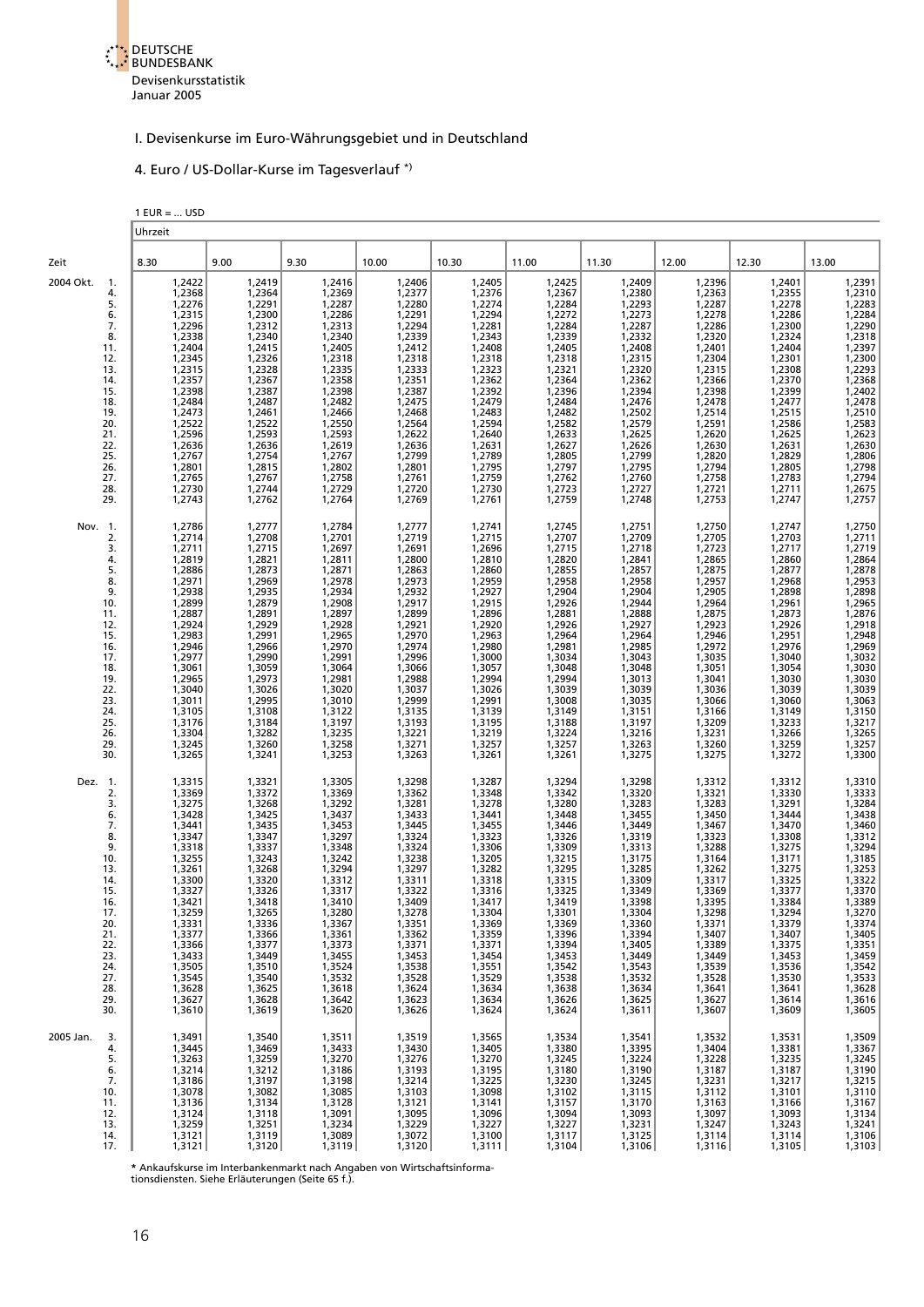<span id="page-31-0"></span>

|                                                                                                                                                                                                                              |                                                                                                                                                                                                                                    |                                                                                                                                                                                                                          |                                                                                                                                                                                                                              |                                                                                                                                                                                                                          |                                                                                                                                                                                                                                                                                                                                   |                                                                                                                                                                                                                                    | Nachrichtlich:                                                                                                                                                                                                           |                                                                                                                                                                                                                          |                                                                                                                                                                                                                          |                                                                                                                                                           |
|------------------------------------------------------------------------------------------------------------------------------------------------------------------------------------------------------------------------------|------------------------------------------------------------------------------------------------------------------------------------------------------------------------------------------------------------------------------------|--------------------------------------------------------------------------------------------------------------------------------------------------------------------------------------------------------------------------|------------------------------------------------------------------------------------------------------------------------------------------------------------------------------------------------------------------------------|--------------------------------------------------------------------------------------------------------------------------------------------------------------------------------------------------------------------------|-----------------------------------------------------------------------------------------------------------------------------------------------------------------------------------------------------------------------------------------------------------------------------------------------------------------------------------|------------------------------------------------------------------------------------------------------------------------------------------------------------------------------------------------------------------------------------|--------------------------------------------------------------------------------------------------------------------------------------------------------------------------------------------------------------------------|--------------------------------------------------------------------------------------------------------------------------------------------------------------------------------------------------------------------------|--------------------------------------------------------------------------------------------------------------------------------------------------------------------------------------------------------------------------|-----------------------------------------------------------------------------------------------------------------------------------------------------------|
| 13.30                                                                                                                                                                                                                        | 14.00                                                                                                                                                                                                                              | 14.30                                                                                                                                                                                                                    | 15.00                                                                                                                                                                                                                        | 15.30                                                                                                                                                                                                                    | 16.00                                                                                                                                                                                                                                                                                                                             | 16.30                                                                                                                                                                                                                              | niedrigster                                                                                                                                                                                                              | höchster<br>Tageskurs                                                                                                                                                                                                    | Referenzkurs<br>der EZB                                                                                                                                                                                                  | Zeit                                                                                                                                                      |
| 1,2407<br>1,2308<br>1,2289<br>1,2282<br>1,2315<br>1,2315<br>1,2393<br>1,2308<br>1,2294<br>1,2366<br>1,2407<br>1,2466<br>1,2508<br>1,2589<br>1,2624<br>1,2636<br>1,2798<br>1,2794<br>1,2786<br>1,2673<br>1,2757               | 1,2405<br>1,2305<br>1,2303<br>1,2289<br>1,2292<br>1,2323<br>1,2396<br>1,2316<br>1,2269<br>1,2371<br>1,2415<br>1,2471<br>1,2504<br>1,2587<br>1,2609<br>1,2635<br>1,2787<br>1,2794<br>$1,2794$<br>$1,2715$<br>1,2738                 | 1,2412<br>1,2297<br>1,2306<br>1,2278<br>1,2300<br>1,2363<br>1,2386<br>1,2317<br>1,2261<br>1,2413<br>1,2390<br>1,2494<br>1,2513<br>1,2596<br>1,2613<br>1,2611<br>1,2789<br>1,2785<br>1,2790<br>1,2714<br>1,2752           | 1,2404<br>$1,2289$<br>$1,2313$<br>1,2263<br>1,2292<br>1,2388<br>1,2396<br>1,2306<br>1,2245<br>1,2376<br>1,2448<br>1,2523<br>1,2499<br>1,2610<br>1,2596<br>1,2618<br>1,2785<br>1,2793<br>1,2808<br>1,2718<br>1,2760           | 1,2409<br>$1,2289$<br>$1,2314$<br>$1,2278$<br>1,2303<br>1,2409<br>1,2393<br>1,2307<br>1,2246<br>1,2367<br>1,2477<br>1,2522<br>1,2499<br>1,2605<br>1,2609<br>1,2619<br>1,2773<br>1,2808<br>1,2793<br>1,2750<br>1,2743     | 1,2383<br>1,2282<br>1,2383<br>1,2282<br>1,2295<br>1,2295<br>1,2377<br>1,2578<br>1,2599<br>1,2599<br>1,2599<br>1,2599<br>1,2599<br>1,2599<br>1,2599<br>1,2599<br>1,2599<br>1,2599<br>1,2599<br>1,2599<br>1,2599<br>1,2599<br>1,250<br>1,250<br>1,250<br>1,250<br>1,250<br>1,250<br>1,250<br>1,250<br>1,250<br>1,250<br>1,250<br>1, | 1,2396<br>$1,2282$<br>$1,2297$<br>$1,2295$<br>1,2286<br>1,2405<br>1,2392<br>1,2315<br>1,2264<br>1,2372<br>1,2479<br>1,2521<br>1,2513<br>1,2603<br>1,2636<br>1,2632<br>1,2777<br>1,2784<br>1,2783<br>1,2783<br>1,2741<br>1,2729     | 1,2385<br>1,2273<br>1,2265<br>1,2247<br>1,2273<br>1,2285<br>1,2384<br>1,2288<br>1,2226<br>1,2322<br>1,2376<br>1,2463<br>1,2452<br>1,2489<br>1,2572<br>1,2600<br>1,2712<br>1,2767<br>1,2729<br>1,2631<br>1,2706           | 1,2438<br>1,2400<br>1,2320<br>1,2322<br>1,2322<br>1,2313<br>1,2412<br>1,2420<br>1,2388<br>1,2338<br>1,2535<br>1,2505<br>1,2535<br>1,2524<br>1,2613<br>1,2651<br>1,2658<br>1,2829<br>1,2841<br>1,2811<br>1,2811<br>1,2773 | 1,2413<br>1,2305<br>1,2304<br>1,2282<br>1,2301<br>1,2315<br>1,2392<br>1,2312<br>1,2267<br>1,2377<br>1,2414<br>1,2474<br>1,2509<br>1,2590<br>1,2606<br>1,2606<br>1,2792<br>1,2784<br>1,2792<br>1,2711<br>1,2737           | 2004 Okt.<br>$\mathbf{1}$<br>4<br>5<br>6<br>7<br>8<br>11<br>12<br>13<br>14<br>15<br>18<br>19<br>20<br>21<br>22<br>25<br>26<br>$\overline{27}$<br>28<br>29 |
| 1,2758<br>1,2711<br>1,2757<br>1,2867<br>1,2870<br>1,2923<br>$1,2918$<br>$1,2972$<br>1,2868<br>1,2933<br>1,2955<br>1,2978<br>1,3026<br>1,3006<br>1,3006<br>1,3039<br>1,3090<br>1,3152<br>1,3228<br>1,3240<br>1,3258<br>1,3293 | 1,2751<br>1,2712<br>1,2755<br>1,2866<br>1,2864<br>1,2937<br>1,2908<br>1,2966<br>1,2890<br>1,2923<br>1,2953<br>1,2953<br>1,3032<br>1,3024<br>1,3021<br>1,3036<br>1,3091<br>1,3148<br>1,3140<br>1,3221<br>1,3245<br>1,3246<br>1,3304 | 1,2750<br>1,2716<br>1,2781<br>1,2862<br>1,2791<br>1,2932<br>1,2909<br>1,2964<br>1,2910<br>1,2922<br>1,2950<br>1,2973<br>1,3038<br>1,3032<br>1,3047<br>1,3035<br>1,3084<br>1,3153<br>1,3217<br>1,3234<br>1,3236<br>1,3281 | 1,2745<br>1,2712<br>1,2798<br>1,2890<br>1,2824<br>1,2937<br>1,2887<br>1,2967<br>1,2896<br>1,2909<br>1,2968<br>1,2995<br>1,3034<br>1,3006<br>1,3053<br>1,3031<br>1,3068<br>$1,3157$<br>$1,3212$<br>1,3231<br>1,3244<br>1,3300 | 1,2742<br>1,2709<br>1,2796<br>1,2887<br>1,2832<br>1,2918<br>1,2894<br>1,2935<br>1,2904<br>1,2900<br>1,2968<br>1,2955<br>1,3026<br>1,3012<br>1,3046<br>1,3038<br>1,3080<br>1,3160<br>1,3221<br>1,3251<br>1,3263<br>1,3316 | 1,2757<br>1,2705<br>1,2887<br>1,2887<br>1,2940<br>1,2906<br>1,2906<br>1,2905<br>1,2905<br>1,3006<br>1,3006<br>1,3006<br>1,3006<br>1,3006<br>1,3006<br>1,3006<br>1,3006<br>1,3006<br>1,3006<br>1,3006<br>1,3006<br>1,3006<br>1,3006<br>1,3006<br>1,3006<br>1,3006<br>1,3006<br>1,3006<br>1,3006<br>1,3306                          | 1,2772<br>1,2708<br>1,2794<br>1,2876<br>1,2895<br>1,2935<br>1,2947<br>1,2908<br>1,2882<br>1,2906<br>1,2925<br>1,2941<br>1,2976<br>1,3025<br>1,2998<br>1,3041<br>1,3045<br>1,3045<br>1,3151<br>1,3225<br>1,3225<br>1,3281<br>1,3316 | 1,2732<br>1,2692<br>1,2658<br>1,2793<br>1,2761<br>1,2907<br>1,2885<br>1,2872<br>1,2859<br>1,2900<br>1,2937<br>1,2921<br>1,2950<br>1,2984<br>1,2938<br>1,3013<br>1,2978<br>1,3082<br>1,3165<br>1,3185<br>1,3229<br>1,3233 | 1,2830<br>1,2756<br>1,2811<br>1,2896<br>1,2896<br>1,2985<br>1,2940<br>1,3001<br>1,2912<br>1,2933<br>1,2998<br>1,2995<br>1,3047<br>1,3074<br>1,3067<br>1,3052<br>1,3093<br>1,3170<br>1,3237<br>1,3329<br>1,3286<br>1,3334 | 1,2748<br>1,2705<br>1,2754<br>1,2874<br>1,2856<br>1,2917<br>1,2911<br>1,2977<br>1,2890<br>1,2921<br>1,2955<br>1,2971<br>1,3026<br>1,3024<br>1,3020<br>1,3033<br>1,3089<br>1,3146<br>1,3213<br>1,3238<br>1,3247<br>1,3295 | Nov. 1<br>2<br>3<br>4<br>5<br>8<br>9<br>10<br>11<br>12<br>15<br>16<br>17<br>18<br>19<br>22<br>23<br>24<br>25<br>26<br>29<br>30                            |
| 1,3303<br>1,3327<br>1,3298<br>1,3451<br>1,3455<br>1,3311<br>1,3274<br>1,3185<br>1,3260<br>1,3319<br>1,3369<br>1,3419<br>1,3279<br>1,3368<br>1,3403<br>1,3379<br>1,3460<br>1,3528<br>1,3529<br>1,3644<br>1,3614<br>1,3615     | 1,3290<br>1,3314<br>1,3306<br>1,3446<br>1,3469<br>1,3321<br>1,3292<br>1,3192<br>1,3276<br>1,3321<br>1,3389<br>1,3409<br>1,3270<br>1,3378<br>1,3400<br>1,3392<br>1,3456<br>1,3536<br>1,3530<br>1,3636<br>1,3615<br>1,3610           | 1,3297<br>1,3322<br>1,3347<br>1,3437<br>1,3465<br>1,3278<br>1,3280<br>1,3203<br>1,3273<br>1,3324<br>1,3390<br>1,3399<br>1,3261<br>1,3386<br>1,3394<br>1,3381<br>1,3479<br>1,3538<br>1,3537<br>1,3640<br>1,3599<br>1,3590 | 1,3310<br>1,3350<br>1,3333<br>1,3437<br>1,3461<br>1,3238<br>1,3296<br>1,3197<br>1,3275<br>1,3300<br>1,3416<br>1,3369<br>1,3258<br>1,3388<br>1,3389<br>1,3379<br>1,3474<br>1,3537<br>1,3546<br>1,3642<br>1,3584<br>1,3599     | 1,3317<br>1,3362<br>1,3362<br>1,3438<br>1,3437<br>1,3260<br>1,3294<br>1,3202<br>1,3279<br>1,3307<br>1,3408<br>1,3324<br>1,3274<br>1,3386<br>1,3391<br>1,3382<br>1,3483<br>1,3537<br>1,3545<br>1,3635<br>1,3575<br>1,3602 | 1,3306<br>1,3343<br>1,3366<br>1,3334<br>1,3434<br>1,3257<br>1,3299<br>1,3218<br>1,3274<br>1,3314<br>1,3405<br>1,3326<br>1,3289<br>1,3385<br>1,3387<br>1,3382<br>1,3492<br>1,3529<br>1,3566<br>1,3631<br>1,3616<br>1,3631                                                                                                          | 1,3314<br>1,3314<br>1,3359<br>1,3425<br>1,3421<br>1,3280<br>1,3270<br>1,3227<br>1,3278<br>1,3309<br>1,3404<br>1,3290<br>1,3269<br>1,3384<br>1,3364<br>1,3381<br>1,3485<br>1,3531<br>1,3588<br>1,3618<br>1,3603<br>1,3627           | 1,3276<br>1,3305<br>1,3256<br>1,3416<br>1,3391<br>1,3193<br>1,3263<br>1,3141<br>1,3190<br>1,3278<br>1,3262<br>1,3282<br>1,3228<br>1,3299<br>1,3353<br>1,3346<br>1,3383<br>1,3486<br>1,3517<br>1,3594<br>1,3557<br>1,3575 | 1,3335<br>1,3383<br>1,3381<br>1,3456<br>1,3470<br>1,3433<br>1,3362<br>1,3317<br>1,3298<br>1,3337<br>1,3423<br>1,3429<br>1,3316<br>1,3396<br>1,3408<br>1,3405<br>1,3502<br>1,3551<br>1,3589<br>1,3644<br>1,3646<br>1,3638 | 1,3294<br>1,3314<br>1,3300<br>1,3435<br>1,3456<br>1,3300<br>1,3305<br>1,3191<br>1,3268<br>1,3317<br>1,3383<br>1,3401<br>1,3264<br>1,3378<br>1,3394<br>1,3384<br>1,3456<br>1,3542<br>1,3527<br>1,3633<br>1,3608<br>1,3604 | Dez.<br>2<br>3<br>6<br>7<br>8<br>9<br>10<br>13<br>14<br>15<br>16<br>17<br>20<br>21<br>22<br>23<br>24<br>27<br>28<br>29<br>30                              |
| 1,3514<br>1,3360<br>1,3240<br>1,3190<br>1,3219<br>1,3092<br>1,3168<br>1,3137<br>1,3251<br>1,3110<br>1,3093                                                                                                                   | 1,3526<br>1,3371<br>1,3244<br>1,3194<br>1,3205<br>1,3109<br>1,3148<br>1,3146<br>1,3235<br>1,3103<br>1,3089                                                                                                                         | 1,3499<br>1,3378<br>1,3235<br>1,3183<br>1,3210<br>1,3104<br>1,3147<br>1,3221<br>1,3240<br>1,3114<br>1,3089                                                                                                               | 1,3470<br>1,3361<br>1,3249<br>1,3192<br>1,3211<br>1,3113<br>1,3150<br>1,3236<br>1,3228<br>1,3089<br>1,3098                                                                                                                   | 1,3465<br>1,3371<br>1,3264<br>1,3207<br>1,3216<br>1,3107<br>1,3158<br>1,3226<br>1,3206<br>1,3086<br>1,3087                                                                                                               | 1,3497<br>1,3366<br>1,3248<br>1,3208<br>1,3198<br>1,3091<br>1,3158<br>1,3263<br>1,3212<br>1,3116<br>1,3094                                                                                                                                                                                                                        | 1,3498<br>1,3307<br>1,3261<br>1,3185<br>1,3098<br>1,3083<br>1,3158<br>1,3285<br>1,3214<br>1,3119<br>1,3087                                                                                                                         | 1,3389<br>1,3300<br>1,3215<br>1,3164<br>1,3092<br>1,3053<br>1,3067<br>1,3084<br>1,3200<br>1,3057<br>1,3079                                                                                                               | 1,3580<br>1,3494<br>1,3295<br>1,3282<br>1,3250<br>1,3123<br>1,3170<br>1,3285<br>1,3266<br>1,3224<br>1,3127                                                                                                               | 1,3507<br>1,3365<br>1,3224<br>1,3183<br>1,3200<br>1,3103<br>1,3143<br>1,3139<br>1,3232<br>1,3091<br>1,3085                                                                                                               | 2005 Jan.<br>3<br>4<br>5<br>6<br>7<br>10<br>11<br>12<br>13<br>14<br>17                                                                                    |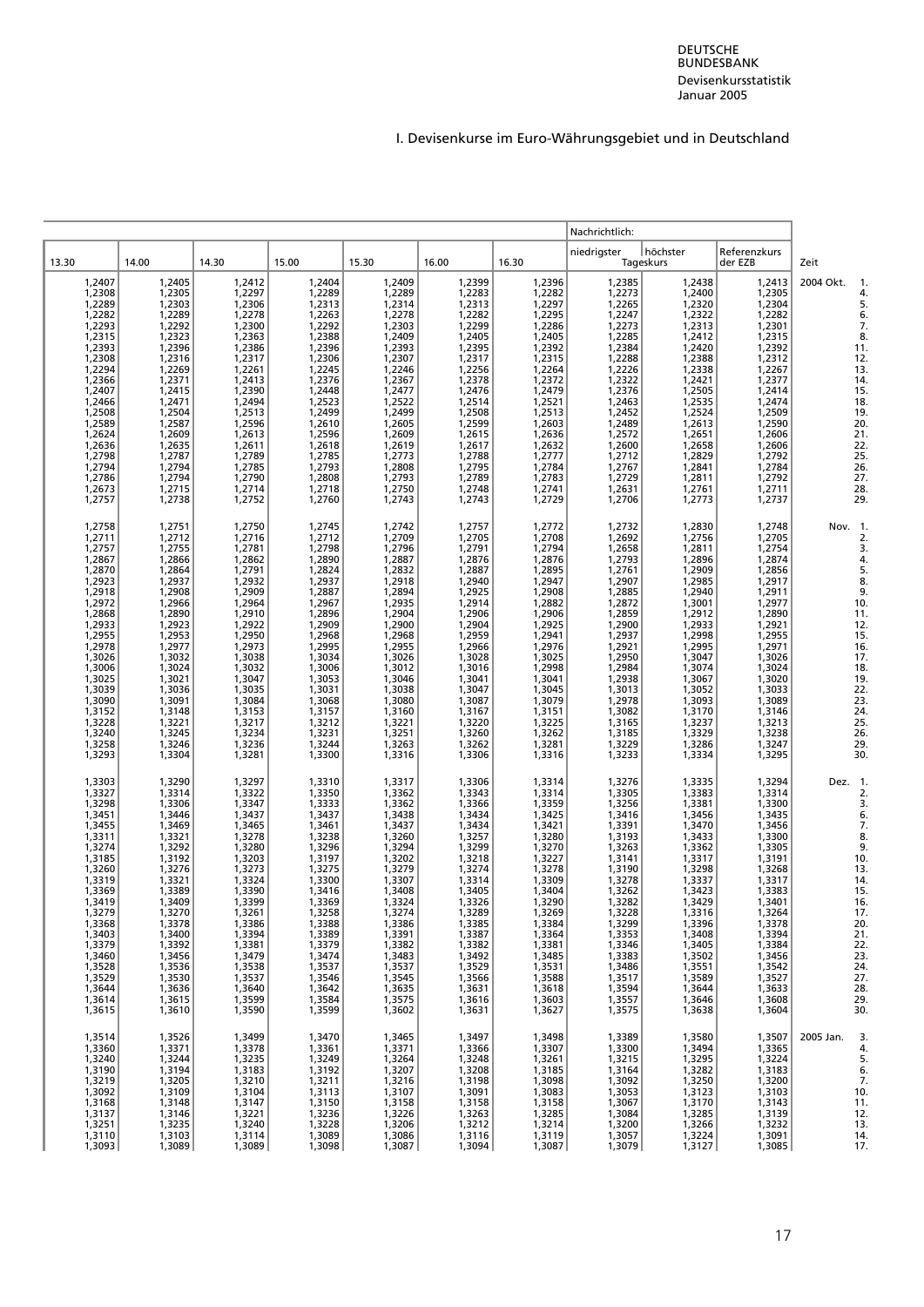<span id="page-32-0"></span>

#### 5. Leitkurse und Interventionskurse im Wechselkursmechanismus II \*)

| Seit 1. Januar 1999                  |                     |               |              |             | <b>Stand: 17. Januar 2005</b> |
|--------------------------------------|---------------------|---------------|--------------|-------------|-------------------------------|
| Land                                 |                     | 1 $EUR =  WE$ |              |             |                               |
| Währung<br>ISO-Währungscode          | Kursart             | ab 1.1.1999   | ab 17.1.2000 | ab 1.1.2001 | ab 28.6.2004                  |
| Dänemark                             |                     |               |              |             |                               |
| Dänische Krone<br><b>DKK</b>         | Oberer Kurs         | 7,62824       | 7,62824      | 7,62824     | 7,62824                       |
|                                      | Leitkurs            | 7,46038       | 7,46038      | 7,46038     | 7,46038                       |
|                                      | <b>Unterer Kurs</b> | 7,29252       | 7,29252      | 7,29252     | 7,29252                       |
| Estland                              |                     |               |              |             |                               |
| <b>Estnische Krone</b><br><b>EEK</b> | Oberer Kurs         |               |              |             | 17,9936                       |
|                                      | Leitkurs            |               |              |             | 15,6466                       |
|                                      | <b>Unterer Kurs</b> |               |              |             | 13,2996                       |
| Griechenland                         |                     |               |              |             |                               |
| <b>Drachme</b><br>GRD                | <b>Oberer Kurs</b>  | 406,075       | 391,863      | 1)          |                               |
|                                      | Leitkurs            | 353,109       | 340,750      | 1)          |                               |
|                                      | <b>Unterer Kurs</b> | 300,143       | 289,638      | 1)          |                               |
| Litauen                              |                     |               |              |             |                               |
| Litas<br><b>LTL</b>                  | Oberer Kurs         |               |              |             | 3,97072                       |
|                                      | Leitkurs            |               |              |             | 3,45280                       |
|                                      | <b>Unterer Kurs</b> |               |              |             | 2,93488                       |
| Slowenien                            |                     |               |              |             |                               |
| Tolar<br><b>SIT</b>                  | Oberer Kurs         |               |              |             | 275,586                       |
|                                      | Leitkurs            |               |              |             | 239,640                       |
|                                      | <b>Unterer Kurs</b> |               |              |             | 203,694                       |

Quelle: EZB. — **\*** Siehe Auszüge aus amtlichen Bekanntmachungen (Seite 71 ff.). — **1** Beitritt Griechenlands zur EWU am 1.1.01.

#### 6. Unwiderrufliche Euro-Umrechnungskurse in der dritten Stufe der Europäischen Wirtschafts- und Währungsunion ( seit 1. Januar 1999 ) \*)

| Land            | Währung                 | ISO-Währungscode | 1 $EUR =  WE$ |
|-----------------|-------------------------|------------------|---------------|
| Belgien         | <b>Belgischer Franc</b> | <b>BEF</b>       | 40,3399       |
| Deutschland     | Deutsche Mark           | DEM              | 1,95583       |
| Finnland        | Finnmark                | <b>FIM</b>       | 5,94573       |
| Frankreich      | Französischer Franc     | FRF              | 6,55957       |
| Griechenland 1) | Drachme                 | GRD              | 340,750       |
| Irland          | <b>Irisches Pfund</b>   | <b>IEP</b>       | 0,787564      |
| Italien         | Italienische Lira       | ITL              | 1936,27       |
| Luxemburg       | Luxemburgischer Franc   | LUF              | 40,3399       |
| Niederlande     | Holländischer Gulden    | NLG              | 2,20371       |
| Österreich      | Schilling               | <b>ATS</b>       | 13,7603       |
| Portugal        | Escudo                  | PTE              | 200,482       |
| Spanien         | Peseta                  | <b>ESP</b>       | 166,386       |

Quelle: EZB. — \* Siehe Auszüge aus amtlichen Bekanntmachungen<br>(Seite 70 ff.). — 1 Die Angaben für Griechenland gelten erst ab<br>dem 1.1.01 (siehe-Tabelle I.5).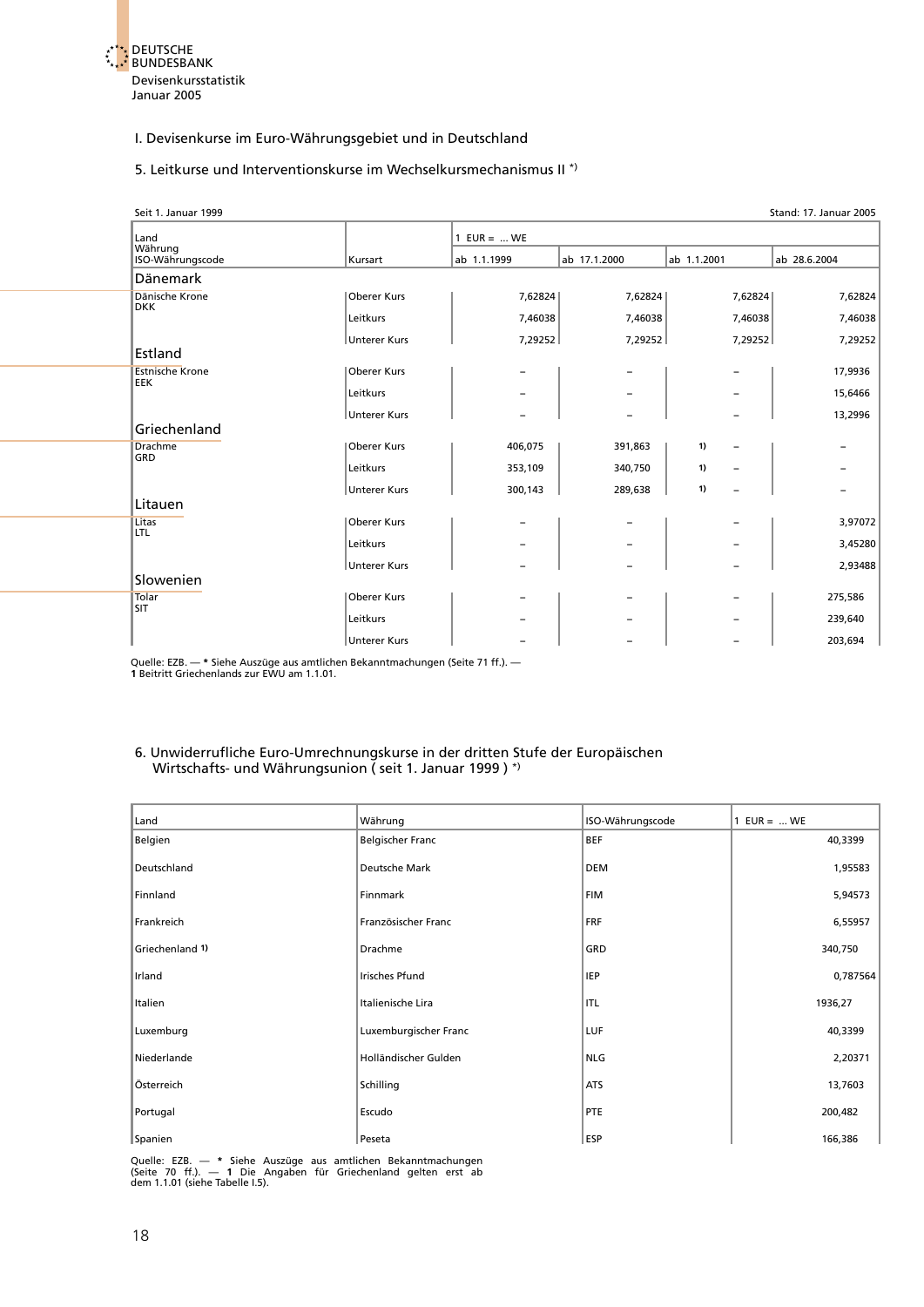#### DEUTSCHE BUNDESBANK Devisenkursstatistik Januar 2005

#### I. Devisenkurse im Euro-Währungsgebiet und in Deutschland

#### 7. ECU-Werte des Europäischen Währungssystems (EWS) \*)

1  $ECU = ...$  WE

<span id="page-33-0"></span>

| Durchschnitt<br>im Jahr | Deutsche<br>Mark | Französischer<br>Franc | Pfund<br>Sterlina | Holländischer<br>Gulden | Belgischer<br>und Luxem-<br>burgischer<br>Franc | Italienische<br>Lira | Peseta  | Dänische<br>Krone | <b>Irisches</b><br>Pfund |
|-------------------------|------------------|------------------------|-------------------|-------------------------|-------------------------------------------------|----------------------|---------|-------------------|--------------------------|
| 1975                    | 3,04940          | 5,31924                | 0,560026          | 3,13490                 | 45,5690                                         | 809,547              | 70,2711 | 7,12267           | 0,559814                 |
| 1976                    | 2.81546          | 5.34487                | 0.621578          | 2.95515                 | 43,1655                                         | 930,151              | 74,7442 | 6,76177           | 0,621920                 |
| 1977                    | 2,64832          | 5,60608                | 0,653701          | 2,80011                 | 40,8827                                         | 1 006,79             | 86,8245 | 6,85568           | 0,653701                 |
| 1978                    | 2,55608          | 5,73983                | 0,663911          | 2.75409                 | 40,0611                                         | 1 080,22             | 97,4199 | 7.01946           | 0,663888                 |
| 1979                    | 2,51095          | 5,82948                | 0.646428          | 2,74861                 | 40,1632                                         | 1 138,44             | 91,9917 | 7,20701           | 0,669477                 |
| 1980                    | 2,52421          | 5.86896                | 0.598488          | 2.76027                 | 40.5980                                         | 1 189,21             | 99.7017 | 7.82736           | 0,675997                 |
| 1981                    | 2,51390          | 6.03993                | 0.553111          | 2,77511                 | 41,2947                                         | 1 263,18             | 102,676 | 7,92256           | 0,691021                 |
| 1982                    | 2,37599          | 6,43117                | 0,560455          | 2,61391                 | 44,7116                                         | 1 323,78             | 107,558 | 8,15687           | 0,689605                 |
| 1983                    | 2,27053          | 6,77078                | 0,587014          | 2,53720                 | 45,4380                                         | 1 349,92             | 127,503 | 8,13189           | 0,714956                 |
| 1984                    | 2,23811          | 6,87166                | 0,590626          | 2,52335                 | 45,4421                                         | 1 381,38             | 126,569 | 8,14648           | 0,725942                 |
| 1985                    | 2,22632          | 6,79503                | 0,588977          | 2,51101                 | 44,9137                                         | 1447,99              | 129,135 | 8,01877           | 0,715168                 |
| 1986                    | 2,12819          | 6,79976                | 0,671543          | 2,40090                 | 43,7979                                         | 1461,88              | 137,456 | 7,93565           | 0,733526                 |
| 1987                    | 2,07153          | 6.92910                | 0.704571          | 2,33418                 | 43,0410                                         | 1494,91              | 142,165 | 7,88472           | 0,775448                 |
| 1988                    | 2.07440          | 7,03644                | 0.664434          | 2,33479                 | 43,4285                                         | 1 537,33             | 137,601 | 7.95152           | 0,775672                 |
| 1989                    | 2,07015          | 7,02387                | 0,673302          | 2,33526                 | 43,3806                                         | 1510,47              | 130,406 | 8,04929           | 0,776818                 |
| 1990                    | 2.05209          | 6.91412                | 0.713851          | 2,31212                 | 42,4257                                         | 1521,98              | 129,411 | 7.85652           | 0,767768                 |
| 1991                    | 2,05076          | 6,97332                | 0,701012          | 2,31098                 | 42,2233                                         | 1 533,24             | 128,469 | 7,90859           | 0,767809                 |
| 1992                    | 2,02031          | 6,84839                | 0,737650          | 2,27482                 | 41,5932                                         | 1 595,51             | 132,526 | 7,80925           | 0,760718                 |
| 1993                    | 1,93639          | 6,63368                | 0,779988          | 2,17521                 | 40,4713                                         | 1841,23              | 149,124 | 7,59359           | 0,799952                 |
| 1994                    | 1,92452          | 6,58261                | 0,775902          | 2,15827                 | 39,6565                                         | 1915,06              | 158,918 | 7,54328           | 0,793618                 |
| 1995                    | 1,87375          | 6,52506                | 0,828789          | 2,09891                 | 38,5519                                         | 2 130,14             | 163,000 | 7,32804           | 0,815525                 |
| 1996                    | 1,90954          | 6,49300                | 0,813798          | 2,13973                 | 39,2986                                         | 1958,96              | 160,748 | 7,35934           | 0,793448                 |
| 1997                    | 1,96438          | 6,61260                | 0,692304          | 2,21081                 | 40,5332                                         | 1929,30              | 165,887 | 7,48361           | 0,747516                 |
| 1998                    | 1,96913          | 6,60141                | 0,676434          | 2,21966                 | 40,6207                                         | 1943,65              | 167,184 | 7,49930           | 0,786245                 |

|      | Escudo  | Drachme | Schilling | Schwedische<br>Krone | <b>Finnmark</b> | US-Dollar | Yen     | Schweizer<br>Franken | Norwegische<br>Krone |
|------|---------|---------|-----------|----------------------|-----------------|-----------|---------|----------------------|----------------------|
| 1975 | 31,4361 |         | 21,5469   | 5,14131              | 4,54425         | 1,24077   | 360,854 | 3,20053              | 6,47191              |
| 1976 | 33,6193 |         | 20,0345   | 4,86655              | 4,31119         | 1,11805   | 331,210 | 2,79401              | 6,09789              |
| 1977 | 43,6202 | 42,1925 | 18,8418   | 5,11925              | 4,59344         | 1,14112   | 305,807 | 2,73889              | 6,07571              |
|      |         |         |           |                      |                 |           |         |                      |                      |
| 1978 | 55,8677 | 46,7973 | 18,4636   | 5,74939              | 5,23851         | 1,27410   | 267,083 | 2,27221              | 6,67163              |
| 1979 | 66,9987 | 50,7569 | 18,3097   | 5,87182              | 5,32236         | 1,37054   | 300,331 | 2,27846              | 6,93684              |
| 1980 | 69,5522 | 59,4178 | 17,9686   | 5,88097              | 5,17224         | 1,39233   | 315,044 | 2,32777              | 6,86548              |
| 1981 | 68,4948 | 61,6230 | 17,7151   | 5,63465              | 4,79298         | 1.11645   | 245,379 | 2,18714              | 6,38700              |
| 1982 | 78,0066 | 65,3419 | 16,6991   | 6,14336              | 4,70721         | 0,979715  | 243,546 | 1,98634              | 6,31294              |
| 1983 | 98,6886 | 78,0884 | 15,9689   | 6,82115              | 4,94819         | 0,890220  | 211,354 | 1,86753              | 6,49113              |
| 1984 | 115,680 | 88,4154 | 15,7349   | 6,51098              | 4,72408         | 0,789034  | 187,089 | 1,84753              | 6,41698              |
| 1985 | 130,252 | 105,739 | 15,6428   | 6,52133              | 4,69423         | 0,763088  | 180,559 | 1,85572              | 6,51104              |
| 1986 | 147,088 | 137,425 | 14,9643   | 6,99567              | 4,97974         | 0,984167  | 164,997 | 1,76086              | 7,27750              |
| 1987 | 162,616 | 156,268 | 14,5710   | 7,31001              | 5,06517         | 1,15444   | 166,598 | 1,71780              | 7,76498              |
| 1988 | 170,059 | 167,576 | 14,5861   | 7,24192              | 4,94362         | 1,18248   | 151,459 | 1,72822              | 7,70054              |
| 1989 | 173,413 | 178,840 | 14,5695   | 7,09939              | 4,72301         | 1,10175   | 151,938 | 1,80010              | 7,60381              |
| 1990 | 181.109 | 201,412 | 14,4399   | 7,52051              | 4,85496         | 1,27343   | 183,660 | 1,76218              | 7,94851              |
| 1991 | 178,614 | 225,216 | 14,4309   | 7,47926              | 5,00211         | 1,23916   | 166,493 | 1,77245              | 8,01701              |
| 1992 | 174,714 | 247,026 | 14,2169   | 7,53295              | 5,80703         | 1,29810   | 164,223 | 1,81776              | 8,04177              |
| 1993 | 188,370 | 268,568 | 13,6238   | 9,12151              | 6,69628         | 1,17100   | 130,147 | 1,73019              | 8,30954              |
| 1994 | 196,896 | 288,026 | 13,5395   | 9,16307              | 6,19077         | 1,18952   | 121,322 | 1,62128              | 8,37420              |
| 1995 | 196,105 | 302,989 | 13,1824   | 9,33192              | 5,70855         | 1,30801   | 123,012 | 1,54574              | 8,28575              |
| 1996 | 195,761 | 305,546 | 13,4345   | 8,51472              | 5,82817         | 1,26975   | 138,084 | 1,56790              | 8,19659              |
| 1997 | 198,589 | 309,355 | 13,8240   | 8,65117              | 5,88064         | 1,13404   | 137,077 | 1,64400              | 8,01861              |
| 1998 | 201,695 | 330,731 | 13,8545   | 8,91593              | 5,98251         | 1,12109   | 146,413 | 1,62203              | 8,46587              |

Quelle: Europäische Kommission, Brüssel. — \* Die vor Beginn des EWS<br>ausgewiesenen Werte beziehen sich auf die Europäische Rechnungsein-<br>heit. Siehe Erläuterungen (Seite 66).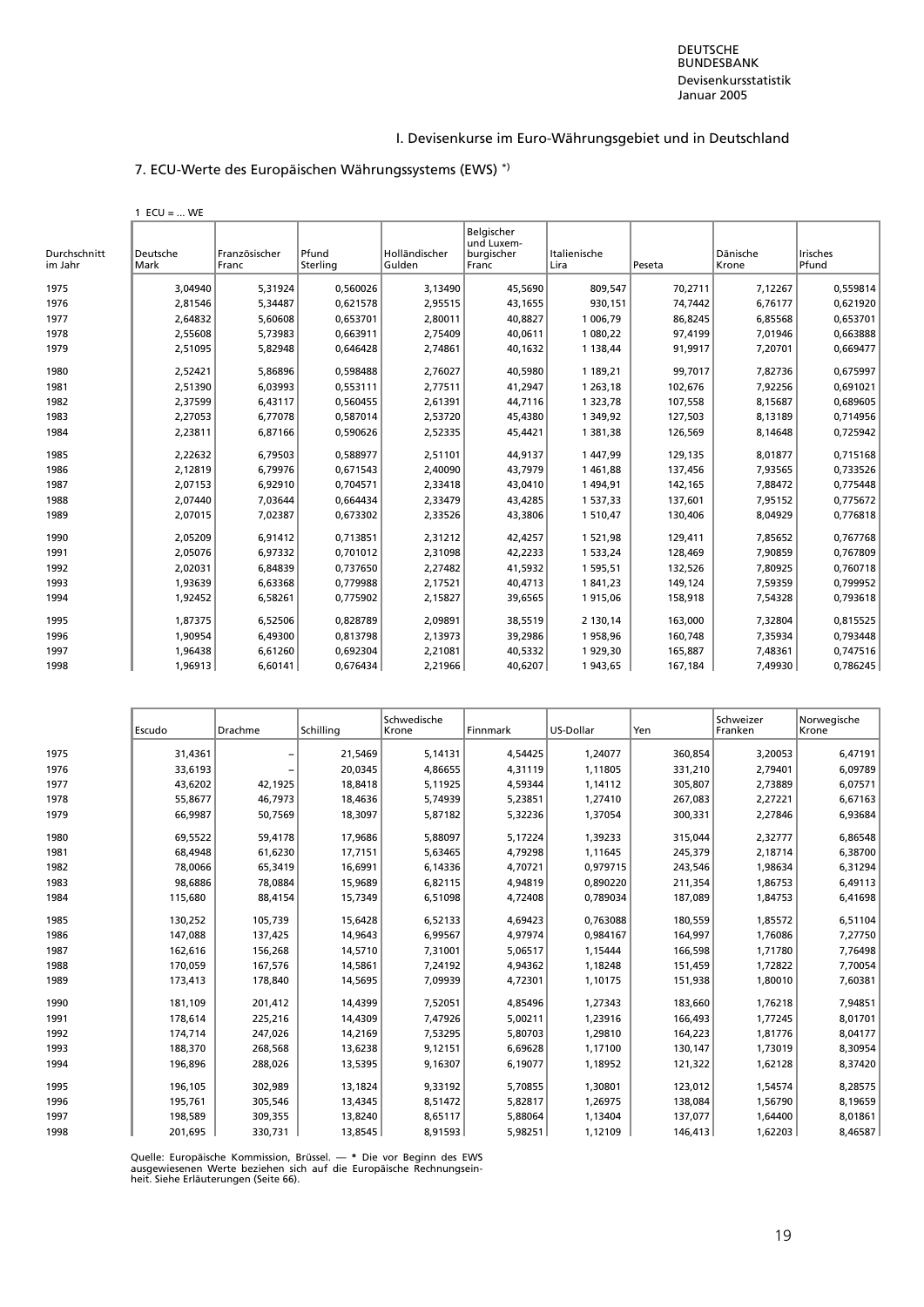

#### 8. Historische Devisenkurse der Frankfurter Börse \*)

<span id="page-34-0"></span>

|                      |                                                             | Kassa-Mittelkurse in DM / Telegrafische Auszahlung |                                                      |                            |                                                |                               |                            |                            |                            |  |  |  |
|----------------------|-------------------------------------------------------------|----------------------------------------------------|------------------------------------------------------|----------------------------|------------------------------------------------|-------------------------------|----------------------------|----------------------------|----------------------------|--|--|--|
|                      | Vereinigte<br>Staaten                                       | Vereinigtes<br>Königreich                          | Irland                                               | Kanada                     | Niederlande                                    | Schweiz                       | Belgien                    | Frankreich                 | Dänemark                   |  |  |  |
| Zeit                 | $1$ US-\$                                                   | 1 f                                                | $1$ Ir $f$                                           | 1 kan\$                    | 100 hfl                                        | $100$ sfr                     | 100 bfrs                   | 100 ffrs<br>100 NF / FF 1) | 100 dkr                    |  |  |  |
|                      |                                                             | Durchschnitt im Jahr <sup>3)</sup>                 |                                                      |                            |                                                |                               |                            |                            |                            |  |  |  |
| 1953<br>1954         | 4,200<br>4,1993                                             | 11,702<br>11,7353                                  |                                                      | 4,2614<br>4,3156           | 110,319<br>110,459                             | 97,861<br>97,929              | 8,357<br>8,3806            | 4)<br>1,1947<br>1,1956     | 60,436<br>60,446           |  |  |  |
| 1955<br>1956         | 4,2107<br>4,2027                                            | 11,7376<br>11,708                                  | $\qquad \qquad -$                                    | 4,2701<br>4,2715           | 110,577<br>110,065                             | 98,247<br>98,073              | 8,4118<br>8,395            | 1,2003<br>1,1913           | 60,626<br>60,507           |  |  |  |
| 1957<br>1958<br>1959 | 4,2012<br>4,1919<br>4,1791                                  | 11,732<br>11,715<br>11,738                         | $\overline{a}$<br>$\qquad \qquad -$                  | 4,3831<br>4,3193<br>4,3589 | 110,228<br>110,664<br>110,731                  | 98,018<br>97,794<br>96,717    | 8,365<br>8,404<br>8,365    | 1,1144<br>0,9936<br>0,8522 | 60,522<br>60,570<br>60,646 |  |  |  |
| 1960<br>1961         | 4,1704<br>4,0221                                            | 11,709<br>11,271                                   |                                                      | 4,3026<br>3,9752           | 110,587<br>110,658                             | 96,564<br>93,133              | 8,365<br>8,069             | 85,047<br>1)<br>82,001     | 60,512<br>58,266           |  |  |  |
| 1962<br>1963         | 3,9978<br>3,9864                                            | 11,225<br>11,162<br>11,098                         | $\frac{1}{1}$                                        | 3,7412<br>3,6959           | 110,974<br>110,712                             | 92,461<br>92,249              | 8,035<br>7,995             | 81,590<br>81,350           | 57,938<br>57,750           |  |  |  |
| 1964<br>1965<br>1966 | 3,9748<br>3,9943<br>3,9982                                  | 11,167<br>11,167                                   | -                                                    | 3,6852<br>3,7054<br>3,7115 | 110,220<br>110,954<br>110,490                  | 92,035<br>92,309<br>92,421    | 7,991<br>8,048<br>8,025    | 81,113<br>81,503<br>81,377 | 57,481<br>57,772<br>57,885 |  |  |  |
| 1967<br>1968         | 3,9866<br>3,9923                                            | 10,961<br>9,558                                    | $\overline{\phantom{a}}$<br>$\qquad \qquad -$        | 3,6961<br>3,7054           | 110,651<br>110,308                             | 92,111<br>92,507              | 8,025<br>7,997             | 81,040<br>80,628           | 57,135<br>53,347<br>52,197 |  |  |  |
| 1969<br>1970         | 3,9244<br>3,6463                                            | 9,381<br>8,736                                     |                                                      | 3,6446<br>3,4966           | 108,302<br>100,852                             | 91,002<br>84,601              | 7,829<br>7,345<br>7,170    | 75,815<br>65,966           | 48,631                     |  |  |  |
| 1971<br>1972<br>1973 | 3,4795<br>3,1889<br>2,6590                                  | 8,505<br>7,974<br>6,514                            | $\overline{\phantom{0}}$                             | 3,4459<br>3,2200<br>2,6599 | 99,678<br>99,367<br>95,397                     | 84,578<br>83,537<br>84,005    | 7,247<br>6,835             | 63,163<br>63,238<br>59,736 | 47,024<br>45,923<br>44,046 |  |  |  |
| 1974<br>1975         | 2,5897<br>2,4631                                            | 6,055<br>5,449                                     | $\overline{\phantom{0}}$                             | 2,6486<br>2,4218           | 96,365<br>97,301<br>95,271                     | 87,010<br>95,252              | 6,649<br>6,692             | 53,886<br>57,411           | 42,535<br>42,850           |  |  |  |
| 1976<br>1977<br>1978 | 2,5173<br>2,3217<br>2,0084                                  | 4,553<br>4,051<br>3,853                            | $\overline{\phantom{0}}$<br>$\overline{\phantom{0}}$ | 2,5541<br>2,1860<br>1,7649 | 94,610<br>92,832                               | 100,747<br>96,843<br>112,924  | 6,524<br>6,480<br>6,382    | 52,768<br>47,256<br>44,582 | 41,657<br>38,696           |  |  |  |
| 1979<br>1980         | 1,8330<br>1,8158                                            | 3,888<br>4,227                                     | 3,760<br>3,735                                       | 1,5651<br>1,5542           | 91,373<br>91,459                               | 110,229<br>108,478            | 6,253<br>6,217             | 43,079<br>43,013           | 36,438<br>34,872<br>32,245 |  |  |  |
| 1981<br>1982<br>1983 | 2,2610<br>2,4287<br>2,5552                                  | 4,556<br>4,242<br>3,871                            | 3,638<br>3,446<br>3,178                              | 1,8860<br>1,9694<br>2,0738 | 90,611<br>90,904<br>89,503                     | 115,252<br>119,721<br>121,614 | 6,090<br>5,323<br>4,998    | 41,640<br>36,995<br>33,559 | 31,735<br>29,138<br>27,926 |  |  |  |
| 1984<br>1985         | 2,8456<br>2,9424                                            | 3,791<br>3,785                                     | 3,083<br>3,113                                       | 2,1979<br>2,1577           | 88,700<br>88,664                               | 121,181<br>120,016            | 4,926<br>4,957             | 32,570<br>32,764           | 27,479                     |  |  |  |
| 1986<br>1987         | 2,1708<br>1,7982                                            | 3,184<br>2,941                                     | 2,906<br>2,671                                       | 1,5619<br>1,3565           | 88,639<br>88,639<br>88,744<br>88,850<br>88,648 | 120,918<br>120,588            | 4,859<br>4,813             | 31,311<br>29,900           | 27,766<br>26,815<br>26,275 |  |  |  |
| 1988<br>1989<br>1990 | 1,7584<br>1,8813<br>1,6161                                  | 3,124<br>3,081<br>2,877                            | 2,675<br>2,665<br>2,673                              | 1,4307<br>1,5889<br>1,3845 | 88,755                                         | 120,060<br>115,042<br>116,501 | 4,777<br>4,772<br>4,837    | 29,482<br>29,473<br>29,680 | 26,089<br>25,717<br>26,120 |  |  |  |
| 1991<br>1992         | 1,6612<br>1,5595                                            | 2,926<br>2,753                                     | 2,671<br>2,656                                       | 1,4501<br>1,2917           | 88,742<br>88,814                               | 115,740<br>111,198            | 4,857<br>4,857             | 29,409<br>29,500           | 25,932<br>25,869           |  |  |  |
| 1993<br>1994         | 1,6544<br>1,6218                                            | 2,483<br>2,4816                                    | 2,423<br>2,4254                                      | 1,2823<br>1,1884           | 89,017<br>89,171                               | 111,949<br>118,712            | 4,785<br>4,8530            | 29,189<br>29,238           | 25,508<br>25,513           |  |  |  |
| 1995<br>1996<br>1997 | 1,4338<br>1,5037<br>1,7348                                  | 2,2620<br>2,3478<br>2,8410                         | 2,2980<br>2,4070<br>2,6297                           | 1,0443<br>1,1027<br>1,2533 | 89,272<br>89,243<br>88,857                     | 121,240<br>121,891<br>119,508 | 4,8604<br>4,8592<br>4,8464 | 28,718<br>29,406<br>29,705 | 25,570<br>25,945<br>26,249 |  |  |  |
| 1998                 | 1,7592                                                      | 2,9142                                             | 2,5049                                               | 1,1884                     | 88,714                                         | 121,414                       | 4,8476                     | 29,829                     | 26,258                     |  |  |  |
| 1982                 | 2,3765                                                      | 3,833                                              | 3,320                                                | 1,9305                     | 90,470                                         | 119,100                       | 5,074                      | 35,280                     | Stand am Jahresende        |  |  |  |
| 1983<br>1984         | 2,7238<br>3,1480                                            | 3,940<br>3,655                                     | 3,100<br>3,118                                       | 2,1903<br>2,3857           | 88,960<br>88,565                               | 125.030<br>121,400            | 4,899<br>4,990             | 32,690<br>32,670           | 28,370<br>27,610<br>27,945 |  |  |  |
| 1985<br>1986         | 2,4613<br>1,9408                                            | 3,543<br>2,865                                     | 3,056<br>2,713                                       | 1,7585<br>1,4040           | 88,790<br>88,520                               | 118,750<br>119,650            | 4,886<br>4,800             | 32,585<br>30,185           | 27,440<br>26,405           |  |  |  |
| 1987<br>1988<br>1989 | 1,5815<br>1,7803<br>1,6978                                  | 2,960<br>3,206<br>2,721                            | 2,650<br>2,673<br>2,630                              | 1,2150<br>1,4955<br>1,4665 | 88,880<br>88,565<br>88,530                     | 123,640<br>118,040<br>109,630 | 4,775<br>4,767<br>4,754    | 29,495<br>29,270<br>29,245 | 25,915<br>25,870<br>25,665 |  |  |  |
| 1990<br>1991         | 1,4940<br>1,5160                                            | 2,886<br>2,843                                     | 2,659<br>2,656                                       | 1,2890<br>1,3100           | 88,630<br>88,750                               | 117,350<br>111,940            | 4,840<br>4,855             | 29,390<br>29,270           | 25,880<br>25,665           |  |  |  |
| 1992<br>1993<br>1994 | 1,6140<br>1,7263<br>1,5488                                  | 2,441<br>2,556<br>2,4207                           | 2,636<br>2,444<br>2,3965                             | 1,2720<br>1,2918<br>1,1030 | 89,050<br>89,360<br>89,293                     | 110,380<br>117,640<br>118,200 | 4,872<br>4,813<br>4,8651   | 29,360<br>29,425<br>28,977 | 25,880<br>25,635<br>25,462 |  |  |  |
| 1995<br>1996         | 1,4335<br>1,5548                                            | 2,2135<br>2,6267                                   | 2,2895<br>2,6014                                     | 1,0486<br>1,1356           | 89,335<br>89,086                               | 124,540<br>115,000            | 4,8686<br>4,8540           | 29,253<br>29,638           | 25,815<br>26,144           |  |  |  |
| 1997<br>1998         | 1,7921<br>1,6730                                            | 2,9820<br>2,7980                                   | 2,5785<br>2,4835                                     | 1,2445<br>1,0770           | 88,739<br>88,753                               | 123,250<br>122,200            | 4,8478<br>4,8483           | 29,883<br>29,818           | 26,246<br>26,260           |  |  |  |
|                      | Abstand des Geld- bzw. Briefkurses vom Mittelkurs in D-Mark |                                                    |                                                      |                            |                                                |                               |                            |                            |                            |  |  |  |
|                      | 0,0050<br>8)                                                | 0,010<br>8)                                        |                                                      | 8)<br>0,0050               |                                                |                               |                            | 8)<br>0,100<br>0,080<br>9) |                            |  |  |  |
|                      | 0,0040                                                      | 0,0070                                             | 0,0070                                               | 0,0040                     | 0,110                                          | 0,100                         | 0,0100                     | 0,060                      | 0,060                      |  |  |  |

\* Mit der Einführung des Euro zum 1.1.99 als gemeinsame Währung in zu- 100 ffrs = 1 NF bzw. (seit 1.1.63) FF. — 2 Reziproke Werte der von der Bank<br>nächst elf Mitgliedstaaten der Europäischen Union wurde auf deren nationa-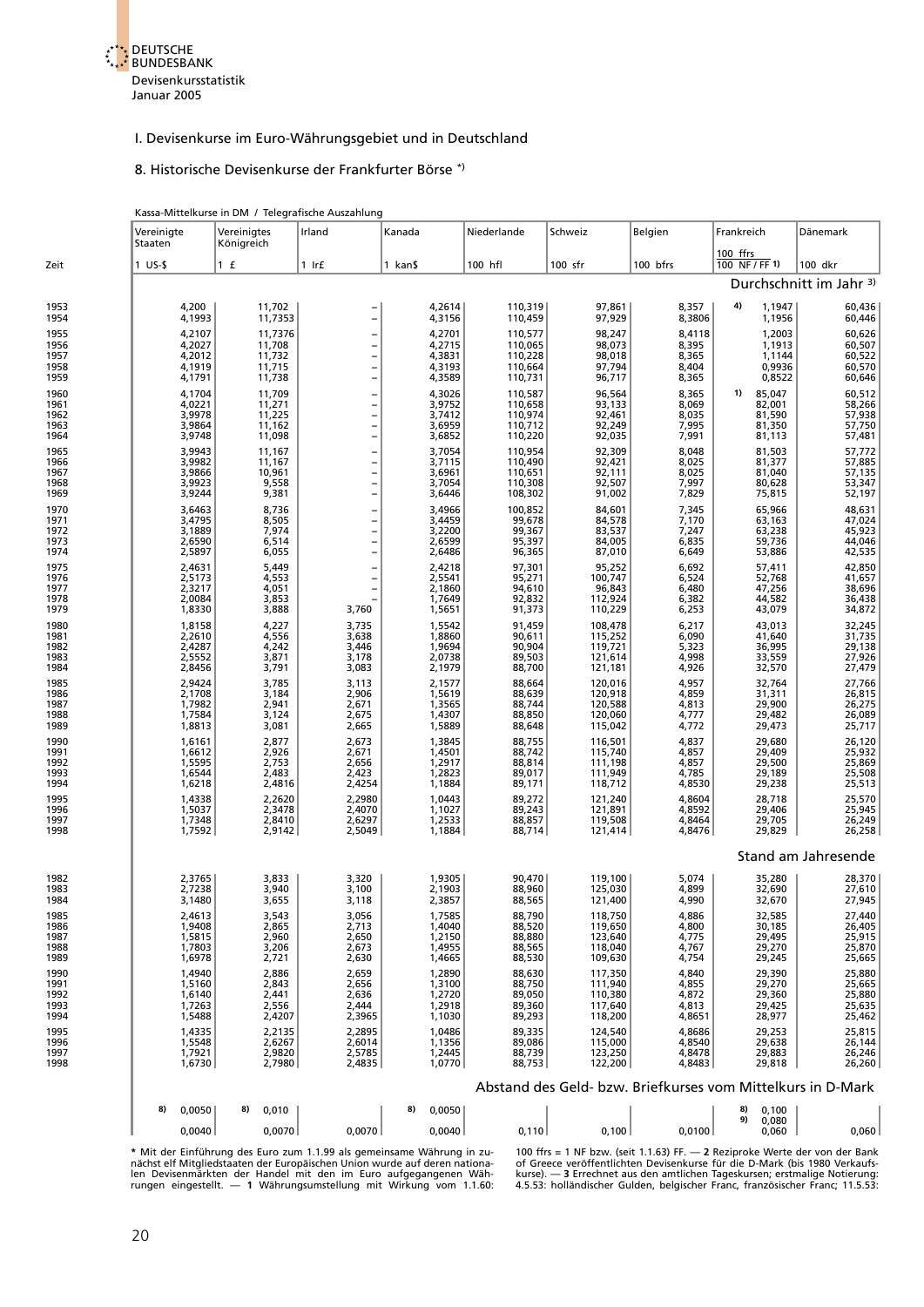<span id="page-35-0"></span>

| Schweden<br>Norwegen                                                 | Italien                               | Österreich                 | Spanien                                    | Portugal                             | Japan                                | Finnland                                                               | Nachrichtlich:                       |                      |  |  |  |  |
|----------------------------------------------------------------------|---------------------------------------|----------------------------|--------------------------------------------|--------------------------------------|--------------------------------------|------------------------------------------------------------------------|--------------------------------------|----------------------|--|--|--|--|
| 100 skr<br>100 nkr                                                   | 1 000 Lit                             | 100 S                      | 100 Ptas                                   | 100 Esc                              | 100 Y                                | 100 Fmk                                                                | Griechenland<br>100 Dr. 2)           | Zeit                 |  |  |  |  |
| Durchschnitt im Jahr 3)                                              |                                       |                            |                                            |                                      |                                      |                                                                        |                                      |                      |  |  |  |  |
| 58,400<br>80,836<br>80,778<br>58,635                                 | $\overline{a}$                        | $\overline{\phantom{a}}$   | $\overline{\phantom{0}}$                   | $\overline{\phantom{0}}$             | $\qquad \qquad -$                    | $\overline{a}$                                                         | 13,9528                              | 1953<br>1954         |  |  |  |  |
| 58,662<br>58,563<br>81,066<br>80,875                                 | 6,695<br>6,686                        |                            | <b>-</b>                                   | $\overline{\phantom{0}}$             | <sup>-</sup>                         | $\overline{\phantom{0}}$<br>$\bar{a}$                                  | 13,9528<br>13,9528                   | 1955<br>1956         |  |  |  |  |
| 58,703<br>81,056<br>80,903<br>58,563<br>80,769<br>58,638             | 6,697<br>6,716<br>6,732               | 16,145<br>16,150<br>16,153 | $\overline{\phantom{0}}$<br>$\overline{a}$ | 14,627<br>14,635                     |                                      | $\overline{\phantom{0}}$<br>$\overline{\phantom{0}}$                   | 13,9528<br>13,9528<br>13,8658        | 1957<br>1958<br>1959 |  |  |  |  |
| 58,471<br>80,709<br>56,318                                           | 6,719<br>6,478                        | 16,067<br>15,511           | Ξ<br>$\overline{a}$                        | 14,589<br>14,053                     |                                      | <sup>-</sup><br>$\overline{\phantom{0}}$                               | 13,8313<br>13,3245                   | 1960<br>1961         |  |  |  |  |
| 77,848<br>77,557<br>76,837<br>56,015<br>55,765<br>55,540<br>77,171   | 6,441<br>6,414<br>6,367               | 15,487<br>15,437<br>15,390 | 6,654<br>6,640                             | 13,998<br>13,915<br>13,836           |                                      | $\overline{a}$<br>$\bar{a}$                                            | 13,2573<br>13,2240<br>13,1944        | 1962<br>1963<br>1964 |  |  |  |  |
| 77,442<br>55,868<br>77,402<br>77,237<br>55,921<br>55,757             | 6,394<br>6,404                        | 15,468<br>15,477           | 6,669<br>6,672                             | 13,928<br>13,930                     |                                      | $\overline{a}$<br><sup>-</sup>                                         | 13,2661<br>13,2855                   | 1965<br>1966         |  |  |  |  |
| 55,895<br>77,260<br>54,934<br>75,911                                 | 6,389<br>6,406<br>6,257               | 15,431<br>15,447<br>15,174 | 6,552<br>5,730<br>5,619                    | 13,871<br>13,946<br>13,784           | 1,0305                               | $\overline{\phantom{0}}$<br>$\overline{\phantom{0}}$<br>$\overline{a}$ | 13,2415<br>13,2573<br>13,1562        | 1967<br>1968<br>1969 |  |  |  |  |
| 51,043<br>70,324<br>49,588<br>68,192                                 | 5,816<br>5,630                        | 14,107<br>13,940<br>13,800 | 5,234<br>5,032                             | 12,772<br>12,439                     | 1,0183<br>0,9996<br>5)               | -                                                                      | 12,1153<br>11,4521                   | 1970<br>1971         |  |  |  |  |
| 67,055<br>48,417<br>60,959<br>46,263<br>46,859<br>58,351             | 5,467<br>4,569<br>3,985               | 13,645<br>13,859           | 4,965<br>4,567<br>4,495                    | 11,845<br>10,929<br>10,267           | 1,0534<br>0,9795<br>0,8888           | 77,078<br>69,619<br>68,725                                             | 10,4899<br>8,8355<br>8,4846          | 1972<br>1973<br>1974 |  |  |  |  |
| 47,104<br>59,282<br>57,803                                           | 3,769<br>3,042                        | 14,129<br>14,039           | 4,288<br>3,771                             | 9,682<br>8,386                       | 0,8301<br>0,8500                     | 67,033                                                                 | 7,5924<br>6,8046                     | 1975<br>1976         |  |  |  |  |
| 46, 144<br>43, 634<br>51,997<br>38,336<br>44,456<br>36,206<br>42,766 | 2,632<br>2,368<br>2,207               | 14,051<br>13,837<br>13,712 | 3,085<br>2,624<br>2,732                    | 6,112<br>4,602<br>3,759              | 0,8671<br>0,9626<br>0,8424           | 65,302<br>57,786<br>48,858<br>47,165                                   | 6,2282<br>5,4031<br>4,8972           | 1977<br>1978<br>1979 |  |  |  |  |
| 36,784<br>42,943<br>44,747                                           | 2,124                                 | 14,049<br>14,191           | 2,536<br>2,450                             | 3,635<br>3,677                       | 0,8064                               | 48,824                                                                 | 4,2169<br>4,0785                     | 1980<br>1981         |  |  |  |  |
| 39,377<br>37,713<br>38,894<br>33,294<br>34,991<br>34,893<br>34,386   | $7,992$<br>$1,796$<br>1,683<br>1,620  | 14,227<br>14,215<br>14,222 | $\frac{2}{2}$ , 215<br>1,783<br>1,769      | 3,072<br>2,325<br>1,942              | 1,0255<br>0,9766<br>1,0764<br>1,1974 | 52,452<br>50,598<br>45,880<br>47,384                                   | 3,6349<br>2,9048<br>2,5263           | 1982<br>1983<br>1984 |  |  |  |  |
| 34,210<br>29,379<br>26,687<br>34,160                                 | 1,5394<br>1,4557                      | 14,230<br>14,223           | 1,728                                      | 1,717                                | 1,2338<br>1,2915                     | 47,441<br>42,775<br>40,890                                             | 2,1046                               | 1985<br>1986         |  |  |  |  |
| 30,449<br>28,341<br>26,942<br>28,650<br>27,230<br>29,169             | 1,3862<br>1,3495<br>1,3707            | 14,217<br>14,222<br>14,209 | $1,549$<br>$1,457$<br>1,508<br>1,588       | $1,451$<br>$1,275$<br>1,219<br>1,194 | 1,2436<br>1,3707<br>1,3658           | 41,956<br>43,836                                                       | 1,5474<br>1,3264<br>1,2379<br>1,1566 | 1987<br>1988<br>1989 |  |  |  |  |
| 27,289<br>25,817<br>6)<br>25,580<br>27,421                           | 1,3487<br>1,3377                      | 14,212<br>14,211           | 1,586<br>1,597                             | 1,133<br>1,149                       | 1,1183<br>1,2346                     | 7)<br>42,245<br>41,087                                                 | 1,0179<br>0,9103                     | 1990<br>1991         |  |  |  |  |
| 25,143<br>26,912<br>21,248<br>21,013<br>23,303                       | 1,2720<br>1,0526<br>1,0056            | 14,211<br>14,214<br>14,214 | 1,529<br>1,303                             | 1,157<br>1,031                       | 1,2313<br>1,4945                     | 34,963<br>28,915<br>31,108                                             | 0,8178<br>0,7213<br>0,6683           | 1992<br>1993<br>1994 |  |  |  |  |
| 22,982<br>22,614<br>20,116<br>22,434<br>23,292                       | 0,8814<br>0,9751                      | 14,214<br>14,214           | 1,2112<br>1,1499<br>1,1880                 | 0,9774<br>0,9555<br>0,9754           | 1,5870<br>1,5293<br>1,3838           | 32,832<br>32,766                                                       | 0,6182<br>0,6248                     | 1995<br>1996         |  |  |  |  |
| 22,718<br>24,508<br>23,297<br>22,128                                 | 1,0184<br>1,0132                      | 14,210<br>14,213           | 1,1843<br>1,1779                           | 0,9894<br>0,9763                     | 1,4378<br>1,3484                     | 33,414<br>32,920                                                       | 0,6349<br>0,5952                     | 1997<br>1998         |  |  |  |  |
| Stand am Jahresende                                                  |                                       |                            |                                            |                                      |                                      |                                                                        |                                      |                      |  |  |  |  |
| 32,560<br>34,030<br>33,690<br>35,400<br>34,635<br>35,125             | 1,734<br>1,646                        | 14,221<br>14,182           | 1,892<br>1,739                             | 2,700<br>2,063                       | 1,0130<br>1,1775                     | 44,900<br>46,900<br>48,200                                             | 3,3660<br>2,7647<br>2,4480           | 1982<br>1983<br>1984 |  |  |  |  |
| 32,360<br>32,370<br>28,600                                           | 1,627<br>1,4650<br>1,4355             | 14,240<br>14,219<br>14,207 | 1,815<br>1,600<br>1,477                    | 1,855<br>1,558<br>1,329              | 1,2540<br>1,2270<br>1,2130           | 45,340<br>40,420                                                       | 1,6633<br>1,3973<br>1,2557           | 1985<br>1986         |  |  |  |  |
| 26,210<br>25,340<br>27,260<br>27,085<br>29,000                       | 1,3520<br>1,3570                      | 14,205<br>14,215           | 1,466<br>1,568                             | 1,210<br>1,210                       | 1,3015<br>1,4175                     | 40,070<br>42,680                                                       | 1,2013                               | 1987<br>1988         |  |  |  |  |
| 25,660<br>27,235<br>25,430<br>26,530<br>27,380<br>25,400             | 1,3330<br>1,3255<br>1,3195            | 14,210<br>14,212<br>14,205 | 1,545<br>1,567<br>1,569                    | 1,130<br>1,116<br>1,132              | 1,1810<br>1,1020<br>1,2165           | 41,760<br>41,260<br>36,710                                             | 1,0747<br>0,9533<br>0,8655           | 1989<br>1990<br>1991 |  |  |  |  |
| 23,390<br>22,940<br>23,065<br>20,775                                 | 1,0945<br>1,0115                      | 14,213<br>14,224           | 1,410<br>1,215                             | 1,110<br>0,984                       | 1,2960<br>1,5475                     | 30,880<br>29,950                                                       | 0,7513<br>0,6961                     | 1992<br>1993         |  |  |  |  |
| 22,905<br>20,757<br>22,660<br>21,497<br>22,634                       | 0,9538<br>0,9045<br>1,0174            | 14,212<br>14,214<br>14,211 | 1,1760<br>1,1791                           | 0,9733<br>0,9589                     | 1,5538<br>1,3908                     | 32,710<br>32,920<br>33,461                                             | 0,6447<br>0,6043<br>0,6290           | 1994<br>1995         |  |  |  |  |
| 24,114<br>24,360<br>22,682<br>22,130<br>20,705                       | 1,0177<br>1,0100                      | 14,213<br>14,214           | 1,1866<br>1,1814<br>1,1755                 | 0,9936<br>0,9773<br>0,9753           | 1,3408<br>1,3838<br>1,4505           | 33,050<br>32,895                                                       | 0,6334<br>0,5935                     | 1996<br>1997<br>1998 |  |  |  |  |
| Abstand des Geld- bzw. Briefkurses vom Mittelkurs in D-Mark          |                                       |                            |                                            |                                      |                                      |                                                                        |                                      |                      |  |  |  |  |
| 9)<br>0,080<br>0,060<br>0,060                                        | 8)<br>0,010<br>9)<br>0,0050<br>0,0040 | 0,020                      | 8)<br>0,010<br>9)<br>0,005<br>0,0040       | 8)<br>0,020<br>9)<br>0,010<br>0,0030 | 0,0015                               | 9) 0,100<br>0,080                                                      |                                      |                      |  |  |  |  |

kanadischer Dollar; 18.5.53: dänische Krone, schwedische Krone, Pfund Ster-Währungsparität 1 Ir£ = 1 £). — 4 Abstand des Geld- bzw. Briefkurses vom<br>ling; 27.7.53: Schweizer Franken; 10.8.53: US-Dollar; 14.12.53: norwegisch kanadischer Dollar; 18.5.53: dänische Krone, schwedische Krone, Pfund Sterling; 27.7.53: Schweizer Franken; 10.8.53: US-Dollar; 14.12.53: norwegische Krone; 22.8.55: italienische Lira; 2.1.57: Schilling; 29.12.58: Escudo;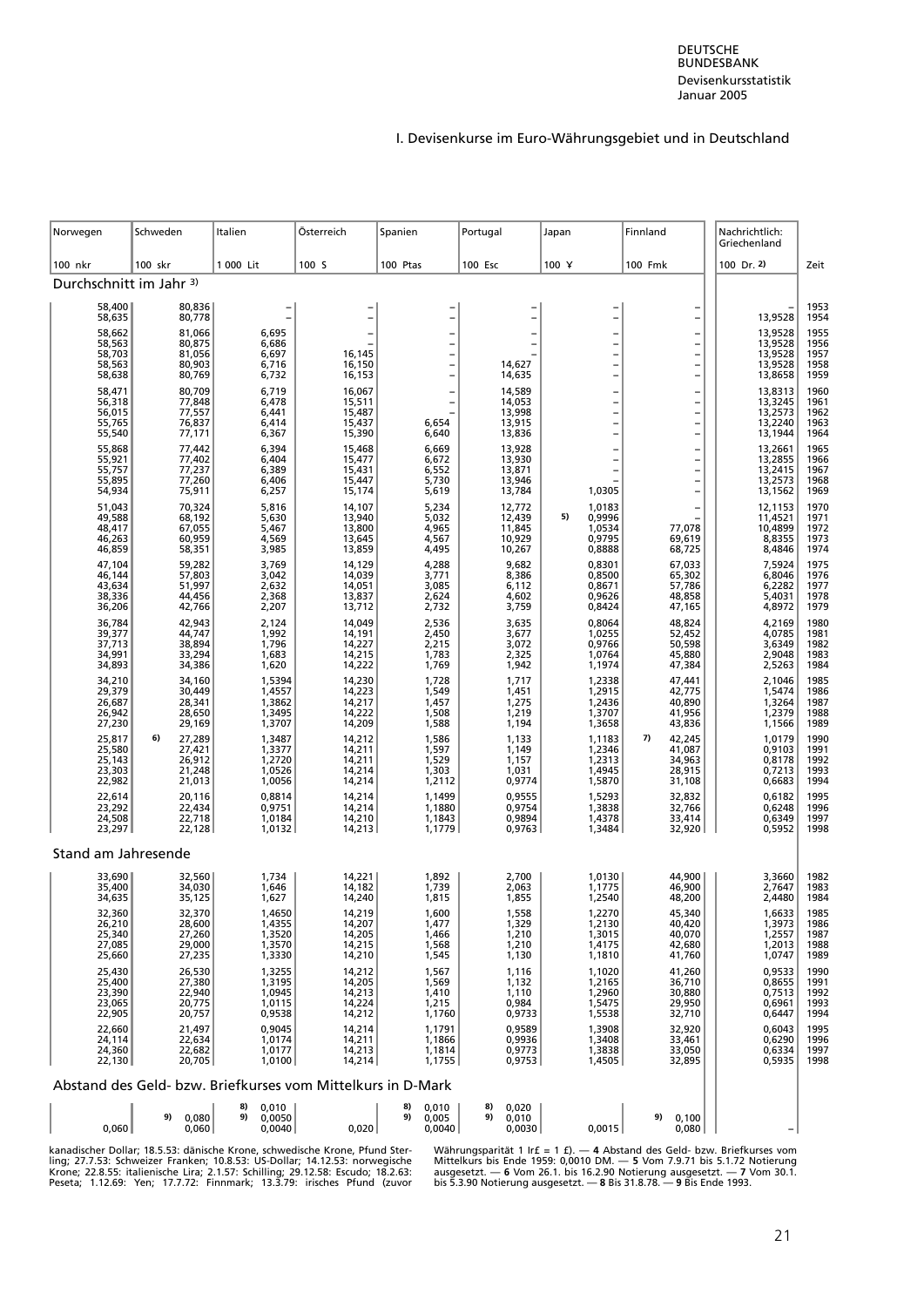

#### I. Devisenkurse im Euro-Währungsgebiet und in Deutschland

#### noch: 8. Historische Devisenkurse der Frankfurter Börse \*)

|                               |                                      | Kassa-Mittelkurse in DM / Telegrafische Auszahlung |                                      |                                      |                                      |                                          |                                      |                                                             |                                      |
|-------------------------------|--------------------------------------|----------------------------------------------------|--------------------------------------|--------------------------------------|--------------------------------------|------------------------------------------|--------------------------------------|-------------------------------------------------------------|--------------------------------------|
|                               | Vereinigte<br>Staaten                | Vereinigtes<br>Königreich                          | Irland                               | Kanada                               | Niederlande                          | Schweiz                                  | Belgien                              | Frankreich                                                  | Dänemark                             |
| Zeit                          | $1$ US-\$                            | 1 f                                                | $1$ Ir $f$                           | 1 kan\$                              | 100 hfl                              | 100 sfr                                  | 100 bfrs                             | 100 FF                                                      | 100 dkr                              |
|                               |                                      |                                                    |                                      |                                      |                                      |                                          |                                      | Durchschnitt im Monat <sup>2)</sup>                         |                                      |
| 1994 Jan.<br>Febr.<br>März    | 1,7431<br>1,7372<br>1,6923           | 2,6011<br>2,5690<br>2,5229                         | 2,4942<br>2,4666<br>2,4266           | 1,3242<br>1,2960<br>1,2408           | 89,315<br>89,179<br>88,986           | 118,451<br>119,111<br>118,359            | 4,8115<br>4,8515<br>4,8524           | 29,437<br>29,432<br>29,339                                  | 25,745<br>25,641<br>25,519           |
| April<br>Mai<br>Juni          | 1,6982<br>1,6578<br>1,6291           | 2,5178<br>2,4929<br>2,4843                         | 2,4407<br>2,4382<br>2,4357           | 1,2288<br>1,2012<br>1,1779           | 89,055<br>89,109<br>89,216           | 118,042<br>117,338<br>118,525            | 4,8570<br>4,8585<br>4,8572           | 29,191<br>29,206<br>29,272                                  | 25,505<br>25,544<br>25,513           |
| Juli<br>Aug.<br>Sept.         | 1,5709<br>1,5646<br>1,5509           | 2,4270<br>2,4128<br>2,4249                         | 2,3979<br>2,3828<br>2,3954           | 1,1359<br>1,1353<br>1,1452           | 89,156<br>89,059<br>89,201           | 118,522<br>118,681<br>120,081            | 4,8524<br>4,8533<br>4,8588           | 29,184<br>29,183<br>29,237                                  | 25,455<br>25,291<br>25,374           |
| Okt.<br>Nov.<br>Dez.          | 1,5184<br>1,5387<br>1,5723           | 2,4408<br>2,4466<br>2,4511                         | 2,4128<br>2,4099<br>2,4129           | 1,1246<br>1,1277<br>1,1323           | 89,259<br>89,222<br>89,313           | 120,226<br>118,864<br>118,280            | 4,8597<br>4,8604<br>4,8641           | 29,210<br>29,127<br>29,037                                  | 25,550<br>25,547<br>25,513           |
| 1995 Jan.<br>Febr.<br>März    | 1,5324<br>1,5018<br>1,4066           | 2,4119<br>2,3599<br>2,2508                         | 2,3856<br>2,3474<br>2,2477           | 1,0843<br>1,0720<br>0,9990           | 89,206<br>89,203<br>89,184           | 118,950<br>118,165<br>120,080            | 4,8548<br>4,8571<br>4,8454           | 28,925<br>28,747<br>28,226                                  | 25,384<br>25,333<br>24,965           |
| April<br>Mai<br>Juni          | 1,3806<br>1,4077<br>1,4003           | 2,2206<br>2,2354<br>2,2330                         | 2,2489<br>2,2822<br>2,2846           | 1,0022<br>1,0342<br>1,0163           | 89,307<br>89,328<br>89,350           | 121,365<br>120,579<br>120,958            | 4,8629<br>4,8593<br>4,8682           | 28,493<br>28,277<br>28,487                                  | 25,394<br>25,547<br>25,617           |
| Juli<br>Aug.<br>Sept.         | 1,3894<br>1,4451<br>1,4623           | 2,2154<br>2,2657<br>2,2766                         | 2,2785<br>2,3190<br>2,3244           | 1,0204<br>1,0661<br>1,0834           | 89,265<br>89,291<br>89,268           | 120,159<br>120,800<br>122,879            | 4,8634<br>4,8640<br>4,8612           | 28,739<br>29,076<br>28,993                                  | 25,671<br>25,794<br>25,788           |
| Okt.<br>Nov.<br>Dez.          | 1,4143<br>1,4165<br>1,4407           | 2,2318<br>2,2145<br>2,2174                         | 2,2826<br>2,2774<br>2,2920           | 1,0506<br>1,0466<br>1,0519           | 89,282<br>89,288<br>89,311           | 123,414<br>123,972<br>123,797            | 4,8608<br>4,8643<br>4,8654           | 28,620<br>28,992<br>29,021                                  | 25,755<br>25,804<br>25,815           |
| 1996 Jan.<br>Febr.<br>März    | 1,4617<br>1,4661<br>1,4777           | 2,2364<br>2,2520<br>2,2568                         | 2,3143<br>2,3190<br>2,3237           | 1,0694<br>1,0655<br>1,0820           | 89,296<br>89,304<br>89,339           | 123,914<br>122,655<br>123,551            | 4,8650<br>4,8628<br>4,8654           | 29,201<br>29,078<br>29,207                                  | 25,852<br>25,849<br>25,888           |
| April<br>Mai<br>Juni          | 1,5061<br>1,5334<br>1,5274           | 2,2822<br>2,3230<br>2,3553                         | 2,3571<br>2,3971<br>2,4196           | 1,1083<br>1,1196<br>1,1183           | 89,423<br>89,443<br>89,268           | 123,448<br>122,209<br>121,512            | 4,8675<br>4,8649<br>4,8612           | 29,475<br>29,551<br>29,504                                  | 25,917<br>25,907<br>25,934           |
| Juli<br>Aug.<br>Sept.         | 1,5050<br>1,4828<br>1,5058           | 2,3384<br>2,2981<br>2,3483                         | 2,4127<br>2,3888<br>2,4254           | 1,0993<br>1,0803<br>1,0995           | 89,103<br>89,147<br>89,199           | 121,971<br>123,244<br>122,275            | 4,8545<br>4,8534<br>4,8565           | 29,531<br>29,289<br>29,369                                  | 25,935<br>25,868<br>25,962           |
| Okt.<br>Nov.<br>Dez.          | 1,5283<br>1,5117<br>1,5515           | 2,4242<br>2,5140<br>2,5789                         | 2,4589<br>2,5168<br>2,5750           | 1,1311<br>1,1293<br>1,1398           | 89,140<br>89,157<br>89,123           | 121,438<br>118,599<br>117,099            | 4,8549<br>4,8529<br>4,8518           | 29,574<br>29,550<br>29,591                                  | 26,084<br>26,038<br>26,126           |
| 1997 Jan.<br>Febr.<br>März    | 1,6043<br>1,6747<br>1,6969           | 2,6630<br>2,7230<br>2,7238                         | 2,6187<br>2,6578<br>2,6535           | 1,1884<br>1,2361<br>1,2379           | 89,055<br>89,027<br>88,865           | 115,322<br>115,230<br>115,831            | 4,8509<br>4,8463<br>4,8470           | 29,631<br>29,620<br>29,643                                  | 26,222<br>26,218<br>26,216           |
| April<br>Mai<br>Juni          | 1,7110<br>1,7033<br>1,7273           | 2,7873<br>2,7825<br>2,8398                         | 2,6520<br>2,5801<br>2,6021           | 1,2271<br>1,2347<br>1,2476           | 88,924<br>88,918<br>88,882           | 117,043<br>119,046<br>119,758            | 4,8469<br>4,8450<br>4,8459           | 29,689<br>29,657<br>29,626                                  | 26,251<br>26,259<br>26,261           |
| Juli<br>Aug.<br>Sept.         | 1,7919<br>1,8424<br>1,7906           | 2,9937<br>2,9534<br>2,8640                         | 2,6795<br>2,6747<br>2,6490           | 1,3014<br>1,3260<br>1,2907           | 88,816<br>88,785<br>88,792           | 120,944<br>121,638<br>121,528            | 4,8444<br>4,8430<br>4,8444           | 29,640<br>29,670<br>29,747                                  | 26,257<br>26,250<br>26,264           |
| Okt.<br>Nov.<br>Dez.          | 1,7567<br>1,7331<br>1,7767           | 2,8677<br>2,9252<br>2,9525                         | 2,5812<br>2,6035<br>2,5926           | 1,2670<br>1,2271<br>1,2466           | 88,759<br>88,727<br>88,739           | 120,969<br>123,135<br>123,608            | 4,8479<br>4,8481<br>4,8471           | 29,810<br>29,864<br>29,871                                  | 26,263<br>26,272<br>26,252           |
| 1998 Jan.<br>Febr.<br>März    | 1,8167<br>1,8142<br>1,8267           | 2,9707<br>2,9746<br>3,0341                         | 2,5113<br>2,4970<br>2,4987           | 1,2620<br>1,2647<br>1,2896           | 88,737<br>88,722<br>88,726           | 123,133<br>123,953<br>122,703            | 4,8476<br>4,8456<br>4,8476           | 29,861<br>29,833<br>29,831                                  | 26,254<br>26,240<br>26,234           |
| April<br>Mai<br>Juni          | 1,8147<br>1,7746<br>1,7917<br>1,7979 | 3,0338<br>2,9057<br>2,9604<br>2,9553               | 2,5205<br>2,5177<br>2,5203           | 1,2698<br>1,2285<br>1,2228           | 88,806<br>88,740<br>88,720<br>88,705 | 120,461<br>120,031<br>119,901<br>118,794 | 4,8458<br>4,8477<br>4,8480<br>4,8492 | 29,832<br>29,821<br>29,825<br>29,828                        | 26,223<br>26,243<br>26,254<br>26,243 |
| Juli<br>Aug.<br>Sept.<br>Okt. | 1,7887<br>1,7030<br>1,6378           | 2,9209<br>2,8614<br>2,7760                         | 2,5158<br>2,5103<br>2,5035<br>2,4942 | 1,2110<br>1,1674<br>1,1187<br>1,0625 | 88,676<br>88,650<br>88,677           | 119,651<br>121,424<br>122,618            | 4,8492<br>4,8476<br>4,8472           | 29,828<br>29,823<br>29,824                                  | 26,254<br>26,257<br>26,301           |
| Nov.<br>Dez.                  | 1,6816<br>1,6686                     | 2,7928<br>2,7884                                   | 2,4870<br>2,4838                     | 1,0920<br>1,0825                     | 88,693<br>88,734                     | 121,490<br>122,878                       | 4,8478<br>4,8482                     | 29,823<br>29,820                                            | 26,302<br>26,286                     |
|                               |                                      |                                                    |                                      |                                      |                                      |                                          |                                      | Abstand des Geld- bzw. Briefkurses vom Mittelkurs in D-Mark |                                      |
|                               | 0,0040                               | 0,0070                                             | 0,0070                               | 0,0040                               | 0,110                                | 0,100                                    | 0,0100                               | 0,060                                                       | 0,060                                |

\* Mit der Einführung des Euro zum 1.1.99 als gemeinsame Währung in zu- len Devisenmärkten der Handel mit den im Euro aufgegangenen Wäh-<br>nächst elf Mitgliedstaaten der Europäischen Union wurde auf deren nationa- rungen eing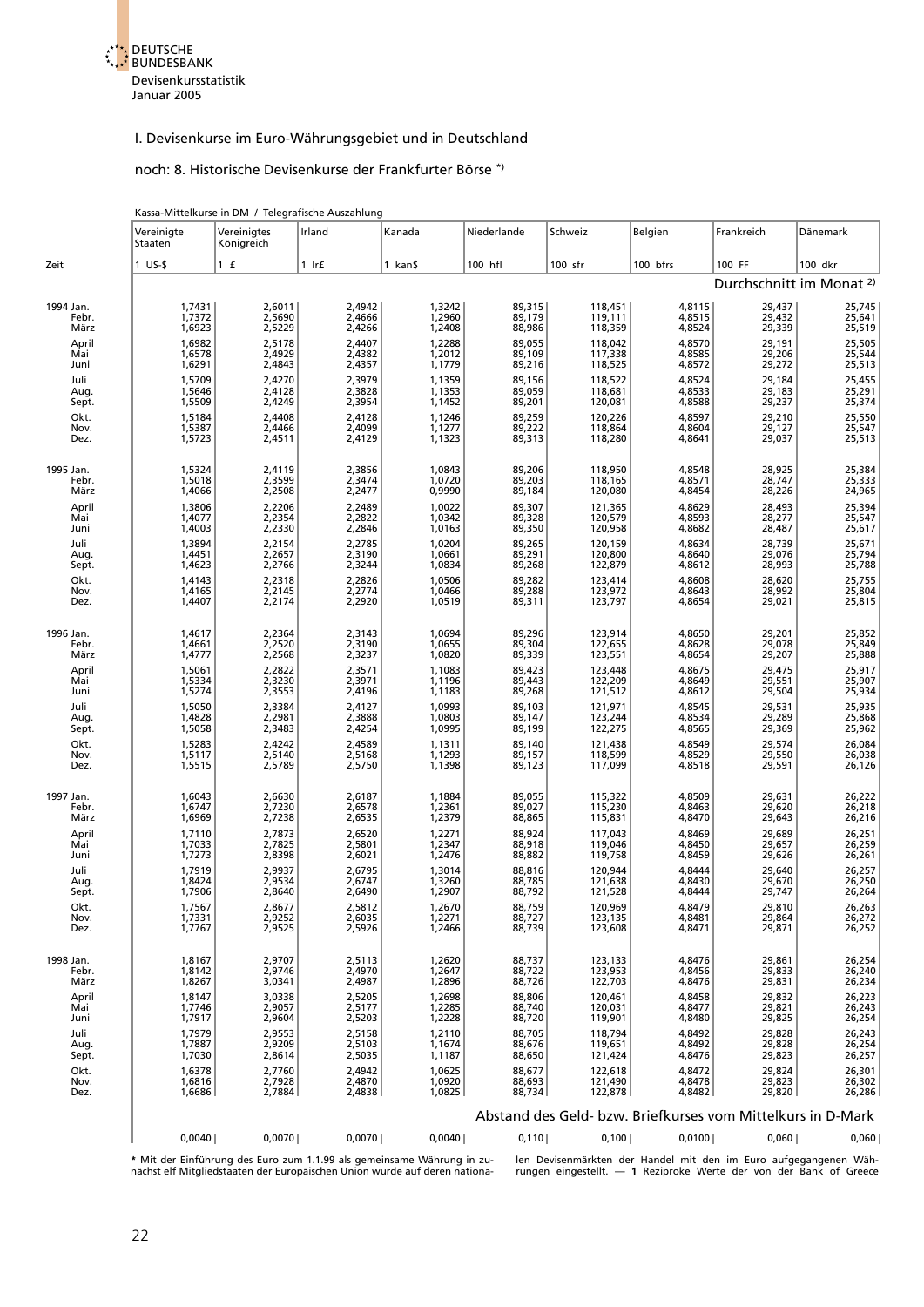# I. Devisenkurse im Euro-Währungsgebiet und in Deutschland

| Norwegen                   | Schweden                                                    | Italien                    | Österreich                 | Spanien                    | Portugal                   | Japan                      | Finnland                   | Nachrichtlich:<br>Griechenland |                      |
|----------------------------|-------------------------------------------------------------|----------------------------|----------------------------|----------------------------|----------------------------|----------------------------|----------------------------|--------------------------------|----------------------|
| 100 nkr                    | 100 skr                                                     | 1 000 Lit                  | 100 S                      | 100 Ptas                   | 100 Esc                    | 100 Y                      | <b>100 Fmk</b>             | 100 Dr. 1)                     | Zeit                 |
|                            | Durchschnitt im Monat <sup>2)</sup>                         |                            |                            |                            |                            |                            |                            |                                |                      |
| 23,209                     | 21,458                                                      | 1,0252                     | 14,227                     | 1,2181                     | 0,9894                     | 1,5647                     | 30,616                     | 0,6964                         | 1994 Jan.            |
| 23,176                     | 21,748                                                      | 1,0300                     | 14,224                     | 1,2297                     | 0,9902                     | 1,6339                     | 31,105                     | 0,6929                         | Febr.                |
| 23,033                     | 21,379                                                      | 1,0143                     | 14,214                     | 1,2185                     | 0,9717                     | 1,6098                     | 30,585                     | 0,6856                         | März                 |
| 23,057                     | 21,540                                                      | 1,0446                     | 14,216                     | 1,2297                     | 0,9791                     | 1,6429                     | 30,927                     | 0,6817                         | April                |
| 23,072                     | 21,478                                                      | 1,0397                     | 14,219                     | 1,2146                     | 0,9681                     | 1,5995                     | 30,654                     | 0,6748                         | Mai                  |
| 23,026                     | 20,869                                                      | 1,0223                     | 14,215                     | 1,2126                     | 0,9648                     | 1,5883                     | 30,062                     | 0,6648                         | Juni                 |
| 22,871                     | 20,249                                                      | 1,0038                     | 14,214                     | 1,2123                     | 0,9736                     | 1,5927                     | 30,218                     | 0,6620                         | Juli                 |
| 22,797                     | 20,217                                                      | 0,9881                     | 14,212                     | 1,2047                     | 0,9790                     | 1,5660                     | 30,447                     | 0,6604                         | Aug.                 |
| 22,798                     | 20,592                                                      | 0,9896                     | 14,209                     | 1,2050                     | 0,9811                     | 1,5695                     | 31,231                     | 0,6569                         | Sept.                |
| 22,969                     | 20,944                                                      | 0,9808                     | 14,208                     | 1,2031                     | 0,9783                     | 1,5432                     | 32,535                     | 0,6527                         | Okt.                 |
| 22,880                     | 20,927                                                      | 0,9725                     | 14,206                     | 1,2002                     | 0,9794                     | 1,5702                     | 32,602                     | 0,6491                         | Nov.                 |
| 22,932                     | 20,916                                                      | 0,9626                     | 14,208                     | 1,1887                     | 0,9751                     | 1,5697                     | 32,451                     | 0,6473                         | Dez.                 |
| 22,865                     | 20,522                                                      | 0,9512                     | 14,213                     | 1,1557                     | 0,9694                     | 1,5365                     | 32,363                     | 0,6429                         | 1995 Jan.            |
| 22,774                     | 20,326                                                      | 0,9280                     | 14,210                     | 1,1508                     | 0,9667                     | 1,5285                     | 32,358                     | 0,6363                         | Febr.                |
| 22,417                     | 19,333                                                      | 0,8335                     | 14,208                     | 1,0947                     | 0,9501                     | 1,5537                     | 32,097                     | 0,6144                         | März                 |
| 22,269                     | 18,804                                                      | 0,8062                     | 14,211                     | 1,1114                     | 0,9463                     | 1,6473                     | 32,328                     | 0,6139                         | April                |
| 22,377                     | 19,307                                                      | 0,8530                     | 14,220                     | 1,1430                     | 0,9495                     | 1,6578                     | 32,608                     | 0,6170                         | Mai                  |
| 22,468                     | 19,296                                                      | 0,8541                     | 14,221                     | 1,1513                     | 0,9492                     | 1,6560                     | 32,587                     | 0,6190                         | Juni                 |
| 22,503                     | 19,355                                                      | 0,8630                     | 14,219                     | 1,1603                     | 0,9517                     | 1,5928                     | 32,716                     | 0,6162                         | Juli                 |
| 22,790                     | 19,986                                                      | 0,8999                     | 14,220                     | 1,1724                     | 0,9648                     | 1,5279                     | 33,593                     | 0,6224                         | Aug.                 |
| 22,837                     | 20,480                                                      | 0,9055                     | 14,216                     | 1,1649                     | 0,9598                     | 1,4561                     | 33,451                     | 0,6198                         | Sept.                |
| 22,675                     | 20,731                                                      | 0,8809                     | 14,210                     | 1,1546                     | 0,9497                     | 1,4042                     | 33,144                     | 0,6081                         | Okt.                 |
| 22,671                     | 21,478                                                      | 0,8890                     | 14,211                     | 1,1638                     | 0,9535                     | 1,3910                     | 33,404                     | 0,6057                         | Nov.                 |
| 22,670                     | 21,718                                                      | 0,9037                     | 14,212                     | 1,1757                     | 0,9537                     | 1,4159                     | 33,260                     | 0,6053                         | Dez.                 |
| 22,773                     | 21,735                                                      | 0,9229                     | 14,220                     | 1,1864                     | 0,9639                     | 1,3834                     | 32,899                     | 0,6076                         | 1996 Jan.            |
| 22,893                     | 21,307                                                      | 0,9324                     | 14,219                     | 1,1868                     | 0,9621                     | 1,3873                     | 32,208                     | 0,6053                         | Febr.                |
| 22,988                     | 21,939                                                      | 0,9454                     | 14,219                     | 1,1879                     | 0,9661                     | 1,3958                     | 32,104                     | 0,6117                         | März                 |
| 23,181                     | 22,415                                                      | 0,9621                     | 14,219                     | 1,1992                     | 0,9740                     | 1,4047                     | 31,814                     | 0,6216                         | April                |
| 23,311                     | 22,548                                                      | 0,9845                     | 14,212                     | 1,1983                     | 0,9730                     | 1,4425                     | 32,226                     | 0,6304                         | Mai                  |
| 23,382                     | 22,868                                                      | 0,9905                     | 14,209                     | 1,1857                     | 0,9713                     | 1,4033                     | 32,722                     | 0,6323                         | Juni                 |
| 23,321                     | 22,651                                                      | 0,9857                     | 14,210                     | 1,1841                     | 0,9725                     | 1,3767                     | 32,800                     | 0,6327                         | Juli                 |
| 23,120                     | 22,400                                                      | 0,9777                     | 14,211                     | 1,1793                     | 0,9741                     | 1,3746                     | 33,111                     | 0,6257                         | Aug.                 |
| 23,319                     | 22,686                                                      | 0,9907                     | 14,212                     | 1,1864                     | 0,9792                     | 1,3710                     | 33,175                     | 0,6291                         | Sept.                |
| 23,567                     | 23,154                                                      | 1,0023                     | 14,214                     | 1,1881                     | 0,9897                     | 1,3595                     | 33,432                     | 0,6372                         | Okt.                 |
| 23,785                     | 22,815                                                      | 0,9992                     | 14,210                     | 1,1880                     | 0,9893                     | 1,3466                     | 33,209                     | 0,6341                         | Nov.                 |
| 23,981                     | 22,758                                                      | 1,0153                     | 14,211                     | 1,1879                     | 0,9911                     | 1,3649                     | 33,461                     | 0,6324                         | Dez.                 |
| 24,871                     | 22,739                                                      | 1,0238                     | 14,214                     | 1,1912                     | 1,0004                     | 1,3611                     | 33,626                     | 0,6383                         | 1997 Jan.            |
| 25,237                     | 22,629                                                      | 1,0119                     | 14,210                     | 1,1806                     | 0,9954                     | 1,3630                     | 33,649                     | 0,6380                         | Febr.                |
| 24,923                     | 22,160                                                      | 1,0015                     | 14,209                     | 1,1789                     | 0,9952                     | 1,3846                     | 33,466                     | 0,6349                         | März                 |
| 24,523                     | 22,278                                                      | 1,0101                     | 14,208                     | 1,1846                     | 0,9968                     | 1,3627                     | 33,352                     | 0,6327                         | April                |
| 24,092                     | 22,199                                                      | 1,0127                     | 14,208                     | 1,1849                     | 0,9927                     | 1,4359                     | 33,156                     | 0,6270                         | Mai                  |
| 23,930                     | 22,296                                                      | 1,0190                     | 14,210                     | 1,1836                     | 0,9901                     | 1,5115                     | 33,371                     | 0,6309                         | Juni                 |
| 24,070                     | 22,936                                                      | 1,0275                     | 14,213                     | 1,1856                     | 0,9904                     | 1,5563                     | 33,743                     | 0,6374                         | Juli                 |
| 24,145                     | 23,036                                                      | 1,0237                     | 14,211                     | 1,1836                     | 0,9868                     | 1,5622                     | 33,445                     | 0,6380                         | Aug.                 |
| 24,446                     | 23,218                                                      | 1,0249                     | 14,210                     | 1,1854                     | 0,9846                     | 1,4821                     | 33,404                     | 0,6341                         | Sept.                |
| 24.822                     | 23.213                                                      | 1.0211                     | 14.208                     | 1.1850                     | 0.9818                     | 1,4518                     | 33.373                     | 0.6352                         | Okt.                 |
| 24,544                     | 22,909                                                      | 1,0207                     | 14,208                     | 1,1842                     | 0,9797                     | 1,3844                     | 33,182                     | 0,6371                         | Nov.                 |
| 24,522                     | 22,840                                                      | 1,0202                     | 14,212                     | 1,1824                     | 0,9785                     | 1,3732                     | 33,102                     | 0,6356                         | Dez.                 |
| 24,235                     | 22,669                                                      | 1,0160                     | 14,214                     | 1,1798                     | 0,9776                     | 1,4032                     | 33,047                     | 0,6326                         | 1998 Jan.            |
| 24,009                     | 22,460                                                      | 1,0134                     | 14,213                     | 1,1800                     | 0,9768                     | 1,4435                     | 32,977                     | 0,6323                         | Febr.                |
| 24,085                     | 22,925                                                      | 1,0156                     | 14,214                     | 1,1794                     | 0,9772                     | 1,4160                     | 32,957                     | 0,5977                         | März                 |
| 24,084<br>23,816<br>23,656 | 23,200<br>23,068<br>22,660                                  | 1,0125<br>1,0141<br>1,0151 | 14,213<br>14,211<br>14,212 | 1,1778<br>1,1772<br>1,1782 | 0,9761<br>0,9762<br>0,9767 | 1,3732<br>1,3153<br>1,2780 | 32,949<br>32,907<br>32,905 | 0,5733<br>0,5781<br>0,5893     | April<br>Mai<br>Juni |
| 23,585                     | 22,508                                                      | 1,0143                     | 14,213                     | 1,1784                     | 0,9775                     | 1,2784                     | 32,902                     | 0,6004                         | Juli                 |
| 23,136                     | 21,991                                                      | 1,0135                     | 14,213                     | 1,1783                     | 0,9770                     | 1,2363                     | 32,887                     | 0,5941                         | Aug.                 |
| 22,469                     | 21,531                                                      | 1,0122                     | 14,212                     | 1,1776                     | 0,9756                     | 1,2648                     | 32,858                     | 0,5811                         | Sept.                |
| 22,048                     | 20,894                                                      | 1,0108                     | 14,213                     | 1,1767                     | 0,9751                     | 1,3623                     | 32,868                     | 0,5810                         | Okt.                 |
| 22,567                     | 21,040                                                      | 1,0105                     | 14,214                     | 1,1760                     | 0,9751                     | 1,3973                     | 32,890                     | 0,5946                         | Nov.                 |
| 21,984                     | 20,711                                                      | 1,0099                     | 14,214                     | 1,1754                     | 0,9753                     | 1,4217                     | 32,895                     | 0,5952                         | Dez.                 |
|                            | Abstand des Geld- bzw. Briefkurses vom Mittelkurs in D-Mark |                            |                            |                            |                            |                            |                            |                                |                      |
| 0,060                      | 0,060                                                       | 0,0040                     | 0,020                      | 0,0040                     | 0,0030                     | 0,0015                     | 0,080                      |                                |                      |

veröffentlichten Devisenkurse für die D-Mark. — **2** Errechnet aus den amtlichen Tageskursen.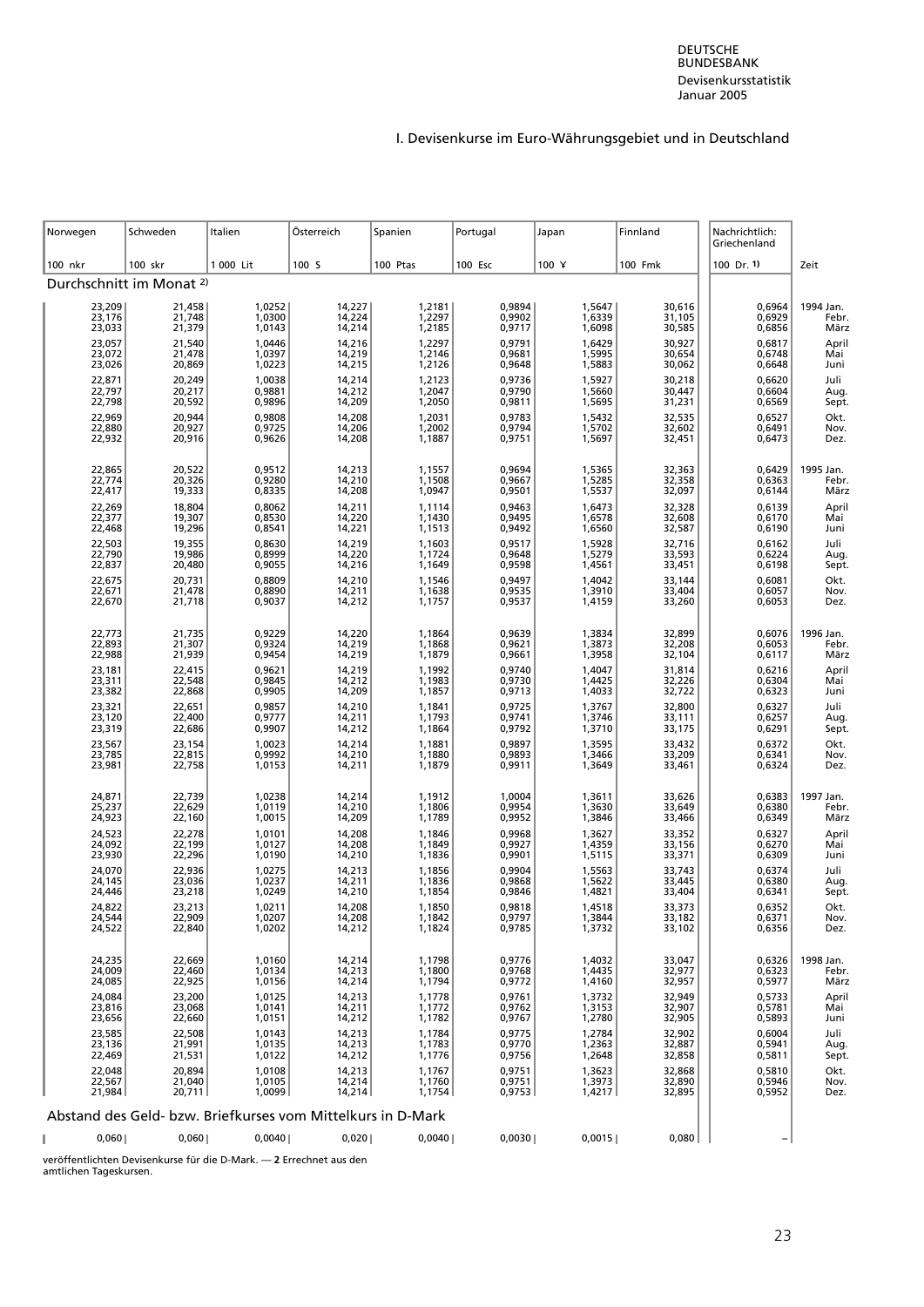

#### 1. Währungen und Devisenkurse in einzelnen Ländern \*)

|                                |                                                                          |                   |                                        | Jahresdurchschnitt     |                   | Kurs per Monatsende    |                   |                            |                   |                          |                   |
|--------------------------------|--------------------------------------------------------------------------|-------------------|----------------------------------------|------------------------|-------------------|------------------------|-------------------|----------------------------|-------------------|--------------------------|-------------------|
| Land<br>Länderschlüssel o)     | Währung<br>ISO-Währungscode                                              | Kurs-<br>art 1)   | Einheit                                | 2004                   |                   | Oktober 2004           |                   | November 2004              |                   | Dezember 2004            |                   |
| Ägypten                        |                                                                          |                   |                                        |                        |                   |                        |                   |                            |                   |                          |                   |
| 220                            | Ägyptisches Pfund (ägyptf)<br>$=$ 100 Piasters (PT)<br>$= 1000$ Milliems | Α<br>$\vee$       | $1$ USD =<br>$1$ USD =                 | 6,1644<br>6,1872       | EGP<br>EGP        | 6,2275<br>6,2400       | EGP<br>EGP        | 6,1950<br>6,2250           | EGP<br>EGP        | 6,0750<br>6,1150         | EGP<br>EGP        |
|                                | EGP                                                                      | Α<br>$\mathsf{V}$ | $1$ EUR $=$<br>$1$ EUR = $\vert$       | 7,6732<br>7,7839       | EGP<br>EGP        | 7,9462<br>8,0632 EGP   | EGP               | 8,1960<br>8,3202           | EGP<br>EGP        | 8,2508<br>8,3901         | EGP<br>EGP        |
|                                |                                                                          |                   |                                        |                        |                   |                        |                   |                            |                   |                          |                   |
| Äquatorialguinea <sup>2)</sup> |                                                                          |                   |                                        |                        |                   |                        |                   |                            |                   |                          |                   |
| 310                            | CFA-Franc                                                                | 3)                | $1$ EUR $=$                            | 655,957 XAF            |                   | 655,957 XAF            |                   | 655,957 XAF                |                   | 655,957 XAF              |                   |
|                                | <b>XAF</b>                                                               |                   |                                        |                        |                   |                        |                   |                            |                   |                          |                   |
| Äthiopien                      |                                                                          |                   |                                        |                        |                   |                        |                   |                            |                   |                          |                   |
| 334                            | Birr (Br)<br>$= 100$ Cents (ct.)                                         | Α<br>V            | $1 \text{ USD} =$<br>$1$ USD =         | 8,6385<br>8,8020       | ETB<br>ETB        | 8,6479 ETB<br>8,8163   | ETB               | 8,6503 ETB<br>8,8189       | ETB               | 8,6524<br>8,8217         | ETB<br>ETB        |
|                                |                                                                          | W, A              | $1$ EUR $=$                            | 10,7651                | ETB               | 11,0148                | ETB               | 11,5006                    | ETB               | 11,7854                  | ETB               |
|                                | ETB                                                                      | W, V              | $1$ EUR $=$                            | 10,9690                | ETB               | 11,2293                | ETB               | 11,7247                    | ETB               | 12,0160                  | ETB               |
| Afghanistan <sup>2)</sup>      |                                                                          |                   |                                        |                        |                   |                        |                   |                            |                   |                          |                   |
| 660                            | Afghani                                                                  | Α<br>V            | $1 \text{ USD} =$<br>$1$ USD =         |                        | AFN<br>AFN        |                        | AFN<br>AFN        |                            | <b>AFN</b><br>AFN |                          | AFN<br><b>AFN</b> |
|                                | <b>AFN</b>                                                               |                   |                                        |                        |                   |                        |                   |                            |                   |                          |                   |
|                                |                                                                          |                   |                                        |                        |                   |                        |                   |                            |                   |                          |                   |
| Albanien                       |                                                                          |                   |                                        |                        |                   |                        |                   |                            |                   |                          |                   |
| 070                            | Lek<br>= 100 Qindarka                                                    | м                 | $1 \text{ USD} =$                      | 102,53                 | ALL               | 99,32 ALL              |                   | 96,97 ALL                  |                   | 92,64                    | ALL               |
|                                | ALL                                                                      | м                 | $1$ EUR $=$                            | 127,43 ALL             |                   | 126,58 ALL             |                   | 128,19                     | ALL               | 126,35 ALL               |                   |
|                                |                                                                          |                   |                                        |                        |                   |                        |                   |                            |                   |                          |                   |
| Algerien                       |                                                                          |                   |                                        |                        |                   |                        |                   |                            |                   |                          |                   |
| 208                            | Algerischer Dinar (DA)<br>$= 100$ Centimes (CT)                          | A<br>V            | $1 \text{ USD} =$<br>$1 \text{ USD} =$ | 72,0695<br>72,0845     | DZD<br>DZD        | 73,0209<br>73,0359     | <b>DZD</b><br>DZD | 73,0219<br>73,0369         | <b>DZD</b><br>DZD | 72,6007<br>72,6157       | DZD<br>DZD        |
|                                | <b>DZD</b>                                                               | А<br>$\vee$       | $1$ EUR =<br>$1$ EUR $=$               | 89,6575<br>89,7041     | DZD<br><b>DZD</b> | 93,2185<br>93,2595     | <b>DZD</b><br>DZD | 96.9220<br>96,9711         | DZD<br>DZD        | 99,1000<br>99,1495       | DZD<br>DZD        |
|                                |                                                                          |                   |                                        |                        |                   |                        |                   |                            |                   |                          |                   |
| Angola                         |                                                                          |                   |                                        |                        |                   |                        |                   |                            |                   |                          |                   |
| 330                            | Kwanza (Kz)                                                              | Α                 | $1 \text{ USD} =$                      | 83,54722 AOA           |                   | 86,84179               | AOA               | 86,46815                   | AOA               | 85,35998                 | AOA               |
|                                | = 100 Cêntimos                                                           | V                 | $1$ USD =                              | 83,92618               | AOA               | 87,27600               | AOA               | 86,90049                   | <b>AOA</b>        | 85,78678                 | AOA               |
|                                | <b>AOA</b>                                                               | A<br>V            | $1$ EUR $=$<br>$1$ EUR $=$             | 104,08858<br>104,56765 | <b>AOA</b><br>AOA | 110,47144<br>111,04125 | AOA<br>AOA        | 114,68271 AOA<br>115,29088 | AOA               | 116,32004<br>116,94454   | <b>AOA</b><br>AOA |
|                                |                                                                          |                   |                                        |                        |                   |                        |                   |                            |                   |                          |                   |
| Antigua und Barbuda            |                                                                          |                   |                                        |                        |                   |                        |                   |                            |                   |                          |                   |
| 459                            | Ostkaribischer Dollar (EC\$)<br>$= 100$ Cents                            | Α<br>V            | $1 \text{ USD} =$<br>$1$ USD =         | 2,6882 XCD<br>2,7169   | XCD               | 2,6882<br>2,7169       | XCD<br>XCD        | 2,6882<br>2,7169           | XCD<br><b>XCD</b> | 2,6882<br>2,7169         | XCD<br>XCD        |
|                                | XCD                                                                      | W, A<br>W, V      | $1$ EUR $=$<br>$1$ EUR $=$             | 3,3439<br>3,3796 XCD   | XCD               | 3,4240<br>3,4605       | XCD<br>XCD        | 3,5740<br>3,6121 XCD       | XCD               | 3,6616 XCD<br>3,7007 XCD |                   |
|                                |                                                                          |                   |                                        |                        |                   |                        |                   |                            |                   |                          |                   |

Quellen: Zentralbank oder eine Geschäftsbank des jeweiligen Landes. — 1 A = Ankauf; V = Verkauf; M = Mittel; W = Errechneter Wert. — 2 Siehe Er-<br>\* Siehe Erläuterungen (Seite 67). — o Nach dem Länderverzeichnis für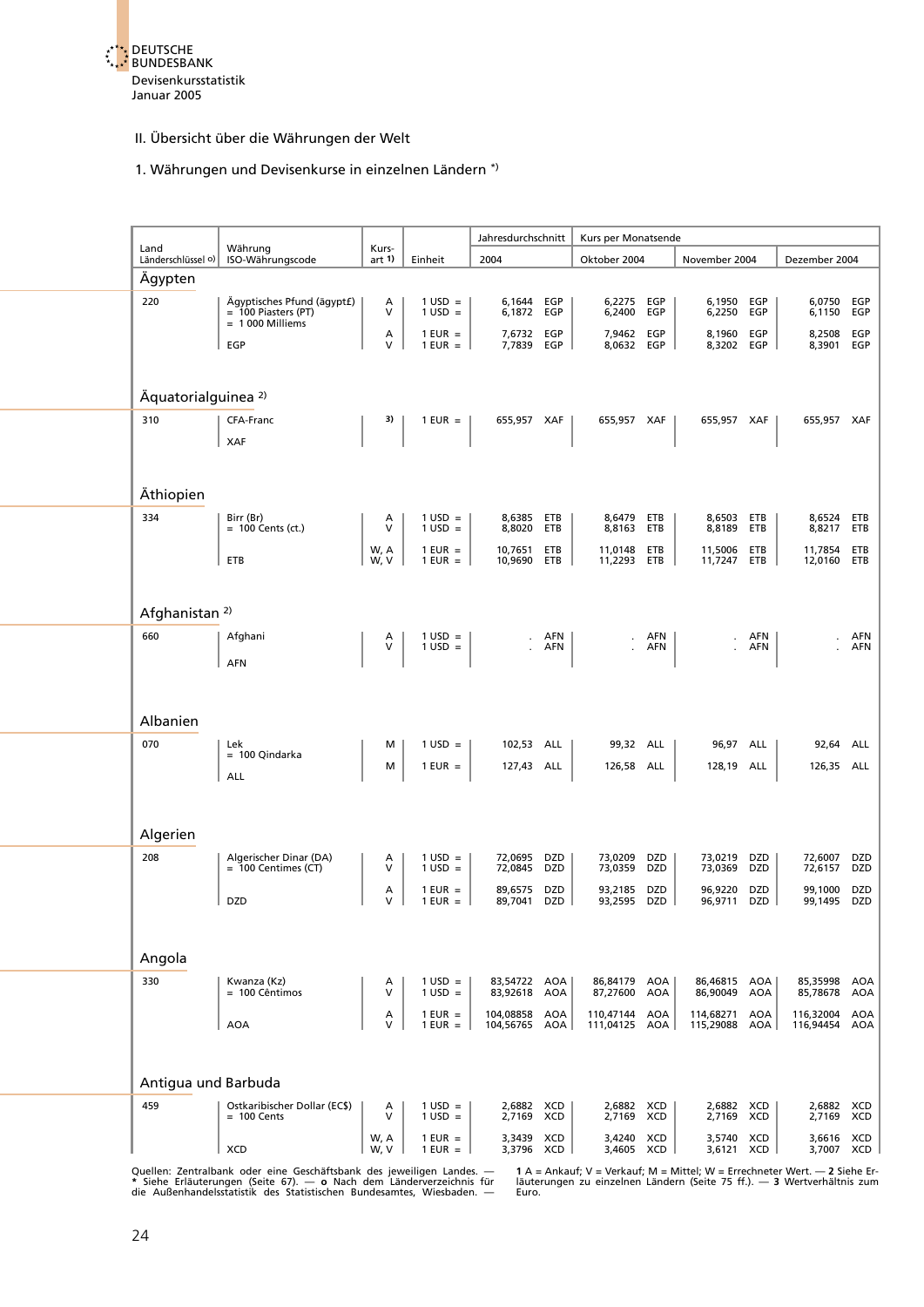# noch: 1. Währungen und Devisenkurse in einzelnen Ländern

| Land                      | Währung                                         | Kurs-       |                                | Jahresdurchschnitt       |                   | Kurs per Monatsende      |                          |                          |                          |                      |                   |
|---------------------------|-------------------------------------------------|-------------|--------------------------------|--------------------------|-------------------|--------------------------|--------------------------|--------------------------|--------------------------|----------------------|-------------------|
| Länderschlüssel           | ISO-Währungscode                                | art $1$     | Einheit                        | 2004                     |                   | Oktober 2004             |                          | November 2004            |                          | Dezember 2004        |                   |
| Argentinien               |                                                 |             |                                |                          |                   |                          |                          |                          |                          |                      |                   |
| 528                       | Argentinischer Peso (arg\$)<br>$= 100$ Centavos | Α<br>$\vee$ | $1 \text{ USD} =$<br>$1$ USD = | 2,9021<br>2,9421         | ARS<br>ARS        | 2,9300<br>2,9700         | ARS<br>ARS               | 2,9050<br>2,9450         | ARS<br>ARS               | 2,9390<br>2,9790     | ARS<br>ARS        |
|                           | ARS                                             | Α<br>$\vee$ | $1$ EUR =<br>$1$ EUR $=$       | 3,6106<br>3,6607         | <b>ARS</b><br>ARS | 3,7475<br>3,7989         | ARS<br>ARS               | 3,8567<br>3,9101 ARS     | ARS                      | 4,0044<br>4,0592 ARS | ARS               |
|                           |                                                 |             |                                |                          |                   |                          |                          |                          |                          |                      |                   |
| Armenien                  |                                                 |             |                                |                          |                   |                          |                          |                          |                          |                      |                   |
| 077                       | Dram (ARD)<br>$= 100$ Luma (Lm)                 | A<br>V      | $1 \text{ USD} =$<br>$1$ USD = | 526,67<br>537,30         | AMD<br>AMD        | 499,20<br>509,30         | AMD<br>AMD               | 496,00<br>506,00         | AMD<br>AMD               | 481,00<br>490,70     | AMD<br>AMD        |
|                           | <b>AMD</b>                                      | Α<br>V      | $1$ EUR $=$<br>$1$ EUR $=$     | 656,28 AMD<br>664,20 AMD |                   | 637,10 AMD<br>644,80 AMD |                          | 659,70 AMD<br>667,70 AMD |                          | 657,20<br>665,10 AMD | AMD               |
|                           |                                                 |             |                                |                          |                   |                          |                          |                          |                          |                      |                   |
| Aruba                     |                                                 |             |                                |                          |                   |                          |                          |                          |                          |                      |                   |
| 474                       | Aruba-Florin (Afl.)<br>$= 100$ Cent (c, ct)     | м           | $1$ USD =                      | 1,79                     | AWG               | 1,79                     | AWG                      | 1,79                     | AWG                      | 1,79                 | AWG               |
|                           | AWG                                             | W           | $1$ EUR =                      | 2,2266                   | AWG               | 2,2799                   | AWG                      | 2.3798                   | AWG                      | 2,4382               | AWG               |
|                           |                                                 |             |                                |                          |                   |                          |                          |                          |                          |                      |                   |
| Aserbaidschan             |                                                 |             |                                |                          |                   |                          |                          |                          |                          |                      |                   |
| 078                       | Aserbaidschan-Manat (A.M.)<br>$= 100$ Gabik     | м           | $1 \text{ USD} =$              | 4913,13 AZM              |                   | 4 906,00                 | AZM                      | 4 902,00                 | AZM                      | 4 903,00             | AZM               |
|                           | <b>AZM</b>                                      | м           | $1$ EUR $=$                    | 6 109,67 AZM             |                   | 6 253,43 AZM             |                          | 6 502,75 AZM             |                          | 6 681,81 AZM         |                   |
|                           |                                                 |             |                                |                          |                   |                          |                          |                          |                          |                      |                   |
| Australien                |                                                 |             |                                |                          |                   |                          |                          |                          |                          |                      |                   |
| 800                       | Australischer Dollar (\$A)                      | м           | $1 \text{ AUD} =$              | 0,7352 USD               |                   | 0,7461                   | <b>USD</b>               | 0,7775 USD               |                          | 0,7790               | <b>USD</b>        |
|                           | $= 100$ Cents (c)                               | м           | $1 \text{ AUD} =$              | 0,5910                   | EUR               | 0,5857                   | EUR                      | 0,5858                   | EUR                      | 0,5717               | EUR               |
|                           | <b>AUD</b>                                      |             |                                |                          |                   |                          |                          |                          |                          |                      |                   |
| <b>Bahamas</b>            |                                                 |             |                                |                          |                   |                          |                          |                          |                          |                      |                   |
| 453                       | Bahama-Dollar (B\$)                             | Α           | $1 \text{ USD} =$              | 0,9950                   | <b>BSD</b>        | 0,9950                   | <b>BSD</b>               | 0,9950                   | <b>BSD</b>               | 0,9950               | BSD               |
|                           | $= 100$ Cents (c)                               | $\vee$      | $1 \text{ USD} =$              | 1,0125                   | BSD               | 1,0125                   | BSD                      | 1,0125 BSD               |                          | 1,0125               | BSD               |
|                           | <b>BSD</b>                                      | Α<br>$\vee$ | $1$ EUR =<br>$1$ EUR $=$       | 1,2279<br>1,2665 BSD     | <b>BSD</b>        | 1,2568<br>1,2947         | <b>BSD</b><br><b>BSD</b> | 1,2966<br>1,3554         | <b>BSD</b><br><b>BSD</b> | 1.3444<br>1,3834     | BSD<br>BSD        |
|                           |                                                 |             |                                |                          |                   |                          |                          |                          |                          |                      |                   |
| <b>Bahrain</b>            |                                                 |             |                                |                          |                   |                          |                          |                          |                          |                      |                   |
| 640                       | Bahrain-Dinar (BD)<br>$= 1000$ Fils             | Α<br>$\vee$ | $1 \text{ USD} =$<br>$1$ USD = | 0,3740 BHD<br>0,3780     | <b>BHD</b>        | 0,3740<br>0,3780         | <b>BHD</b><br>BHD        | 0,3740<br>0,3780         | <b>BHD</b><br>BHD        | 0,3740<br>0,3780     | BHD<br>BHD        |
|                           |                                                 | Α           | $1$ EUR $=$                    | 0,4568288                | <b>BHD</b>        | 0,4681200                | <b>BHD</b>               | 0,4868448                | <b>BHD</b>               | 0,5018246            | <b>BHD</b>        |
|                           | <b>BHD</b>                                      | $\vee$      | $1$ EUR $=$                    | 0,4794494                | <b>BHD</b>        | 0,4933656                | BHD                      | 0,5085461                | <b>BHD</b>               | 0,5237266            | <b>BHD</b>        |
|                           |                                                 |             |                                |                          |                   |                          |                          |                          |                          |                      |                   |
| Bangladesch <sup>2)</sup> |                                                 |             |                                |                          |                   |                          |                          |                          |                          |                      |                   |
| 666                       | Taka (Tk.)<br>$= 100$ Poisha (ps.)              | A<br>V      | $1 \text{ USD} =$<br>$1$ USD = | 59,071<br>60,279         | BDT<br><b>BDT</b> | 59,055<br>60,250         | BDT<br>BDT               | 59,355<br>60,550         | <b>BDT</b><br><b>BDT</b> | 60,805<br>61,750     | <b>BDT</b><br>BDT |
|                           |                                                 | А           | $1$ EUR $=$                    | 72,8290                  | <b>BDT</b>        | 74,3975                  | <b>BDT</b>               | 77,9687                  | <b>BDT</b>               | 81,9895              | BDT               |
|                           | <b>BDT</b>                                      | V           | $1$ EUR $=$                    | 75,8233 BDT              |                   | 77,3791 BDT              |                          | 81,0220 BDT              |                          | 84,7766 BDT          |                   |

Quellen: Zentralbank oder eine Geschäftsbank des jeweiligen Landes. —<br>1 A = Ankauf; V = Verkauf; M = Mittel; W = Errechneter Wert. — 2 Siehe Er-<br>läuterungen zu einzelnen Ländern (Seite 75 ff.).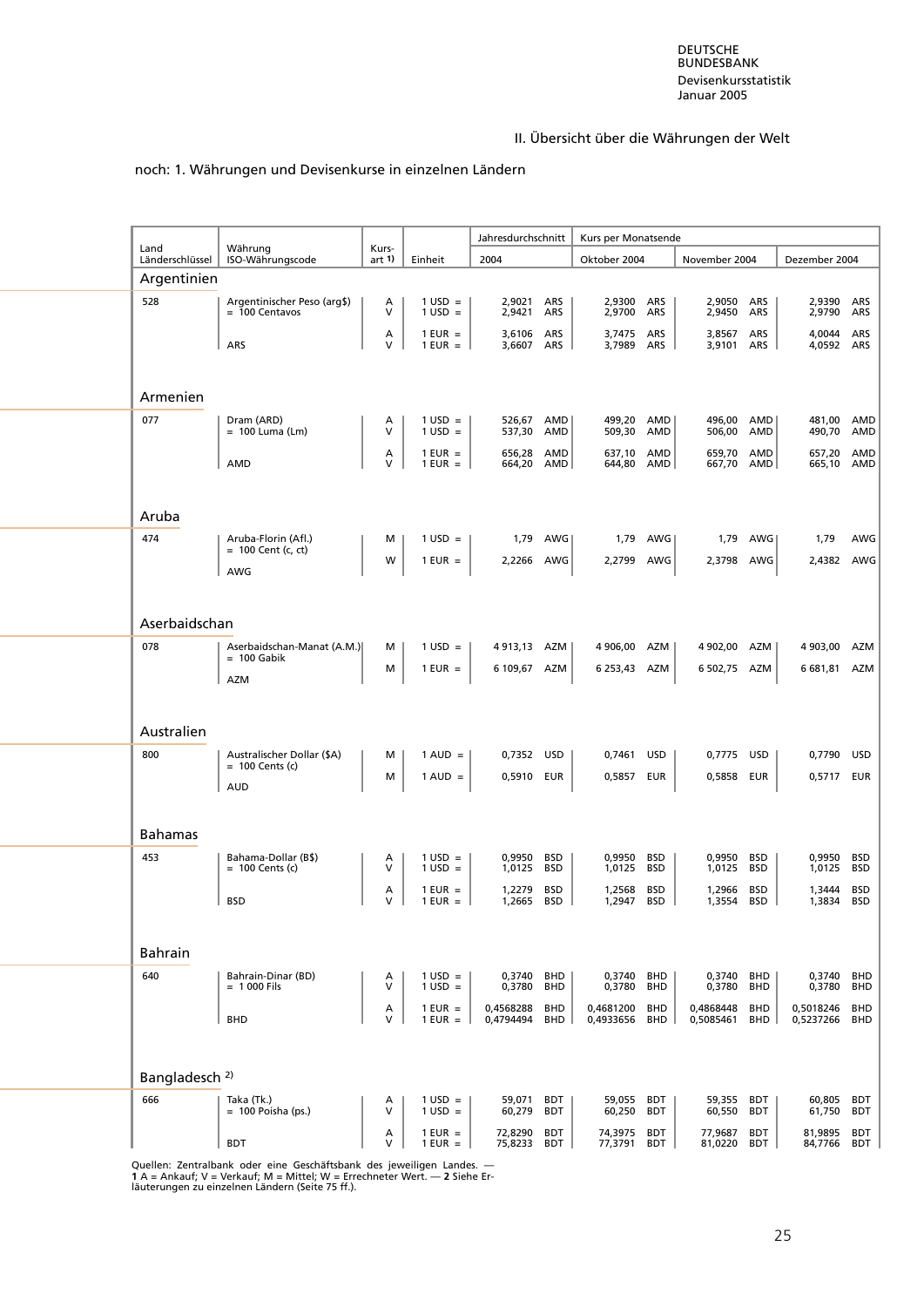

#### noch: 1. Währungen und Devisenkurse in einzelnen Ländern

| Land                  | Währung                                   | Kurs-        |                                   | Jahresdurchschnitt |                          | Kurs per Monatsende |                          |                    |                          |                      |                          |
|-----------------------|-------------------------------------------|--------------|-----------------------------------|--------------------|--------------------------|---------------------|--------------------------|--------------------|--------------------------|----------------------|--------------------------|
| Länderschlüssel       | ISO-Währungscode                          | art $1$      | Einheit                           | 2004               |                          | Oktober 2004        |                          | November 2004      |                          | Dezember 2004        |                          |
| <b>Barbados</b>       |                                           |              |                                   |                    |                          |                     |                          |                    |                          |                      |                          |
| 469                   | Barbados-Dollar (BDS\$)<br>$= 100$ Cents  | Α<br>$\vee$  | $1$ USD =<br>$1$ USD =            | 1,99375<br>2,03875 | <b>BBD</b><br>BBD        | 1,99375<br>2,03875  | <b>BBD</b><br><b>BBD</b> | 1,99375<br>2,03875 | <b>BBD</b><br><b>BBD</b> | 1,99375<br>2,03875   | <b>BBD</b><br><b>BBD</b> |
|                       |                                           | Α            | $1$ EUR $=$                       | 2,47623            | <b>BBD</b>               | 2,53455             | <b>BBD</b>               | 2,64636            | <b>BBD</b>               | 2,71675              | <b>BBD</b>               |
|                       | <b>BBD</b>                                | v            | $1$ EUR $=$                       | 2,53687            | BBD                      | 2,59662             | BBD                      | 2,71116            | BBD                      | 2,78328              | <b>BBD</b>               |
|                       |                                           |              |                                   |                    |                          |                     |                          |                    |                          |                      |                          |
| Belarus <sup>2)</sup> |                                           |              |                                   |                    |                          |                     |                          |                    |                          |                      |                          |
| 073                   | Belarus-Rubel (BYR)                       | м            | $1 \text{ USD} =$                 | 2 160,38           | BYR                      | 2 173,00 BYR        |                          | 2 174,00           | BYR                      | 2 170,00 BYR         |                          |
|                       | <b>BYR</b>                                | м            | $1$ EUR $=$                       | 2 685,91           | <b>BYR</b>               | 2763,62 BYR         |                          | 2 881,20           | BYR                      | 2955,65              | BYR                      |
|                       |                                           |              |                                   |                    |                          |                     |                          |                    |                          |                      |                          |
| Belgien               |                                           |              |                                   |                    |                          |                     |                          |                    |                          |                      |                          |
| 017                   | Euro $(\epsilon)$                         | М            | $1$ EUR =                         | 1,2439 USD         |                          | 1,2737 USD          |                          | 1,3295 USD         |                          | 1,3621               | USD                      |
|                       | $= 100$ Cent                              |              |                                   |                    |                          |                     |                          |                    |                          |                      |                          |
|                       | <b>EUR</b>                                |              |                                   |                    |                          |                     |                          |                    |                          |                      |                          |
|                       |                                           |              |                                   |                    |                          |                     |                          |                    |                          |                      |                          |
| <b>Belize</b>         |                                           |              |                                   |                    |                          |                     |                          |                    |                          |                      |                          |
| 421                   | Belize-Dollar (Bz\$)<br>$= 100$ Cents (c) | A<br>$\vee$  | $1$ USD =<br>$1$ USD =            | 1,9825<br>2,0175   | BZD<br><b>BZD</b>        | 1,9825<br>2,0175    | BZD<br>BZD               | 1,9825<br>2,0175   | BZD<br>BZD               | 1,9825 BZD<br>2,0175 | <b>BZD</b>               |
|                       |                                           | W, A         | $1$ EUR $=$                       | 2,4660             | <b>BZD</b>               | 2,5251              | <b>BZD</b>               | 2,6357             | <b>BZD</b>               | 2,7004               | BZD                      |
|                       | <b>BZD</b>                                | W, V         | $1$ EUR $=$                       | 2,5096             | BZD                      | 2,5697              | BZD                      | 2,6823             | BZD                      | 2,7480               | <b>BZD</b>               |
|                       |                                           |              |                                   |                    |                          |                     |                          |                    |                          |                      |                          |
| Benin <sup>2)</sup>   |                                           |              |                                   |                    |                          |                     |                          |                    |                          |                      |                          |
| 284                   | CFA-Franc                                 | 3)           | $1$ EUR $=$                       | 655,957 XOF        |                          | 655,957 XOF         |                          | 655,957 XOF        |                          | 655,957 XOF          |                          |
|                       | <b>XOF</b>                                |              |                                   |                    |                          |                     |                          |                    |                          |                      |                          |
|                       |                                           |              |                                   |                    |                          |                     |                          |                    |                          |                      |                          |
| Bermuda               |                                           |              |                                   |                    |                          |                     |                          |                    |                          |                      |                          |
| 413                   | Bermuda-Dollar (BD\$)<br>$= 100$ Cents    | А<br>V       | $1$ USD =<br>$1$ USD =            | 0,9960<br>1,0043   | <b>BMD</b><br><b>BMD</b> | 0,9960<br>1,0043    | BMD<br>BMD               | 0,9960<br>1,0043   | <b>BMD</b><br><b>BMD</b> | 0,9960<br>1,0043     | BMD<br>BMD               |
|                       |                                           | W, A         | $1$ EUR $=$                       | 1,2389             | <b>BMD</b>               | 1,2686              | BMD                      | 1,3242             | <b>BMD</b>               | 1,3567               | <b>BMD</b>               |
|                       | <b>BMD</b>                                | W, V         | $1$ EUR $=$                       | 1,2492             | <b>BMD</b>               | 1,2792 BMD          |                          | 1,3352             | BMD                      | 1,3680               | <b>BMD</b>               |
| Bhutan <sup>2)</sup>  |                                           |              |                                   |                    |                          |                     |                          |                    |                          |                      |                          |
|                       |                                           |              |                                   |                    |                          |                     |                          |                    |                          |                      |                          |
| 675                   | Nquitrum (NU)<br>$= 100$ Chhetrum         |              | $\vert$ M $\vert$ 1 USD = $\vert$ |                    | 45,15 BTN                |                     | 45,45 BTN                |                    | 44,75 BTN                | 43,78 BTN            |                          |
|                       | <b>BTN</b>                                | м            | $1$ EUR =                         | 56,22              | <b>BTN</b>               | 57,89 BTN           |                          | 59,33              | <b>BTN</b>               | 59,53 BTN            |                          |
|                       |                                           |              |                                   |                    |                          |                     |                          |                    |                          |                      |                          |
| <b>Bolivien</b>       |                                           |              |                                   |                    |                          |                     |                          |                    |                          |                      |                          |
| 516                   | Boliviano (Bs)                            | А            | $1 \text{ USD} =$                 | 7,93               | <b>BOB</b>               | 8,01                | BOB                      |                    | 8,02 BOB                 | 8,04                 | BOB                      |
|                       | $= 100$ Centavos (c.)                     | $\vee$       | $1 \text{ USD} =$                 | 7,95               | <b>BOB</b>               | 8,03                | <b>BOB</b>               | 8,04               | <b>BOB</b>               | 8,06                 | <b>BOB</b>               |
|                       | <b>BOB</b>                                | W, A<br>W, V | $1$ EUR $=$<br>$1$ EUR $=$        | 9,8904<br>9,9153   | <b>BOB</b><br>BOB        | 10,2023<br>10,2278  | BOB<br>BOB               | 10,6626<br>10,6892 | BOB<br>BOB               | 10,9513<br>10,9785   | BOB<br><b>BOB</b>        |
|                       |                                           |              |                                   |                    |                          |                     |                          |                    |                          |                      |                          |
|                       | Bosnien und Herzegowina                   |              |                                   |                    |                          |                     |                          |                    |                          |                      |                          |
| 093                   | Konvertible Mark (KM)                     | Α            | $1 \text{ USD} =$                 | 1,570497           | BAM                      | 1,534844            | BAM                      | 1,472741           | BAM                      | 1,434093             | BAM                      |
|                       | $= 100$ Fening                            | V            | $1$ USD =                         | 1,578369           | BAM                      | 1,542538            | BAM                      | 1,480123           | BAM                      | 1,441281             | BAM                      |
|                       | <b>BAM</b>                                | A/V          | $1$ EUR $=$                       | 1,95583            | BAM                      | 1,95583 BAM         |                          | 1,95583            | BAM                      | 1,95583              | BAM                      |
|                       |                                           |              |                                   |                    |                          |                     |                          |                    |                          |                      |                          |

Quellen: Zentralbank oder eine Geschäftsbank des jeweiligen Landes. — läuterungen zu einzelnen Ländern (Seite 75 ff.). — 3 Wertverhältnis zum<br>1 A = Ankauf; V = Verkauf; M = Mittel; W = Errechneter Wert. — 2 Siehe Er-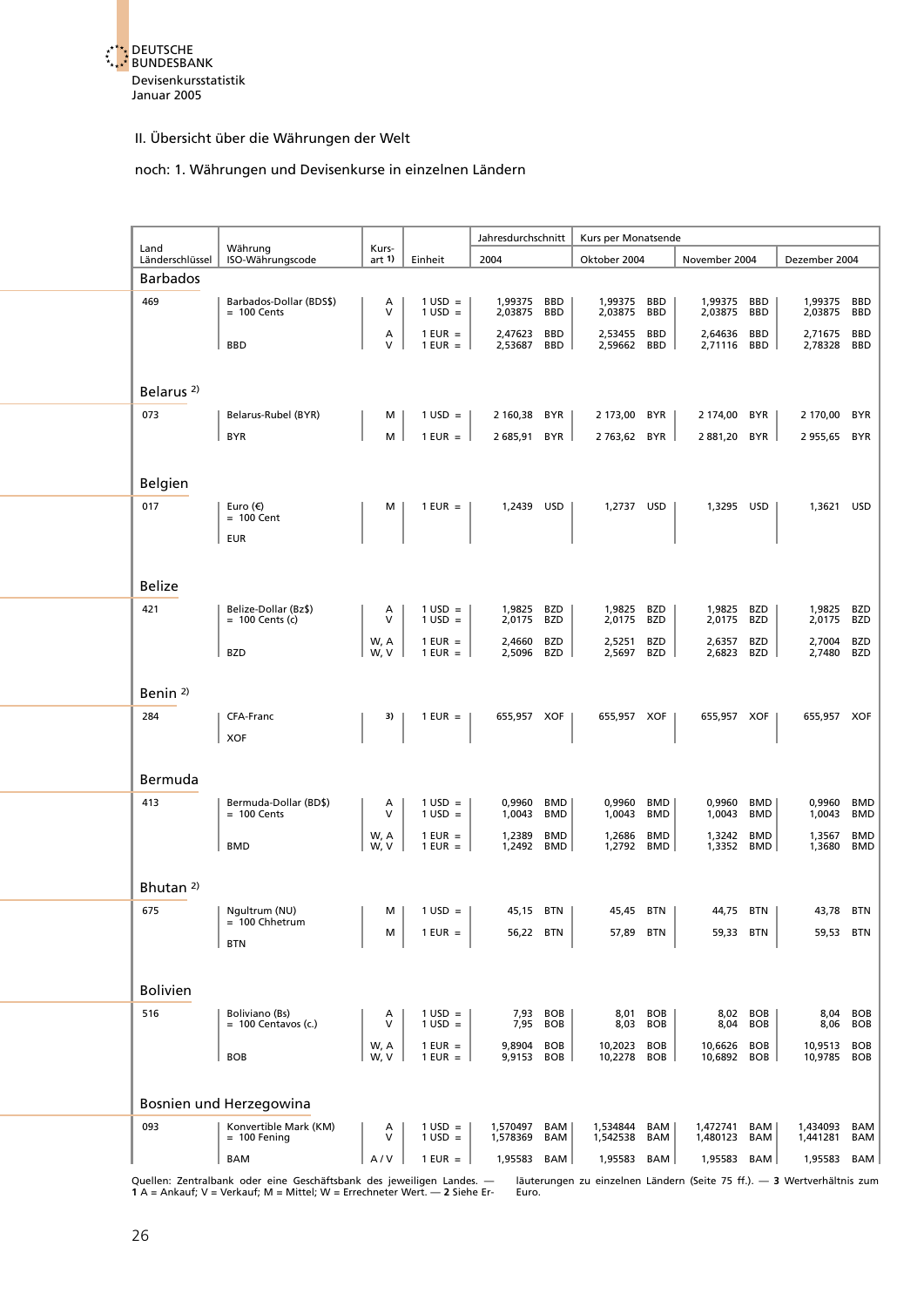#### noch: 1. Währungen und Devisenkurse in einzelnen Ländern

| Land                                   | Währung                                        | Kurs-       |                                  | Jahresdurchschnitt           |                          | Kurs per Monatsende              |                          |                             |                          |                              |                          |
|----------------------------------------|------------------------------------------------|-------------|----------------------------------|------------------------------|--------------------------|----------------------------------|--------------------------|-----------------------------|--------------------------|------------------------------|--------------------------|
| Länderschlüssel                        | ISO-Währungscode                               | art $1$     | Einheit                          | 2004                         |                          | Oktober 2004                     |                          | November 2004               |                          | Dezember 2004                |                          |
| <b>Botsuana</b>                        |                                                |             |                                  |                              |                          |                                  |                          |                             |                          |                              |                          |
| 391                                    | Pula (P)<br>$= 100$ Thebe (t)                  | Α<br>$\vee$ | $1 BWP =$<br>$1 BWP =$           | 0,2151 USD<br>0,2146         | USD                      | 0,2197 USD<br>0,2191             | USD                      | 0,2302 USD<br>0,2296        | USD                      | 0,2346 USD<br>0,2340         | USD                      |
|                                        | <b>BWP</b>                                     | А<br>$\vee$ | $1 BWP =$<br>$1 BWP =$           | 0,1726<br>0,1722             | EUR<br>EUR               | 0,1723<br>0,1718                 | EUR<br>EUR               | 0,1731<br>0,1727            | <b>EUR</b><br>EUR        | 0,1719<br>0,1715 EUR         | EUR                      |
|                                        |                                                |             |                                  |                              |                          |                                  |                          |                             |                          |                              |                          |
| <b>Brasilien</b>                       |                                                |             |                                  |                              |                          |                                  |                          |                             |                          |                              |                          |
| 508                                    | Real (R\$)<br>$= 100$ Centavos                 | A<br>V      | $1 \text{ USD} =$<br>$1$ USD =   | 2,9249<br>2,9257             | BRL<br>BRL               | 2,8557<br>2,8565                 | BRL<br>BRL               | 2,7299<br>2,7307            | BRL<br><b>BRL</b>        | 2,6536<br>2,6544             | BRL<br><b>BRL</b>        |
|                                        | <b>BRL</b>                                     | А<br>V      | $1$ EUR =<br>$1$ EUR =           | 3,63362<br>3,64117           | <b>BRL</b><br>BRL        | 3,65004<br>3,65758               | <b>BRL</b><br>BRL        | 3,62678<br>3,63421          | BRL<br>BRL               | 3,61213<br>3,61949           | BRL<br>BRL               |
|                                        |                                                |             |                                  |                              |                          |                                  |                          |                             |                          |                              |                          |
| Brunei Darussalam <sup>2)</sup><br>703 | Brunei-Dollar (BR\$)                           | Α           | $1 \text{ USD} =$                | 1,6771                       | <b>BND</b>               | 1,6525                           | <b>BND</b>               | 1.6292                      | <b>BND</b>               | 1,6290                       | <b>BND</b>               |
|                                        | = 100 Cents $(\phi)$                           | V<br>А      | $1$ USD =<br>$1$ EUR =           | 1,6979<br>2,0758             | <b>BND</b><br><b>BND</b> | 1,6730<br>2,1005                 | <b>BND</b><br><b>BND</b> | 1,6502<br>2,1476            | <b>BND</b><br><b>BND</b> | 1,6495<br>2,2024             | <b>BND</b><br><b>BND</b> |
|                                        | <b>BND</b>                                     | V           | $1$ EUR =                        | 2,1327                       | BND                      | 2,1576                           | <b>BND</b>               | 2,2049                      | <b>BND</b>               | 2,2586                       | <b>BND</b>               |
| <b>Bulgarien</b>                       |                                                |             |                                  |                              |                          |                                  |                          |                             |                          |                              |                          |
| 068                                    | Lew (Lw)<br>= 100 Stótinki (St)                | м<br>м      | $1 \text{ USD} =$<br>$1$ EUR $=$ | 1,57388<br>1,95583           | BGN<br>BGN               | 1,53555<br>1,95583 BGN           | BGN                      | 1,47110<br>1,95583          | BGN<br><b>BGN</b>        | 1,43589<br>1,95583           | BGN<br>BGN               |
|                                        | <b>BGN</b>                                     |             |                                  |                              |                          |                                  |                          |                             |                          |                              |                          |
| Burkina Faso 3)                        |                                                |             |                                  |                              |                          |                                  |                          |                             |                          |                              |                          |
| 236                                    | CFA-Franc                                      | 4)          | $1$ EUR $=$                      | 655,957 XOF                  |                          | 655,957 XOF                      |                          | 655,957 XOF                 |                          | 655,957 XOF                  |                          |
|                                        | <b>XOF</b>                                     |             |                                  |                              |                          |                                  |                          |                             |                          |                              |                          |
|                                        |                                                |             |                                  |                              |                          |                                  |                          |                             |                          |                              |                          |
| Burundi<br>328                         | Burundi-Franc (F.Bu.)                          | Α           | $1$ USD =                        | 1 092,7246                   | BIF                      | 1 093,8635                       | <b>BIF</b>               | 1 091,7372 BIF              |                          | 1 100,6380                   | BIF                      |
|                                        | $= 100$ Centimes                               | V<br>Α      | $1$ USD =<br>$1$ EUR $=$         | 1 110,3492 BIF<br>1 361,0420 | BIF                      | 1 111,5065 BIF<br>1 394,6213 BIF |                          | 1 109,3458 BIF<br>1429,3569 | BIF                      | 1 118,3902<br>1 500,3897 BIF | BIF                      |
|                                        | BIF                                            | V           | $1$ EUR = $\parallel$            | 1 382,9943                   | BIF                      | 1417,1152 BIF                    |                          | 1452,4110                   | BIF                      | 1 524,5895 BIF               |                          |
| Chile                                  |                                                |             |                                  |                              |                          |                                  |                          |                             |                          |                              |                          |
| 512                                    | Chilenischer Peso (chil\$)<br>$= 100$ Centavos | м<br>м      | $1 \text{ USD} =$<br>$1$ EUR =   | 610,93 CLP<br>759,17 CLP     |                          | 615,20 CLP<br>783,10 CLP         |                          | 588,18 CLP<br>781,12 CLP    |                          | 559,83 CLP<br>759,71 CLP     |                          |
|                                        | <b>CLP</b>                                     |             |                                  |                              |                          |                                  |                          |                             |                          |                              |                          |
| China                                  |                                                |             |                                  |                              |                          |                                  |                          |                             |                          |                              |                          |
| 720                                    | Renminbi ¥uan (RMB.¥)<br>$= 10$ Jiao           | м           | $1$ USD =                        | 8,2768 CNY                   |                          | 8,2765 CNY                       |                          | 8,2765 CNY                  |                          | 8,2765 CNY                   |                          |
|                                        | $= 100$ Fen                                    | А<br>v      | $1$ EUR =<br>$1$ EUR =           | 10,2892 CNY<br>10,3202       | CNY                      | 10,5338<br>10,5655               | <b>CNY</b><br>CNY        | 10,9681<br>11,0010          | <b>CNY</b><br>CNY        | 11,2458<br>11,2796           | <b>CNY</b><br>CNY        |
|                                        | <b>CNY</b>                                     | м           | $1$ HKD $=$                      | 1,0622 CNY                   |                          | 1,0636 CNY                       |                          | 1,0640 CNY                  |                          | 1,0637 CNY                   |                          |

Quellen: Zentralbank oder eine Geschäftsbank des jeweiligen Landes. — läuterungen zu einzelnen Ländern (Seite 75 ff.). — 3 Siehe Erläuterungen zu<br>1 A = Ankauf; V = Verkauf; M = Mittel; W = Errechneter Wert. — 2 Siehe Er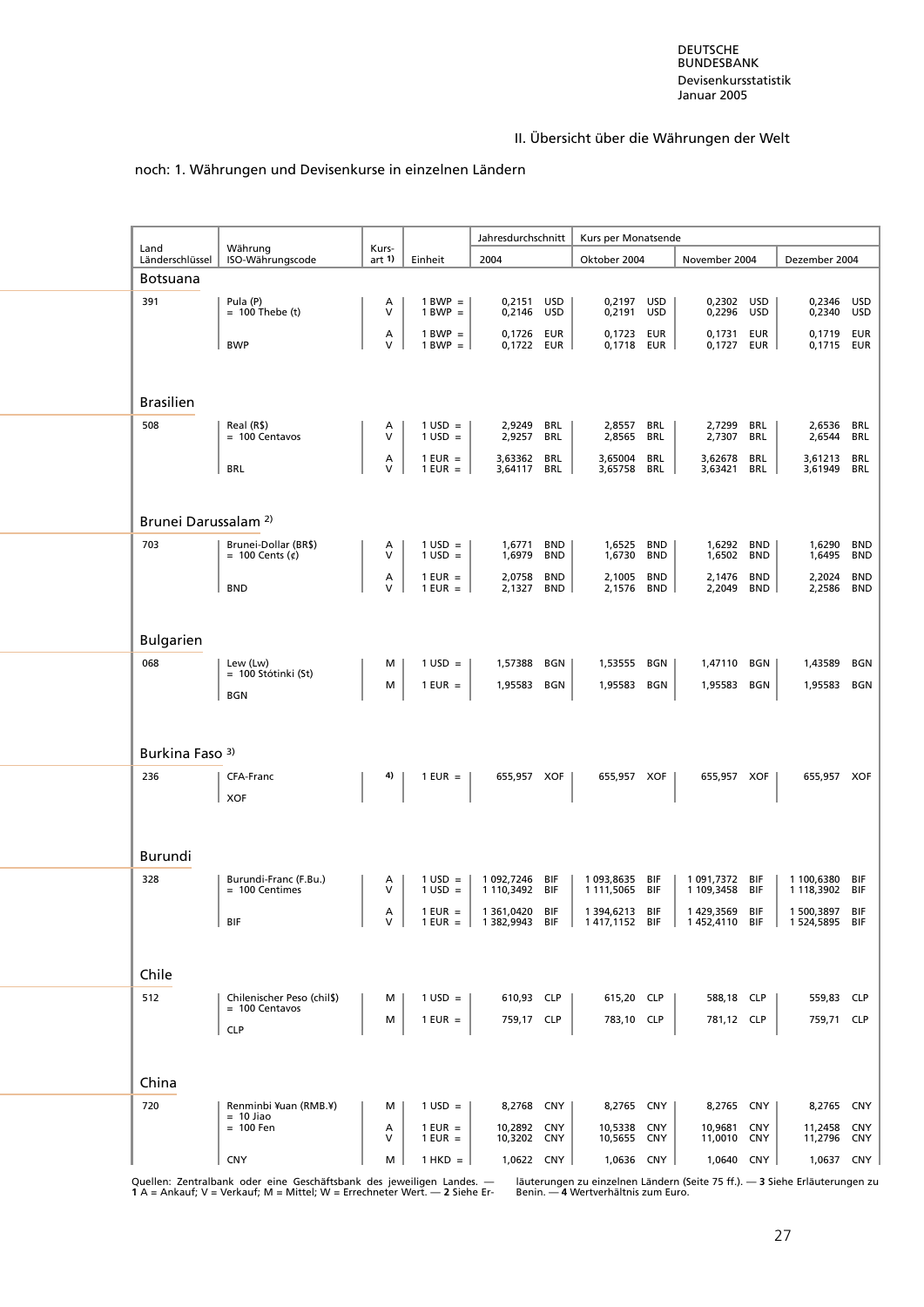

#### noch: 1. Währungen und Devisenkurse in einzelnen Ländern

| Land                     | Währung                                                               | Kurs-        |                                  | Jahresdurchschnitt           |                          | Kurs per Monatsende      |                          |                          |                          |                          |                          |
|--------------------------|-----------------------------------------------------------------------|--------------|----------------------------------|------------------------------|--------------------------|--------------------------|--------------------------|--------------------------|--------------------------|--------------------------|--------------------------|
| Länderschlüssel          | ISO-Währungscode                                                      | art $1$      | Einheit                          | 2004                         |                          | Oktober 2004             |                          | November 2004            |                          | Dezember 2004            |                          |
| China (Taiwan)           |                                                                       |              |                                  |                              |                          |                          |                          |                          |                          |                          |                          |
| 736                      | Neuer Taiwan-Dollar (NT\$)<br>$= 100$ Cents (¢)                       | А<br>$\vee$  | $1 \text{ USD} =$<br>$1$ USD =   | 33,34<br>33,44               | TWD<br><b>TWD</b>        | 33,48<br>33,58           | TWD<br>TWD               | 32,15<br>32,25           | TWD<br><b>TWD</b>        | 31,71<br>31,81           | <b>TWD</b><br><b>TWD</b> |
|                          | <b>TWD</b>                                                            | Α<br>$\vee$  | $1$ EUR =<br>$1$ EUR $=$         |                              | 41,33 TWD<br>41,73 TWD   | 42,52 TWD                | 42,92 TWD                | 42,49 TWD                | 42,89 TWD                | 42,98<br>43,38           | <b>TWD</b><br><b>TWD</b> |
| Cookinseln <sup>2)</sup> |                                                                       |              |                                  |                              |                          |                          |                          |                          |                          |                          |                          |
| 837                      | Cookinseln-Dollar (Ci\$)<br>$= 100$ Cents (c)                         | 3) $A$<br>V  | $1$ NZD $=$<br>$1$ NZD $=$       | 0,5402 EUR<br>0,5243 EUR     |                          | 0,5437 EUR<br>0,5281 EUR |                          | 0,5454 EUR<br>0,5298 EUR |                          | 0,5331<br>0,5179 EUR     | EUR                      |
|                          | <b>NZD</b>                                                            |              |                                  |                              |                          |                          |                          |                          |                          |                          |                          |
| Costa Rica               |                                                                       |              |                                  |                              |                          |                          |                          |                          |                          |                          |                          |
| 436                      | Costa-Rica-Colón (C)<br>$= 100$ Céntimos (c)                          | А<br>V       | $1 \text{ USD} =$<br>$1$ USD =   | 438,75 CRC<br>440,13         | <b>CRC</b>               | 450,49<br>451,78         | <b>CRC</b><br><b>CRC</b> | 454,27<br>455,58         | <b>CRC</b><br><b>CRC</b> | 457,58<br>459,64         | <b>CRC</b><br><b>CRC</b> |
|                          | <b>CRC</b>                                                            | W, A<br>W, V | $1$ EUR $=$<br>$1$ EUR = $\vert$ | 547,1363 CRC<br>548.8674 CRC |                          | 573,7891<br>575,4322 CRC | <b>CRC</b>               | 603,9520<br>605,6936 CRC | <b>CRC</b>               | 623,2697<br>626,0756 CRC | CRC                      |
|                          |                                                                       |              |                                  |                              |                          |                          |                          |                          |                          |                          |                          |
| Côte d'Ivoire 4)         |                                                                       |              |                                  |                              |                          |                          |                          |                          |                          |                          |                          |
| 272                      | CFA-Franc<br><b>XOF</b>                                               | 5)           | $1$ EUR $=$                      | 655,957 XOF                  |                          | 655,957 XOF              |                          | 655,957 XOF              |                          | 655,957 XOF              |                          |
|                          |                                                                       |              |                                  |                              |                          |                          |                          |                          |                          |                          |                          |
| Dänemark                 |                                                                       |              |                                  |                              |                          |                          |                          |                          |                          |                          |                          |
| 008                      | Dänische Krone (dkr)<br>$= 100$ Øre                                   | м            | $100$ USD =                      | 598,93 DKK                   |                          | 583,54 DKK               |                          | 558,76 DKK               |                          | 546,76 DKK               |                          |
|                          | <b>DKK</b>                                                            | м            | 100 EUR $=$                      | 743,99 DKK                   |                          | 743,26 DKK               |                          | 742,87 DKK               |                          | 743,81 DKK               |                          |
| Deutschland              |                                                                       |              |                                  |                              |                          |                          |                          |                          |                          |                          |                          |
| 004                      | Euro $(\epsilon)$<br>$= 100$ Cent                                     | м            | $1$ EUR =                        | 1,2439 USD                   |                          | 1,2737 USD               |                          | 1,3295 USD               |                          | 1,3621 USD               |                          |
|                          | <b>EUR</b>                                                            |              |                                  |                              |                          |                          |                          |                          |                          |                          |                          |
| Dominica                 |                                                                       |              |                                  |                              |                          |                          |                          |                          |                          |                          |                          |
| 460                      | Ostkaribischer Dollar (EC\$)<br>$= 100$ Cents                         | Α<br>V       | $1$ USD =<br>$1$ USD =           | 2,6882<br>2,7169             | XCD<br>XCD               | 2,6882 XCD<br>2,7169     | XCD                      | 2,6882 XCD<br>2,7169 XCD |                          | 2,6882 XCD<br>2,7169 XCD |                          |
|                          | <b>XCD</b>                                                            | W, A<br>W, V | $1$ EUR =<br>$1$ EUR = $\vert$   | 3,3439 XCD<br>3,3796 XCD     |                          | 3,4240 XCD<br>3,4605 XCD |                          | 3,5740 XCD<br>3,6121 XCD |                          | 3,6616 XCD<br>3,7007 XCD |                          |
|                          |                                                                       |              |                                  |                              |                          |                          |                          |                          |                          |                          |                          |
|                          | Dominikanische Republik <sup>2)</sup>                                 |              |                                  |                              |                          |                          |                          |                          |                          |                          |                          |
| 456                      | Dominikanischer Peso<br>(dom <sub>5</sub> )<br>$= 100$ Centavos (cts) | 6) A<br>V    | $1$ USD =<br>$1$ USD =           | 40,88<br>41,48               | <b>DOP</b><br><b>DOP</b> | 32,29<br>32,54           | <b>DOP</b><br><b>DOP</b> | 28,63<br>29,25           | <b>DOP</b><br><b>DOP</b> | 30,37<br>31,05           | <b>DOP</b><br><b>DOP</b> |
|                          |                                                                       | W, A<br>W, V | $1$ EUR $=$<br>$1$ EUR =         | 50,6688<br>51,4168           | <b>DOP</b><br><b>DOP</b> | 41,1278<br>41,4462       | <b>DOP</b><br><b>DOP</b> | 38,0636<br>38,8879       | <b>DOP</b><br><b>DOP</b> | 41,3670<br>42,2932       | <b>DOP</b><br><b>DOP</b> |
|                          |                                                                       | $7)$ A<br>v  | $1$ USD =<br>$1$ USD =           | 40,52<br>41,83               | <b>DOP</b><br><b>DOP</b> | 32,18<br>32,66           | <b>DOP</b><br><b>DOP</b> | 27,72<br>28,73           | <b>DOP</b><br><b>DOP</b> | 29,44<br>30,83           | <b>DOP</b><br><b>DOP</b> |
|                          | <b>DOP</b>                                                            | Α<br>$\vee$  | $1$ EUR $=$<br>$1$ EUR $=$       | 47,22<br>51,64               | <b>DOP</b><br><b>DOP</b> | 38,70<br>41,85           | <b>DOP</b><br><b>DOP</b> | 34,86<br>38,76           | <b>DOP</b><br><b>DOP</b> | 37,76                    | <b>DOP</b><br>41,68 DOP  |

Quellen: Zentralbank oder eine Geschäftsbank des jeweiligen Landes. — zum Neuseeland-Dollar. — 4 Siehe Erläuterungen zu Benin. — 5 Wertver-<br>1 A = Ankauf; V = Verkauf; M = Mittel; W = Errechneter Wert. — 2 Siehe kältnis zum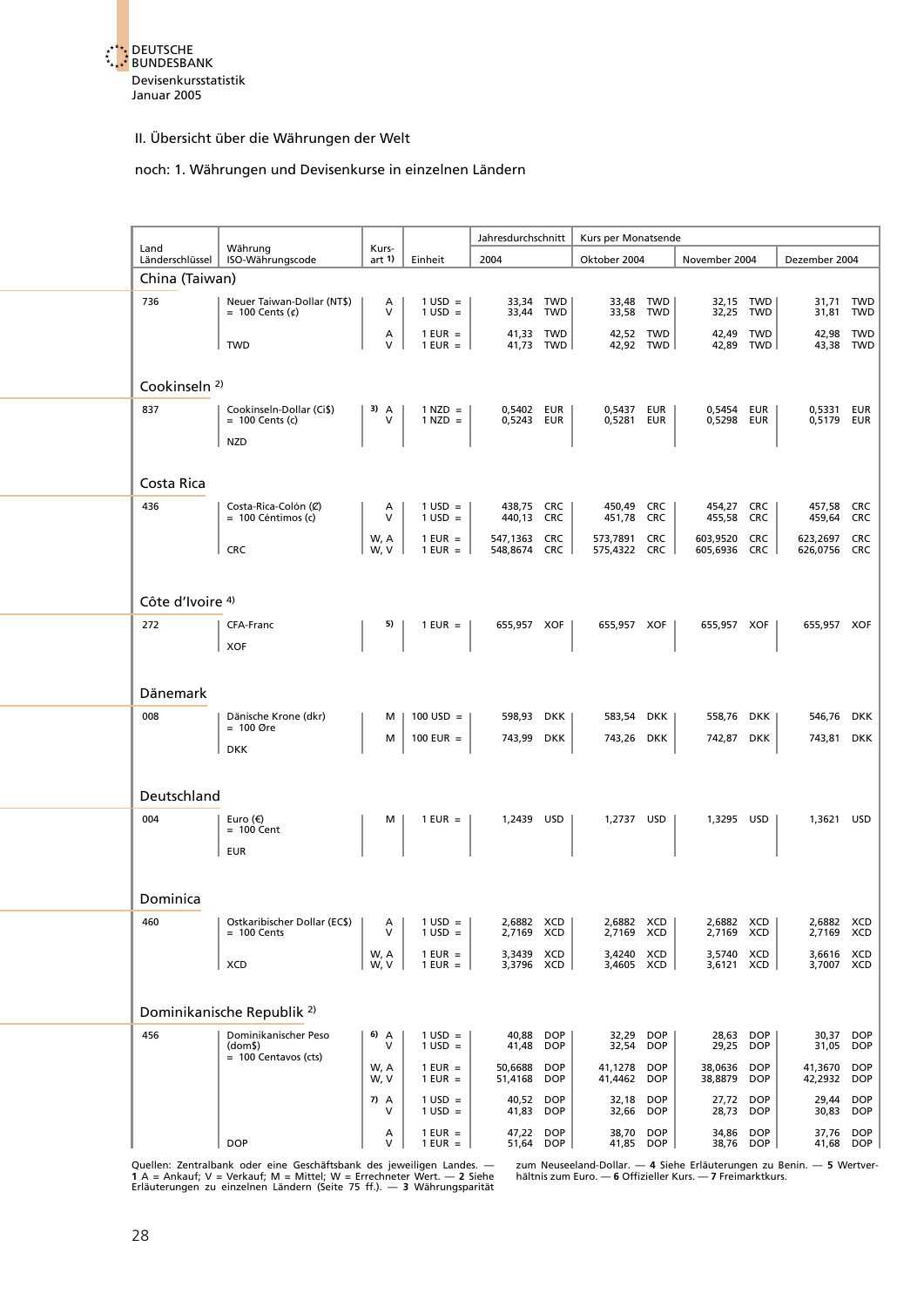#### noch: 1. Währungen und Devisenkurse in einzelnen Ländern

| Land                      | Währung                                      | Kurs-       |                                        | Jahresdurchschnitt          |       | Kurs per Monatsende        |            |                            |                   |                             |          |
|---------------------------|----------------------------------------------|-------------|----------------------------------------|-----------------------------|-------|----------------------------|------------|----------------------------|-------------------|-----------------------------|----------|
| Länderschlüssel           | ISO-Währungscode                             | art 1)      | Einheit                                | 2004                        |       | Oktober 2004               |            | November 2004              |                   | Dezember 2004               |          |
| Dschibuti                 |                                              |             |                                        |                             |       |                            |            |                            |                   |                             |          |
| 338                       | Dschibuti-Franc (FD)<br>$= 100$ Centimes (c) | Α<br>$\vee$ | $1 \text{ USD} =$<br>$1 \text{ USD} =$ | 176.832 DJF<br>179,498 DJF  |       | 176,832 DJF<br>179,498 DJF |            | 176,832 DJF<br>179,498 DJF |                   | 176,832 DJF<br>179,498 DJF  |          |
|                           | DJF                                          | A<br>V      | $1$ EUR =<br>$1$ EUR $=$               | 218,89<br>227,15 DJF        | DJF   | 223,90 DJF<br>234,23 DJF   |            | 233,15 DJF<br>241,42 DJF   |                   | 238,86 DJF<br>247,30 DJF    |          |
|                           |                                              |             |                                        |                             |       |                            |            |                            |                   |                             |          |
| El Salvador <sup>2)</sup> |                                              |             |                                        |                             |       |                            |            |                            |                   |                             |          |
| 428                       | El-Salvador-Colón (¢)<br>$= 100$ Centavos    | A/V         | $1 \text{ USD} =$                      | 8,75 SVC                    |       | 8,75 SVC                   |            | 8,75 SVC                   |                   |                             | 8,75 SVC |
|                           | <b>SVC</b>                                   | W, A/V      | $1$ EUR $=$                            | 10,8841 SVC                 |       | 11,1449 SVC                |            | 11,6331 SVC                |                   | 11,9184 SVC                 |          |
|                           |                                              |             |                                        |                             |       |                            |            |                            |                   |                             |          |
| Eritrea<br>336            | Nakfa (Nfa)                                  | Α           | $1 \text{ USD} =$                      | 13,5500                     | ERN   | 13,5500                    | ERN        | 13,5500                    | ERN               | 13,5500 ERN                 |          |
|                           | $= 100$ Cents (cts)                          | $\vee$      | $1$ USD =                              | 14,0750                     | ERN   | 14,0750                    | ERN        | 14,0750                    | ERN               | 14,0750                     | ERN      |
|                           | ERN                                          | Α<br>$\vee$ | $1$ EUR $=$<br>$1$ EUR =               | 16,9436<br>17,6288 ERN      | ERN   | 17,0600<br>17,7416 ERN     | ERN        | 17,3503<br>18,0447         | ERN<br>ERN        | 17,6723<br>18,3782 ERN      | ERN      |
|                           |                                              |             |                                        |                             |       |                            |            |                            |                   |                             |          |
| Estland <sup>2)</sup>     |                                              |             |                                        |                             |       |                            |            |                            |                   |                             |          |
| 053                       | Estnische Krone (ekr)<br>$= 100$ Sents       | м<br>М      | $1 \text{ USD} =$<br>$1$ EUR $=$       | 12,58623 EEK<br>15,6466 EEK |       | 12,26800<br>15,6466        | EEK<br>EEK | 11,79850<br>15,6466        | EEK<br>EEK        | 11,47110 EEK<br>15,6466 EEK |          |
|                           | EEK                                          |             |                                        |                             |       |                            |            |                            |                   |                             |          |
|                           |                                              |             |                                        |                             |       |                            |            |                            |                   |                             |          |
| Falklandinseln            |                                              |             |                                        |                             |       |                            |            |                            |                   |                             |          |
| 529                       | Falkland-Pfund (FI£)<br>$= 100$ Pence (p)    | 3)          | $1$ FKP $=$                            |                             | 1 GBP |                            | 1 GBP      |                            | 1 GBP             |                             | 1 GBP    |
|                           | <b>FKP</b>                                   |             |                                        |                             |       |                            |            |                            |                   |                             |          |
|                           |                                              |             |                                        |                             |       |                            |            |                            |                   |                             |          |
| Fidschi                   |                                              |             |                                        |                             |       |                            |            |                            |                   |                             |          |
| 815                       | Fidschi-Dollar (\$F)<br>$= 100$ Cents (c)    | Α<br>V      | $1 FJD =$<br>$1 FJD =$                 | 0,5862 USD<br>0,5692 USD    |       | 0,5940 USD<br>0,5770 USD   |            | 0,6155 USD<br>0,5985 USD   |                   | 0,6164 USD<br>0,5994 USD    |          |
|                           | <b>FJD</b>                                   | А<br>$\vee$ | $1 FJD =$<br>$1$ FJD =                 | 0,4700 EUR<br>0,4590 EUR    |       | 0,4649<br>0,4539 EUR       | EUR        | 0,4627<br>0,4517           | EUR<br><b>EUR</b> | 0,4512 EUR<br>0,4402 EUR    |          |
|                           |                                              |             |                                        |                             |       |                            |            |                            |                   |                             |          |
| Finnland                  |                                              |             |                                        |                             |       |                            |            |                            |                   |                             |          |
| 032                       | Euro $(\epsilon)$<br>$= 100$ Cent            | м           | $1$ EUR = $\vert$                      | 1,2439 USD                  |       | 1,2737 USD                 |            | 1,3295 USD                 |                   | 1,3621 USD                  |          |
|                           | <b>EUR</b>                                   |             |                                        |                             |       |                            |            |                            |                   |                             |          |
|                           |                                              |             |                                        |                             |       |                            |            |                            |                   |                             |          |
| Frankreich                |                                              |             |                                        |                             |       |                            |            |                            |                   |                             |          |
| 001                       | Euro $(\epsilon)$<br>$= 100$ Cent            | м           | $1$ EUR = $\vert$                      | 1,2439 USD                  |       | 1,2737 USD                 |            | 1,3295 USD                 |                   | 1,3621 USD                  |          |
|                           | <b>EUR</b>                                   |             |                                        |                             |       |                            |            |                            |                   |                             |          |

Quellen: Zentralbank oder eine Geschäftsbank des jeweiligen Landes. — läuterungen zu einzelnen Ländern (Seite 75 ff.). — 3 Wertverhältnis zum<br>1 A = Ankauf; V = Verkauf; M = Mittel; W = Errechneter Wert. — 2 Siehe Er-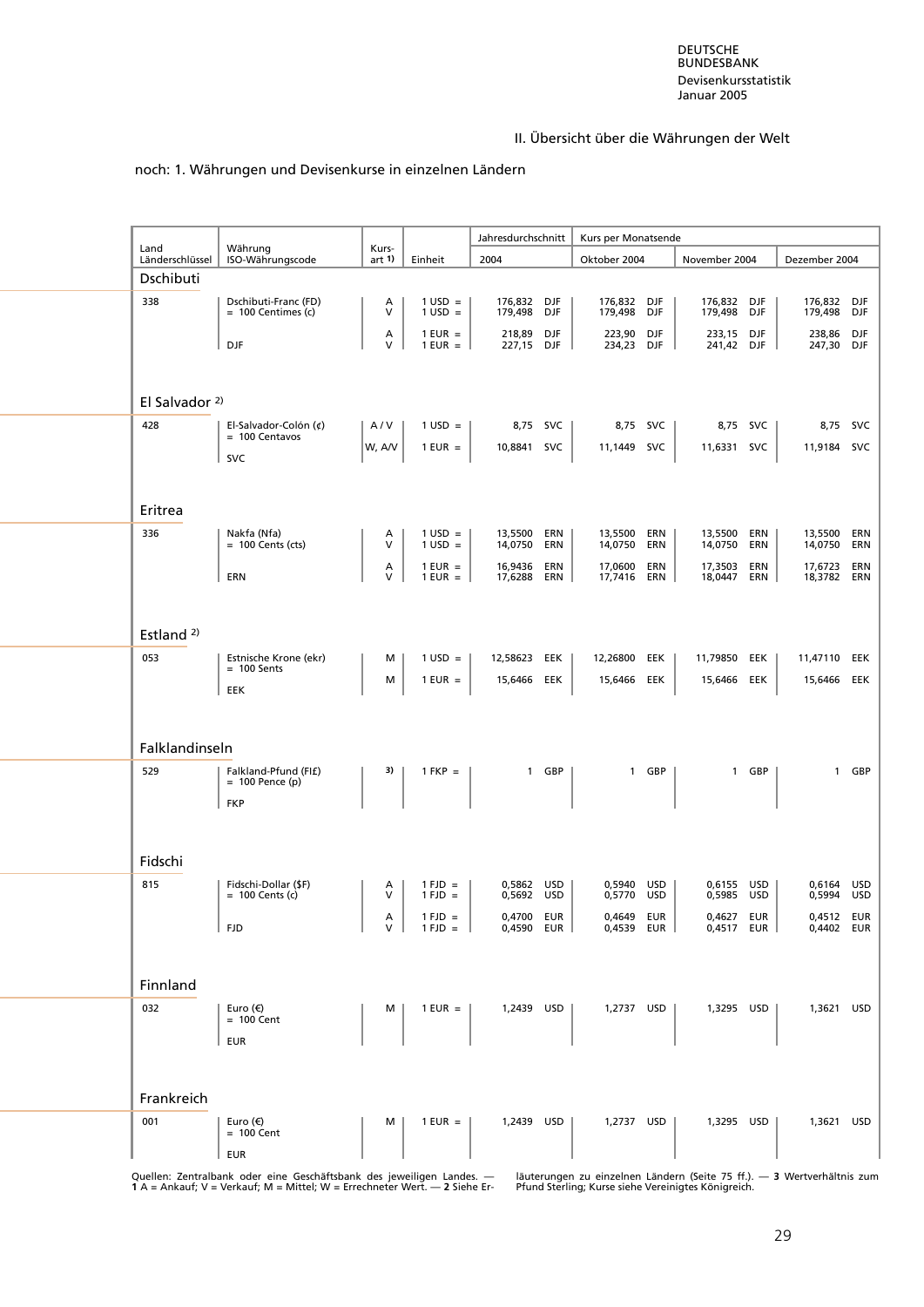

#### noch: 1. Währungen und Devisenkurse in einzelnen Ländern

|                         |                                               |                  |                                      | Jahresdurchschnitt           |           | Kurs per Monatsende              |            |                              |                   |                                 |            |
|-------------------------|-----------------------------------------------|------------------|--------------------------------------|------------------------------|-----------|----------------------------------|------------|------------------------------|-------------------|---------------------------------|------------|
| Land<br>Länderschlüssel | Währung<br>ISO-Währungscode                   | Kurs-<br>art $1$ | Einheit                              | 2004                         |           | Oktober 2004                     |            | November 2004                |                   | Dezember 2004                   |            |
| Gabun <sup>2)</sup>     |                                               |                  |                                      |                              |           |                                  |            |                              |                   |                                 |            |
| 314                     | CFA-Franc                                     | 3)               | $1$ EUR $=$                          | 655,957 XAF                  |           | 655,957 XAF                      |            | 655,957 XAF                  |                   | 655,957 XAF                     |            |
|                         | XAF                                           |                  |                                      |                              |           |                                  |            |                              |                   |                                 |            |
| Gambia                  |                                               |                  |                                      |                              |           |                                  |            |                              |                   |                                 |            |
| 252                     | Dalasi (D)<br>$= 100$ Bututs (b)              | м                | $1$ USD =                            | 29,99                        | GMD       | 29,89                            | GMD        | 29,99                        | GMD               | 29,70                           | GMD        |
|                         | GMD                                           | м                | $1$ EUR =                            |                              | 36,52 GMD | 36,49 GMD                        |            | 37,49                        | GMD               | 37,73 GMD                       |            |
|                         |                                               |                  |                                      |                              |           |                                  |            |                              |                   |                                 |            |
| Georgien                |                                               |                  |                                      |                              |           |                                  |            |                              |                   |                                 |            |
| 076                     | Lari (GEL)<br>$= 100$ Tetri                   | м                | $1$ USD =                            | 1,9179 GEL                   |           | 1,8275 GEL                       |            | 1,7800                       | GEL               | 1,8250                          | GEL        |
|                         | GEL                                           | м                | $1$ EUR $=$                          | 2,3822                       | GEL       | 2,3310                           | GEL        | 2,3590                       | GEL               | 2,4850 GEL                      |            |
|                         |                                               |                  |                                      |                              |           |                                  |            |                              |                   |                                 |            |
| Ghana                   |                                               |                  |                                      |                              |           |                                  |            |                              |                   |                                 |            |
| 276                     | Cedi $(\mathcal{Q})$<br>$= 100$ Pesewas (p)   | А<br>v           | $1 \text{ USD} =$<br>$1$ USD =       | 8891,17 GHC<br>9 070,06      | GHC       | 8 933,00 GHC<br>9 112,45         | GHC        | 8 945,00<br>9 111,64         | <b>GHC</b><br>GHC | 8947,00<br>9 112,45             | GHC<br>GHC |
|                         |                                               | Α                | $1$ EUR $=$                          | 11 070,59                    | GHC       | 11 398,01                        | <b>GHC</b> | 11 848,45                    | <b>GHC</b>        | 12 205,35                       | GHC        |
|                         | GHC                                           | V                | $1$ EUR $=$                          | 11 288,91                    | GHC       | 11 621,42 GHC                    |            | 12 066,87 GHC                |                   | 12 426,60                       | <b>GHC</b> |
| Gibraltar               |                                               |                  |                                      |                              |           |                                  |            |                              |                   |                                 |            |
| 044                     | Gibraltar-Pfund (Gib£)                        | 4)               | $1$ GIP =                            |                              | 1 GBP     |                                  | 1 GBP      | $\mathbf{1}$                 | GBP               | $\mathbf{1}$                    | GBP        |
|                         | $= 100$ Pence (p)<br>GIP                      |                  |                                      |                              |           |                                  |            |                              |                   |                                 |            |
|                         |                                               |                  |                                      |                              |           |                                  |            |                              |                   |                                 |            |
| Grenada                 |                                               |                  |                                      |                              |           |                                  |            |                              |                   |                                 |            |
| 473                     | Ostkaribischer Dollar (EC\$)<br>$= 100$ Cents | А<br>v           | $1$ USD =<br>$1$ USD =               | 2,6882 XCD<br>2,7169 XCD     |           | 2,6882 XCD<br>2,7169 XCD         |            | 2,6882 XCD<br>2,7169         | XCD               | 2,6882 XCD<br>2,7169 XCD        |            |
|                         |                                               | W, A             | $1$ EUR =                            | 3,3439 XCD                   |           | 3,4240 XCD                       |            | 3,5740 XCD                   |                   | 3,6616 XCD                      |            |
|                         | <b>XCD</b>                                    | W, V             | $1$ EUR $=$                          | 3,3796 XCD                   |           | 3,4605 XCD                       |            | 3,6121                       | XCD               | 3,7007 XCD                      |            |
| Griechenland            |                                               |                  |                                      |                              |           |                                  |            |                              |                   |                                 |            |
| 009                     | Euro $(\epsilon)$<br>$= 100$ Cent             | м                | $1$ EUR =                            | 1,2439 USD                   |           | 1,2737 USD                       |            | 1,3295                       | USD               | 1,3621                          | <b>USD</b> |
|                         | <b>EUR</b>                                    |                  |                                      |                              |           |                                  |            |                              |                   |                                 |            |
|                         |                                               |                  |                                      |                              |           |                                  |            |                              |                   |                                 |            |
| Guatemala <sup>5)</sup> |                                               |                  |                                      |                              |           |                                  |            |                              |                   |                                 |            |
| 416                     | Quetzal (Q)<br>$= 100$ Centavos               | A<br>v           | $1 \text{ USD} =$<br>$1$ USD =       | 7,93808 GTQ<br>7,96028 GTQ   |           | 7,79151 GTQ<br>7,81211 GTQ       |            | 7,73656 GTQ<br>7,75348 GTQ   |                   | 7.74135 GTO<br>7,75966 GTQ      |            |
|                         |                                               | W, A             | $1$ EUR $=$                          | 9,8876 GTQ                   |           | 9,9240 GTQ                       |            | 10,2858 GTQ                  |                   | 10,5445 GTQ                     |            |
|                         | GTQ                                           | W, V             | $1$ EUR $=$                          | 9,9151 GTQ                   |           | 9,9503 GTQ                       |            | 10,3083 GTQ                  |                   | 10,5694 GTQ                     |            |
|                         |                                               |                  |                                      |                              |           |                                  |            |                              |                   |                                 |            |
| Guinea<br>260           |                                               |                  |                                      |                              |           |                                  |            |                              |                   |                                 |            |
|                         | Guinea-Franc (F.G.)                           | A<br>V           | $1 \text{ USD} =$<br>$1$ USD =       | 2 267,77 GNF<br>2 290,56 GNF |           | 2 537,25 GNF<br>2 562,75 GNF     |            | 2 537,25 GNF<br>2 562,75     | GNF               | 2 537,25 GNF<br>2 562,75        | GNF        |
|                         | GNF                                           | Α<br>V           | $1$ EUR $=$<br>$1$ EUR = $\parallel$ | 2 841,5633<br>2870,1217 GNF  | GNF       | 3 244,1164 GNF<br>3 276,7206 GNF |            | 3 320,9989<br>3 354,3757 GNF | GNF               | 3 452,7016 GNF<br>3487,4022 GNF |            |

Quellen: Zentralbank oder eine Geschäftsbank des jeweiligen Landes. — werhältnis zum Pfund Sterling; Kurse siehe Vereinigtes Königreich. — 5 Siehe<br>1 A = Ankauf; V = Verkauf; M = Mittel; W = Errechneter Wert. — 2 Siehe erlä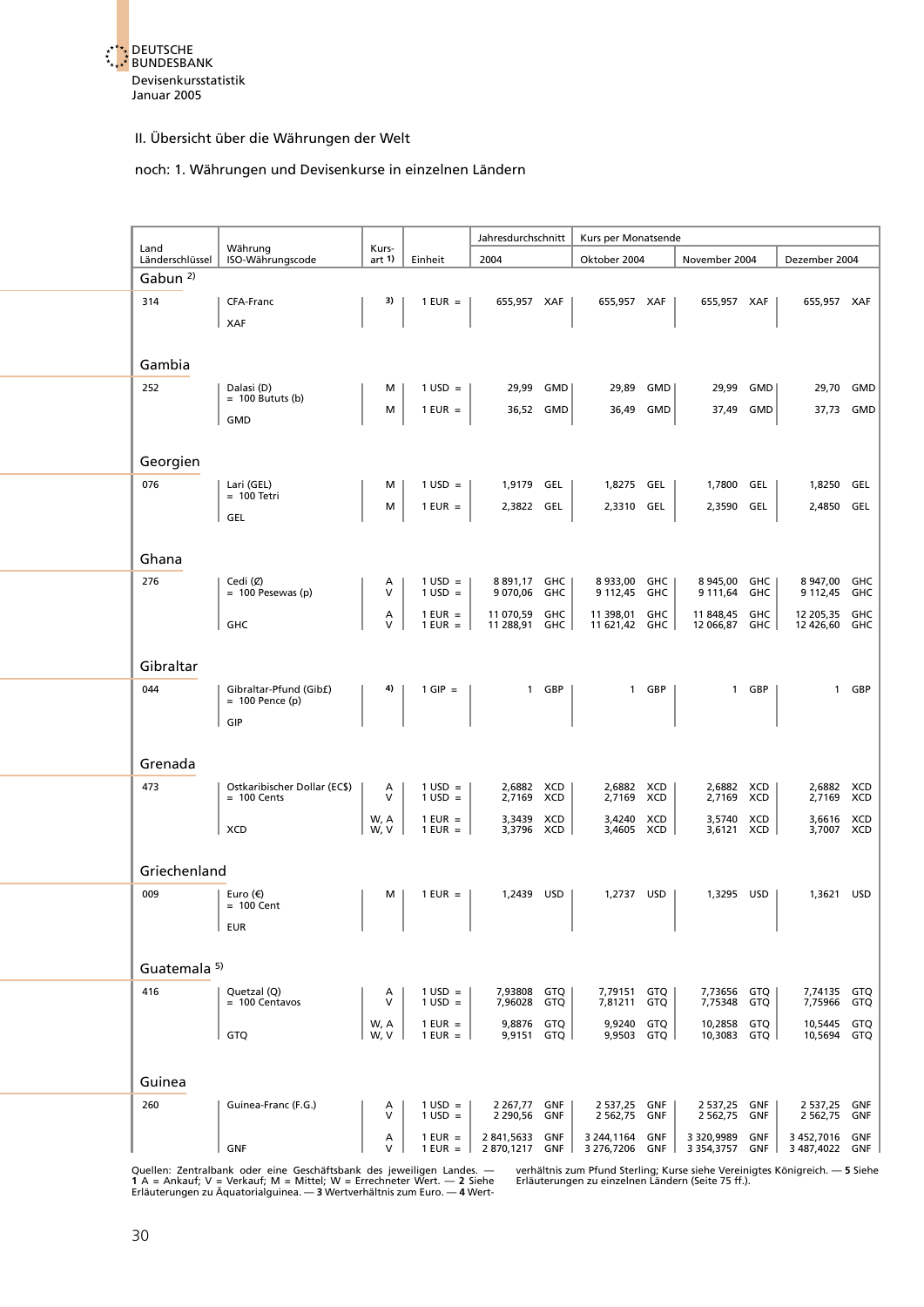#### noch: 1. Währungen und Devisenkurse in einzelnen Ländern

| Land                                           | Währung                                     | Kurs-  |                                    | Jahresdurchschnitt             |       | Kurs per Monatsende            |            |                                |            |                                |            |
|------------------------------------------------|---------------------------------------------|--------|------------------------------------|--------------------------------|-------|--------------------------------|------------|--------------------------------|------------|--------------------------------|------------|
| Länderschlüssel<br>Guinea-Bissau <sup>2)</sup> | ISO-Währungscode                            | art 1) | Einheit                            | 2004                           |       | Oktober 2004                   |            | November 2004                  |            | Dezember 2004                  |            |
| 257                                            | CFA-Franc                                   | 3)     | $1$ EUR $=$                        | 655,957 XOF                    |       | 655,957 XOF                    |            | 655,957 XOF                    |            | 655,957 XOF                    |            |
|                                                | <b>XOF</b>                                  |        |                                    |                                |       |                                |            |                                |            |                                |            |
|                                                |                                             |        |                                    |                                |       |                                |            |                                |            |                                |            |
|                                                |                                             |        |                                    |                                |       |                                |            |                                |            |                                |            |
| Guyana                                         |                                             |        |                                    |                                |       |                                |            |                                |            |                                |            |
| 488                                            | Guyana-Dollar (G\$)                         | A<br>v | $1 \text{ USD} =$                  | 197,73360 GYD                  |       | 199,50000 GYD<br>201,87500     |            | 199,50000 GYD                  |            | 199,25063                      | GYD        |
|                                                | $= 100$ Cents (¢)                           |        | $1$ USD =                          | 199,94402                      | GYD   |                                | GYD        | 201,87500 GYD                  |            | 201,62266<br>271,63838         | GYD        |
|                                                | GYD                                         | А<br>V | $1$ EUR =<br>$1$ EUR = $\vert$     | 246,44467 GYD<br>249,40277 GYD |       | 254,38245 GYD<br>257,61269 GYD |            | 265,29510 GYD<br>268,65525 GYD |            | 275,07380                      | GYD<br>GYD |
|                                                |                                             |        |                                    |                                |       |                                |            |                                |            |                                |            |
| Haiti                                          |                                             |        |                                    |                                |       |                                |            |                                |            |                                |            |
|                                                |                                             |        |                                    |                                |       |                                |            |                                |            |                                |            |
| 452                                            | Gourde (Gde.)<br>$= 100$ Centimes (cts.)    | м      | $1$ USD =                          |                                | . HTG | 37,1563 HTG                    |            | 37,4848                        | <b>HTG</b> |                                | HTG        |
|                                                | <b>HTG</b>                                  | w      | $1$ EUR $=$                        |                                | HTG   | 47,3260 HTG                    |            | 49,8360 HTG                    |            |                                | <b>HTG</b> |
|                                                |                                             |        |                                    |                                |       |                                |            |                                |            |                                |            |
|                                                |                                             |        |                                    |                                |       |                                |            |                                |            |                                |            |
| Honduras                                       |                                             |        |                                    |                                |       |                                |            |                                |            |                                |            |
| 424                                            | Lempira (L)<br>$= 100$ Centavos (cts.)      | Α<br>V | $1 \text{ USD} =$<br>$1$ USD =     | 18,2394 HNL<br>18,4513         | HNL   | 18,5150<br>18,7199             | HNL<br>HNL | 18,5600<br>18,7800             | HNL<br>HNL | 18,6300 HNL<br>18,9100         | <b>HNL</b> |
|                                                |                                             | W, A   | $1$ EUR $=$                        | 22,7370 HNL                    |       | 23,5826                        | HNL        | 24,6755                        | <b>HNL</b> | 25,3759                        | <b>HNL</b> |
|                                                | <b>HNL</b>                                  | W, V   | $1$ EUR $=$                        | 23,0019 HNL                    |       | 23,8435                        | HNL        | 24,9680                        | HNL        | 25,7573 HNL                    |            |
|                                                |                                             |        |                                    |                                |       |                                |            |                                |            |                                |            |
|                                                |                                             |        |                                    |                                |       |                                |            |                                |            |                                |            |
|                                                | Hongkong, Sonderverwaltungsregion           |        |                                    |                                |       |                                |            |                                |            |                                |            |
| 740                                            | Hongkong-Dollar (HK\$)<br>$= 100$ Cents (c) | Α<br>v | $1 \text{ USD} =$<br>$1$ USD =     | 7,7767 HKD<br>7,8010 HKD       |       | 7,7675 HKD<br>7,7925           | HKD        | 7,7645 HKD<br>7,7890           | HKD        | 7,7635 HKD<br>7,7880           | HKD        |
|                                                |                                             | Α      | $1$ EUR =                          | 9,6514 HKD                     |       | 9,8860                         | HKD        | 10,2715                        | HKD        | 10,5640                        | HKD        |
|                                                | <b>HKD</b>                                  | V      | $1$ EUR $=$                        | 9,7278                         | HKD   | 9,9635                         | HKD        | 10,3480                        | HKD        | 10,6410                        | HKD        |
|                                                |                                             |        |                                    |                                |       |                                |            |                                |            |                                |            |
| Indien <sup>4)</sup>                           |                                             |        |                                    |                                |       |                                |            |                                |            |                                |            |
| 664                                            | Indische Rupie (iR)                         | Α      | $1 \text{ USD} =$                  | 45,12 INR                      |       | 45,34 INR                      |            | 44,58 INR                      |            | 43,50 INR                      |            |
|                                                | $= 100$ Paise (P.)                          | V      | $1 \text{ USD} =$                  | 45,47 INR                      |       | 45,70 INR                      |            | 44,94 INR                      |            | 43,85 INR                      |            |
|                                                | <b>INR</b>                                  | А<br>v | $1$ EUR =<br>$1$ EUR = $\parallel$ | 56,04 INR<br>56,62 INR         |       | 57,74 INR<br>58,34 INR         |            | 59,07 INR<br>59,61 INR         |            | 59,18 INR<br>59,72 INR         |            |
|                                                |                                             |        |                                    |                                |       |                                |            |                                |            |                                |            |
|                                                |                                             |        |                                    |                                |       |                                |            |                                |            |                                |            |
| Indonesien                                     |                                             |        |                                    |                                |       |                                |            |                                |            |                                |            |
| 700                                            | Rupiah (Rp.)                                | Α      | $1 \text{ USD} =$                  | 8915,13 IDR                    |       | 9 045,00 IDR                   |            | 8973,00 IDR                    |            | 9 244,00 IDR                   |            |
|                                                | $= 100$ Sen (S)                             | V      | $1$ USD =                          | 9 004,63                       | IDR   | 9 135,00                       | IDR        | 9 063,00                       | IDR        | 9 336,00 IDR                   |            |
|                                                | <b>IDR</b>                                  | А<br>V | $1$ EUR $=$<br>$1$ EUR $=$         | 11 089,27<br>11 201,98 IDR     | IDR   | 11 523,33 IDR<br>11 640,73 IDR |            | 11 890,12 IDR<br>12 012,10 IDR |            | 12 587,55 IDR<br>12 716,57 IDR |            |
|                                                |                                             |        |                                    |                                |       |                                |            |                                |            |                                |            |
|                                                |                                             |        |                                    |                                |       |                                |            |                                |            |                                |            |
| Irak                                           |                                             |        |                                    |                                |       |                                |            |                                |            |                                |            |
| 612                                            | Irak-Dinar (ID)<br>$= 1000$ Fils            | м      | $1 \text{ USD} =$                  | 1444,17 IQD                    |       | 1460,00                        | IQD        | 1460,00                        | IQD        | 1460,00 IQD                    |            |
|                                                |                                             | W, M   | $1$ EUR $=$                        | 1799,88 IQD                    |       | 1859,60 IQD                    |            | 1941,07 IQD                    |            | 1988,67 IQD                    |            |
|                                                | IQD                                         |        |                                    |                                |       |                                |            |                                |            |                                |            |

Quellen: Zentralbank oder eine Geschäftsbank des jeweiligen Landes. — läuterungen zu Benin. — 3 Wertverhältnis zum Euro. — 4 Siehe Erläuterun-<br>1 A = Ankauf; V = Verkauf; M = Mittel; W = Errechneter Wert. — 2 Siehe Er-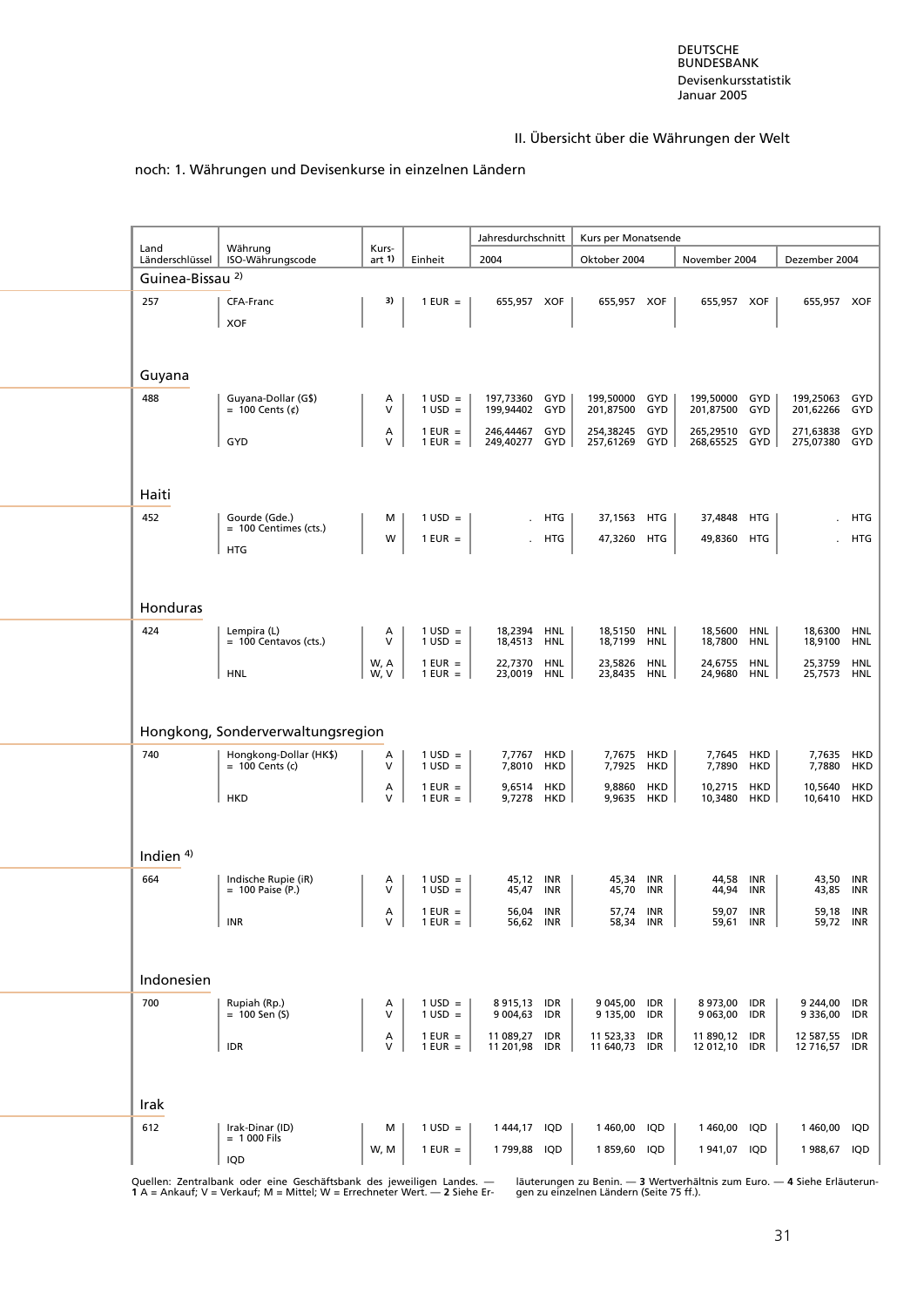

#### noch: 1. Währungen und Devisenkurse in einzelnen Ländern

|                         |                                           |                  |                                        | Jahresdurchschnitt       | Kurs per Monatsende      |     |                          |            |                          |  |
|-------------------------|-------------------------------------------|------------------|----------------------------------------|--------------------------|--------------------------|-----|--------------------------|------------|--------------------------|--|
| Land<br>Länderschlüssel | Währung<br>ISO-Währungscode               | Kurs-<br>art $1$ | Einheit                                | 2004                     | Oktober 2004             |     | November 2004            |            | Dezember 2004            |  |
|                         | Iran, Islamische Republik <sup>2)</sup>   |                  |                                        |                          |                          |     |                          |            |                          |  |
| 616                     | Rial (RI.)                                | M                | $1 \text{ USD} =$                      | 8 635 IRR                | 8 770 IRR                |     | 8789                     | <b>IRR</b> | 8793 IRR                 |  |
|                         | $= 100$ Dinars                            | M                | $1$ EUR =                              | 10 759 IRR               | 11 156 IRR               |     | 11 660                   | <b>IRR</b> | 11 966 IRR               |  |
|                         | <b>IRR</b>                                |                  |                                        |                          |                          |     |                          |            |                          |  |
|                         |                                           |                  |                                        |                          |                          |     |                          |            |                          |  |
|                         |                                           |                  |                                        |                          |                          |     |                          |            |                          |  |
| Irland                  |                                           |                  |                                        |                          |                          |     |                          |            |                          |  |
| 007                     | Euro (€)<br>$= 100$ Cent                  | м                | $1$ EUR $=$                            | 1,2439 USD               | 1,2737 USD               |     | 1,3295 USD               |            | 1,3621 USD               |  |
|                         | <b>EUR</b>                                |                  |                                        |                          |                          |     |                          |            |                          |  |
|                         |                                           |                  |                                        |                          |                          |     |                          |            |                          |  |
|                         |                                           |                  |                                        |                          |                          |     |                          |            |                          |  |
| Island                  |                                           |                  |                                        |                          |                          |     |                          |            |                          |  |
| 024                     | Isländische Krone (ikr)                   | Α                | $1 \text{ USD} =$                      | 69,94 ISK                | 68,92 ISK                |     | 64,83 ISK                |            | 61,04 ISK                |  |
|                         | $= 100$ Aurar                             | $\vee$           | $1 \text{ USD} =$                      | 70,28 ISK                | 69,24 ISK                |     | 65,13 ISK                |            | 61,34 ISK                |  |
|                         | <b>ISK</b>                                | А<br>$\vee$      | $1$ EUR =<br>$1$ EUR $=$               | 86,87 ISK<br>87,36 ISK   | 87,85 ISK<br>88,35 ISK   |     | 86,00 ISK<br>86,48 ISK   |            | 83,28 ISK<br>83,74 ISK   |  |
|                         |                                           |                  |                                        |                          |                          |     |                          |            |                          |  |
|                         |                                           |                  |                                        |                          |                          |     |                          |            |                          |  |
| Israel                  |                                           |                  |                                        |                          |                          |     |                          |            |                          |  |
| 624                     | Neuer Schekel (NIS)                       | м                | $1 \text{ USD} =$                      | 4,4782 ILS               | 4,4680                   | ils | 4,3630 ILS               |            | 4,3080 ILS               |  |
|                         | $= 100$ Agorot                            | М                | $1$ EUR =                              | 5,5757 ILS               | 5,6994 ILS               |     | 5,7982 ILS               |            | 5,8768 ILS               |  |
|                         | ILS                                       |                  |                                        |                          |                          |     |                          |            |                          |  |
|                         |                                           |                  |                                        |                          |                          |     |                          |            |                          |  |
| Italien                 |                                           |                  |                                        |                          |                          |     |                          |            |                          |  |
| 005                     | Euro $(\epsilon)$                         | м                | $1$ EUR $=$                            | 1,2439 USD               | 1,2737 USD               |     | 1,3295 USD               |            | 1,3621 USD               |  |
|                         | $= 100$ Cent                              |                  |                                        |                          |                          |     |                          |            |                          |  |
|                         | <b>EUR</b>                                |                  |                                        |                          |                          |     |                          |            |                          |  |
|                         |                                           |                  |                                        |                          |                          |     |                          |            |                          |  |
|                         |                                           |                  |                                        |                          |                          |     |                          |            |                          |  |
| Jamaika                 |                                           |                  |                                        |                          |                          |     |                          |            |                          |  |
| 464                     | Jamaika-Dollar (J\$)<br>$= 100$ Cents (c) | Α<br>$\vee$      | $1 \text{ USD} =$<br>$1 \text{ USD} =$ | 61,07 JMD<br>61,39 JMD   | 61,66 JMD<br>61,88 JMD   |     | 61,63 JMD<br>61,98 JMD   |            | 61,27 JMD<br>61,63 JMD   |  |
|                         |                                           | А                | $1$ EUR =                              | 76,1601 JMD              | 78,5891 JMD              |     | 81,7185 JMD              |            | 82,9528 JMD              |  |
|                         | JMD                                       | $\vee$           | $1$ EUR $=$                            | 76.5544 JMD              | 78.8744 JMD              |     | 82.1756 JMD              |            | 83.4290 JMD              |  |
|                         |                                           |                  |                                        |                          |                          |     |                          |            |                          |  |
|                         |                                           |                  |                                        |                          |                          |     |                          |            |                          |  |
| Japan                   |                                           |                  |                                        |                          |                          |     |                          |            |                          |  |
| 732                     | Yen (Y)<br>$= 100$ Sen                    | A<br>$\vee$      | $1 \text{ USD} =$<br>$1$ USD =         | 107,23 JPY<br>109,23 JPY | 105,18 JPY<br>107,18 JPY |     | 102,18 JPY<br>104,18 JPY |            | 103,21 JPY<br>105,21 JPY |  |
|                         |                                           |                  |                                        |                          | 133,93 JPY               |     |                          |            | 140,11 JPY               |  |
|                         | <b>JPY</b>                                | Α<br>$\vee$      | $1$ EUR $=$<br>$1$ EUR =               | 133,42 JPY<br>136,42 JPY | 136,93 JPY               |     | 135,32 JPY<br>138,32 JPY |            | 143,11 JPY               |  |
|                         |                                           |                  |                                        |                          |                          |     |                          |            |                          |  |
| Jemen                   |                                           |                  |                                        |                          |                          |     |                          |            |                          |  |
| 653                     | Jemen-Rial (Y. RI)                        | A                | $1 \text{ USD} =$                      | 184,73 YER               | 184,96 YER               |     | 185,23 YER               |            | 185,72 YER               |  |
|                         | $= 100$ Fils                              | $\vee$           | $1$ USD =                              | 184,94 YER               | 185,15 YER               |     | 185,44 YER               |            | 185,95 YER               |  |
|                         | <b>YER</b>                                | А<br>v           | $1$ EUR =<br>$1$ EUR =                 | 230,45 YER<br>230,71 YER | 236,55 YER<br>236,80 YER |     | 246,20 YER<br>246,48 YER |            | 253,42 YER<br>253,74 YER |  |

Quellen: Zentralbank oder eine Geschäftsbank des jeweiligen Landes. —<br>**1 A = Ankauf; V = Verkauf; M = Mittel; W = Err**echneter Wert. — **2** Siehe<br>Erläuterungen zu einzelnen Ländern (Seite 75 ff.).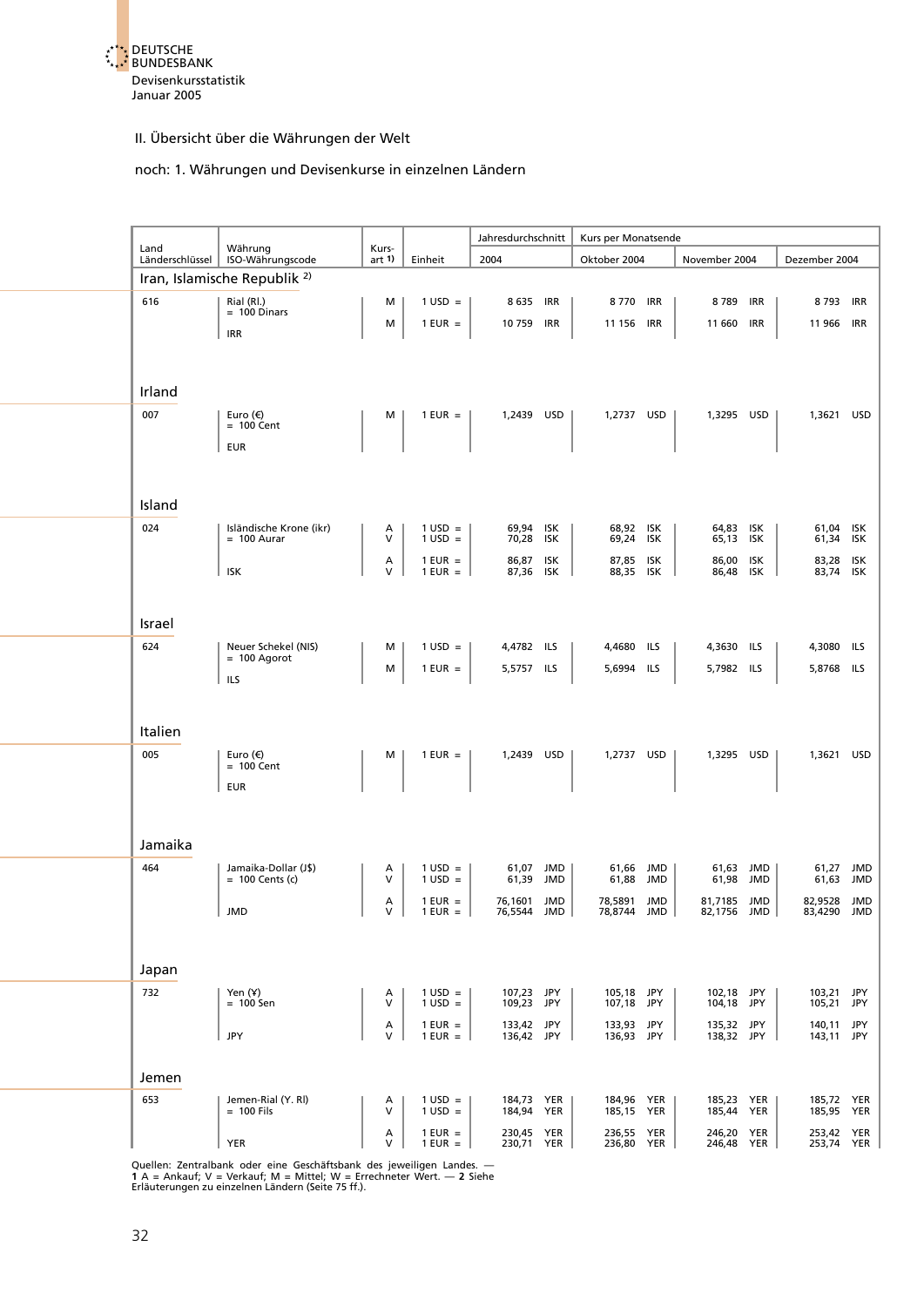#### noch: 1. Währungen und Devisenkurse in einzelnen Ländern

| Land                  | Währung                               | Kurs-        |                                        | Jahresdurchschnitt     |                        | Kurs per Monatsende        |                        |                            |                 |                        |                   |
|-----------------------|---------------------------------------|--------------|----------------------------------------|------------------------|------------------------|----------------------------|------------------------|----------------------------|-----------------|------------------------|-------------------|
| Länderschlüssel       | ISO-Währungscode                      | art 1)       | Einheit                                | 2004                   |                        | Oktober 2004               |                        | November 2004              |                 | Dezember 2004          |                   |
| Jordanien             |                                       |              |                                        |                        |                        |                            |                        |                            |                 |                        |                   |
| 628                   | Jordan-Dinar (JD)<br>$= 1000$ Fils    | А<br>$\vee$  | $1 \text{ USD} =$<br>$1$ USD =         | 0,7080 JOD<br>0,7100   | JOD                    | 0,7080<br>0,7100           | JOD<br><b>JOD</b>      | 0,7080 JOD<br>0,7100       | JOD             | 0,7080 JOD<br>0,7100   | JOD               |
|                       | <b>JOD</b>                            | А<br>$\vee$  | $1$ EUR $=$<br>$1$ EUR =               | 0,88073 JOD<br>0,88514 | <b>JOD</b>             | 0,90472 JOD<br>0,90926 JOD |                        | 0,93747 JOD<br>0,94216 JOD |                 | 0,96377 JOD<br>0,96861 | JOD               |
|                       |                                       |              |                                        |                        |                        |                            |                        |                            |                 |                        |                   |
| Kaimaninseln          |                                       |              |                                        |                        |                        |                            |                        |                            |                 |                        |                   |
| 463                   | Kaiman-Dollar (CI\$)<br>$= 100$ Cents | А<br>$\vee$  | $1 \text{ USD} =$<br>$1 \text{ USD} =$ | 0,84                   | 0,82 KYD<br><b>KYD</b> | 0,84                       | 0,82 KYD<br><b>KYD</b> | 0,84                       | 0,82 KYD<br>KYD | 0,84                   | 0,82 KYD<br>KYD   |
|                       | <b>KYD</b>                            | W, A<br>W, V | $1$ EUR =<br>$1$ EUR $=$               | 1,0200<br>1,0449       | <b>KYD</b><br>KYD      | 1,0444<br>1,0699           | <b>KYD</b><br>KYD      | 1,0902<br>1,1168 KYD       | <b>KYD</b>      | 1,1169<br>1,1442 KYD   | <b>KYD</b>        |
|                       |                                       |              |                                        |                        |                        |                            |                        |                            |                 |                        |                   |
| Kambodscha            |                                       |              |                                        |                        |                        |                            |                        |                            |                 |                        |                   |
| 696                   | Riel (CR)<br>$= 100$ Sen              | A<br>$\vee$  | $1 \text{ USD} =$<br>$1$ USD =         | 4019<br>4027           | KHR<br>KHR             | 4 0 5 0<br>4 0 5 8         | KHR<br>KHR             | 4 017 KHR<br>4 0 2 5       | KHR             | 4 0 2 7<br>4 0 3 5     | KHR<br><b>KHR</b> |
|                       | <b>KHR</b>                            | А<br>v       | $1$ EUR =<br>$1$ EUR =                 | 4999<br>5 0 4 9        | KHR<br>KHR             | 5 1 4 1<br>5 1 9 3         | KHR<br>KHR             | 5 3 2 6<br>5 3 7 9         | KHR<br>KHR      | 5483<br>5 5 3 8        | KHR<br><b>KHR</b> |
| Kamerun <sup>2)</sup> |                                       |              |                                        |                        |                        |                            |                        |                            |                 |                        |                   |
|                       | CFA-Franc                             | 3)           |                                        |                        |                        | 655,957 XAF                |                        |                            |                 |                        |                   |
| 302                   | <b>XAF</b>                            |              | $1$ EUR $=$                            | 655,957 XAF            |                        |                            |                        | 655,957 XAF                |                 | 655,957 XAF            |                   |
|                       |                                       |              |                                        |                        |                        |                            |                        |                            |                 |                        |                   |
| Kanada                |                                       |              |                                        |                        |                        |                            |                        |                            |                 |                        |                   |
| 404                   | Kanadischer Dollar (kan\$)            | м            | $1 \text{ USD} =$                      | 1,3015 CAD             |                        | 1,2207                     | CAD                    | 1,1904                     | CAD             | 1,2036 CAD             |                   |
|                       | $= 100$ Cents (c)                     | M            | $1$ EUR $=$                            | 1,6192 CAD             |                        | 1,5563 CAD                 |                        | 1,5781 CAD                 |                 | 1,6292 CAD             |                   |
|                       | CAD                                   |              |                                        |                        |                        |                            |                        |                            |                 |                        |                   |
| Kap Verde             |                                       |              |                                        |                        |                        |                            |                        |                            |                 |                        |                   |
| 247                   | Kap-Verde-Escudo (KEsc)               | Α            | $1$ USD =                              | 88,662 CVE             |                        | 86,647 CVE                 |                        | 83,137 CVE                 |                 | 80,953 CVE             |                   |
|                       | $= 100$ Centavos (CTS)                | $\vee$       | $1$ USD =                              | 88,864 CVE             |                        | 86,849 CVE                 |                        | 83,339 CVE                 |                 | 81,154 CVE             |                   |
|                       | <b>CVE</b>                            | м            | $1$ EUR $=$                            | 110.265 CVE            |                        | 110.265 CVE                |                        | 110.265 CVE                |                 | 110.265 CVE            |                   |
| Kasachstan            |                                       |              |                                        |                        |                        |                            |                        |                            |                 |                        |                   |
|                       |                                       |              |                                        |                        |                        |                            |                        |                            |                 |                        |                   |
| 079                   | Tenge (T)<br>$= 100$ Tiyn             | м            | $1 \text{ USD} =$                      | 135,84 KZT             |                        | 132,05 KZT                 |                        | 130,02 KZT                 |                 | 130,00                 | KZT               |
|                       | KZT                                   | м            | $1$ EUR =                              | 168,75                 | KZT                    | 167,91 KZT                 |                        | 172,56 KZT                 |                 | 177,10                 | KZT               |
|                       |                                       |              |                                        |                        |                        |                            |                        |                            |                 |                        |                   |
| Katar                 |                                       |              |                                        |                        |                        |                            |                        |                            |                 |                        |                   |
| 644                   | Katar-Riyal (QR)<br>$= 100$ Dirham    | А<br>$\vee$  | $1 \text{ USD} =$<br>$1 \text{ USD} =$ | 3,6300<br>3,6502       | QAR<br>QAR             | 3,6300<br>3,6502           | QAR<br>QAR             | 3,6300<br>3,6502           | QAR<br>QAR      | 3,6300<br>3,6502       | QAR<br>QAR        |
|                       | QAR                                   | А<br>$\vee$  | $1$ EUR $=$<br>$1$ EUR =               | 4,511<br>4,572 QAR     | QAR                    | 4,630<br>4,695 QAR         | QAR                    | 4,808<br>4,874             | QAR<br>QAR      | 4,938                  | QAR<br>5,006 QAR  |

Quellen: Zentralbank oder eine Geschäftsbank des jeweiligen Landes. —<br>1 A = Ankauf; V = Verkauf; M = Mittel; W = Errechneter Wert. — 2 Siehe Er-<br>läuterungen zu Äquatorialguinea. — 3 Wertverhältnis zum Euro.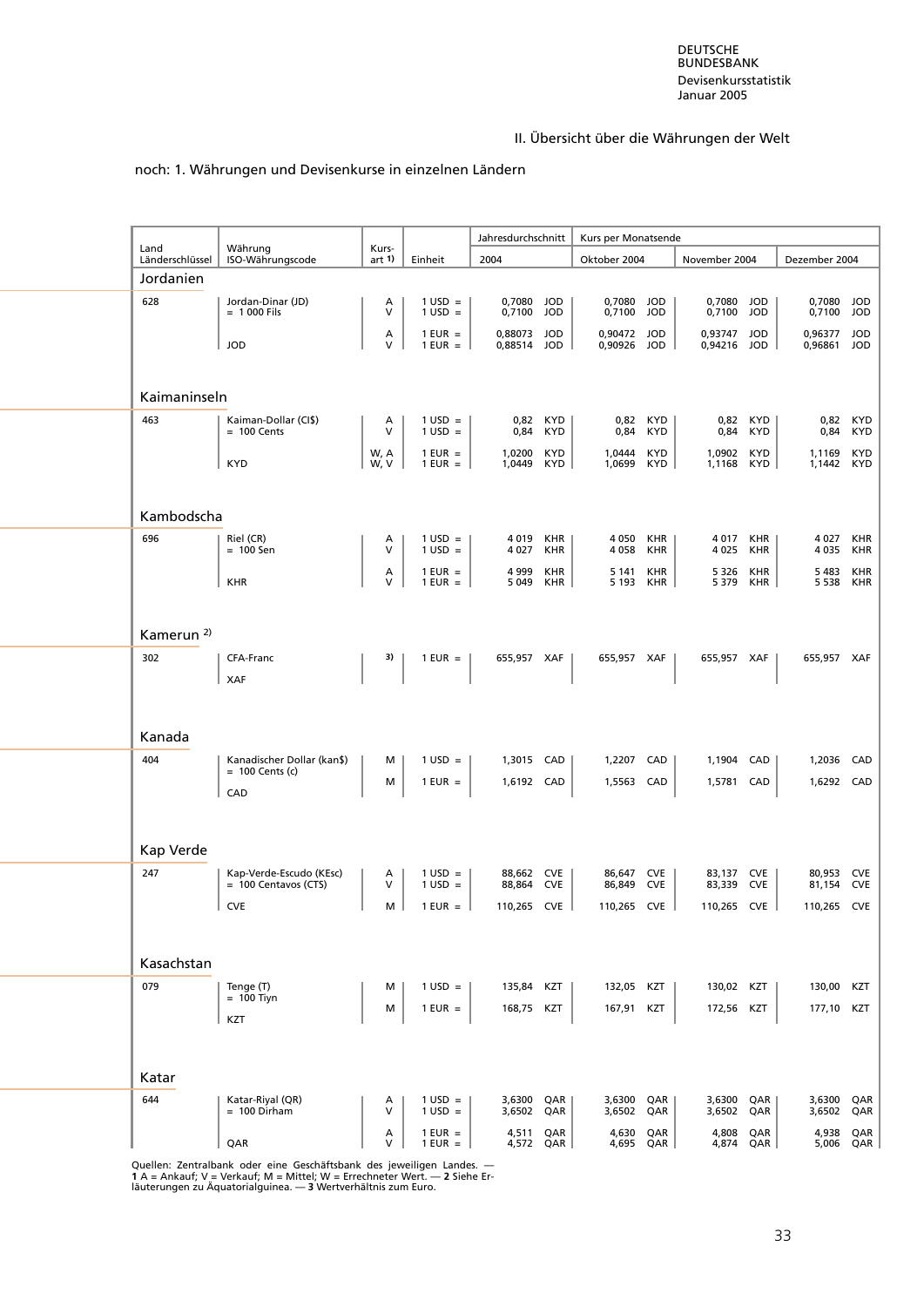

#### noch: 1. Währungen und Devisenkurse in einzelnen Ländern

|                         |                                                |                  |                                        | Jahresdurchschnitt           |                          | Kurs per Monatsende          |                          |                            |                          |                              |                          |
|-------------------------|------------------------------------------------|------------------|----------------------------------------|------------------------------|--------------------------|------------------------------|--------------------------|----------------------------|--------------------------|------------------------------|--------------------------|
| Land<br>Länderschlüssel | Währung<br>ISO-Währungscode                    | Kurs-<br>art $1$ | Einheit                                | 2004                         |                          | Oktober 2004                 |                          | November 2004              |                          | Dezember 2004                |                          |
| Kenia <sup>2)</sup>     |                                                |                  |                                        |                              |                          |                              |                          |                            |                          |                              |                          |
| 346                     | Kenia-Schilling (K.Sh.)<br>$= 100$ Cents (cts) | Α<br>V           | $1 \text{ USD} =$<br>$1 \text{ USD} =$ | 79,0413 KES<br>79,2415 KES   |                          | 81,1722 KES<br>81,3722 KES   |                          | 81,1278 KES<br>81,3278 KES |                          | 77,2444 KES<br>77,4444 KES   |                          |
|                         | KES                                            | А<br>V           | $1$ EUR $=$                            | 98,4676 KES                  |                          | 103,4010 KES                 |                          | 108,0077 KES               |                          | 105,1870 KES                 |                          |
|                         |                                                |                  | $1$ EUR $=$                            | 98,7539 KES                  |                          | 103,6811 KES                 |                          | 108,3144 KES               |                          | 105,4744 KES                 |                          |
| Kirgisistan             |                                                |                  |                                        |                              |                          |                              |                          |                            |                          |                              |                          |
|                         |                                                |                  |                                        |                              |                          |                              |                          |                            |                          |                              |                          |
| 083                     | Kirgisistan-Som (K.S.)<br>$= 100$ Tyins        | м                | $1$ USD =                              | 42,6208 KGS                  |                          | 41,7526 KGS                  |                          | 41,2996 KGS                |                          | 41,6246                      | KGS                      |
|                         | KGS                                            | м                | $1$ EUR $=$                            | 52,9233 KGS                  |                          | 53,2721 KGS                  |                          | 54,5671                    | KGS                      | 56,3930 KGS                  |                          |
|                         |                                                |                  |                                        |                              |                          |                              |                          |                            |                          |                              |                          |
| Kiribati <sup>2)</sup>  |                                                |                  |                                        |                              |                          |                              |                          |                            |                          |                              |                          |
| 812                     | Australischer Dollar /<br>Kiribati (\$A/K)     | 3) M             | $1 \text{ AUD} =$                      | 0,5910 EUR                   |                          | 0,5857 EUR                   |                          | 0,5858 EUR                 |                          | 0,5717 EUR                   |                          |
|                         | $= 100$ Cents                                  |                  |                                        |                              |                          |                              |                          |                            |                          |                              |                          |
|                         | <b>AUD</b>                                     |                  |                                        |                              |                          |                              |                          |                            |                          |                              |                          |
| Kolumbien               |                                                |                  |                                        |                              |                          |                              |                          |                            |                          |                              |                          |
| 480                     | Kolumbianischer Peso (kol\$)                   | Α                | $1$ USD =                              | 2 626,23 COP                 |                          | 2 585,03 COP                 |                          | 2478,75 COP                |                          | 2 386,27                     | COP                      |
|                         | $= 100$ Centavos                               | $\vee$           | $1$ USD =                              | 2 627,05 COP                 |                          | 2 586,57 COP                 |                          | 2 479,45 COP               |                          | 2 3 9 3 , 2 4                | COP                      |
|                         | COP                                            | W, A<br>W, V     | $1$ EUR =<br>$1$ EUR $=$               | 3 264,57 COP<br>3 265,60 COP |                          | 3 292,55 COP<br>3 294,51 COP |                          | 3 295,50<br>3 296,43 COP   | COP                      | 3 250,34 COP<br>3 259,83 COP |                          |
|                         |                                                |                  |                                        |                              |                          |                              |                          |                            |                          |                              |                          |
| Komoren <sup>2)</sup>   |                                                |                  |                                        |                              |                          |                              |                          |                            |                          |                              |                          |
| 375                     | Komoren-Franc (FC)                             | 4)               | $1$ EUR $=$                            | 491,96775 KMF                |                          | 491,96775 KMF                |                          | 491,96775 KMF              |                          | 491,96775 KMF                |                          |
|                         | = 100 Centimes                                 |                  |                                        |                              |                          |                              |                          |                            |                          |                              |                          |
|                         | <b>KMF</b>                                     |                  |                                        |                              |                          |                              |                          |                            |                          |                              |                          |
| Kongo <sup>5)</sup>     |                                                |                  |                                        |                              |                          |                              |                          |                            |                          |                              |                          |
| 318                     | CFA-Franc                                      |                  | $1$ EUR $=$                            | 655,957 XAF                  |                          | 655,957 XAF                  |                          | 655,957 XAF                |                          | 655,957 XAF                  |                          |
|                         | XAF                                            |                  |                                        |                              |                          |                              |                          |                            |                          |                              |                          |
|                         |                                                |                  |                                        |                              |                          |                              |                          |                            |                          |                              |                          |
|                         | Kongo, Demokratische Republik                  |                  |                                        |                              |                          |                              |                          |                            |                          |                              |                          |
| 322                     | Kongo-Franc (FC)<br>$= 100$ Centimes           | м                | $1 \text{ USD} =$                      | 398,7614 CDF                 |                          | 414,5800 CDF                 |                          | 431,5642 CDF               |                          | 446,5491 CDF                 |                          |
|                         | CDF                                            | M                | $1$ EUR $=$                            | 496,7964                     | <b>CDF</b>               | 527,6400 CDF                 |                          | 572,7288                   | CDF                      | 608,6455 CDF                 |                          |
|                         |                                                |                  |                                        |                              |                          |                              |                          |                            |                          |                              |                          |
|                         | Korea, Demokratische Volksrepublik             |                  |                                        |                              |                          |                              |                          |                            |                          |                              |                          |
| 724                     | Won                                            | Α                | $1 \text{ USD} =$                      | 138,35 KPW                   |                          | 135,80 KPW                   |                          | 135,10 KPW                 |                          | 133,90                       | <b>KPW</b>               |
|                         | $= 100$ Chon                                   | v                | $1$ USD =                              | 139,06                       | <b>KPW</b>               | 136,50                       | <b>KPW</b>               | 135,80                     | <b>KPW</b>               | 134,60                       | <b>KPW</b>               |
|                         | <b>KPW</b>                                     | А<br>v           | $1$ EUR =<br>$1$ EUR $=$               | 172,23<br>173,08             | <b>KPW</b><br><b>KPW</b> | 173,15<br>174,00             | <b>KPW</b><br><b>KPW</b> | 180,15<br>181,10           | <b>KPW</b><br>KPW        | 181,15<br>182,10             | <b>KPW</b><br><b>KPW</b> |
|                         |                                                |                  |                                        |                              |                          |                              |                          |                            |                          |                              |                          |
| Korea, Republik         |                                                |                  |                                        |                              |                          |                              |                          |                            |                          |                              |                          |
| 728                     | Won $(\forall \theta)$<br>$= 100$ Chon         | Α<br>v           | $1 \text{ USD} =$<br>$1$ USD =         | 1 132,61<br>1 154,93         | KRW<br><b>KRW</b>        | 1 108,70<br>1 130,50         | <b>KRW</b><br><b>KRW</b> | 1 037,80<br>1 058,20       | <b>KRW</b><br><b>KRW</b> | 1 024,90<br>1 045,10         | <b>KRW</b><br><b>KRW</b> |
|                         |                                                | Α                | $1$ EUR $=$                            | 1 407,05                     | <b>KRW</b>               | 1414,67                      | <b>KRW</b>               | 1 376,80                   | <b>KRW</b>               | 1 398,03                     | <b>KRW</b>               |
|                         | <b>KRW</b>                                     | v                | $1$ EUR =                              | 1435,46                      | <b>KRW</b>               | 1443,23                      | KRW                      | 1 404,60                   | KRW                      | 1426,27                      | KRW                      |

Quellen: Zentralbank oder eine Geschäftsbank des jeweiligen Landes. — australischen Dollar. — 4 Wertverhältnis zum Euro. — 5 Siehe Erläuterungen<br>1 A = Ankauf; V = Verkauf; M = Mittel; W = Errechneter Wert. — 2 Siehe Er- zu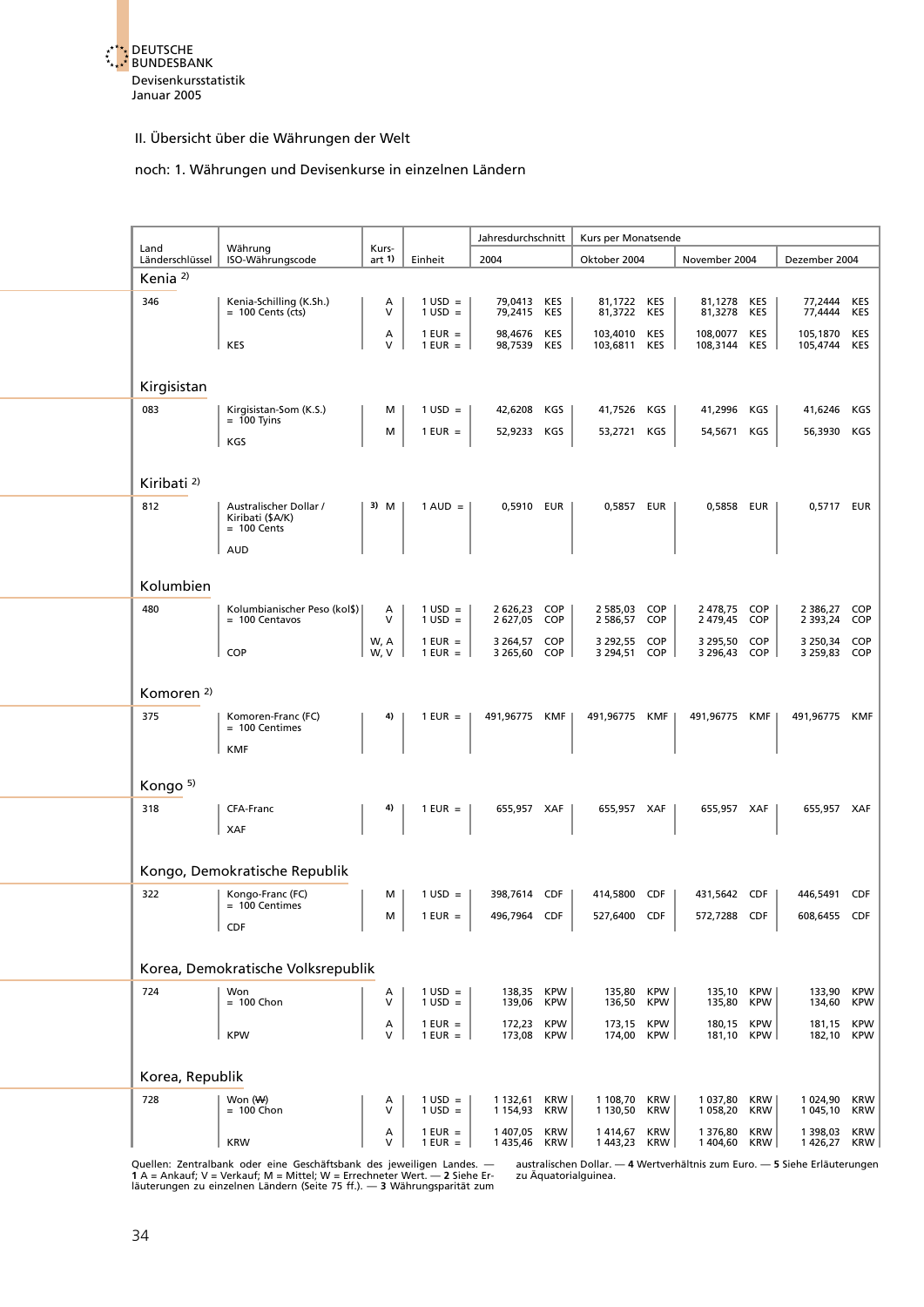#### noch: 1. Währungen und Devisenkurse in einzelnen Ländern

| Land                  | Währung                                             | Kurs-       |                                        | Jahresdurchschnitt             |                   | Kurs per Monatsende         |                   |                                |                   |                                |                          |
|-----------------------|-----------------------------------------------------|-------------|----------------------------------------|--------------------------------|-------------------|-----------------------------|-------------------|--------------------------------|-------------------|--------------------------------|--------------------------|
| Länderschlüssel       | ISO-Währungscode                                    | art 1)      | Einheit                                | 2004                           |                   | Oktober 2004                |                   | November 2004                  |                   | Dezember 2004                  |                          |
| Kroatien              |                                                     |             |                                        |                                |                   |                             |                   |                                |                   |                                |                          |
| 092                   | Kuna (K)<br>$= 100$ Lipa (lp)                       | A<br>$\vee$ | $1 \text{ USD} =$<br>$1$ USD =         | 5,997317<br>6,094071           | HRK<br>HRK        | 5,862042<br>6,001000        | HRK<br>HRK        | 5,707608 HRK<br>5,862927 HRK   |                   | 5,609758 HRK<br>5,766353       | HRK                      |
|                       | <b>HRK</b>                                          | Α<br>$\vee$ | $1$ EUR $=$<br>$1$ EUR $=$             | 7,454811<br>7,567015 HRK       | <b>HRK</b>        | 7,4700<br>7,6640 HRK        | <b>HRK</b>        | 7,5700<br>7,7760 HRK           | <b>HRK</b>        | 7,6300<br>7,8430 HRK           | HRK                      |
|                       |                                                     |             |                                        |                                |                   |                             |                   |                                |                   |                                |                          |
| Kuba $2$              |                                                     |             |                                        |                                |                   |                             |                   |                                |                   |                                |                          |
| 448                   | Kubanischer Peso (kub\$)<br>$= 100$ Centavos        | A/V         | $1$ CUP =                              |                                | 1,00 USD          | 1,00 USD                    |                   |                                | 1,00 USD          |                                | 1,00 USD                 |
|                       | <b>CUP</b>                                          | Α<br>$\vee$ | $1$ EUR $=$<br>$1$ EUR = $\vert$       | 1,2245 CUP<br>1,2646 CUP       |                   | 1,2512 CUP<br>1,2924 CUP    |                   | 1,3038<br>1,3465 CUP           | <b>CUP</b>        | 1,3380<br>1,3822 CUP           | <b>CUP</b>               |
|                       |                                                     |             |                                        |                                |                   |                             |                   |                                |                   |                                |                          |
| Kuwait                |                                                     |             |                                        |                                |                   |                             |                   |                                |                   |                                |                          |
| 636                   | Kuwait-Dinar (KD)<br>$= 1000$ Fils                  | A<br>$\vee$ | $1 \text{ USD} =$<br>$1 \text{ USD} =$ | 0,29315<br>0,29625 KWD         | KWD               | 0,29315<br>0,29625          | <b>KWD</b><br>KWD | 0,29315<br>0,29625 KWD         | KWD               | 0,29315<br>0,29625             | <b>KWD</b><br>KWD        |
|                       | <b>KWD</b>                                          | Α<br>$\vee$ | $1$ EUR =<br>$1$ EUR =                 | 0,3643293<br>0,3709050         | <b>KWD</b><br>KWD | 0,3736197<br>0,3810960      | <b>KWD</b><br>KWD | 0,3878375<br>0,3944273         | <b>KWD</b><br>KWD | 0,3985667<br>0,4052996         | <b>KWD</b><br><b>KWD</b> |
|                       | Laos, Demokratische Volksrepublik                   |             |                                        |                                |                   |                             |                   |                                |                   |                                |                          |
| 684                   | Kip                                                 | Α           | $1 \text{ USD} =$                      | 10 581,67 LAK                  |                   | 10 810,00 LAK               |                   | 10 480,00 LAK                  |                   | 10 365,00 LAK                  |                          |
|                       |                                                     | V           | $1$ USD =                              | 10 643,17 LAK                  |                   | 10 871,00 LAK               |                   | 10 596,00 LAK                  |                   | 10 405,00                      | LAK                      |
|                       | LAK                                                 | A<br>V      | $1$ EUR $=$<br>$1$ EUR $=$             | 12 864,33 LAK<br>13 399,33 LAK |                   | 13 432,00<br>13 840,00 LAK  | LAK               | 13 764,00 LAK<br>14 258,00 LAK |                   | 13 783,00 LAK<br>14 364,00 LAK |                          |
|                       |                                                     |             |                                        |                                |                   |                             |                   |                                |                   |                                |                          |
| Lesotho $2$ )         |                                                     |             |                                        |                                |                   |                             |                   |                                |                   |                                |                          |
| 395                   | Loti (M)<br>$= 100$ Lisente (s)                     | 3)          | $1 ZAR =$                              |                                | 1 LSL             |                             | 1 LSL             |                                | 1 LSL             |                                | 1 LSL                    |
|                       | LSL                                                 |             |                                        |                                |                   |                             |                   |                                |                   |                                |                          |
| Lettland              |                                                     |             |                                        |                                |                   |                             |                   |                                |                   |                                |                          |
| 054                   | Lats (Ls)                                           | м           | $1 \text{ USD} =$                      | 0,5404 LVL                     |                   | 0.5340 LVL                  |                   | 0,5220 LVL                     |                   | 0,5160 LVL                     |                          |
|                       | $= 100$ Santims (s)<br><b>LVL</b>                   | м           | $1$ EUR $=$                            | 0,6711 LVL                     |                   | 0,6800 LVL                  |                   | 0,6920 LVL                     |                   | 0,7030 LVL                     |                          |
|                       |                                                     |             |                                        |                                |                   |                             |                   |                                |                   |                                |                          |
| Libanon               |                                                     |             |                                        |                                |                   |                             |                   |                                |                   |                                |                          |
| 604                   | Libanesisches Pfund (L£)<br>$= 100$ Piastres (P.L.) | м           | $1 \text{ USD} =$                      | 1 507,50 LBP                   |                   | 1 507,50 LBP                |                   | 1 507,50 LBP                   |                   | 1 507,50 LBP                   |                          |
|                       | LBP                                                 | м           | $1$ EUR =                              | 1 876,17                       | LBP               | 1922,82 LBP                 |                   | 2 005,73 LBP                   |                   | 2051,10 LBP                    |                          |
|                       |                                                     |             |                                        |                                |                   |                             |                   |                                |                   |                                |                          |
| Liberia <sup>2)</sup> |                                                     |             |                                        |                                |                   |                             |                   |                                |                   |                                |                          |
| 268                   | Liberianischer Dollar (Lib\$)<br>$= 100$ Cents      | м           | $1 \text{ USD} =$                      | $\mathcal{L}^{\mathcal{L}}$    | LRD               | $\mathcal{L}_{\mathcal{A}}$ | LRD               | $\mathbf{r}$                   | LRD               | $\mathbf{r}$                   | LRD                      |
|                       | LRD                                                 | W, M        | $1$ EUR $=$                            |                                | LRD               |                             | LRD               |                                | LRD               |                                | LRD                      |

Quellen: Zentralbank oder eine Geschäftsbank des jeweiligen Landes. — läuterungen zu einzelnen Ländern (Seite 75 ff.). — 3 Währungsparität zum<br>1 A = Ankauf; V = Verkauf; M = Mittel; W = Errechneter Wert. — 2 Siehe Er-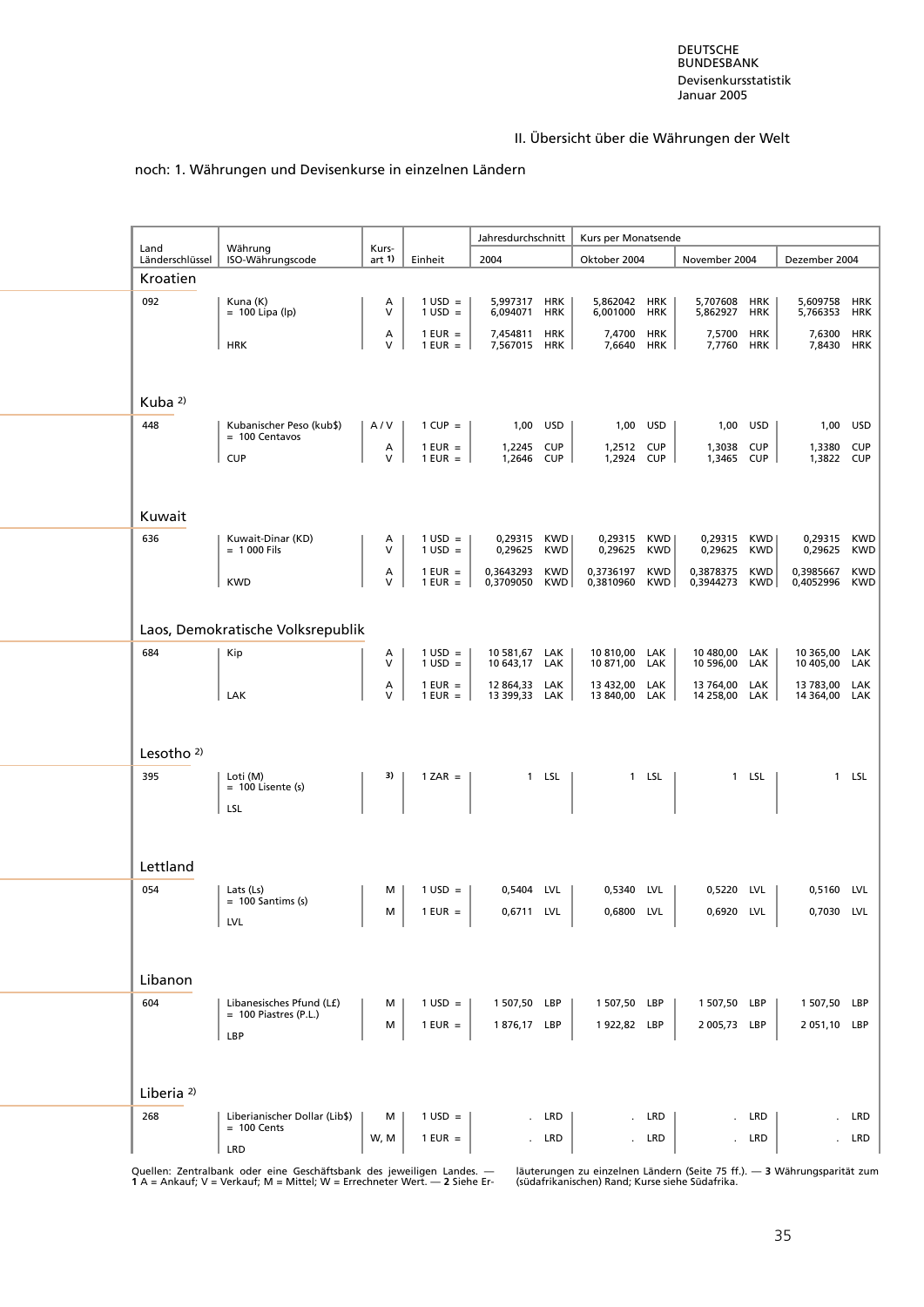

#### noch: 1. Währungen und Devisenkurse in einzelnen Ländern

|                          |                                                |                   |                                | Jahresdurchschnitt       |                          | Kurs per Monatsende          |                          |                              |                          |                          |                          |
|--------------------------|------------------------------------------------|-------------------|--------------------------------|--------------------------|--------------------------|------------------------------|--------------------------|------------------------------|--------------------------|--------------------------|--------------------------|
| Land<br>Länderschlüssel  | Währung<br>ISO-Währungscode                    | Kurs-<br>art $1$  | Einheit                        | 2004                     |                          | Oktober 2004                 |                          | November 2004                |                          | Dezember 2004            |                          |
|                          | Libysch-Arabische Dschamahirija                |                   |                                |                          |                          |                              |                          |                              |                          |                          |                          |
| 216                      | Libyscher Dinar (LD.)<br>$= 1000$ Dirham       | A<br>V            | $1 \text{ USD} =$<br>$1$ USD = | 1,300089<br>1,306606     | <b>LYD</b><br><b>LYD</b> | 1,286091<br>1,292538         | <b>LYD</b><br><b>LYD</b> | 1,258483<br>1,264792         | LYD<br>LYD               | 1,244404 LYD<br>1,250642 | LYD                      |
|                          | <b>LYD</b>                                     | А<br>$\vee$       | $1$ EUR $=$<br>$1$ EUR $=$     | 1,618325<br>1,626437     | <b>LYD</b><br><b>LYD</b> | 1,638100 LYD<br>1,646312 LYD |                          | 1,667115 LYD<br>1,675472 LYD |                          | 1,693389<br>1,701878     | <b>LYD</b><br>LYD        |
|                          |                                                |                   |                                |                          |                          |                              |                          |                              |                          |                          |                          |
| Litauen $2$              |                                                |                   |                                |                          |                          |                              |                          |                              |                          |                          |                          |
| 055                      | Litas (LTL)<br>$= 100$ Centas (ct)             | М                 | $1 \text{ USD} =$              | 2,7812 LTL               |                          | 2,7114 LTL                   |                          | 2,6061                       | <b>LTL</b>               | 2,5345                   | LTL                      |
|                          | <b>LTL</b>                                     | м                 | $1$ EUR =                      | 3,4528 LTL               |                          | 3,4528 LTL                   |                          | 3,4528 LTL                   |                          | 3,4528 LTL               |                          |
| Luxemburg                |                                                |                   |                                |                          |                          |                              |                          |                              |                          |                          |                          |
| 018                      | Euro $(\epsilon)$                              | м                 | $1$ EUR =                      | 1,2439 USD               |                          | 1,2737 USD                   |                          | 1,3295 USD                   |                          | 1,3621                   | <b>USD</b>               |
|                          | $= 100$ Cent<br><b>EUR</b>                     |                   |                                |                          |                          |                              |                          |                              |                          |                          |                          |
|                          |                                                |                   |                                |                          |                          |                              |                          |                              |                          |                          |                          |
|                          | Macau, Sonderverwaltungsregion <sup>2)</sup>   |                   |                                |                          |                          |                              |                          |                              |                          |                          |                          |
| 743                      | Pataca (Pat.)<br>$= 100$ Avos                  | A<br>V            | $1 \text{ USD} =$<br>$1$ USD = | 7,9637<br>8,0841         | <b>MOP</b><br><b>MOP</b> | 7,9550<br>8,0753             | <b>MOP</b><br><b>MOP</b> | 7,9506 MOP<br>8,0707         | <b>MOP</b>               | 7,9500<br>8,0701         | <b>MOP</b><br><b>MOP</b> |
|                          | <b>MOP</b>                                     | $\lambda$<br>V    | $1$ EUR $=$<br>$1$ EUR $=$     | 9,9189<br>10,0688        | <b>MOP</b><br><b>MOP</b> | 10,1745<br>10,3282           | <b>MOP</b><br>MOP        | 10,5425<br>10,7017           | <b>MOP</b><br>MOP        | 10,8262<br>10,9898       | <b>MOP</b><br><b>MOP</b> |
|                          |                                                |                   |                                |                          |                          |                              |                          |                              |                          |                          |                          |
| Madagaskar <sup>2)</sup> |                                                |                   |                                |                          |                          |                              |                          |                              |                          |                          |                          |
| 370                      | Madagaskar-Franc (FMG)<br>$= 100$ Centimes (c) | м                 | $1$ USD =                      | 9 493,63                 | MGF                      | 10 231,00 MGF                |                          | 9 516,00                     | MGF                      | 9 347,00                 | MGF                      |
|                          | <b>MGF</b>                                     | M                 | $1$ EUR =                      | 11 817,67                | MGF                      | 13 101,00                    | MGF                      | 12 786,00                    | MGF                      | 12 672,00                | MGF                      |
|                          | Ariary (Ar) 2)                                 | M                 | $1$ USD =                      | 1898,73                  | MGA                      | 2 046,20                     | MGA                      | 1 903,20                     | MGA                      | 1869,40                  | MGA                      |
|                          | $= 5$ Iraimbilanja<br><b>MGA</b>               | M                 | $1$ EUR =                      | 2 3 6 3 , 5 3            | MGA                      | 2 620,20                     | MGA                      | 2 557,20                     | MGA                      | 2 534,40                 | MGA                      |
|                          |                                                |                   |                                |                          |                          |                              |                          |                              |                          |                          |                          |
| Malawi                   |                                                |                   |                                |                          |                          |                              |                          |                              |                          |                          |                          |
| 386                      | Malawi-Kwacha (MK)<br>$= 100$ Tambala (t)      | Α<br>$\vee$       | $1 \text{ USD} =$<br>$1$ USD = | 108,3628<br>109,4519     | <b>MWK</b><br><b>MWK</b> | 108,3985<br>109,4879         | <b>MWK</b><br><b>MWK</b> | 108,3985<br>109,4879         | <b>MWK</b><br><b>MWK</b> | 108,3985<br>109,4879     | <b>MWK</b><br><b>MWK</b> |
|                          |                                                | А                 | $1$ EUR $=$                    | 134,8344<br>136,1895 MWK | MWK                      | 138,1647                     | <b>MWK</b>               | 144,1375                     | <b>MWK</b>               | 147,8230                 | MWK                      |
|                          | <b>MWK</b>                                     | V                 | $1$ EUR = $\vert$              |                          |                          | 139,5533 MWK                 |                          | 145,5861 MWK                 |                          | 149,3086 MWK             |                          |
| Malaysia                 |                                                |                   |                                |                          |                          |                              |                          |                              |                          |                          |                          |
| 701                      | Malaysischer Ringgit (RM)<br>$= 100$ Sen (c)   | Α<br>v            | $1$ USD =<br>$1$ USD =         | 3,775<br>3,825           | <b>MYR</b><br>MYR        | 3,775 MYR<br>3,825           | MYR                      | 3,775 MYR<br>3,825           | <b>MYR</b>               | 3,775<br>3,825           | <b>MYR</b><br>MYR        |
|                          | <b>MYR</b>                                     | A<br>V            | $1$ EUR $=$<br>$1$ EUR $=$     | 4,6551<br>4,7913         | <b>MYR</b><br>MYR        | 4,7707<br>4,9160             | <b>MYR</b><br>MYR        | 4,9669<br>5,1182             | <b>MYR</b><br>MYR        | 5,0998<br>5,2551         | <b>MYR</b><br>MYR        |
|                          |                                                |                   |                                |                          |                          |                              |                          |                              |                          |                          |                          |
| Malediven                |                                                |                   |                                |                          |                          |                              |                          |                              |                          |                          |                          |
| 667                      | Rufiyaa (Rf)<br>$= 100$ Laari (L)              | Α<br>V            | $1 \text{ USD} =$<br>$1$ USD = | 12,75<br>12,85           | <b>MVR</b><br><b>MVR</b> | 12,75 MVR<br>12,85           | <b>MVR</b>               | 12,75 MVR<br>12,85           | MVR                      | 12,75<br>12,85           | <b>MVR</b><br><b>MVR</b> |
|                          | <b>MVR</b>                                     | А<br>$\mathsf{V}$ | $1$ EUR =<br>$1$ EUR =         | 15,2824<br>16,0466       | <b>MVR</b><br><b>MVR</b> | 15,6452<br>16,4274           | <b>MVR</b><br>MVR        | 15,8740<br>16,6677 MVR       | <b>MVR</b>               | 16,5545<br>17,3823       | <b>MVR</b><br>MVR        |

Quellen: Zentralbank oder eine Geschäftsbank des jeweiligen Landes. —<br>**1 A = Ankauf; V = Verkauf; M = Mittel; W = Err**echneter Wert. — **2** Siehe<br>Erläuterungen zu einzelnen Ländern (Seite 75 ff.).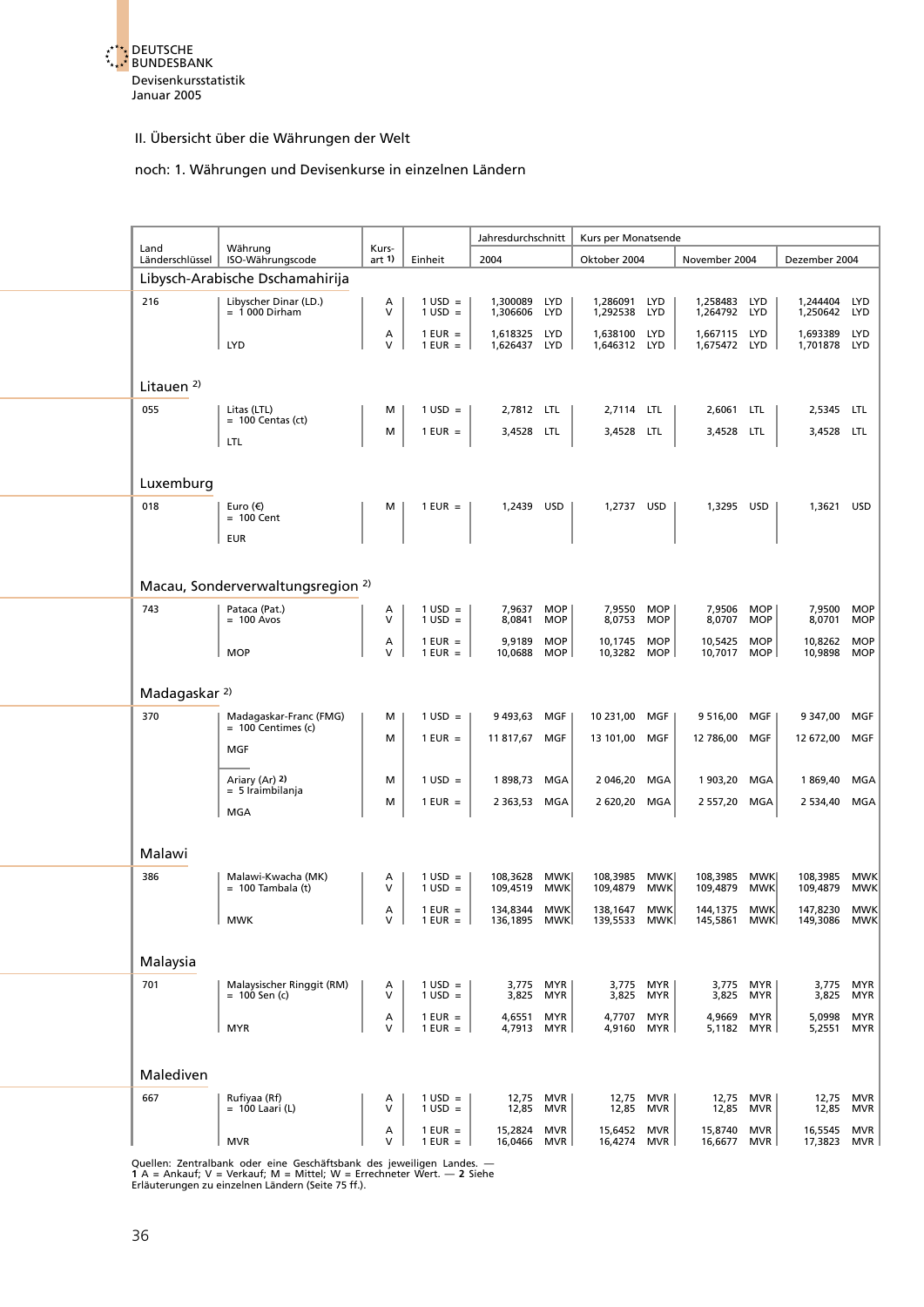#### noch: 1. Währungen und Devisenkurse in einzelnen Ländern

|                          |                                                    |                   |                                | Jahresdurchschnitt |                   | Kurs per Monatsende |                          |                      |            |                        |                   |
|--------------------------|----------------------------------------------------|-------------------|--------------------------------|--------------------|-------------------|---------------------|--------------------------|----------------------|------------|------------------------|-------------------|
| Land<br>Länderschlüssel  | Währung<br>ISO-Währungscode                        | Kurs-<br>art 1)   | Einheit                        | 2004               |                   | Oktober 2004        |                          | November 2004        |            | Dezember 2004          |                   |
| Mali $^{2)}$             |                                                    |                   |                                |                    |                   |                     |                          |                      |            |                        |                   |
| 232                      | CFA-Franc                                          | 3)                | $1$ EUR $=$                    | 655,957 XOF        |                   | 655,957 XOF         |                          | 655,957 XOF          |            | 655,957 XOF            |                   |
|                          | <b>XOF</b>                                         |                   |                                |                    |                   |                     |                          |                      |            |                        |                   |
|                          |                                                    |                   |                                |                    |                   |                     |                          |                      |            |                        |                   |
| Malta                    |                                                    |                   |                                |                    |                   |                     |                          |                      |            |                        |                   |
| 046                      | Maltesische Lira (Lm)<br>$= 100$ Cents (c)         | м                 | $1$ MTL $=$                    | 2,9063             | <b>USD</b>        | 2,9585              | USD                      | 3,0723               | USD        | 3,1423 USD             |                   |
|                          | $= 1000$ Mils (m)<br><b>MTL</b>                    | м                 | $1$ MTL $=$                    | 2,3360 EUR         |                   | 2,3201 EUR          |                          | 2,3117 EUR           |            | 2,3023 EUR             |                   |
|                          |                                                    |                   |                                |                    |                   |                     |                          |                      |            |                        |                   |
| Marokko                  |                                                    |                   |                                |                    |                   |                     |                          |                      |            |                        |                   |
| 204                      | Dirham (DH)                                        | А<br>$\vee$       | $1 \text{ USD} =$              | 8,8314 MAD         |                   | 8,6653              | MAD                      | 8,3712 MAD           |            | 8,2048                 | MAD               |
|                          | $= 100$ Centimes                                   | Α                 | $1$ USD =<br>$1$ EUR =         | 8,8844<br>10,990   | MAD<br>MAD        | 8,7173<br>11,039    | MAD<br>MAD               | 8,4215 MAD<br>11,125 | MAD        | 8,2541<br>11,174       | MAD<br>MAD        |
|                          | <b>MAD</b>                                         | v                 | $1$ EUR = $\vert$              | 11,057             | MAD               | 11,105              | MAD                      | 11,192 MAD           |            | 11,241                 | MAD               |
| Mauretanien              |                                                    |                   |                                |                    |                   |                     |                          |                      |            |                        |                   |
| 228                      | Ouguiya (UM)                                       | A                 | $1 \text{ USD} =$              | 264,16 MRO         |                   | 263,52 MRO          |                          | 261,45 MRO           |            | 255,27                 | <b>MRO</b>        |
|                          | $= 5$ Khoums (KH)                                  | $\vee$            | $1$ USD =                      | 266,15             | <b>MRO</b>        | 265,50              | <b>MRO</b>               | 263,41               | <b>MRO</b> | 257,19                 | <b>MRO</b>        |
|                          | <b>MRO</b>                                         | A<br>$\mathsf{V}$ | $1$ EUR =<br>$1$ EUR $=$       | 326.10<br>328,56   | <b>MRO</b><br>MRO | 336,15<br>338,69    | <b>MRO</b><br><b>MRO</b> | 346,18<br>348,78 MRO | <b>MRO</b> | 347,64<br>350,26 MRO   | <b>MRO</b>        |
|                          |                                                    |                   |                                |                    |                   |                     |                          |                      |            |                        |                   |
| <b>Mauritius</b>         |                                                    |                   |                                |                    |                   |                     |                          |                      |            |                        |                   |
| 373                      | Mauritius-Rupie (MR)<br>$= 100$ Cents (c)          | Α<br>V            | $1 \text{ USD} =$<br>$1$ USD = | 27,0276<br>28,0159 | MUR<br>MUR        | 27,7638<br>28,7755  | <b>MUR</b><br>MUR        | 27,6848<br>28,6974   | MUR<br>MUR | 27,4781<br>28,4874     | MUR<br><b>MUR</b> |
|                          |                                                    | Α                 | $1$ EUR $=$                    | 33,5957            | <b>MUR</b>        | 35,3465             | <b>MUR</b>               | 36,6854              | MUR        | 37,3669                | MUR               |
|                          | <b>MUR</b>                                         | $\mathsf{V}$      | $1$ EUR = $\vert$              | 34,8708            | MUR               | 36,7036             | MUR                      | 38,1035 MUR          |            | 38,8136 MUR            |                   |
| Mazedonien <sup>4)</sup> |                                                    |                   |                                |                    |                   |                     |                          |                      |            |                        |                   |
| 096                      | Denar (Den)                                        | м                 | $1 \text{ USD} =$              | 49,4163            | MKD               | 48,3731             | MKD                      | 46,4298              | MKD        | 45,0676 MKD            |                   |
|                          | $= 100$ Deni<br><b>MKD</b>                         | м                 | $1$ EUR =                      | 61,3383 MKD        |                   | 61,4870             | MKD                      | 61,5055 MKD          |            | 61,3100 MKD            |                   |
|                          |                                                    |                   |                                |                    |                   |                     |                          |                      |            |                        |                   |
| Mexiko                   |                                                    |                   |                                |                    |                   |                     |                          |                      |            |                        |                   |
| 412                      | Mexikanischer Peso (mex\$)<br>$= 100$ Centavos (¢) | Α<br>V            | $1$ USD =<br>$1$ USD =         | 11,2828<br>11,2864 | MXN<br><b>MXN</b> | 11,5310<br>11,5340  | MXN<br><b>MXN</b>        | 11,2375<br>11,2395   | MXN<br>MXN | 11,1500 MXN<br>11,1510 | MXN               |
|                          |                                                    | W, A              | $1$ EUR $=$                    | 14,0260            | <b>MXN</b>        | 14,6870             | <b>MXN</b>               | 14,9403              | <b>MXN</b> | 15,1874                | MXN               |
|                          | <b>MXN</b>                                         | W, V              | $1$ EUR = $\vert$              | 14,0304            | MXN               | 14,6909             | MXN                      | 14,9429 MXN          |            | 15,1888 MXN            |                   |
| Moldau, Republik         |                                                    |                   |                                |                    |                   |                     |                          |                      |            |                        |                   |
| 074                      | Moldau-Leu (MDL)                                   | м                 | $1 \text{ USD} =$              | 12,3197 MDL        |                   | 12,4613 MDL         |                          | 12,4841              | MDL        | 12,4600                | MDL               |
|                          | $= 100$ Bani                                       | M                 | $1$ EUR =                      | 15,3138            | MDL               | 15,8090             | MDL                      | 16,5471 MDL          |            | 16,9542 MDL            |                   |
|                          | <b>MDL</b>                                         |                   |                                |                    |                   |                     |                          |                      |            |                        |                   |
| Mongolei                 |                                                    |                   |                                |                    |                   |                     |                          |                      |            |                        |                   |
| 716                      | Togrog                                             | м                 | $1 \text{ USD} =$              | 1 186,67           | MNT               | 1 207               | MNT                      | 1 2 1 4              | <b>MNT</b> | 1 2 0 9                | MNT               |
|                          | $= 100$ Mongo                                      | M                 | $1$ EUR =                      | 1478,22 MNT        |                   | 1 536,40            | MNT                      | 1612,10 MNT          |            | 1 647,80 MNT           |                   |
|                          | <b>MNT</b>                                         |                   |                                |                    |                   |                     |                          |                      |            |                        |                   |

Quellen: Zentralbank oder eine Geschäftsbank des jeweiligen Landes. — läuterungen zu Benin. — 3 Wertverhältnis zum Euro. — 4 Siehe Erläuterun-<br>1 A = Ankauf; V = Verkauf; M = Mittel; W = Errechneter Wert. — 2 Siehe Er-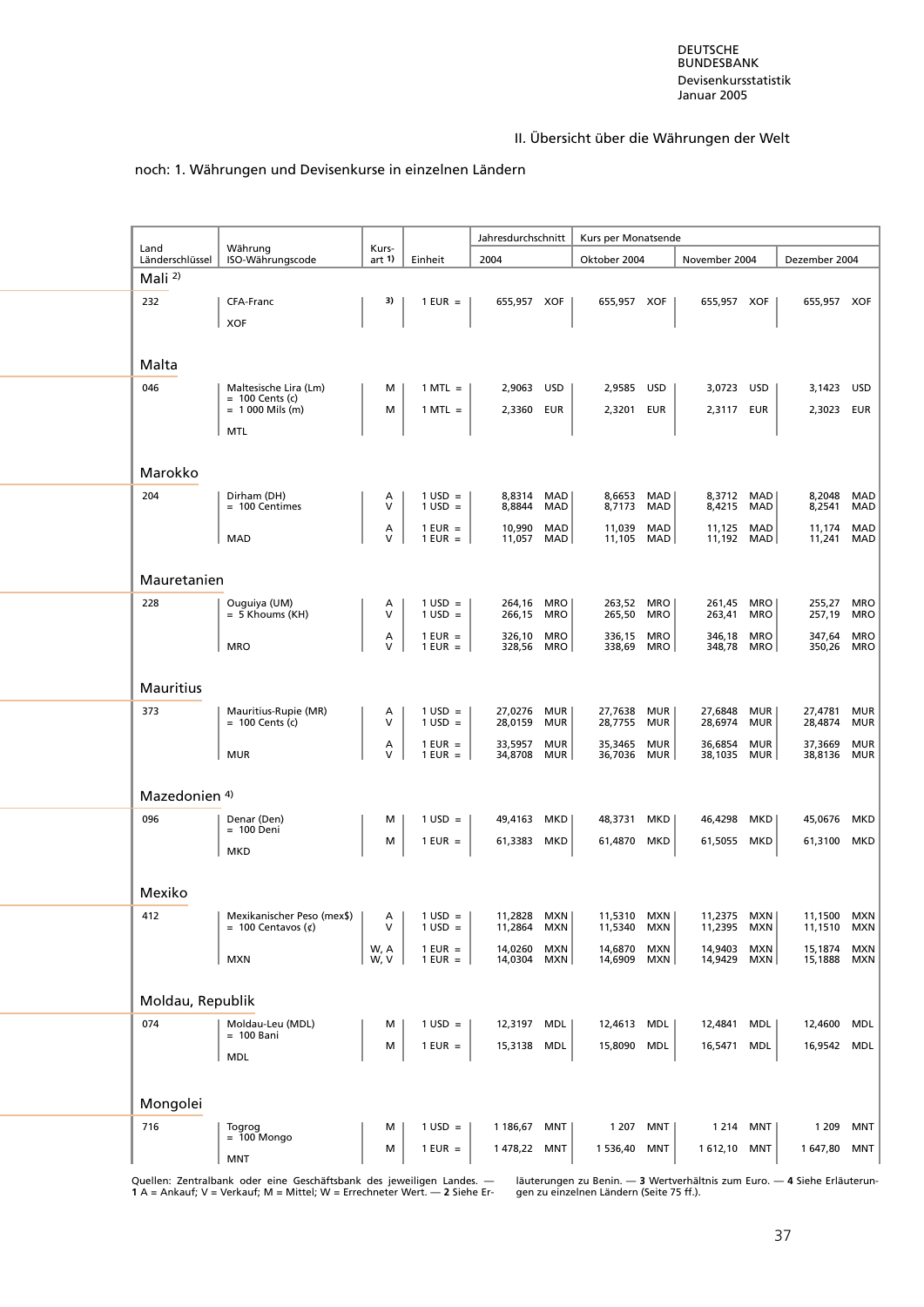

#### noch: 1. Währungen und Devisenkurse in einzelnen Ländern

|                             |                                               |                 |                                        | Jahresdurchschnitt             |                          | Kurs per Monatsende            |             |                                |            |                            |                   |
|-----------------------------|-----------------------------------------------|-----------------|----------------------------------------|--------------------------------|--------------------------|--------------------------------|-------------|--------------------------------|------------|----------------------------|-------------------|
| Land<br>Länderschlüssel     | Währung<br>ISO-Währungscode                   | Kurs-<br>art 1) | Einheit                                | 2004                           |                          | Oktober 2004                   |             | November 2004                  |            | Dezember 2004              |                   |
| Mosambik                    |                                               |                 |                                        |                                |                          |                                |             |                                |            |                            |                   |
| 366                         | Metical (MT)                                  | Α               | $1$ USD $=$                            | 21 814,67                      | MZM                      | 20 242,53                      | MZM         | 19 353,51 MZM                  |            | 18 510,03                  | MZM               |
|                             | $= 100$ Centavos (CT)                         | V               | $1 \text{ USD} =$                      | 22 035,00                      | MZM                      | 20 447,00                      | MZM         | 19 549,00                      | MZM        | 18 697,00                  | MZM               |
|                             | <b>MZM</b>                                    | Α<br>V          | $1$ EUR $=$<br>$1$ EUR = $\vert$       | 27 075,29 MZM<br>27 348,75 MZM |                          | 25 646,18 MZM<br>25 905,23 MZM |             | 25 627,00 MZM<br>25 885,86 MZM |            | 25 187,14<br>25 441,56 MZM | MZM               |
|                             |                                               |                 |                                        |                                |                          |                                |             |                                |            |                            |                   |
| Myanmar <sup>2)</sup>       |                                               |                 |                                        |                                |                          |                                |             |                                |            |                            |                   |
| 676                         | $K\text{vat}$ (K)                             | А               | $1 \text{ USD} =$                      | 2) 5,7420                      | MMK                      | 2) $5,6960$                    | MMK         | 2) 5,5550                      | MMK        | 2)<br>5,4970               | <b>MMK</b>        |
|                             | $= 100$ Pyas (P)                              | v               | $1 \text{ USD} =$                      | 5,8568                         | MMK                      | 5,8100                         | MMK         | 5,6661                         | ммк        | 5,6069                     | MMK               |
|                             | <b>MMK</b>                                    | А<br>V          | $1$ EUR $=$<br>$1$ EUR = $\vert$       | 2) $7,1420$<br>7,2849          | MMK<br>MMK               | 2) 7,2403<br>7,3851            | MMK <br>MMK | 2) 7,3588<br>7,5059 MMK        | MMK        | 2) 7,4781<br>7,6276 MMK    | MMK               |
|                             |                                               |                 |                                        |                                |                          |                                |             |                                |            |                            |                   |
| Namibia <sup>2)</sup>       |                                               |                 |                                        |                                |                          |                                |             |                                |            |                            |                   |
| 389                         | Namibia-Dollar (N\$)<br>$= 100$ Cents (c)     | 3)              | $1 ZAR =$                              |                                | 1 NAD                    |                                | 1 NAD       |                                | 1 NAD      | $\mathbf{1}$               | <b>NAD</b>        |
|                             | <b>NAD</b>                                    |                 |                                        |                                |                          |                                |             |                                |            |                            |                   |
|                             |                                               |                 |                                        |                                |                          |                                |             |                                |            |                            |                   |
| <b>Nepal</b>                |                                               |                 |                                        |                                |                          |                                |             |                                |            |                            |                   |
| 672                         | Nepalesische Rupie (NR)<br>$= 100$ Paisa (P.) | A<br>V          | $1 \text{ USD} =$<br>$1$ USD =         | 73,27 NPR<br>73,88 NPR         |                          | 73,80 NPR<br>74,41             | <b>NPR</b>  | 72,99 NPR<br>73,60             | <b>NPR</b> | 70,74<br>71,35             | NPR<br><b>NPR</b> |
|                             |                                               | A<br>V          | $1$ EUR $=$                            | 91,35 NPR                      |                          | 94,19 NPR                      |             | 96,70 NPR                      |            | 96,37                      | <b>NPR</b>        |
|                             | <b>NPR</b>                                    |                 | $1$ EUR $=$                            | 92,11 NPR                      |                          | 94,97 NPR                      |             | 97,51 NPR                      |            | 97,20 NPR                  |                   |
|                             |                                               |                 |                                        |                                |                          |                                |             |                                |            |                            |                   |
| Neukaledonien <sup>2)</sup> |                                               |                 |                                        |                                |                          |                                |             |                                |            |                            |                   |
| 809                         | CFP-Franc<br><b>XPF</b>                       | 4)              | $ 1000 \text{ XPF} =$                  |                                | 8,38 EUR                 |                                | 8,38 EUR    | 8,38 EUR                       |            |                            | 8,38 EUR          |
|                             |                                               |                 |                                        |                                |                          |                                |             |                                |            |                            |                   |
| Neuseeland                  |                                               |                 |                                        |                                |                          |                                |             |                                |            |                            |                   |
| 804                         | Neuseeland-Dollar (NZ\$)                      | A               | $1$ NZD $=$                            | 0,6701 USD                     |                          | 0,6910 USD                     |             | 0,7228 USD                     |            | 0,7253 USD                 |                   |
|                             | $= 100$ Cents (c)                             | v               | $1$ NZD =<br>$1$ NZD $=$               | 0,6550                         | USD                      | 0,6755                         | USD         | 0,7067 USD                     |            | 0,7092                     | <b>USD</b>        |
|                             | <b>NZD</b>                                    | А<br>V          | $1$ NZD $=$                            | 0,5402<br>0,5243               | EUR<br>EUR               | 0,5437<br>0,5281               | EUR<br>EUR  | 0,5454<br>0,5298               | EUR<br>EUR | 0,5331<br>0,5179           | EUR<br>EUR        |
|                             |                                               |                 |                                        |                                |                          |                                |             |                                |            |                            |                   |
| Nicaragua                   |                                               |                 |                                        |                                |                          |                                |             |                                |            |                            |                   |
| 432                         | Córdoba (C\$)<br>$= 100$ Centavos             | A<br>V          | $1 \text{ USD} =$<br>$1 \text{ USD} =$ | 15,9676 NIO<br>16,1273         | <b>NIO</b>               | 16,1925 NIO<br>16,3544         | <b>NIO</b>  | 16,2617 NIO<br>16,4243         | <b>NIO</b> | 16,3291<br>16,4924         | NIO<br><b>NIO</b> |
|                             | <b>NIO</b>                                    | W, A<br>W, V    | $1$ EUR =<br>$1$ EUR $=$               | 19,9054<br>20,1045             | <b>NIO</b><br><b>NIO</b> | 20,6244 NIO<br>20,8306         | <b>NIO</b>  | 21,6199 NIO<br>21,8361         | <b>NIO</b> | 22,2419 NIO<br>22,4643     | <b>NIO</b>        |
|                             |                                               |                 |                                        |                                |                          |                                |             |                                |            |                            |                   |
|                             | Niederländische Antillen <sup>2)</sup>        |                 |                                        |                                |                          |                                |             |                                |            |                            |                   |
| 478                         | Niederländische-Antillen-                     | Α               | $1 \text{ USD} =$                      |                                | 1,78 ANG                 |                                | 1,78 ANG    | 1,78 ANG                       |            |                            | 1,78 ANG          |
|                             | Gulden (NAf)<br>$= 100$ Cent (c,ct)           | V               | $1$ USD =                              | 1,82                           | ANG                      | 1,82                           | ANG         | 1,82 ANG                       |            | 1,82                       | ANG               |
|                             | ANG                                           | Α<br>V          | 100 EUR $=$<br>$100$ EUR =             | 221,77<br>226,23               | ANG<br>ANG               | 226,85 ANG<br>231,42 ANG       |             | 236,79 ANG<br>241,56 ANG       |            | 242,60<br>247,49 ANG       | ANG               |
|                             |                                               |                 |                                        |                                |                          |                                |             |                                |            |                            |                   |
| Niederlande                 |                                               |                 |                                        |                                |                          |                                |             |                                |            |                            |                   |
| 003                         | Euro $(\epsilon)$<br>$= 100$ Cent             | м               | $1$ EUR $=$                            | 1,2439 USD                     |                          | 1,2737 USD                     |             | 1,3295 USD                     |            | 1,3621                     | <b>USD</b>        |
|                             | <b>EUR</b>                                    |                 |                                        |                                |                          |                                |             |                                |            |                            |                   |
|                             |                                               |                 |                                        |                                |                          |                                |             |                                |            |                            |                   |

Quellen: Zentralbank oder eine Geschäftsbank des jeweiligen Landes. — (südafrikanischen) Rand; Kurse siehe Südafrika. — 4 Wertverhältnis zum<br>1 A = Ankauf; V = Verkauf; M = Mittel; W = Errechneter Wert. — 2 Siehe Er-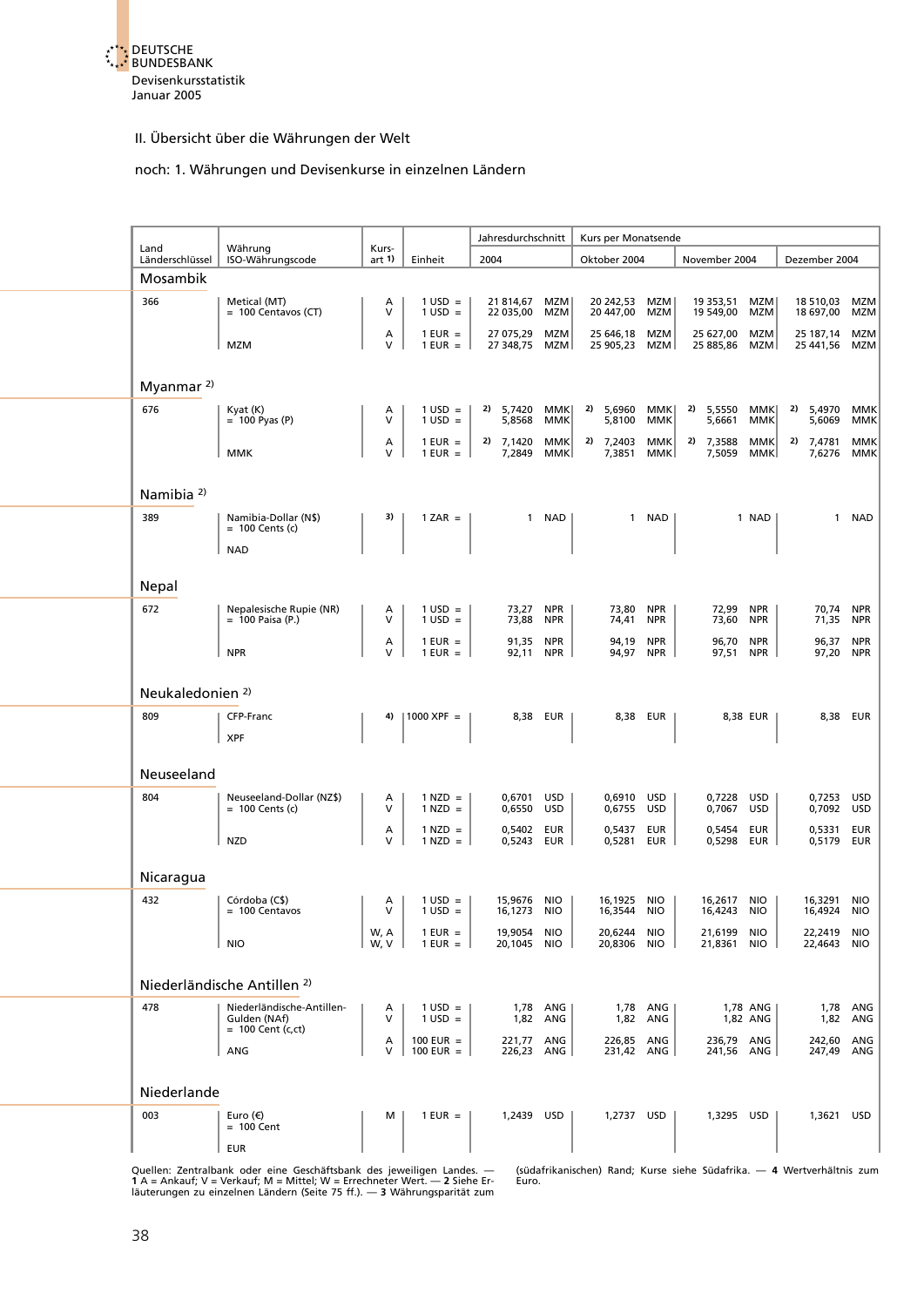#### noch: 1. Währungen und Devisenkurse in einzelnen Ländern

|                                        | Jahresdurchschnitt                             |              |                                  |                        |                          |                          |                          |                          |                          |                         |                          |
|----------------------------------------|------------------------------------------------|--------------|----------------------------------|------------------------|--------------------------|--------------------------|--------------------------|--------------------------|--------------------------|-------------------------|--------------------------|
| Land                                   | Währung                                        | Kurs-        |                                  |                        |                          | Kurs per Monatsende      |                          |                          |                          |                         |                          |
| Länderschlüssel<br>Niger <sup>2)</sup> | ISO-Währungscode                               | art 1)       | Einheit                          | 2004                   |                          | Oktober 2004             |                          | November 2004            |                          | Dezember 2004           |                          |
| 240                                    | CFA-Franc                                      | 3)           | $1$ EUR $=$                      | 655,957 XOF            |                          | 655,957 XOF              |                          | 655,957 XOF              |                          | 655,957 XOF             |                          |
|                                        | <b>XOF</b>                                     |              |                                  |                        |                          |                          |                          |                          |                          |                         |                          |
|                                        |                                                |              |                                  |                        |                          |                          |                          |                          |                          |                         |                          |
| Nigeria                                |                                                |              |                                  |                        |                          |                          |                          |                          |                          |                         |                          |
| 288                                    | Naira (N)<br>$= 100$ Kobo (k)                  | A<br>v       | $1 \text{ USD} =$<br>$1$ USD =   | 132,41<br>133,41       | NGN<br>NGN               | 131,90 NGN<br>132,90     | NGN                      | 131,88 NGN<br>132,88     | NGN                      | 131,85 NGN<br>132,85    | NGN                      |
|                                        | <b>NGN</b>                                     | Α<br>V       | $1$ EUR =<br>$1$ EUR $=$         | 164,6721<br>165,9199   | NGN<br>NGN               | 167,0250<br>168,2910     | NGN<br>NGN               | 174,8069<br>176,1324 NGN | NGN                      | 180,0939<br>181,4598    | NGN<br>NGN               |
|                                        |                                                |              |                                  |                        |                          |                          |                          |                          |                          |                         |                          |
| Norwegen                               |                                                |              |                                  |                        |                          |                          |                          |                          |                          |                         |                          |
| 028                                    | Norwegische Krone (nkr)<br>$= 100$ Øre (Ø)     | Α<br>v       | $1 \text{ USD} =$<br>$1$ USD =   | 6,7236<br>6,7456       | NOK<br>NOK               | 6,3791<br>6,4011         | NOK<br><b>NOK</b>        | 6,1194 NOK<br>6,1414     | NOK                      | 6,0331<br>6,0551        | <b>NOK</b><br><b>NOK</b> |
|                                        |                                                | А            | $1$ EUR $=$                      | 8,3518                 | <b>NOK</b>               | 8,1394                   | <b>NOK</b>               | 8,1035                   | <b>NOK</b>               | 8,2276                  | <b>NOK</b>               |
|                                        | <b>NOK</b>                                     | $\vee$       | $1$ EUR =                        | 8,3818                 | NOK                      | 8,1694                   | <b>NOK</b>               | 8,1335                   | NOK                      | 8,2576 NOK              |                          |
| Österreich                             |                                                |              |                                  |                        |                          |                          |                          |                          |                          |                         |                          |
| 038                                    | Euro $(\epsilon)$                              | м            | $1$ EUR =                        | 1,2439 USD             |                          | 1,2737 USD               |                          | 1,3295 USD               |                          | 1,3621 USD              |                          |
|                                        | $= 100$ Cent<br><b>EUR</b>                     |              |                                  |                        |                          |                          |                          |                          |                          |                         |                          |
|                                        |                                                |              |                                  |                        |                          |                          |                          |                          |                          |                         |                          |
| Oman                                   |                                                |              |                                  |                        |                          |                          |                          |                          |                          |                         |                          |
| 649                                    | Rial Omani (R.O.)<br>$= 1000$ Baizas (Bz.)     | Α<br>V       | $1 \text{ USD} =$<br>$1$ USD =   | 0,3840 OMR<br>0,3850   | OMR                      | 0,3840 OMR<br>0,3850     | OMR                      | 0,3840<br>0,3850         | OMR<br>OMR               | 0,3840<br>0,3850        | OMR<br>OMR               |
|                                        | <b>OMR</b>                                     | А<br>v       | $1$ EUR =<br>$1$ EUR =           | 0,47783<br>0,47927     | OMR<br><b>OMR</b>        | 0,48852<br>0,49003       | OMR<br>OMR               | 0,50934<br>0,51090       | OMR<br>OMR               | 0,52312 OMR<br>0,52460  | <b>OMR</b>               |
|                                        |                                                |              |                                  |                        |                          |                          |                          |                          |                          |                         |                          |
| Pakistan                               |                                                |              |                                  |                        |                          |                          |                          |                          |                          |                         |                          |
| 662                                    | Pakistanische Rupie (pR)<br>$= 100$ Paisa (Ps) | A<br>V       | $1 \text{ USD} =$<br>$1$ USD =   | 58,34<br>58,46         | PKR<br>PKR               | 61,30<br>61,40           | <b>PKR</b><br>PKR        | 59,85<br>59,90           | PKR<br>PKR               | 59,48<br>59,53          | <b>PKR</b><br>PKR        |
|                                        | <b>PKR</b>                                     | А<br>V       | $1$ EUR $=$<br>$1$ EUR =         | 72,6553<br>72,7755 PKR | <b>PKR</b>               | 78,3721<br>78,4999 PKR   | <b>PKR</b>               | 79,6304<br>79,6670 PKR   | <b>PKR</b>               | 81,0474<br>81,1156 PKR  | <b>PKR</b>               |
|                                        |                                                |              |                                  |                        |                          |                          |                          |                          |                          |                         |                          |
| Panama <sup>4)</sup>                   |                                                |              |                                  |                        |                          |                          |                          |                          |                          |                         |                          |
| 442                                    | Balboa (B/.)<br>= 100 Centésimos               |              | $5)$   1 USD =                   |                        | 1 PAB $ $                |                          | 1 PAB $\vert$            |                          | 1 PAB $\vert$            | $\mathbf{1}$            | PAB                      |
|                                        | PAB                                            |              |                                  |                        |                          |                          |                          |                          |                          |                         |                          |
|                                        |                                                |              |                                  |                        |                          |                          |                          |                          |                          |                         |                          |
| Papua-Neuguinea                        |                                                |              |                                  |                        |                          |                          |                          |                          |                          |                         |                          |
| 801                                    | Kina (K)<br>$= 100$ Toea (t)                   | А<br>V       | $1$ PGK =<br>$1$ PGK =           | 0,3378<br>0,3026       | USD<br><b>USD</b>        | 0,3406<br>0,3049         | <b>USD</b><br><b>USD</b> | 0,3449<br>0,3090         | <b>USD</b><br><b>USD</b> | 0,3460<br>0,3100        | USD<br><b>USD</b>        |
|                                        | <b>PGK</b>                                     | Α<br>V       | $1$ PGK $=$<br>$1$ PGK $=$       | 0,2608<br>0,2429       | <b>EUR</b><br>EUR        | 0,2564<br>0,2387         | <b>EUR</b><br>EUR        | 0,2494<br>0,2322         | <b>EUR</b><br>EUR        | 0,2437<br>0,2268        | <b>EUR</b><br><b>EUR</b> |
|                                        |                                                |              |                                  |                        |                          |                          |                          |                          |                          |                         |                          |
| Paraguay                               |                                                |              |                                  |                        |                          |                          |                          |                          |                          |                         |                          |
| 520                                    | Guaraní (G)<br>= 100 Céntimos                  | Α<br>V       | $1 \text{ USD} =$<br>$1$ USD =   | 5972,22<br>5 992,17    | <b>PYG</b><br><b>PYG</b> | 6 065,00<br>6 075,00     | <b>PYG</b><br><b>PYG</b> | 6 125,00<br>6 135,00     | <b>PYG</b><br><b>PYG</b> | 6 240,00<br>6 260,00    | <b>PYG</b><br><b>PYG</b> |
|                                        | <b>PYG</b>                                     | W, A<br>W, V | $1$ EUR $=$<br>$1$ EUR = $\vert$ | 7430,61<br>7455,38 PYG | <b>PYG</b>               | 7 724,99<br>7 737,73 PYG | <b>PYG</b>               | 8 143,19<br>8 156,48 PYG | <b>PYG</b>               | 8488,90<br>8 516,10 PYG | <b>PYG</b>               |
|                                        |                                                |              |                                  |                        |                          |                          |                          |                          |                          |                         |                          |

Quellen: Zentralbank oder eine Geschäftsbank des jeweiligen Landes. — ‱terungen zu einzelnen Ländern (Seite 75 ff.). — 5 Währungsparität zum<br>1 A = Ankauf; V = Verkauf; M = Mittel; W = Errechneter Wert. — 2 Siehe ©US-Dollar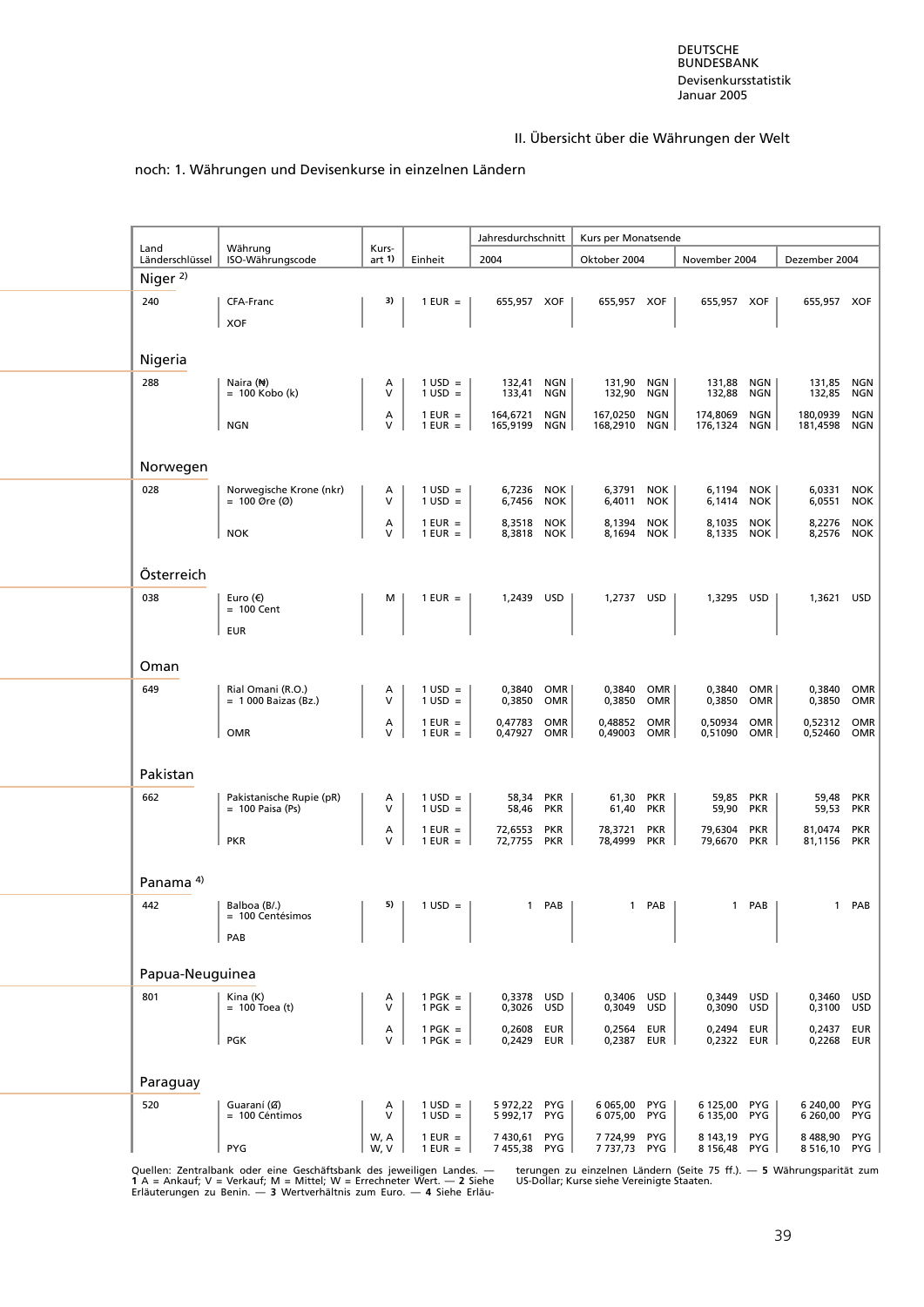

#### noch: 1. Währungen und Devisenkurse in einzelnen Ländern

|                         |                                                  |                  |                                        | Jahresdurchschnitt           |                          | Kurs per Monatsende      |                          |                              |                          |                          |                          |
|-------------------------|--------------------------------------------------|------------------|----------------------------------------|------------------------------|--------------------------|--------------------------|--------------------------|------------------------------|--------------------------|--------------------------|--------------------------|
| Land<br>Länderschlüssel | Währung<br>ISO-Währungscode                      | Kurs-<br>art $1$ | Einheit                                | 2004                         |                          | Oktober 2004             |                          | November 2004                |                          | Dezember 2004            |                          |
| Peru                    |                                                  |                  |                                        |                              |                          |                          |                          |                              |                          |                          |                          |
| 504                     | Neuer Sol (S/.)<br>= 100 Céntimos                | Α<br>$\vee$      | $1 \text{ USD} =$<br>$1 \text{ USD} =$ | 3,410<br>3,411               | PEN<br><b>PEN</b>        | 3,322 PEN<br>3,325       | PEN                      | 3,304<br>3,306               | PEN<br>PEN               | 3,280<br>3,283 PEN       | PEN                      |
|                         | <b>PEN</b>                                       | Α<br>V           | $1$ EUR $=$<br>$1$ EUR $=$             | 4,227 PEN<br>4,300 PEN       |                          | 4,296<br>4,407           | PEN<br>PEN               | 4,303 PEN<br>4,305 PEN       |                          | 4,443 PEN<br>4,497 PEN   |                          |
|                         |                                                  |                  |                                        |                              |                          |                          |                          |                              |                          |                          |                          |
| Philippinen             |                                                  |                  |                                        |                              |                          |                          |                          |                              |                          |                          |                          |
| 708                     | Philippinischer Peso (P)<br>$= 100$ Centavos (¢) | Α<br>V           | $1$ USD =<br>$1 \text{ USD} =$         | 55,65206<br>56,53044         | PHP<br>PHP               | 55,89886<br>56,78114     | PHP<br>PHP               | 55,72126 PHP<br>56,60074     | PHP                      | 55,89985<br>56,78215 PHP | PHP                      |
|                         | PHP                                              | А<br>$\vee$      | $1$ EUR $=$<br>$1$ EUR = $\vert$       | 68,88847<br>70,61412 PHP     | PHP                      | 70,88371<br>72,65934 PHP | PHP                      | 73,62595<br>75,47027 PHP     | PHP                      | 75,75383<br>77,65145 PHP | PHP                      |
| Polen                   |                                                  |                  |                                        |                              |                          |                          |                          |                              |                          |                          |                          |
| 060                     | Zloty (Zl)                                       | м                | $1 \text{ USD} =$                      | 3,6484 PLN                   |                          | 3,3960 PLN               |                          | 3,1793 PLN                   |                          | 2,9904 PLN               |                          |
|                         | $= 100$ Groszy (Gr)<br><b>PLN</b>                | м                | $1$ EUR =                              | 4,5276 PLN                   |                          | 4,3316 PLN               |                          | 4,2150 PLN                   |                          | 4,0790 PLN               |                          |
| Portugal                |                                                  |                  |                                        |                              |                          |                          |                          |                              |                          |                          |                          |
| 010                     | Euro $(\epsilon)$<br>$= 100$ Cent                | м                | $1$ EUR =                              | 1,2439 USD                   |                          | 1,2737 USD               |                          | 1,3295 USD                   |                          | 1,3621 USD               |                          |
|                         | <b>EUR</b>                                       |                  |                                        |                              |                          |                          |                          |                              |                          |                          |                          |
| Ruanda                  |                                                  |                  |                                        |                              |                          |                          |                          |                              |                          |                          |                          |
| 324                     | Ruanda-Franc (F.Rw)<br>= 100 Centimes            | Α<br>V           | $1 \text{ USD} =$<br>$1 \text{ USD} =$ | 573,837710 RWF<br>579,604923 | <b>RWF</b>               | 567,408501<br>573,111099 | <b>RWF</b><br><b>RWF</b> | 565,522976 RWF<br>571,206624 | <b>RWF</b>               | 564,025700<br>569,694300 | <b>RWF</b><br><b>RWF</b> |
|                         | <b>RWF</b>                                       | А<br>$\vee$      | $1$ EUR $=$<br>$1$ EUR $=$             | 713,896066<br>721,070901     | <b>RWF</b><br>$RWF$      | 720,268361<br>727,507239 | <b>RWF</b><br>RWF        | 748,808941<br>756,334659     | <b>RWF</b><br>RWF        | 767,582601<br>775,296999 | <b>RWF</b><br><b>RWF</b> |
| Rumänien                |                                                  |                  |                                        |                              |                          |                          |                          |                              |                          |                          |                          |
| 066                     | Leu (l)                                          | м                | $1 \text{ USD} =$                      | 32 631 ROL                   |                          | 32 057 ROL               |                          | 29 013 ROL                   |                          | 29 067 ROL               |                          |
|                         | $= 100$ Bani<br>ROL                              | М                | $1$ EUR =                              | 40 528                       | ROL                      | 40 870 ROL               |                          | 38 494                       | <b>ROL</b>               | 39 663 ROL               |                          |
| Russische Föderation    |                                                  |                  |                                        |                              |                          |                          |                          |                              |                          |                          |                          |
| 075                     | Rubel (Rbl)                                      | м                | $1 \text{ USD} =$                      | 28,8080 RUB                  |                          | 28,7783 RUB              |                          | 28,2367 RUB                  |                          | 27,7487 RUB              |                          |
|                         | $= 100$ Kopeken<br><b>RUB</b>                    | М                | $1$ EUR $=$                            | 35,8173 RUB                  |                          | 36,6290 RUB              |                          | 37,4165 RUB                  |                          | 37,8104 RUB              |                          |
|                         |                                                  |                  |                                        |                              |                          |                          |                          |                              |                          |                          |                          |
| Salomonen <sup>2)</sup> |                                                  |                  |                                        |                              |                          |                          |                          |                              |                          |                          |                          |
| 806                     | Salomonen-Dollar (SI\$)<br>= 100 Cents $(\phi)$  | А<br>V           | $1$ SBD =<br>$1$ SBD =                 |                              | <b>USD</b><br><b>USD</b> |                          | <b>USD</b><br><b>USD</b> |                              | <b>USD</b><br><b>USD</b> |                          | <b>USD</b><br><b>USD</b> |
|                         | SBD                                              | А<br>V           | $1$ SBD =<br>$1$ SBD =                 |                              | EUR<br>EUR               |                          | <b>EUR</b><br><b>EUR</b> |                              | <b>EUR</b><br>EUR        | $\epsilon$               | EUR<br><b>EUR</b>        |
| Sambia                  |                                                  |                  |                                        |                              |                          |                          |                          |                              |                          |                          |                          |
| 378                     | Kwacha (K)<br>$= 100$ Ngwee (N)                  | A<br>$\vee$      | $1 \text{ USD} =$<br>$1$ USD =         | 4 750,93 ZMK<br>4 806,61     | ZMK                      | 4780,00 ZMK<br>4 842,86  | ZMK                      | 4 710,71<br>4769,29          | ZMK<br>ZMK               | 4 741,43<br>4 801,43     | ZMK<br>ZMK               |
|                         | ZMK                                              | А<br>$\vee$      | $1$ EUR $=$<br>$1$ EUR $=$             | 5910,63<br>5 980,02 ZMK      | ZMK                      | 6 075,89<br>6 155,79 ZMK | ZMK                      | 6 240,29<br>6 317,89 ZMK     | ZMK                      | 6450,26<br>6 531,88 ZMK  | ZMK                      |
|                         |                                                  |                  |                                        |                              |                          |                          |                          |                              |                          |                          |                          |

Quellen: Zentralbank oder eine Geschäftsbank des jeweiligen Landes. —<br>**1 A = Ankauf; V = Verkauf; M = Mittel; W = Err**echneter Wert. — **2** Siehe<br>Erläuterungen zu einzelnen Ländern (Seite 75 ff.).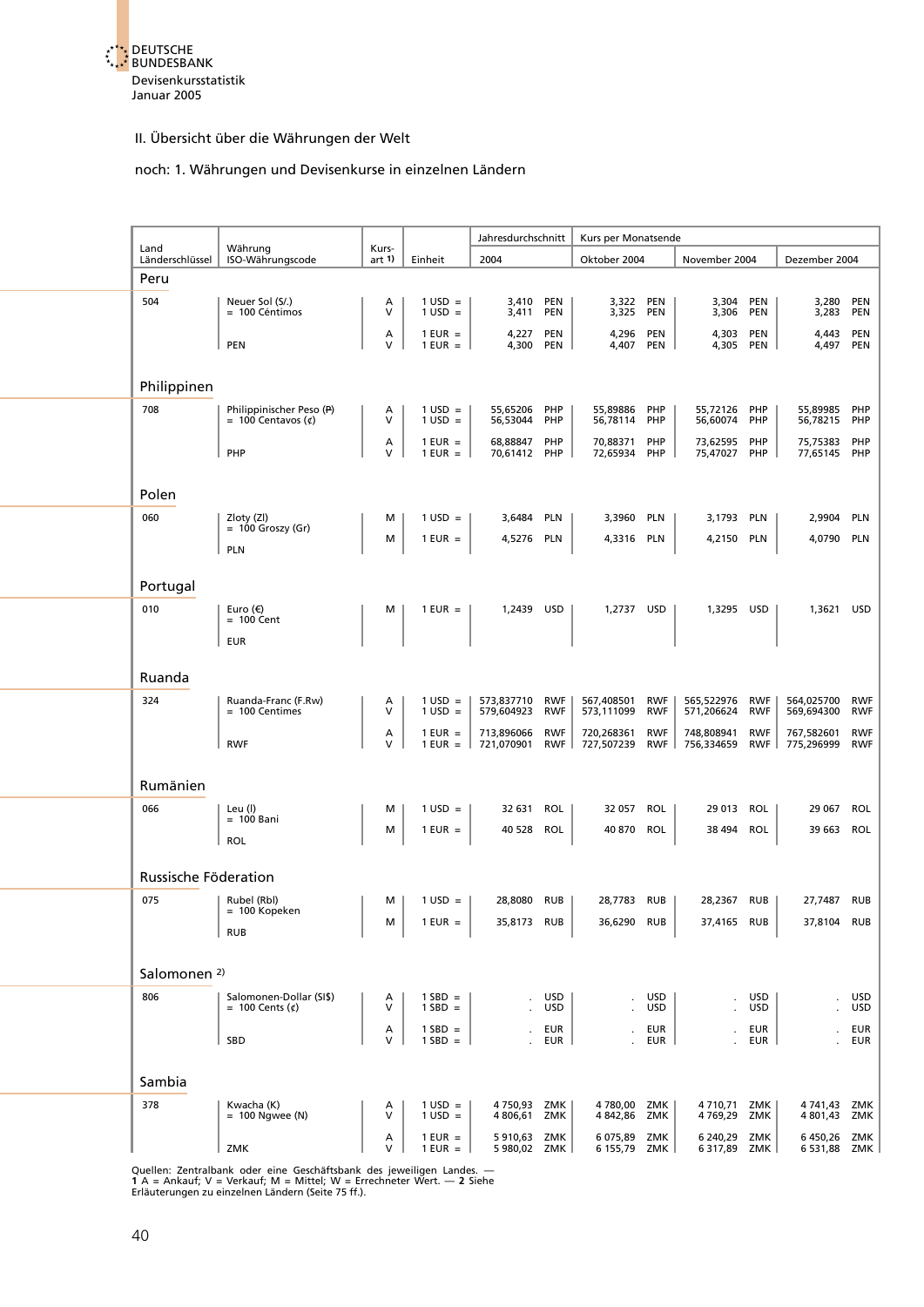# noch: 1. Währungen und Devisenkurse in einzelnen Ländern

| Land                  | Währung                                          | Kurs-       |                                        | Jahresdurchschnitt             |            | Kurs per Monatsende            |                   |                                |            |                                |                          |
|-----------------------|--------------------------------------------------|-------------|----------------------------------------|--------------------------------|------------|--------------------------------|-------------------|--------------------------------|------------|--------------------------------|--------------------------|
| Länderschlüssel       | ISO-Währungscode                                 | art 1)      | Einheit                                | 2004                           |            | Oktober 2004                   |                   | November 2004                  |            | Dezember 2004                  |                          |
| Samoa<br>819          | Tala (WS\$)                                      | Α           | $1 WST =$                              | 0,3648                         | <b>USD</b> | 0,3687                         | USD               | 0,3777                         | USD        | 0,3741                         | <b>USD</b>               |
|                       | $= 100$ Sene (s)                                 | $\vee$      | $1 WST =$                              | 0,3558                         | USD        | 0,3597                         | <b>USD</b>        | 0,3687                         | USD        | 0,3651                         | <b>USD</b>               |
|                       | <b>WST</b>                                       | Α<br>$\vee$ | $1 WST =$<br>$1 WST =$                 | 0,2990<br>0,2780               | EUR<br>EUR | 0,2970 EUR<br>0,2760 EUR       |                   | 0,2921<br>0,2711 EUR           | EUR        | 0,2766<br>0,2556               | EUR<br>EUR               |
|                       | São Tomé und Príncipe <sup>2)</sup>              |             |                                        |                                |            |                                |                   |                                |            |                                |                          |
| 311                   | Dobra (Db)<br>= 100 Céntimos                     | Α<br>$\vee$ | $1 \text{ USD} =$<br>$1 \text{ USD} =$ | 9813,35 STD<br>10 034,54 STD   |            | 9 977,86 STD<br>10 158,72 STD  |                   | 9 981,35 STD<br>10 245,99 STD  |            | 9 971,39 STD<br>10 236,54      | STD                      |
|                       | <b>STD</b>                                       | Α<br>V      | $1$ EUR $=$<br>$1$ EUR =               | 12 176,81 STD<br>12 451,88 STD |            | 12 682,85 STD<br>12 912,75 STD |                   | 13 222,30 STD<br>13 572,87 STD |            | 13 565,07 STD<br>13 925,79 STD |                          |
| Saudi-Arabien         |                                                  |             |                                        |                                |            |                                |                   |                                |            |                                |                          |
| 632                   | Saudi Riyal (S.Rl.)<br>$= 100$ Halalah           | A<br>$\vee$ | $1 \text{ USD} =$<br>$1$ USD =         | 3,7440 SAR<br>3,7540           | SAR        | 3,7440 SAR<br>3,7540           | SAR               | 3,7440 SAR<br>3,7540           | SAR        | 3,7440<br>3,7540               | SAR<br>SAR               |
|                       | SAR                                              | А<br>$\vee$ | $1$ EUR =<br>$1$ EUR =                 | 4,6232 SAR<br>4,7289           | SAR        | 4,7450<br>4,8534               | SAR<br>SAR        | 4,9308<br>5,0434 SAR           | SAR        | 5,0538<br>5,1692 SAR           | SAR                      |
| Schweden              |                                                  |             |                                        |                                |            |                                |                   |                                |            |                                |                          |
| 030                   | Schwedische Krone (skr)                          | Α           | $1 \text{ USD} =$                      | 7,3171                         | SEK        | 7,0650                         | SEK               | 6,7025 SEK                     |            | 6,5800 SEK                     |                          |
|                       | $= 100$ Öre                                      | V<br>Α      | $1$ USD =<br>$1$ EUR $=$               | 7,3846 SEK<br>9,1132 SEK       |            | 7,1325 SEK<br>9,0445 SEK       |                   | 6,7700 SEK<br>8,9085 SEK       |            | 6,6475 SEK<br>8,9905 SEK       |                          |
|                       | <b>SEK</b>                                       | $\vee$      | $1$ EUR =                              | 9,1647                         | <b>SEK</b> | 9,0960                         | <b>SEK</b>        | 8,9600                         | SEK        | 9,0420                         | <b>SEK</b>               |
| Schweiz               |                                                  |             |                                        |                                |            |                                |                   |                                |            |                                |                          |
| 039                   | Schweizer Franken (sfr)<br>$= 100$ Rappen (Rp) / | A<br>V      | $1$ USD =<br>$1$ USD =                 | 1,2252 CHF<br>1,2583           | CHF        | 1,1846<br>1,2166               | CHF<br>CHF        | 1,1260<br>1,1580               | CHF<br>CHF | 1,1153<br>1,1473               | CHF<br>CHF               |
|                       | Centimes (c)<br>CHF                              | А<br>$\vee$ | $1$ EUR =<br>$1$ EUR =                 | 1,5238<br>1,5617 CHF           | <b>CHF</b> | 1,5105<br>1,5485               | CHF<br>CHF        | 1,4970<br>1,5350 CHF           | CHF        | 1,5240<br>1,5620               | <b>CHF</b><br>CHF        |
|                       |                                                  |             |                                        |                                |            |                                |                   |                                |            |                                |                          |
| Senegal <sup>3)</sup> |                                                  | 4)          |                                        |                                |            |                                |                   |                                |            |                                |                          |
| 248                   | CFA-Franc<br><b>XOF</b>                          |             | $1$ EUR =                              | 655,957 XOF                    |            | 655,957 XOF                    |                   | 655,957 XOF                    |            | 655,957 XOF                    |                          |
|                       | Serbien und Montenegro <sup>2)</sup>             |             |                                        |                                |            |                                |                   |                                |            |                                |                          |
| 094                   |                                                  |             |                                        |                                |            |                                |                   |                                |            |                                |                          |
| davon:<br>Serbien     | Serbischer Dinar (CSD)<br>$= 100$ Para           | Α<br>$\vee$ | $1 \text{ USD} =$<br>$1$ USD =         | 58,3398 CSD<br>58,6909 CSD     |            | 59,5910 CSD<br>59,9496 CSD     |                   | 58,1249 CSD<br>58,4747 CSD     |            | 57,7520 CSD<br>58,0996         | <b>CSD</b>               |
|                       | <b>CSD</b>                                       | Α<br>V      | $1$ EUR =<br>$1$ EUR $=$               | 72,5855 CSD<br>73,0223 CSD     |            | 76,0261<br>76,4837             | <b>CSD</b><br>CSD | 77,1608<br>77,6252 CSD         | CSD        | 78,8431<br>79,3175             | <b>CSD</b><br><b>CSD</b> |
| Montenegro  Euro (€)  |                                                  | Α<br>$\vee$ | $1 \text{ USD} =$                      | 0,8032 EUR                     |            | 0,7844                         | <b>EUR</b>        | 0.7526 EUR                     |            | 0,7329                         | EUR                      |
|                       | $= 100$ Cent<br><b>EUR</b>                       |             | $1 \text{ USD} =$                      | 0,8081 EUR                     |            | 0,7891 EUR                     |                   | 0,7572 EUR                     |            | 0,7373 EUR                     |                          |
| Seychellen            |                                                  |             |                                        |                                |            |                                |                   |                                |            |                                |                          |
| 355                   | Seychellen-Rupie (SR)                            | А           | $1 \text{ USD} =$                      | 5,4725 SCR                     |            | 5,4725 SCR                     |                   | 5,4725 SCR                     |            | 5,4725 SCR                     |                          |
|                       | $= 100$ Cents (C)                                | $\vee$<br>Α | $1$ USD =<br>$1$ EUR $=$               | 5,5688 SCR<br>6,8245 SCR       |            | 5,5688 SCR<br>6,9824           | SCR               | 5,5688 SCR<br>7,2708 SCR       |            | 5,5688 SCR<br>7,4552 SCR       |                          |
|                       | <b>SCR</b>                                       | $\vee$      | $1$ EUR =                              | 6,9446 SCR                     |            | 7,1052 SCR                     |                   | 7,3986 SCR                     |            | 7,5863 SCR                     |                          |

Quellen: Zentralbank oder eine Geschäftsbank des jeweiligen Landes. — läuterungen zu einzelnen Ländern (Seite 75 ff.). — 3 Siehe Erläuterungen zu<br>1 A = Ankauf; V = Verkauf; M = Mittel; W = Errechneter Wert. — 2 Siehe Er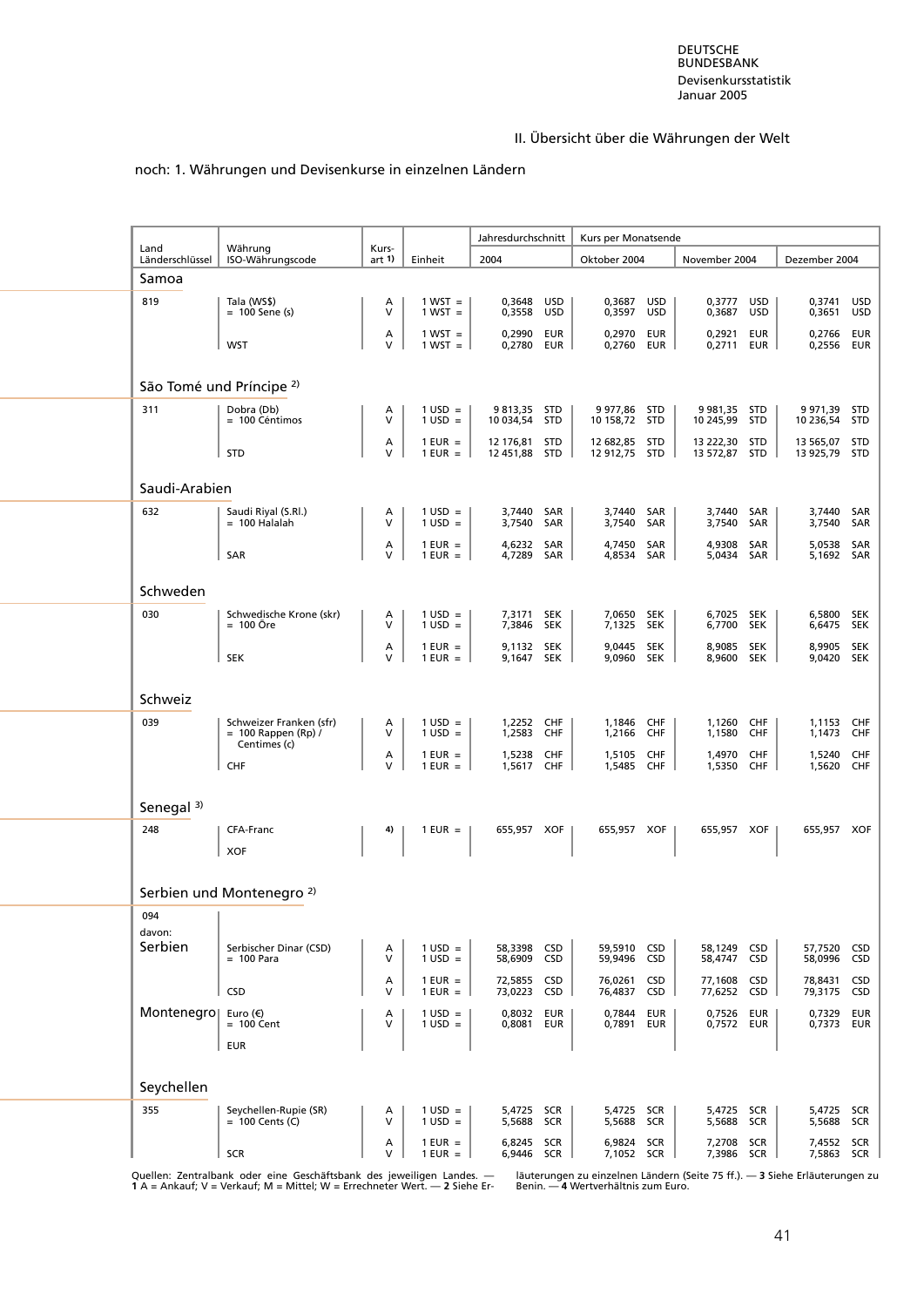

#### noch: 1. Währungen und Devisenkurse in einzelnen Ländern

| Land                    | Währung                                                  | Kurs-       |                                                | Jahresdurchschnitt           |                | Kurs per Monatsende          |                |                            |                          |                              |              |
|-------------------------|----------------------------------------------------------|-------------|------------------------------------------------|------------------------------|----------------|------------------------------|----------------|----------------------------|--------------------------|------------------------------|--------------|
| Länderschlüssel         | ISO-Währungscode                                         | art 1)      | Einheit                                        | 2004                         |                | Oktober 2004                 |                | November 2004              |                          | Dezember 2004                |              |
| Sierra Leone            |                                                          |             |                                                |                              |                |                              |                |                            |                          |                              |              |
| 264                     | Leone (Le)<br>$= 100$ Cents (c)                          | Α<br>$\vee$ | $1 \text{ USD} =$<br>$1$ USD =                 | 2 692,77<br>2 747,17 SLL     | <b>SLL</b>     | 2 750,09 SLL<br>2 805,65 SLL |                | 2 802,43<br>2 859,04       | <b>SLL</b><br><b>SLL</b> | 2831,88 SLL<br>2889,09 SLL   |              |
|                         | <b>SLL</b>                                               | Α<br>V      | $1$ EUR $=$<br>$1$ EUR =                       | 3 353,10 SLL<br>3 439,65 SLL |                | 3 502,69 SLL<br>3 572,74 SLL |                | 3 723,60<br>3 797,95 SLL   | <b>SLL</b>               | 3 860,38 SLL<br>3 937,15 SLL |              |
|                         |                                                          |             |                                                |                              |                |                              |                |                            |                          |                              |              |
| Simbabwe <sup>2)</sup>  |                                                          |             |                                                |                              |                |                              |                |                            |                          |                              |              |
| 382                     | Simbabwe-Dollar (Z.\$)<br>$= 100$ Cents (c)              | 3) M        | $1 \text{ USD} =$                              | 824,00 ZWD                   |                | 824,00 ZWD                   |                | 824,00 ZWD                 |                          | 824,00 ZWD                   |              |
|                         |                                                          | м           | $1$ EUR =                                      | 1025,81 ZWD                  |                | 1 051,30                     | ZWD            | 1 092,29                   | ZWD                      | 1 122,80                     | ZWD          |
|                         |                                                          | 4) M        | $1$ USD =                                      | 5 285,49 ZWD                 |                | 6 200,00                     | ZWD            | 6 200,00                   | ZWD                      | 6 200,00 ZWD                 |              |
|                         | ZWD                                                      | м           | $1$ EUR $=$                                    | 6 597,44 ZWD                 |                | 7 910,27 ZWD                 |                | 8 218,72 ZWD               |                          | 8448,43 ZWD                  |              |
|                         |                                                          |             |                                                |                              |                |                              |                |                            |                          |                              |              |
| Singapur <sup>2)</sup>  |                                                          |             |                                                |                              |                |                              |                |                            |                          |                              |              |
| 706                     | Singapur-Dollar (S\$)<br>$= 100$ Cents (c)               | Α<br>V      | $1 \text{ USD} =$<br>$1 \text{ USD} =$         | 1,67508<br>1,70508           | SGD<br>SGD     | 1,64860<br>1,67860           | SGD<br>SGD     | 1,62670<br>1,65670         | SGD<br>SGD               | 1,62550 SGD<br>1,65550       | SGD          |
|                         | SGD                                                      | Α<br>V      | $1$ EUR $=$<br>$1$ EUR =                       | 2,080138<br>2,120642 SGD     | SGD            | 2,102171<br>2,142171 SGD     | SGD            | 2,154678<br>2,194678       | SGD<br>SGD               | 2,209029<br>2,249029 SGD     | SGD          |
|                         |                                                          |             |                                                |                              |                |                              |                |                            |                          |                              |              |
| Slowakei                |                                                          |             |                                                |                              |                |                              |                |                            |                          |                              |              |
| 063                     | Slowakische Krone (Sk)<br>$= 100$ Hellers (h)            | м           | $1 \text{ USD} =$                              | 32,255 SKK                   |                | 31,386                       | <b>SKK</b>     | 29,627                     | SKK                      | 28,496 SKK                   |              |
|                         | <b>SKK</b>                                               | М           | $1$ EUR $=$                                    | 40,037 SKK                   |                | 39,940 SKK                   |                | 39,288                     | SKK                      | 38,796 SKK                   |              |
|                         |                                                          |             |                                                |                              |                |                              |                |                            |                          |                              |              |
| Slowenien <sup>2)</sup> |                                                          |             |                                                |                              |                |                              |                |                            |                          |                              |              |
| 091                     | Tolar (SIT)                                              | м           | $1 \text{ USD} =$                              | 192,5778 SIT                 |                | 188,0003 SIT                 |                | 180,8958                   | SIT                      | 176,2427 SIT                 |              |
|                         | $= 100$ Stotin<br>SIT                                    | М           | $1$ EUR =                                      | 238,9191 SIT                 |                | 239,7944 SIT                 |                | 239,7593 SIT               |                          | 239,7430 SIT                 |              |
|                         |                                                          |             |                                                |                              |                |                              |                |                            |                          |                              |              |
| Somalia <sup>2)</sup>   |                                                          |             |                                                |                              |                |                              |                |                            |                          |                              |              |
| 342                     | Somalia-Schilling (So.Sh.)<br>$= 100$ Centesimi          | A<br>v      | $1 \text{ USD} =$<br>$1 \text{ } \text{USD} =$ |                              | . SOS<br>. SOS |                              | . 505<br>. SOS |                            | sos<br>. SOS             |                              | SOS<br>. sos |
|                         | SOS                                                      |             |                                                |                              |                |                              |                |                            |                          |                              |              |
|                         |                                                          |             |                                                |                              |                |                              |                |                            |                          |                              |              |
| Spanien                 |                                                          |             |                                                |                              |                |                              |                |                            |                          |                              |              |
| 011                     | Euro $(\epsilon)$<br>$= 100$ Cent                        | м           | $1$ EUR $=$                                    | 1,2439 USD                   |                | 1,2737 USD                   |                | 1,3295 USD                 |                          | 1,3621 USD                   |              |
|                         | <b>EUR</b>                                               |             |                                                |                              |                |                              |                |                            |                          |                              |              |
|                         |                                                          |             |                                                |                              |                |                              |                |                            |                          |                              |              |
| Sri Lanka               |                                                          |             |                                                |                              |                |                              |                |                            |                          |                              |              |
| 669                     | Sri-Lanka-Rupie (S.L.Re.)<br>$= 100$ Cents<br>(S.L.Cts.) | Α<br>$\vee$ | $1 \text{ USD} =$<br>$1 \text{ USD} =$         | 101,00 LKR<br>101,49 LKR     |                | 103,20 LKR<br>103,80 LKR     |                | r) 105,08 LKR<br>r) 105,68 | LKR                      | 104,20 LKR<br>104,70 LKR     |              |
|                         | <b>LKR</b>                                               | A<br>v      | $1$ EUR $=$<br>$1$ EUR $=$                     | 124,91 LKR<br>126,50 LKR     |                | 131,72 LKR<br>133,27 LKR     |                | 138,19 LKR<br>139,77 LKR   |                          | 141,36 LKR<br>143,08 LKR     |              |

Quellen: Zentralbank oder eine Geschäftsbank des jeweiligen Landes. — läuterungen zu einzelnen Ländern (Seite 75 ff.). — 3 Offizieller Kurs. —<br>1 A = Ankauf; V = Verkauf; M = Mittel; W = Errechneter Wert. — 2 Siehe Er-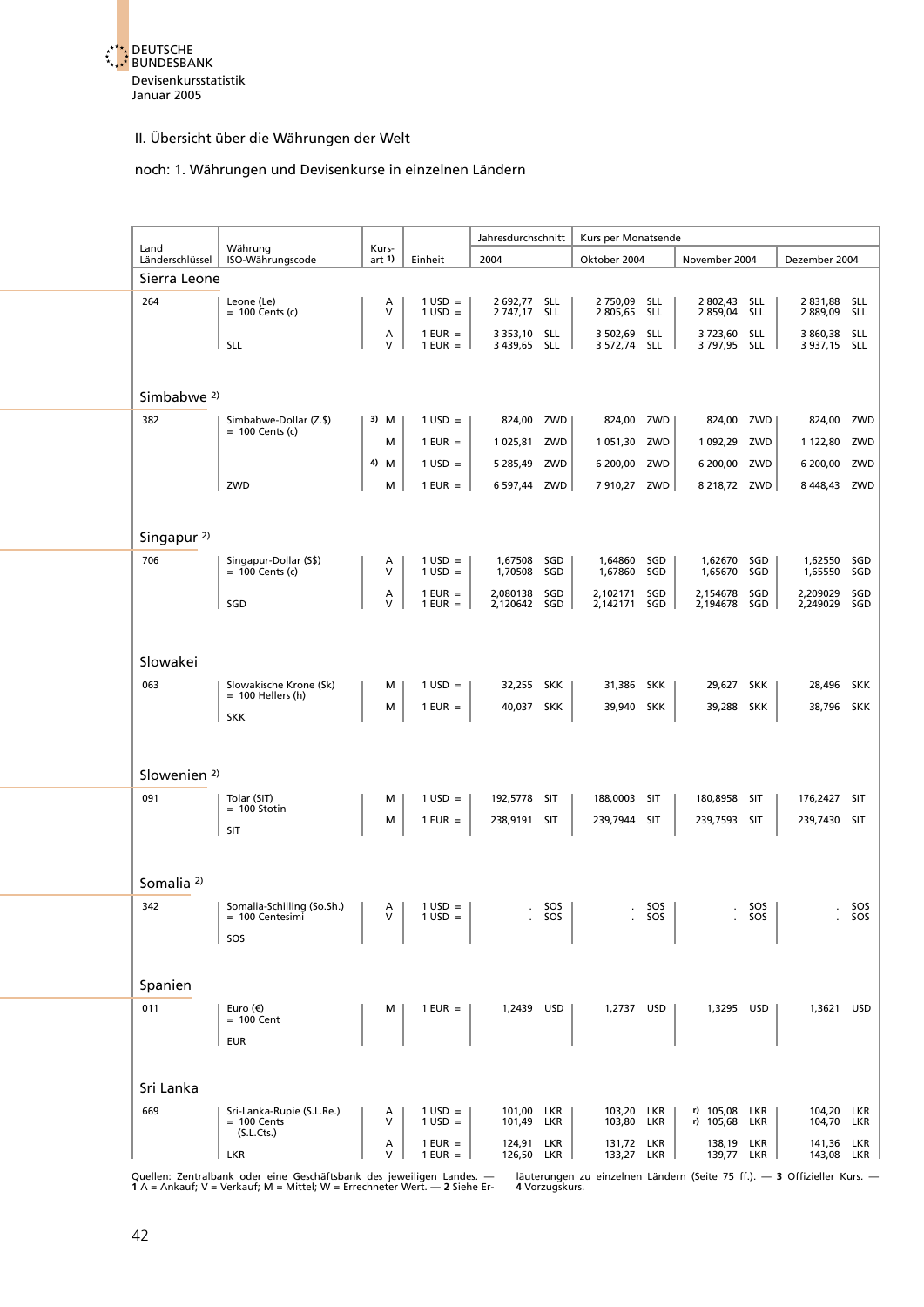#### noch: 1. Währungen und Devisenkurse in einzelnen Ländern

| Land                | Währung                                       | Kurs-        |                                        | Jahresdurchschnitt             | Kurs per Monatsende           |                               |                                |
|---------------------|-----------------------------------------------|--------------|----------------------------------------|--------------------------------|-------------------------------|-------------------------------|--------------------------------|
| Länderschlüssel     | ISO-Währungscode                              | art $1$      | Einheit                                | 2004                           | Oktober 2004                  | November 2004                 | Dezember 2004                  |
| St. Helena          |                                               |              |                                        |                                |                               |                               |                                |
| 329                 | St.-Helena-Pfund (SH£)<br>$= 100$ Pence (p)   | 2)           | $1$ SHP =                              | 1 GBP                          | 1 GBP                         | 1 GBP                         | GBP<br>$\mathbf{1}$            |
|                     |                                               |              |                                        |                                |                               |                               |                                |
|                     | <b>SHP</b>                                    |              |                                        |                                |                               |                               |                                |
|                     |                                               |              |                                        |                                |                               |                               |                                |
| St. Kitts und Nevis |                                               |              |                                        |                                |                               |                               |                                |
| 449                 | Ostkaribischer Dollar (EC\$)<br>$= 100$ Cents | A<br>v       | $1$ USD =<br>$1$ USD =                 | 2,6882 XCD<br>XCD<br>2,7169    | 2,6882 XCD<br>2,7169<br>XCD   | 2,6882 XCD<br>XCD<br>2,7169   | 2,6882 XCD<br>2,7169 XCD       |
|                     |                                               | W, A         | $1$ EUR $=$                            | 3,3439<br>XCD                  | XCD<br>3.4240                 | XCD<br>3,5740                 | 3,6616 XCD                     |
|                     | <b>XCD</b>                                    | W, V         | $1$ EUR $=$                            | 3,3796<br>XCD                  | 3,4605 XCD                    | 3,6121 XCD                    | 3,7007 XCD                     |
|                     |                                               |              |                                        |                                |                               |                               |                                |
| St. Lucia           |                                               |              |                                        |                                |                               |                               |                                |
| 465                 | Ostkaribischer Dollar (EC\$)                  | А            | $1 \text{ USD} =$                      | 2,6882<br>XCD                  | 2,6882 XCD                    | 2,6882 XCD                    | 2,6882<br>XCD                  |
|                     | $= 100$ Cents                                 | v            | $1$ USD =                              | 2,7169<br>XCD                  | 2,7169<br>XCD                 | 2,7169<br>XCD                 | XCD<br>2,7169                  |
|                     | XCD                                           | W, A<br>W, V | $1$ EUR $=$<br>$1$ EUR $=$             | 3,3439<br>XCD<br>3,3796 XCD    | 3,4240 XCD<br>3,4605 XCD      | 3,5740 XCD<br>3,6121 XCD      | 3,6616<br>XCD<br>3,7007 XCD    |
|                     |                                               |              |                                        |                                |                               |                               |                                |
|                     |                                               |              |                                        |                                |                               |                               |                                |
|                     | St. Vincent und die Grenadinen                |              |                                        |                                |                               |                               |                                |
| 467                 | Ostkaribischer Dollar (EC\$)<br>$= 100$ Cents | Α<br>V       | $1$ USD =<br>$1$ USD =                 | 2,6882<br>XCD<br>XCD<br>2,7169 | 2,6882 XCD<br>2,7169 XCD      | 2,6882 XCD<br>2,7169 XCD      | 2,6882 XCD<br>2,7169 XCD       |
|                     |                                               | W, A         | $1$ EUR $=$                            | 3,3439<br>XCD                  | 3,4240 XCD                    | 3,5740 XCD                    | 3,6616 XCD                     |
|                     | <b>XCD</b>                                    | W, V         | $1$ EUR $=$                            | 3,3796<br>XCD                  | 3,4605 XCD                    | 3,6121 XCD                    | 3,7007 XCD                     |
|                     |                                               |              |                                        |                                |                               |                               |                                |
| Sudan               |                                               |              |                                        |                                |                               |                               |                                |
| 224                 | Sudanesischer Dinar (sD)                      | A            | $1 \text{ USD} =$                      | 256,86 SDD                     | 253,85 SDD                    | 251,75 SDD                    | 250,00 SDD                     |
|                     |                                               | V            | $1$ USD =                              | 258,15 SDD                     | 255,12 SDD                    | 253,01 SDD                    | 251,25<br>SDD                  |
|                     | SDD                                           | Α<br>V       | $1$ EUR $=$<br>$1$ EUR =               | 319,75 SDD<br>SDD<br>321,37    | 324,55 SDD<br>326,40<br>SDD   | 333,52 SDD<br>335,24<br>SDD   | 340,68 SDD<br>SDD<br>342,48    |
|                     |                                               |              |                                        |                                |                               |                               |                                |
|                     |                                               |              |                                        |                                |                               |                               |                                |
| Südafrika           |                                               |              |                                        |                                |                               |                               |                                |
| 388                 | Rand (R)<br>$= 100$ Cents (c)                 | A<br>V       | $1 \text{ USD} =$<br>$1 \text{ USD} =$ | 6,4259 ZAR<br>ZAR<br>6,4393    | 6,1000 ZAR<br>6,1100 ZAR      | 5.7850 ZAR<br>5,7950 ZAR      | 5,6925<br>ZAR<br>ZAR<br>5,7025 |
|                     |                                               | A            | $1$ EUR $=$                            | 7,9856 ZAR                     | 7.7850 ZAR                    | 7,6885 ZAR                    | 7,6617 ZAR                     |
|                     | ZAR                                           | V            | $1$ EUR =                              | 7.9956 ZAR                     | 7.7950 ZAR                    | 7.6985 ZAR                    | 7.6717 ZAR                     |
|                     |                                               |              |                                        |                                |                               |                               |                                |
| Suriname            |                                               |              |                                        |                                |                               |                               |                                |
| 492                 | Suriname-Dollar (SRD)                         | Α            | $1 \text{ USD} =$                      | 2,698<br>SRD                   | 2,700 SRD                     | 2,700 SRD                     | 2,680 SRD                      |
|                     | $= 100$ Cent                                  | v            | $1$ USD =                              | 2,768<br>SRD                   | 2,770<br>SRD                  | 2,770<br>SRD                  | SRD<br>2,750                   |
|                     | SRD                                           | Α<br>V       | $1$ EUR $=$<br>$1$ EUR =               | 3,357<br>SRD<br>SRD<br>3,444   | 3,432 SRD<br>3,521<br>SRD     | 3,577<br>SRD<br>3,670<br>SRD  | 3,647<br>SRD<br>3,742 SRD      |
|                     |                                               |              |                                        |                                |                               |                               |                                |
|                     |                                               |              |                                        |                                |                               |                               |                                |
| Swasiland           |                                               |              |                                        |                                |                               |                               |                                |
| 393                 | Lilangeni (E)<br>(Plural: Emalangeni)         | Α<br>V       | $1 \text{ USD} =$<br>$1$ USD =         | 6,3631<br>SZL<br>6,4026<br>SZL | 6,0722 SZL<br>SZL<br>6,0847   | 5,7700 SZL<br>5,8200<br>SZL   | 5,6250<br>SZL<br>SZL<br>5,6650 |
|                     | $= 100$ Cent                                  |              | $1$ EUR $=$                            | SZL                            |                               |                               |                                |
|                     | SZL                                           | Α<br>V       | $1$ EUR $=$                            | 7,90635<br>7,95750 SZL         | 7,74813<br>SZL<br>7,76773 SZL | 7,65448<br>SZL<br>7,72139 SZL | 7,66969<br>SZL<br>7,72479 SZL  |

Quellen: Zentralbank oder eine Geschäftsbank des jeweiligen Landes. —<br>1 A = Ankauf; V = Verkauf; M = Mittel; W = Errechneter Wert. — 2 Wertver-<br>hältnis zum Pfund Sterling; Kurse siehe Vereinigtes Königreich.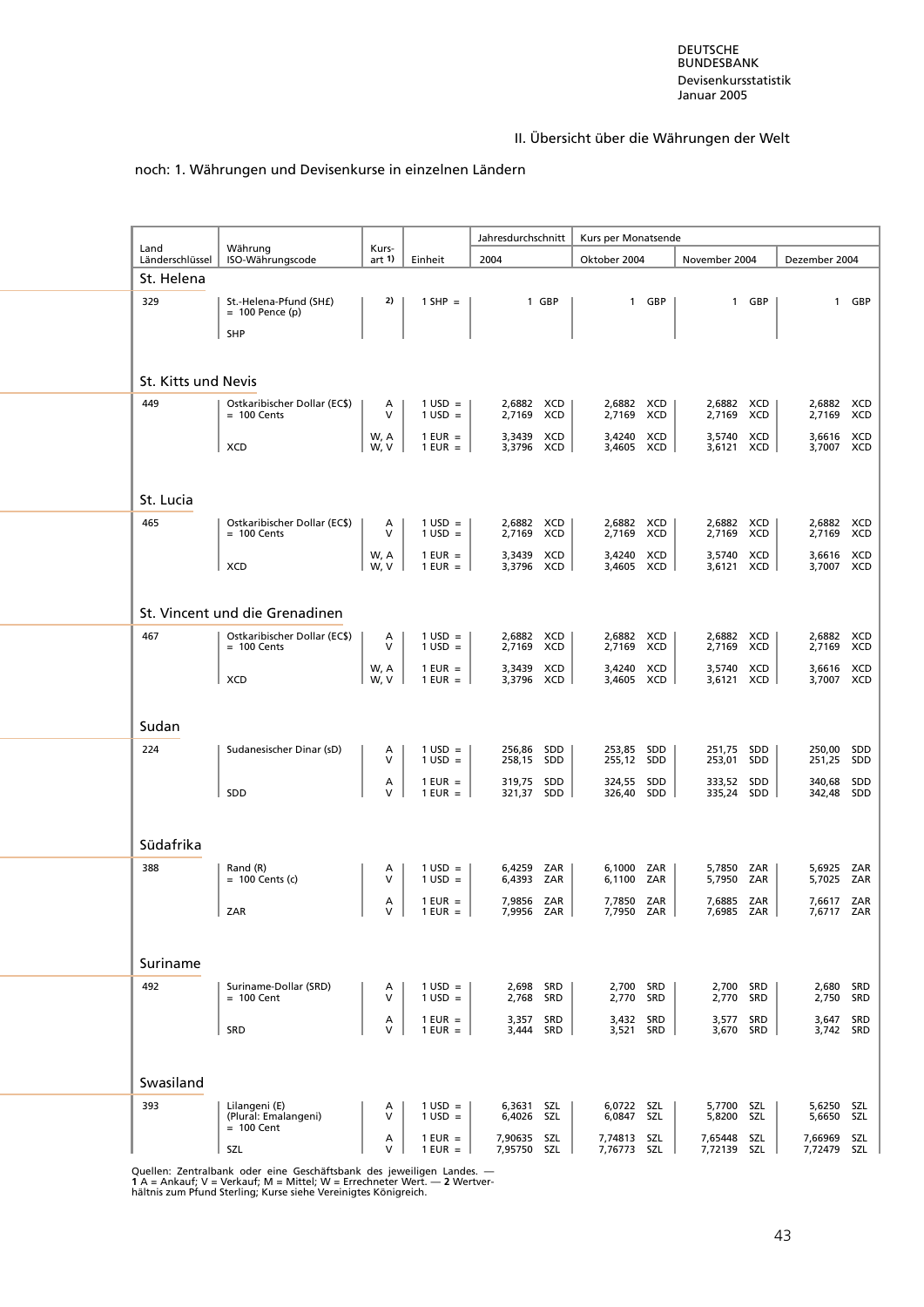

#### noch: 1. Währungen und Devisenkurse in einzelnen Ländern

|                         |                                                   |                    |                                        | Jahresdurchschnitt               |            | Kurs per Monatsende              |     |                              |            |                            |            |
|-------------------------|---------------------------------------------------|--------------------|----------------------------------------|----------------------------------|------------|----------------------------------|-----|------------------------------|------------|----------------------------|------------|
| Land<br>Länderschlüssel | Währung<br>ISO-Währungscode                       | Kurs-<br>art $1$   | Einheit                                | 2004                             |            | Oktober 2004                     |     | November 2004                |            | Dezember 2004              |            |
| Syrien $2$ )            |                                                   |                    |                                        |                                  |            |                                  |     |                              |            |                            |            |
| 608                     | Syrisches Pfund (syr£)<br>$= 100$ Piastres (PS)   | 3) A<br>V          | $1 \text{ USD} =$<br>$1$ USD =         | 48,50 SYP<br>48,65 SYP           |            | 48,50 SYP<br>48,65 SYP           |     | 48,50 SYP<br>48,65 SYP       |            | 48,50 SYP<br>48,65 SYP     |            |
|                         |                                                   | $3)$ A<br>v        | $1$ EUR $=$<br>$1$ EUR $=$             | 60,40 SYP<br>60,58 SYP           |            | 62,04 SYP<br>62,23 SYP           |     | 64,46 SYP<br>64,65 SYP       |            | 66,02 SYP<br>66,22 SYP     |            |
|                         |                                                   | 4) $A$<br>V        | $1 \text{ USD} =$<br>$1$ USD =         | 51,71 SYP<br>51,94 SYP           |            | 52,07 SYP<br>52,43 SYP           |     | 52,00 SYP<br>52,30 SYP       |            | 52,05 SYP<br>52,35 SYP     |            |
|                         | SYP                                               | 4) $\uparrow$<br>v | $1$ EUR $=$<br>$1$ EUR $=$             | 64,28 SYP<br>64,58 SYP           |            | 65,90 SYP<br>66,30 SYP           |     | 68,80 SYP<br>69,25 SYP       |            | 70,80 SYP<br>71,25 SYP     |            |
|                         |                                                   |                    |                                        |                                  |            |                                  |     |                              |            |                            |            |
| Tadschikistan           |                                                   |                    |                                        |                                  |            |                                  |     |                              |            |                            |            |
| 082                     | Somoni (TJS)<br>$= 100$ Diram                     | м                  | $1 \text{ USD} =$                      | 2,9715 TJS                       |            | 3,0271 TJS                       |     | 3,0317 TJS                   |            | 3,0370 TJS                 |            |
|                         | TJS                                               | м                  | $1$ EUR =                              | 3,6940 TJS                       |            | 3,8623 TJS                       |     | 4,0058 TJS                   |            | 4,0866 TJS                 |            |
| Tansania                |                                                   |                    |                                        |                                  |            |                                  |     |                              |            |                            |            |
| 352                     | Tansania-Schilling (T.Sh.)<br>$= 100$ Cents (Ct.) | A<br>V             | $1 \text{ USD} =$<br>$1$ USD =         | 1 078,7898 TZS<br>1 100,5835     | TZS        | 1 049,9148 TZS<br>1 071,1252 TZS |     | 1 050,3702 TZS<br>1 071,5898 | TZS        | 1 032,5304<br>1 053,3896   | TZS<br>TZS |
|                         | TZS                                               | А<br>V             | $1$ EUR $=$<br>$1$ EUR = $\vert$       | 1 342,3577 TZS<br>1 369,9717 TZS |            | 1 338,3264 TZS<br>1 365,7917 TZS |     | 1 393,9463<br>1 422,6426     | TZS<br>TZS | 1406,2032<br>1434,9273 TZS | TZS        |
|                         |                                                   |                    |                                        |                                  |            |                                  |     |                              |            |                            |            |
| Thailand                |                                                   |                    |                                        |                                  |            |                                  |     |                              |            |                            |            |
| 680                     | Baht (B)<br>$= 100$ Stangs (St., Stg.)            | Α<br>v             | $1 \text{ USD} =$<br>$1 \text{ USD} =$ | 40,2110 THB<br>40,4022 THB       |            | 40,9464 THB<br>41,1418 THB       |     | 39,4650 THB<br>39,6519 THB   |            | 39,0147 THB<br>39,2025     | THB        |
|                         | THB                                               | А<br>V             | $1$ EUR $=$<br>$1$ EUR $=$             | 49,8357 THB<br>50,3683 THB       |            | 52,0367 THB<br>52,5970 THB       |     | 52,1623 THB<br>52,7068 THB   |            | 52,9333 THB<br>53,4818 THB |            |
| Togo $5$ )              |                                                   |                    |                                        |                                  |            |                                  |     |                              |            |                            |            |
| 280                     | CFA-Franc                                         | 6)                 | $1$ EUR =                              | 655,957 XOF                      |            | 655,957 XOF                      |     | 655,957 XOF                  |            | 655,957 XOF                |            |
|                         | XOF                                               |                    |                                        |                                  |            |                                  |     |                              |            |                            |            |
| Tonga                   |                                                   |                    |                                        |                                  |            |                                  |     |                              |            |                            |            |
| 817                     | Pa'anga (T\$)<br>= 100 Seniti (s)                 | м                  | $1 TOP =$                              | 0,5080 USD                       |            | 0,5072 USD                       |     | 0,5207 USD                   |            | 0,5247 USD                 |            |
|                         | <b>TOP</b>                                        | м                  | $1 TOP =$                              | 0,4062 EUR                       |            | 0,3963 EUR                       |     | 0,3895 EUR                   |            | 0,3821                     | EUR        |
| Trinidad und Tobago     |                                                   |                    |                                        |                                  |            |                                  |     |                              |            |                            |            |
| 472                     | Trinidad-und-Tobago-<br>Dollar (TT\$)             | Α<br>V             | $1 \text{ USD} =$<br>$1$ USD =         | 6,2491 TTD<br>6,2989             | <b>TTD</b> | 6,2530 TTD<br>6,2998             | TTD | 6,2583 TTD<br>6,2999         | TTD        | 6,2479 TTD<br>6,2992 TTD   |            |
|                         | $= 100$ Cents (cts)                               | А<br>V             | $1$ EUR $=$                            | 7,6341                           | TTD        | 7,8264 TTD                       |     | 8,0815 TTD                   |            | 8,3198 TTD                 |            |
|                         | TTD                                               |                    | $1$ EUR $=$                            | 7,9458                           | TTD        | 8,1934 TTD                       |     | 8,4386 TTD                   |            | 8,6956 TTD                 |            |
| Tschad <sup>7)</sup>    |                                                   |                    |                                        |                                  |            |                                  |     |                              |            |                            |            |
| 244                     | CFA-Franc                                         | 6)                 | $1$ EUR $=$                            | 655,957 XAF                      |            | 655,957 XAF                      |     | 655,957 XAF                  |            | 655,957 XAF                |            |
|                         | XAF                                               |                    |                                        |                                  |            |                                  |     |                              |            |                            |            |

Quellen: Zentralbank oder eine Geschäftsbank des jeweiligen Landes. — 4 Freimarktkurs.— 5 Siehe Erläuterungen zu Benin.— 6 Wertverhältnis zum<br>1 A = Ankauf; V = Verkauf; M = Mittel; W = Errechneter Wert.— 2 Siehe Er-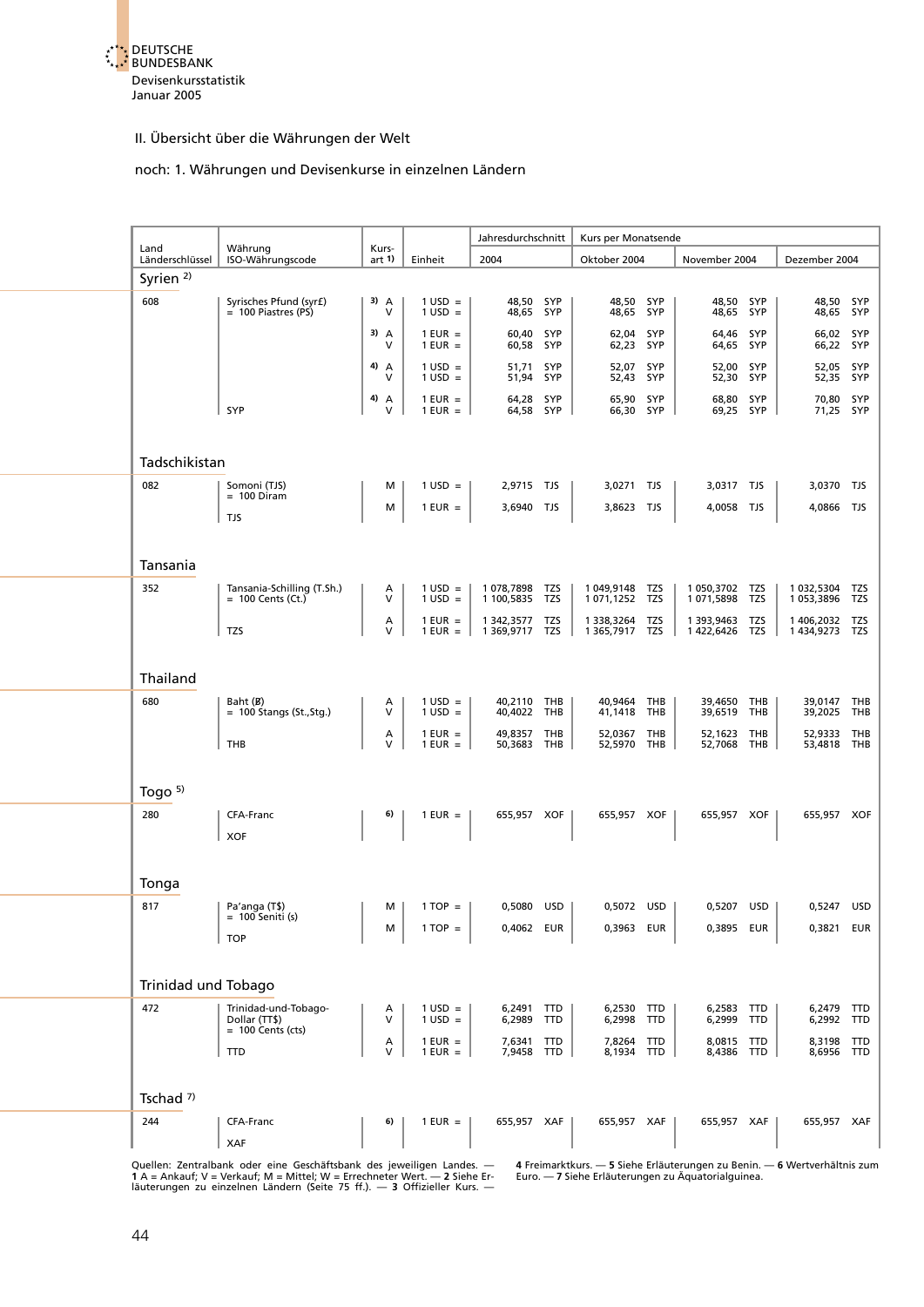#### noch: 1. Währungen und Devisenkurse in einzelnen Ländern

| Land                         | Währung                                           | Kurs-       |                                        | Jahresdurchschnitt             |            | Kurs per Monatsende      |                   |                             |                   |                        |                  |
|------------------------------|---------------------------------------------------|-------------|----------------------------------------|--------------------------------|------------|--------------------------|-------------------|-----------------------------|-------------------|------------------------|------------------|
| Länderschlüssel              | ISO-Währungscode                                  | art 1)      | Einheit                                | 2004                           |            | Oktober 2004             |                   | November 2004               |                   | Dezember 2004          |                  |
| Tschechische Republik<br>061 | Tschechische Krone (Kč)                           | М           | $1$ USD =                              | 25,701 CZK                     |            | 24,760 CZK               |                   | 23,307 CZK                  |                   | 22,365 CZK             |                  |
|                              | $= 100$ Hellers (h)                               | м           | $1$ EUR $=$                            | 31,859                         | <b>CZK</b> | 31,535 CZK               |                   | 30,990                      | <b>CZK</b>        | 30,465                 | CZK              |
|                              | <b>CZK</b>                                        |             |                                        |                                |            |                          |                   |                             |                   |                        |                  |
| Türkei <sup>2)</sup>         |                                                   |             |                                        |                                |            |                          |                   |                             |                   |                        |                  |
| 052                          | Türkische Lira (TL.)<br>= 100 Kuruş (krş.)        | Α<br>v      | $1$ USD =<br>$1$ USD =                 | 1 422 151<br>1429010           | TRL<br>TRL | 1 475 831<br>1 482 949   | TRL<br>TRL        | 1 419 399<br>1 426 245      | TRL<br><b>TRL</b> | 1 342 100<br>1 348 600 | TRL<br>TRL       |
|                              | TRL                                               | А<br>V      | $1$ EUR $=$<br>$1$ EUR = $\vert$       | 1 769 212<br>1 777 746         | TRL<br>TRL | 1888325<br>1897433       | TRL<br>TRL        | 1881555<br>1890 630 TRL     | TRL               | 1826800<br>1835600     | TRL<br>TRL       |
|                              |                                                   |             |                                        |                                |            |                          |                   |                             |                   |                        |                  |
| Tunesien                     |                                                   |             |                                        |                                |            |                          |                   |                             |                   |                        |                  |
| 212                          | Tunesischer Dinar (tD)<br>$= 1000$ Millimes (M)   | Α<br>V      | $1 \text{ USD} =$<br>$1$ USD =         | 1,2396 TND<br>1,2520           | TND        | 1,2230 TND<br>1,2352 TND |                   | 1,2024 TND<br>1,2144        | TND               | 1,1882 TND<br>1,2001   | TND              |
|                              | <b>TND</b>                                        | А<br>V      | $1$ EUR =<br>$1$ EUR =                 | 1,5408<br>1,5562 TND           | TND        | 1,5588<br>1,5744         | TND<br><b>TND</b> | 1,5943<br>1,6102 TND        | <b>TND</b>        | 1,6206<br>1,6368 TND   | <b>TND</b>       |
|                              |                                                   |             |                                        |                                |            |                          |                   |                             |                   |                        |                  |
| Turkmenistan                 |                                                   |             |                                        |                                |            |                          |                   |                             |                   |                        |                  |
| 080                          | Turkmenistan-Manat (TMM)<br>$= 100$ Tenge         | м           | $1$ USD =                              | 5 200,00 TMM                   |            | 5 200,00 TMM             |                   | 5 200,00 TMM                |                   | 5 200,00 TMM           |                  |
|                              | <b>TMM</b>                                        | м           | $1$ EUR $=$                            | 6478,29                        | TMM        | 6 664,84 TMM             |                   | 6 741,80 TMM                |                   | 7 089,16 TMM           |                  |
|                              |                                                   |             |                                        |                                |            |                          |                   |                             |                   |                        |                  |
| Uganda                       |                                                   |             |                                        |                                |            |                          |                   |                             |                   |                        |                  |
| 350                          | Uganda-Schilling (U.Sh.)                          | Α<br>$\vee$ | $1 \text{ USD} =$<br>$1$ USD =         | 1803,20 UGX<br>1816,76         | UGX        | 1721,36 UGX<br>1 732,61  | UGX               | 1 739,32 UGX<br>1753,82 UGX |                   | 1 731,89<br>1 745,29   | UGX<br>UGX       |
|                              | UGX                                               | А<br>V      | $1$ EUR $=$<br>$1$ EUR =               | 2 241,76 UGX<br>2 258,64       | UGX        | 2 192,32 UGX<br>2 206,65 | UGX               | 2 3 1 0, 5 1<br>2 329,77    | UGX<br>UGX        | 2 360,57<br>2 378,83   | UGX<br>UGX       |
|                              |                                                   |             |                                        |                                |            |                          |                   |                             |                   |                        |                  |
| Ukraine                      |                                                   |             |                                        |                                |            |                          |                   |                             |                   |                        |                  |
| 072                          | Griwna (UAH)<br>$= 100$ Kopeken                   | м           | $100$ USD =                            | 531,87 UAH                     |            | 530,65 UAH               |                   | 530,62 UAH                  |                   | 530,54                 | UAH              |
|                              | UAH                                               | м           | 100 EUR $=$                            | 660,7024 UAH                   |            | 674,5092 UAH             |                   | 702,9123 UAH                |                   | 721,7466               | UAH              |
|                              |                                                   |             |                                        |                                |            |                          |                   |                             |                   |                        |                  |
| Ungarn $2$                   |                                                   |             |                                        |                                |            |                          |                   |                             |                   |                        |                  |
| 064                          | Forint (Ft)<br>$= 100$ Filler (f)                 | м           | $1 \text{ USD} =$                      | 202,63 HUF                     |            | 192,99                   | HUF               | 185,98 HUF                  |                   | 180,29 HUF             |                  |
|                              | <b>HUF</b>                                        | м           | $1$ EUR =                              | 251,67 HUF                     |            | 246,12 HUF               |                   | 246,67                      | <b>HUF</b>        | 245,93 HUF             |                  |
|                              |                                                   |             |                                        |                                |            |                          |                   |                             |                   |                        |                  |
| Uruguay                      |                                                   |             |                                        |                                |            |                          |                   |                             |                   |                        |                  |
| 524                          | Uruguayischer Peso (urug\$)<br>$= 100$ Centésimos | Α<br>V      | $1 \text{ USD} =$<br>$1 \text{ USD} =$ | 28,622 UYU<br>28,672 UYU       |            | 26,90 UYU<br>26,95 UYU   |                   | 26,70 UYU<br>26,75 UYU      |                   | 26,35<br>26,40         | UYU<br>UYU       |
|                              | UYU                                               | Α<br>V      | $1$ EUR =<br>$1$ EUR = $\parallel$     | W 35,5745 UYU<br>W 35,6343 UYU |            | 34,39 UYU<br>34,45 UYU   |                   | 35,45 UYU<br>35,51 UYU      |                   | 35,93                  | UYU<br>35,99 UYU |
|                              |                                                   |             |                                        |                                |            |                          |                   |                             |                   |                        |                  |

Quellen: Zentralbank oder eine Geschäftsbank des jeweiligen Landes. —<br>1 A = Ankauf; V = Verkauf; M = Mittel; W = Errechneter Wert. — 2 Siehe Er-<br>läuterungen zu einzelnen Ländern (Seite 75 ff.).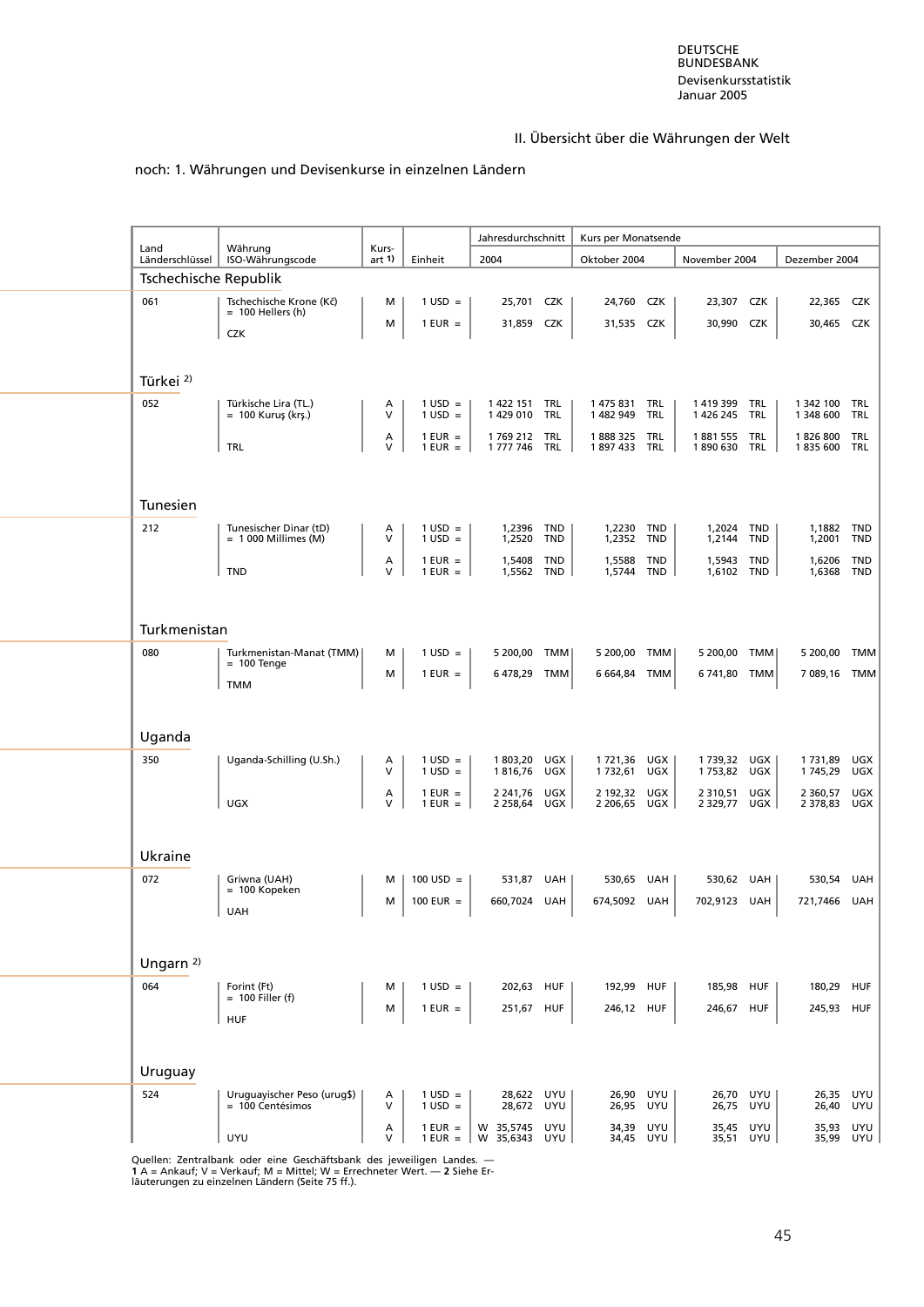

#### noch: 1. Währungen und Devisenkurse in einzelnen Ländern

|                                      |                                            |                   |                                        | Jahresdurchschnitt             |                          | Kurs per Monatsende            |                          |                                |                          |                                |                          |
|--------------------------------------|--------------------------------------------|-------------------|----------------------------------------|--------------------------------|--------------------------|--------------------------------|--------------------------|--------------------------------|--------------------------|--------------------------------|--------------------------|
| Land<br>Länderschlüssel              | Währung<br>ISO-Währungscode                | Kurs-<br>art $1$  | Einheit                                | 2004                           |                          | Oktober 2004                   |                          | November 2004                  |                          | Dezember 2004                  |                          |
| Usbekistan                           |                                            |                   |                                        |                                |                          |                                |                          |                                |                          |                                |                          |
| 081                                  | Usbekistan-Sum (U.S.)<br>$= 100$ Tijin     | м                 | $1 \text{ USD} =$                      | 1 020,78                       | UZS                      | 1 045,48                       | UZS                      | 1 052,45                       | UZS                      | 1 058,00                       | UZS                      |
|                                      | UZS                                        | м                 | $1$ EUR =                              | 1 269,98                       | <b>UZS</b>               | 1 3 3 4,45 UZS                 |                          | 1 395,44                       | <b>UZS</b>               | 1431,90 UZS                    |                          |
|                                      |                                            |                   |                                        |                                |                          |                                |                          |                                |                          |                                |                          |
| Vanuatu                              |                                            |                   |                                        |                                |                          |                                |                          |                                |                          |                                |                          |
| 816                                  | Vatu (VT)                                  | А<br>$\mathsf{V}$ | $1 \text{ USD} =$<br>$1$ USD =         | 110.68 VUV<br>116,67 VUV       |                          | 109,25 VUV<br>113,75 VUV       |                          | 105,64 VUV<br>111,80 VUV       |                          | 105,39 VUV<br>111,48           | VUV                      |
|                                      | <b>VUV</b>                                 | А<br>$\vee$       | $1$ EUR =<br>$1$ EUR $=$               | 138,61 VUV<br>143,22 VUV       |                          | 140.10 VUV<br>144,60 VUV       |                          | 141,20 VUV<br>146,19 VUV       |                          | 144,61 VUV<br>149,72 VUV       |                          |
|                                      |                                            |                   |                                        |                                |                          |                                |                          |                                |                          |                                |                          |
| Venezuela                            |                                            |                   |                                        |                                |                          |                                |                          |                                |                          |                                |                          |
| 484                                  | Bolívar (Bs.)<br>= 100 Céntimos            | А<br>v            | $1 \text{ USD} =$<br>$1$ USD =         | 1882,74 VEB<br>1887,46         | VEB                      | 1915,20 VEB<br>1920,00 VEB     |                          | 1915,20 VEB<br>1920,00         | <b>VEB</b>               | 1915,20 VEB<br>1920,00         | <b>VEB</b>               |
|                                      | VEB                                        | А<br>$\vee$       | $1$ EUR $=$<br>$1$ EUR $=$             | 2346,20386<br>2352,08407       | VEB<br>VEB               | 2450.88144<br>2457,02400       | <b>VEB</b><br><b>VEB</b> | 2545,87536 VEB<br>2552,25600   | VEB                      | 2598,35184<br>2604,86400       | <b>VEB</b><br><b>VEB</b> |
|                                      |                                            |                   |                                        |                                |                          |                                |                          |                                |                          |                                |                          |
|                                      | Vereinigte Arabische Emirate <sup>2)</sup> |                   |                                        |                                |                          |                                |                          |                                |                          |                                |                          |
| 647                                  | Dirham (Dh.)<br>$= 100$ Fils               | А<br>V            | $1$ USD =<br>$1$ USD =                 | 3,6598<br>3,6822               | AED<br>AED               | 3,6598<br>3,6822               | AED<br>AED               | 3,6598<br>3,6822               | AED<br><b>AED</b>        | 3,6598<br>3,6822               | AED<br><b>AED</b>        |
|                                      | <b>AED</b>                                 | А<br>$\vee$       | $1$ EUR $=$<br>$1$ EUR $=$             | 4,5677<br>4,6021               | AED<br>AED               | 4,6919<br>4,7169               | AED<br>AED               | 4,8665<br>4,8869               | <b>AED</b><br><b>AED</b> | 4,9974<br>5,0987               | <b>AED</b><br><b>AED</b> |
|                                      |                                            |                   |                                        |                                |                          |                                |                          |                                |                          |                                |                          |
| Vereinigte Staaten                   |                                            |                   |                                        |                                |                          |                                |                          |                                |                          |                                |                          |
| 400                                  | US-Dollar (US-\$)<br>= 100 Cents $(c, c)$  | Α<br>$\vee$       | $1$ EUR $=$<br>$1$ EUR =               | 1,2470<br>1,2475               | USD<br><b>USD</b>        | 1,2792 USD<br>1,2793           | <b>USD</b>               | 1,3290<br>1,3295               | USD<br><b>USD</b>        | 1,3632<br>1,3634               | <b>USD</b><br><b>USD</b> |
|                                      | <b>USD</b>                                 | А<br>$\vee$       | $1$ GBP =<br>$1$ GBP =                 | 1,8332<br>1,8337               | <b>USD</b><br><b>USD</b> | 1,8365<br>1,8371               | <b>USD</b><br>USD        | 1,9106<br>1,9111               | <b>USD</b><br><b>USD</b> | 1,9304<br>1,9308               | <b>USD</b><br><b>USD</b> |
|                                      |                                            |                   |                                        |                                |                          |                                |                          |                                |                          |                                |                          |
| Vereinigtes Königreich <sup>2)</sup> |                                            |                   |                                        |                                |                          |                                |                          |                                |                          |                                |                          |
| 006                                  | Pfund Sterling (£)<br>$= 100$ Pence (p)    | м                 | $1$ GBP =                              | 1,83223                        | <b>USD</b>               | 1,83230 USD                    |                          | 1,91150                        | <b>USD</b>               | 1,91990                        | <b>USD</b>               |
|                                      | GBP                                        | м                 | $1$ EUR =                              | 0,67946                        | GBP                      | 0,69423                        | GBP                      | 0,69529                        | GBP                      | 0,70796 GBP                    |                          |
| Vietnam                              |                                            |                   |                                        |                                |                          |                                |                          |                                |                          |                                |                          |
| 690                                  | Dong (D)<br>$= 10$ Hào                     | Α<br>v            | $1 \text{ USD} =$<br>$1$ USD =         | 15 744 VND<br>15 746           | <b>VND</b>               | 15 751 VND<br>15 753 VND       |                          | 15 772 VND<br>15 774           | <b>VND</b>               | 15 776 VND<br>15 7 78          | <b>VND</b>               |
|                                      | $= 100$ Xu<br><b>VND</b>                   | А<br>$\vee$       | $1$ EUR =<br>$1$ EUR $=$               | 19 461,24 VND<br>19 696,19 VND |                          | 19 963,30 VND<br>20 204,30 VND |                          | 20 789,51 VND<br>21 040,49 VND |                          | 21 346,80 VND<br>21 604,50 VND |                          |
|                                      |                                            |                   |                                        |                                |                          |                                |                          |                                |                          |                                |                          |
|                                      | Zentralafrikanische Republik 3)            |                   |                                        |                                |                          |                                |                          |                                |                          |                                |                          |
| 306                                  | CFA-Franc                                  | 4)                | $1$ EUR $=$                            | 655,957 XAF                    |                          | 655,957 XAF                    |                          | 655,957 XAF                    |                          | 655,957 XAF                    |                          |
|                                      | <b>XAF</b>                                 |                   |                                        |                                |                          |                                |                          |                                |                          |                                |                          |
| Zypern <sup>2)</sup>                 |                                            |                   |                                        |                                |                          |                                |                          |                                |                          |                                |                          |
| 600                                  | Zypern-Pfund (Z£)<br>$= 100$ Cents (c)     | А<br>$\vee$       | $1 \text{ USD} =$<br>$1 \text{ USD} =$ | 0,4669<br>0,4697               | <b>CYP</b><br><b>CYP</b> | 0,4510 CYP<br>0,4537           | <b>CYP</b>               | 0,4355 CYP<br>0,4381           | <b>CYP</b>               | 0,4237 CYP<br>0,4262 CYP       |                          |
|                                      | <b>CYP</b>                                 | Α<br>v            | $1$ EUR $=$<br>$1$ EUR =               | 0,5800 CYP<br>0,5835 CYP       |                          | 0,5748 CYP<br>0,5782 CYP       |                          | 0,5778 CYP<br>0,5812 CYP       |                          | 0,5783 CYP<br>0,5817 CYP       |                          |
|                                      |                                            |                   |                                        |                                |                          |                                |                          |                                |                          |                                |                          |

Quellen: Zentralbank oder eine Geschäftsbank des jeweiligen Landes. — läuterungen zu einzelnen Ländern (Seite 75 ff.). — 3 Siehe Erläuterungen zu<br>1 A = Ankauf; V = Verkauf; M = Mittel; W = Errechneter Wert. — 2 Siehe Er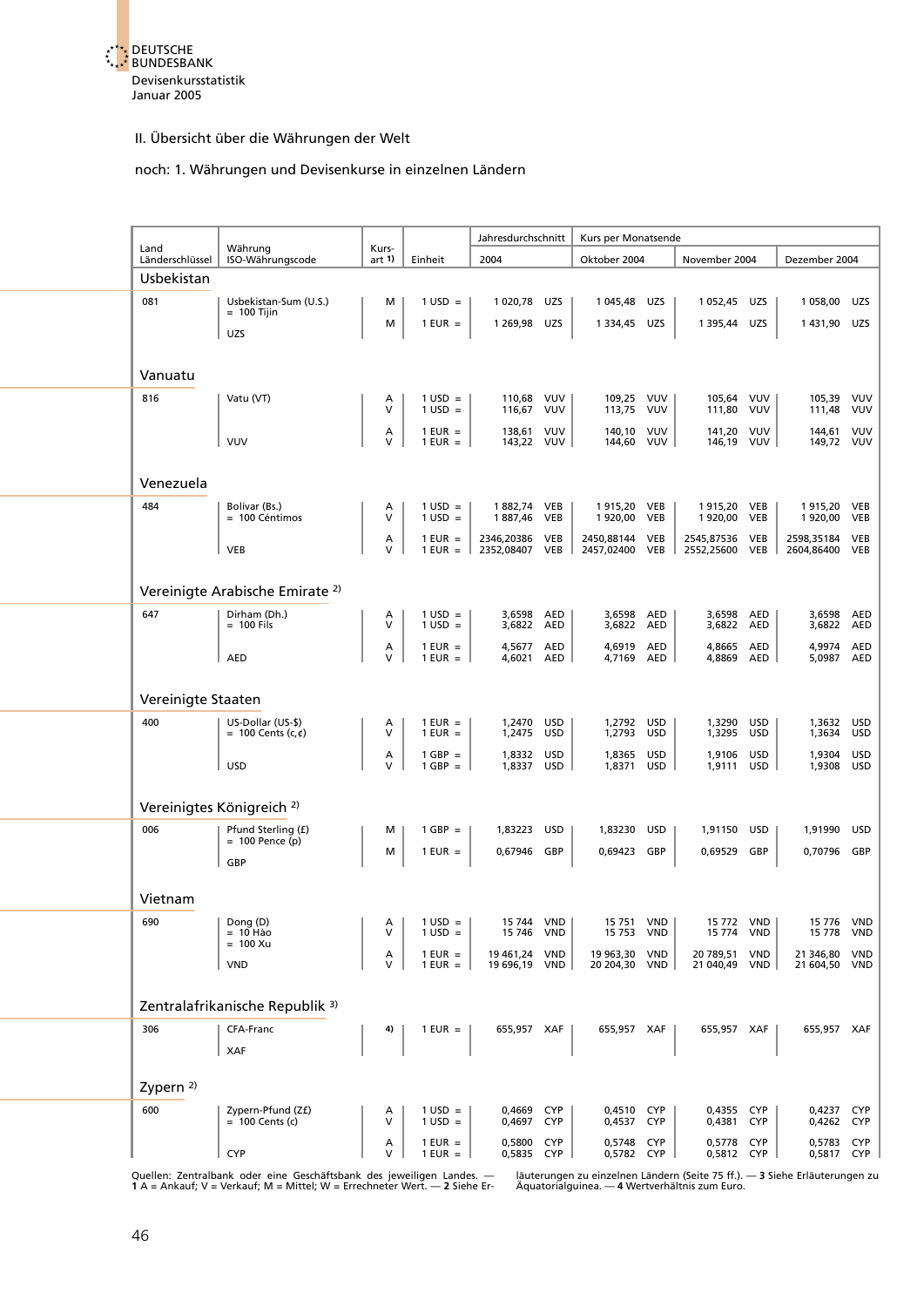# 2. Währungen in ausgewählten Gebieten sowie in Ländern mit fremder Umlaufswährung

|                                                                                                                          |                                                                                                                   |                                                                                                                                                                                                                     | Stand: Ende Dezember 2004                                                                                                                                       |
|--------------------------------------------------------------------------------------------------------------------------|-------------------------------------------------------------------------------------------------------------------|---------------------------------------------------------------------------------------------------------------------------------------------------------------------------------------------------------------------|-----------------------------------------------------------------------------------------------------------------------------------------------------------------|
| Land bzw. Gebiet (Länderschlüssel) *)                                                                                    | Währung des Landes                                                                                                | Land bzw. Gebiet (Länderschlüssel) *)                                                                                                                                                                               | Währung des Landes                                                                                                                                              |
| Alhucemas<br>Amerikanisch-Samoa (830)<br>Andamanen<br>Andorra (043)<br>Anguilla (446)<br>Ascension (329)<br>Azoren (010) | Spanien<br>Vereinigte Staaten<br>Indien<br>Frankreich<br>Spanien<br>Antigua und Barbuda<br>St. Helena<br>Portugal | Madeira (010)<br>Marie-Galante (001)<br>Marshallinseln (824)<br>Martinique (001)<br>Mayotte (377)<br>Melilla (023)<br>Mikronesien,<br>Föderierte Staaten von (823)<br>Monaco 1) (001)<br>Montserrat (470)<br>Moorea | Portugal<br>Frankreich<br>Vereinigte Staaten<br>Frankreich<br>Frankreich<br>Spanien<br>Vereinigte Staaten<br>Frankreich<br>Antigua und Barbuda<br>Neukaledonien |
| Bakerinsel (832)<br>Balearen<br>Bali                                                                                     | Vereinigte Staaten<br>Spanien<br>Indonesien                                                                       | Nauru (803)<br>Neufundland<br>Nikobaren                                                                                                                                                                             | Australien<br>Kanada<br>Indien                                                                                                                                  |
| Ceuta (021)<br>Chafarinas                                                                                                | Spanien<br>Spanien                                                                                                | Niue (838)<br>Norfolkinsel (836)<br>Nördliche Marianen (820)                                                                                                                                                        | Neuseeland<br>Australien<br>Vereinigte Staaten                                                                                                                  |
| Désirade (001)                                                                                                           | Frankreich                                                                                                        | Osterinsel                                                                                                                                                                                                          | Chile                                                                                                                                                           |
| Ecuador (500)                                                                                                            | Vereinigte Staaten                                                                                                |                                                                                                                                                                                                                     |                                                                                                                                                                 |
| Färöer 1) (041)<br>Französisch-Guayana (001)<br>Französisch-Polynesien (822)                                             | Dänemark<br>Frankreich<br>Neukaledonien                                                                           | Palau (825)<br>Pescadores<br>Pitcairninseln (813)<br>Puerto Rico (400)                                                                                                                                              | Vereinigte Staaten<br>China (Taiwan)<br>Neuseeland<br>Vereinigte Staaten                                                                                        |
|                                                                                                                          |                                                                                                                   | Réunion (001)                                                                                                                                                                                                       | Frankreich                                                                                                                                                      |
| Galápagosinseln (500)<br>Gozo<br>Grönland (406)<br>Guadeloupe (001)<br>Guam (831)<br>Guernsey 1) (107)                   | Vereinigte Staaten<br>Malta<br>Dänemark<br>Frankreich<br>Vereinigte Staaten<br>Vereinigtes Königreich             | San Marino 1) (047)<br>Sansibar (352)<br>Schwaneninseln (424)<br>Spitzbergen (028)<br>St. Barthélemy (001)                                                                                                          | Italien<br>Tansania<br>Honduras<br>Norwegen<br>Frankreich                                                                                                       |
| Howlandinsel (832)                                                                                                       | Vereinigte Staaten                                                                                                | St. Martin (nördl. Teil)<br>St. Pierre und Miquelon (408)<br>Sumatra                                                                                                                                                | Frankreich<br>Frankreich<br>Indonesien                                                                                                                          |
| Insel Man 1) (109)                                                                                                       | Vereinigtes Königreich                                                                                            |                                                                                                                                                                                                                     |                                                                                                                                                                 |
| Jarvisinsel<br>Java<br>Jersey 1) (108)<br>Jungferninseln, Amerikanische (457)<br>Jungferninseln, Britische (468)         | Vereinigte Staaten<br>Indonesien<br>Vereinigtes Königreich<br>Vereinigte Staaten<br>Vereinigte Staaten            | Tahiti (822)<br>Tibet (720)<br>Timor-Leste (626)<br>Tokelau (839)<br>Tristan da Cunha (329)<br>Turks- und Caicosinseln 1) (454)<br>Tuvalu 1) (807)                                                                  | Neukaledonien<br>China<br>Vereinigte Staaten<br>Neuseeland<br>Samoa<br>Vereinigtes Königreich<br>Vereinigte Staaten<br>Australien                               |
| Kanarische Inseln (011)<br>Kokosinseln (833)                                                                             | Spanien<br>Australien                                                                                             | Vatikanstadt 1) (045)<br>Vélez de la Gomera                                                                                                                                                                         | Italien<br>Spanien                                                                                                                                              |
| Lakkadiven<br>Les Saintes (001)<br>Liechtenstein (037)                                                                   | Indien<br>Frankreich<br>Schweiz                                                                                   | Wallis und Futuna (811)<br>Weihnachtsinsel (834)                                                                                                                                                                    | Neukaledonien<br>Australien                                                                                                                                     |

**\*** Länderschlüssel nach dem Länderverzeichnis für die Außenhandelsstatistik des Statistischen Bundesamtes, Wiesbaden. — **1** Es sind auch eigene Geld-zeichen in Umlauf.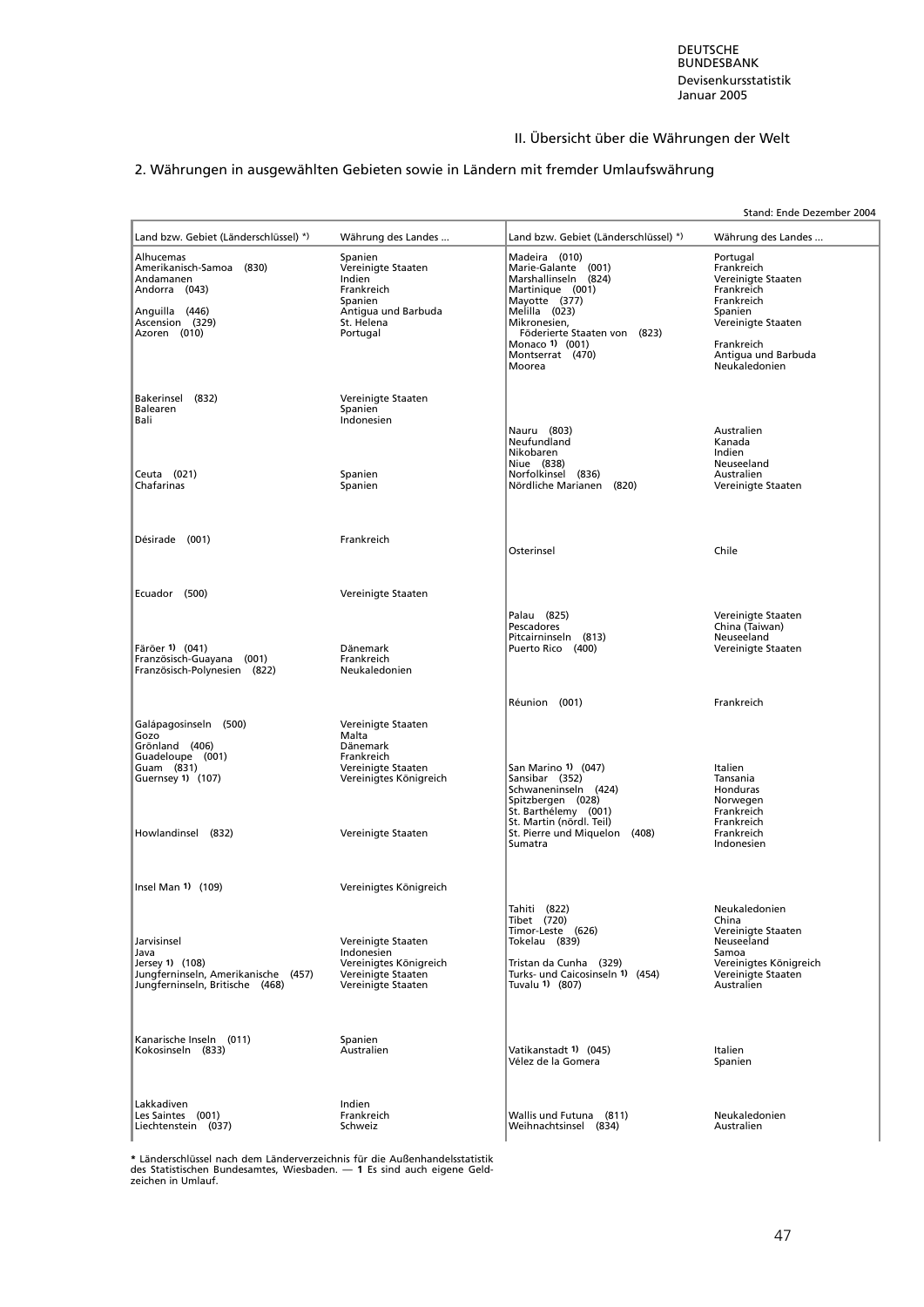

#### III. Werte des Sonderziehungsrechts \*)

1 SZR  $1) = ...$  WE

| Zeit | US-Dollar            | Deutsche Mark | <b>Pfund Sterling</b> | Yen     | Kanadischer<br>Dollar | Französischer<br>Franc | Italienische Lira | Holländischer<br> Gulden | <b>Belgischer Franc</b> |
|------|----------------------|---------------|-----------------------|---------|-----------------------|------------------------|-------------------|--------------------------|-------------------------|
|      | Durchschnitt im Jahr |               |                       |         |                       |                        |                   |                          |                         |
| 1975 | 1,21415              | 2,9872        | 0,548846              | 360,345 | 1,2350                | 5,20603                | 792,66            | 3,0706                   | 44,655                  |
| 1976 | 1,15452              | 2,9071        | 0.642502              | 342,376 | 1,1384                | 5,54502                | 960,95            | 3,0525                   | 44,570                  |
| 1977 | 1,16752              | 2,7112        | 0,669307              | 313,491 | 1,2416                | 5,72689                | 1 030,21          | 2,8654                   | 41,847                  |
| 1978 | 1,25200              | 2,5148        | 0,652924              | 263,473 | 1,4281                | 5,65040                | 1 062,53          | 2,7088                   | 39,428                  |
| 1979 | 1,29200              | 2,3681        | 0,610058              | 283,129 | 1,5135                | 5,49671                | 1 073,47          | 2,5917                   | 37,880                  |
| 1980 | 1,30153              | 2,3657        | 0,560042              | 295,110 | 1,5218                | 5,49971                | 1 1 1 4 , 6 9     | 2,5876                   | 38,059                  |
| 1981 | 1,17916              | 2,6649        | 0,586799              | 260,047 | 1,4137                | 6,40827                | 1 340,43          | 2,9422                   | 43,781                  |
| 1982 | 1,10401              | 2,6790        | 0,631987              | 274,983 | 1,3621                | 7,25566                | 1 493,18          | 2,9479                   | 50,443                  |
| 1983 | 1,06900              | 2,7294        | 0,705246              | 253,900 | 1,3175                | 8,14716                | 1 623,65          | 3,0511                   | 54,660                  |
| 1984 | 1,02501              | 2,9171        | 0,770609              | 243,463 | 1,3275                | 8,95766                | 1800,90           | 3,2889                   | 59,229                  |
| 1985 | 1,01534              | 2,9891        | 0,791200              | 242,195 | 1,3864                | 9,12306                | 1938,73           | 3,3724                   | 60,289                  |
| 1986 | 1,17317              | 2,5475        | 0,800333              | 197,702 | 1,6301                | 8,12548                | 1748,97           | 2,8743                   | 52,408                  |
| 1987 | 1,29307              | 2,3242        | 0,791264              | 187,026 | 1,7146                | 7,77227                | 1675,91           | 2,6194                   | 48,276                  |
| 1988 | 1,34392              | 2,3602        | 0,755512              | 172,226 | 1,6540                | 8,00565                | 1749,28           | 2,6564                   | 49,414                  |
| 1989 | 1,28176              | 2,4098        | 0,783377              | 176,837 | 1,5176                | 8,17781                | 1758,69           | 2,7183                   | 50,506                  |
| 1990 | 1,35675              | 2,1921        | 0.764091              | 196,447 | 1,5830                | 7,38788                | 1 625,52          | 2,4706                   | 45,340                  |
| 1991 | 1,36816              | 2,2705        | 0,775768              | 184,300 | 1,5675                | 7,71932                | 1 697,36          | 2,5580                   | 46,720                  |
| 1992 | 1,40838              | 2,1994        | 0.802459              | 178,373 | 1,7023                | 7,45570                | 1 735,70          | 2,4766                   | 45,279                  |
| 1993 | 1,39633              | 2,3086        | 0,931012              | 155,269 | 1,8014                | 7,90774                | 2 197,36          | 2,5934                   | 48,308                  |
| 1994 | 1,43170              | 2,3234        | 0,935511              | 146,331 | 1,9552                | 7,94886                | 2 308,54          | 2,6057                   | 47,900                  |
| 1995 | 1,51695              | 2,1740        | 0,961243              | 142,684 | 2,0819                | 7,57183                | 2 471,01          | 2,4357                   | 44,720                  |
| 1996 | 1,45176              | 2,1846        | 0,930518              | 157,921 | 1,9794                | 7,42651                | 2 2 3 9 , 9 9     | 2,4475                   | 44,949                  |
| 1997 | 1,37602              | 2,3861        | 0,840523              | 166,486 | 1,9053                | 8,03140                | 2 343,50          | 2,6850                   | 49,226                  |
| 1998 | 1,35654              | 2,3871        | 0.819111              | 177,578 | 2,0124                | 8,00293                | 2355,23           | 2.6910                   | 49,241                  |

|           | US-Dollar             | Euro    | <b>Pfund Sterling</b> | Yen     | Kanadischer<br>Dollar | Schweizer<br>Franken | Schwedische<br>Krone | Dänische Krone | Norwegische<br>l Krone |
|-----------|-----------------------|---------|-----------------------|---------|-----------------------|----------------------|----------------------|----------------|------------------------|
|           | Durchschnitt im Jahr  |         |                       |         |                       |                      |                      |                |                        |
| 1999      | 1,36732               | 1,28340 | 0,845081              | 155,747 | 2,0315                | 2,0539               | 11,2974              | 9,5388         | 10,6640                |
| 2000      | 1,31879               | 1,43142 | 0,871629              | 142,120 | 1,9586                | 2,2272               | 12,0831              | 10,6600        | 11,6078                |
| 2001      | 1,27304               | 1,42263 | 0,884324              | 154,711 | 1,9716                | 2,1484               | 13,1494              | 10,5953        | 11,4467                |
| 2002      | 1.29484               | 1.37583 | 0.863947              | 162,357 | 2.0320                | 2.0182               | 12,6080              | 10,2224        | 10.3377                |
| 2003      | 1,39883               | 1,23941 | 0,856745              | 162,171 | 1,9598                | 1,8837               | 11,3100              | 9,2150         | 9,9040                 |
| 2004 p    | 1,48201               | 1.19356 | 0.809444              | 160,343 | 1,9281                | 1,8429               | 10.8911              | 8,8788         | 9,9902                 |
|           | Durchschnitt im Monat |         |                       |         |                       |                      |                      |                |                        |
| 2002 Mai  | 1,27713               | 1,39284 | 0,875179              | 161,537 | 1,9791                | 2,0291               | 12,8679              | 10,3614        | 10,4622                |
| Juni      | 1.30065               | 1,36182 | 0,875246              | 160,757 | 1,9922                | 2,0018               | 12,4307              | 10,1126        | 10,0843                |
| Juli      | 1.33033               | 1.34100 | 0.856413              | 157.066 | 2.0566                | 1.9611               | 12.4271              | 9.9574         | 9.9324                 |
| Aug.      | 1,32103               | 1,35102 | 0,859991              | 157,210 | 2,0712                | 1,9788               | 12,5022              | 10,0347        | 10,0368                |
| Sept.     | 1,32182               | 1,34771 | 0,850287              | 159,103 | 2,0829                | 1,9745               | 12,3610              | 10,0096        | 9,9234                 |
| Okt.      | 1,31765               | 1,34344 | 0,846182              | 163,208 | 2,0790                | 1,9689               | 12,2269              | 9,9824         | 9,8590                 |
| Nov.      | 1,33109               | 1,34200 | 0,852390              | 163,125 | 2,0751                | 1,9656               | 12,2194              | 9,9738         | 9,7303                 |
| Dez.      | 1,34003               | 1.31633 | 0.844795              | 163,848 | 2,0899                | 1,9321               | 11,9881              | 9,7623         | 9,5983                 |
| 2003 Jan. | 1.36538               | 1,28571 | 0.844829              | 162,009 | 2,1041                | 1.8793               | 11.7894              | 9.5559         | 9.4335                 |
| Febr.     | 1.37045               | 1,27215 | 0,851515              | 163,456 | 2,0726                | 1,8666               | 11.6389              | 9.4542         | 9,5932                 |
| März      | 1,37004               | 1,26810 | 0,865619              | 162,400 | 2,0221                | 1,8657               | 11,6861              | 9,4186         | 9,9488                 |
| April     | 1,36908               | 1,26231 | 0,869735              | 164,001 | 1,9968                | 1,8892               | 11,5462              | 9,3767         | 9,8896                 |
| Mai       | 1,40825               | 1,21745 | 0,867806              | 165,138 | 1,9497                | 1,8460               | 11,1585              | 9,0502         | 9,5761                 |
| Juni      | 1,41481               | 1,21324 | 0,852055              | 167,322 | 1,9132                | 1,8691               | 11,0508              | 9,0156         | 9,9059                 |
| Juli      | 1.39832               | 1,22974 | 0.860680              | 165,969 | 1,9318                | 1.9032               | 11.2993              | 9.1443         | 10,1938                |
| Aug.      | 1.38494               | 1.24373 | 0.868828              | 164,568 | 1,9335                | 1,9186               | 11.4724              | 9.2436         | 10.2624                |
| Sept.     | 1.39628               | 1.24483 | 0.867202              | 160,837 | 1,9034                | 1,9251               | 11,2905              | 9,2457         | 10,2068                |
| Okt.      | 1,43198               | 1,22480 | 0,854319              | 156,916 | 1,8929                | 1,8953               | 11,0214              | 9,1004         | 10,0811                |
| Nov.      | 1,43391               | 1,22566 | 0,849047              | 156,577 | 1,8821                | 1,9107               | 11,0251              | 9,1360         | 10,0471                |
| Dez.      | 1,46743               | 1,19412 | 0,838445              | 158,388 | 1,9265                | 1,8586               | 10,8049              | 8,9077         | 9,8465                 |
| 2004 Jan. | 1.49108               | 1,18226 | 0.818573              | 158,818 | 1,9324                | 1,8515               | 10.8023              | 8.8056         | 10,1543                |
| Febr.     | 1,49645               | 1.18342 | 0.801484              | 159.444 | 1,9887                | 1.8626               | 10.8596              | 8,8178         | 10.3854                |
| März      | 1,47301               | 1,20139 | 0,806002              | 160,003 | 1,9567                | 1,8807               | 11,0944              | 8,9495         | 10,2669                |
| April     | 1.46088               | 1,21851 | 0.810482              | 156,686 | 1,9638                | 1.8968               | 11.1726              | 9.0764         | 10,1093                |
| Mai       | 1,45118               | 1,20968 | 0,812675              | 163,289 | 2,0013                | 1,8628               | 11,0331              | 9,0007         | 9,9116                 |
| Juni      | 1,46565               | 1,20752 | 0,802018              | 160,440 | 1,9899                | 1,8351               | 11,0405              | 8,9770         | 10,0104                |
| Juli      | 1.47273               | 1.20079 | 0.799825              | 161.063 | 1.9481                | 1.8336               | 11.0429              | 8.9285         | 10.1766                |
| Aug.      | 1,46495               | 1,20327 | 0,805180              | 161,665 | 1,9232                | 1,8510               | 11,0531              | 8,9449         | 10,0203                |
| Sept.     | 1,46450               | 1,19872 | 0,816927              | 161,107 | 1,8860                | 1,8503               | 10,8989              | 8,9162         | 10,0172                |
| Okt.      | 1,47952               | 1,18484 | 0,819343              | 161,155 | 1,8379                | 1,8283               | 10,7371              | 8,8093         | 9,7648                 |
| Nov.      | 1.51377               | 1.16539 | 0.814045              | 158,790 | 1.8095                | 1.7713               | 10.4869              | 8.6536         | 9.4913                 |
| Dez. p)   | 1,54036               | 1,15156 | 0,798384              | 159,945 | 1,8745                | 1,7665               | 10,3198              | 8,5511         | 9,4457                 |

Quelle: IWF, Washington. — **\*** Siehe Erläuterungen (Seite 67 f.). — **1** ISO-Währungscode: XDR.

48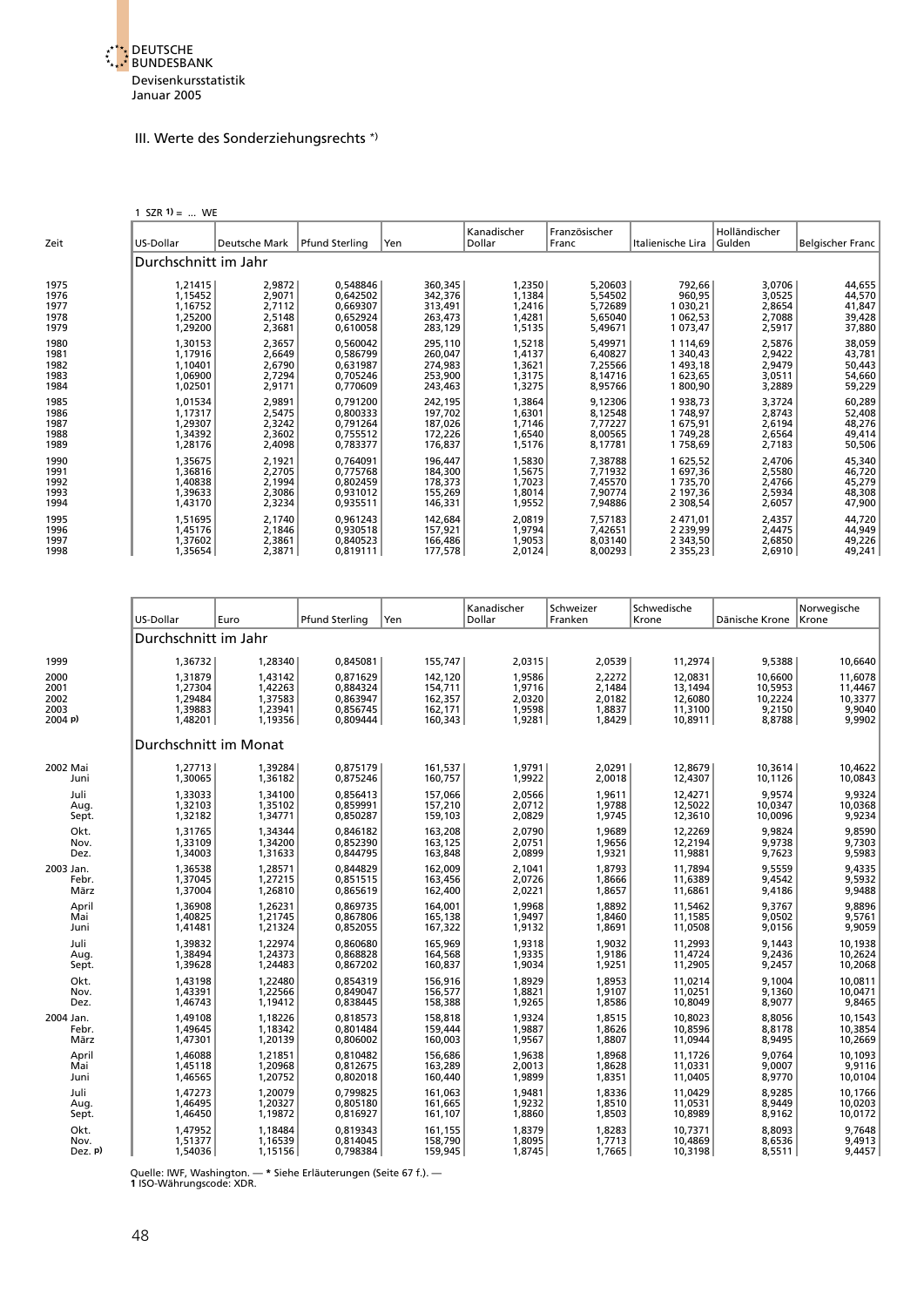# III. Werte des Sonderziehungsrechts \*)

|                 | 1 SZR $1) = $ WE   |                    |                       |                    |                    |                    |                    |                    |                                                     |
|-----------------|--------------------|--------------------|-----------------------|--------------------|--------------------|--------------------|--------------------|--------------------|-----------------------------------------------------|
|                 |                    |                    |                       |                    | Kanadischer        | Schweizer          | Schwedische        |                    | Norwegische                                         |
| Zeit            | US-Dollar          | Euro               | <b>Pfund Sterling</b> | Yen                | Dollar             | Franken            | Krone              | Dänische Krone     | Krone                                               |
|                 | Tageswert          |                    |                       |                    |                    |                    |                    |                    |                                                     |
| 2004 Okt.<br>1. | 1,47142<br>1,46694 | 1,18539<br>1,19215 | 0,820324<br>0,820210  | 161,974            | 1,85840            | 1,84148<br>1,84336 | 10,7156<br>10,6830 | 8,81966<br>8,87099 | 9,87186<br>9,88895                                  |
| 4.              | 1,46475            | 1,19047            |                       | 162,420            | 1,84896            | 1,85350            | 10,7989            | 8,85779            | 9,85474                                             |
| 5.<br>6.        | 1,46444            | 1,19235            | 0,821645<br>0,822395  | 162,397<br>162,700 |                    | 1,85223            | 10,7673            | 8,87264            | 9,86067                                             |
| 7.              | 1,46454            | 1,19059            | 0,822639              | 162,638            | 1,84166            | 1,85074            | 10,7644            | 8,86077            | 9,86456                                             |
| 8.              | 1,46750            | 1,19164            | 0,821254              | 162,277            |                    | 1,84964            | 10,7568            | 8,86564            |                                                     |
| 11.             | 1,47386            | 1,18936            | 0,821045              |                    |                    | 1,84232            | 10,7739            |                    |                                                     |
| 12.             | 1,46753            | 1,19195            | 0,820998              | 160,915            | 1,84512            | 1,84909            | 10,7790            | 8,86666            | 9,78378<br>9,76505                                  |
| 13.             | 1,46790            | 1,19663            | 0,819968              | 160,882            |                    | 1,84662            | 10,7964            | 8,90092            | 9,84349                                             |
| 14.             | 1,47272            | 1,18989            | 0,818043              | 161,514            |                    | 1,84032            | 10,8061            | 8,84987            | 9,75182                                             |
| 15.<br>18.      | 1,47419<br>1,47778 | 1,18752<br>1,18469 | 0,819632<br>0,820123  | 161,571<br>161,447 | 1,85432            | 1,83316<br>1,82166 | 10,8279<br>10,7915 | 8,83322<br>8,81259 | 9,75667                                             |
| 19.             | 1,48051            | 1,18355            | 0,821686              | 161,997            | 1,85715            |                    | 10,7929            | 8,80367            | 9,76057<br>9,75258<br>9,70478                       |
| 20.             | 1,48461            | 1,17920            | 0,820951              | 161,228            |                    | 1,81419            | 10,7560            | 8,76985            |                                                     |
| 21.             | 1,48995            | 1,18194            | 0,814359              | 160,646            | 1,85171            | 1,81357            | 10,7276            | 8,78866            | 9,73264                                             |
| 22.             | 1,49015            | 1,18210            | 0,816033              | 160,340            |                    | 1,81545            | 10,7403            | 8,78889            | 9,70685<br>9,65167                                  |
| 25.             | 1,50081            | 1,17324            | 0,814637              | 160,241            | 1,83594            | 1,79617            | 10,7008            | 8,72273            |                                                     |
| 26.             | 1,49941            | 1,17288            | 0,816273              | 160,017            | 1,83693            | 1,79599            | 10,6158            | 8,71999            | 9,66100<br>9,56865<br>9,62862                       |
| 27.<br>28.      | 1,49964<br>1,49374 | 1,17233<br>1,17515 | 0,815601<br>0,819249  | 160,612<br>158,560 | 1,83811<br>1,82191 | 1,79717<br>1,80488 | 10,5987<br>10,5869 | 8,71604<br>8,73629 |                                                     |
| 29.             | 1,49878            | 1,17671            | 0,818157              | 159,065            | 1,82956            | 1,79809            | 10,6376            | 8,74600            | 9,58607                                             |
|                 |                    |                    |                       |                    |                    |                    |                    |                    |                                                     |
| Nov. 1.         | 1,49800            | 1,17509            | 0,816927              | 159,163            | 1,83206            | 1,79865            | 10,6208            | 8,73393            | 9,54991                                             |
| 2.<br>3.        | 1,49615            | 1,17761            | 0,815029<br>0,813352  | 159,191            | 1,83578            |                    | 10,6638<br>10,6800 | 8,75312<br>8,72014 | 9,63048<br>9,61224                                  |
| 4.              | 1,49632<br>1,50398 | 1,17322<br>1,16823 | 0,814372              | 159,798            | 1,81260            | 1,80501<br>1,79034 | 10,6444            | 8,68350            | 9,52571                                             |
| 5.              | 1,50491            | 1,17059            | 0,816247              | 159,641            | 1,80334            | 1,78979            | 10,6360            |                    |                                                     |
| 8.              | 1,51037            | 1,16929            | 0,812724              | 159,269            |                    | 1,78194            | 10,5839            | 8,69082            | 9,57423<br>9,57772                                  |
| 9.              | 1,50722            | 1,16739            | 0,813127              | 159,162            |                    | 1,78560            | 10,6259            | 8,67551            | 9,60762                                             |
| 10.             | 1,51047            | 1,16396            | 0,812645              | 159,928            | 1,80954            | 1,77586            | 10,6677            | 8,64940            | 9,51882                                             |
| 11.<br>12.      | 1,50276<br>1,50695 | 1,16584<br>1,16628 | 0,816853<br>0,816993  | 160,766<br>160,731 | 1,79703            | 1,77581<br>1,77443 | 10,4770            | 8,66731            | 9,46199                                             |
| 15.             | 1,50980            | 1,16542            | 0,814790              | 159,042            |                    | 1,77734            | 10,4252            | 8,66116            |                                                     |
| 16.             | 1,51096            | 1,16488            | 0,815548              | 159,331            | 1,80319            | 1,77689            | 10,4408            | 8,65756            | 9,42010<br>9,42800<br>9,45913<br>9,46289<br>9,47508 |
| 17.             | 1,51621            | 1,16398            | 0,815734              | 159,823            | 1,80792            | 1,76881            | 10,4504            | 8,65179            |                                                     |
| 18.             | 1,51658            | 1,16445            | 0,816773              | 157,679            |                    | 1,76606            | 10,4227            | 8,65344            |                                                     |
| 19.<br>22.      | 1,51704<br>1,51858 | 1,16516<br>1,16518 | 0,817020<br>0,818244  | 158,060<br>156,869 | 1,80770<br>1,79860 | 1,76432<br>1,76519 | 10,4903<br>10,4554 | 8,65786            | 9,51719                                             |
| 23.             | 1,52103            | 1,16207            | 0,813690              |                    | 1,80470            |                    | 10,4875            | 8,63535            |                                                     |
| 24.             | 1,52603            | 1,16084            | 0,812242              |                    |                    | 1,75845            |                    | 8,62560<br>8,62560 |                                                     |
| 25.             | 1,53094            | 1,15866            | 0,810583              | 157,792<br>157,458 | 1,80713            | 1,74864            | 10,3645            |                    |                                                     |
| 26.             | 1,53208            | 1,15734            | 0,809088              | 156,885            | 1,80388            | 1,75041            | 10,3416            | 8,59793            | 9,47786<br>9,43993<br>9,40778<br>9,38139<br>9,33071 |
| 29.<br>30.      | 1,53166<br>1,53590 | 1,15623<br>1,15525 | 0,810741<br>0,805276  | 157,607<br>158,475 | 1,81501            | 1,75298<br>1,74556 | 10,3004<br>10,3443 | 8,58922<br>8,58200 | 9,36330                                             |
|                 |                    |                    |                       |                    |                    |                    |                    |                    |                                                     |
| Dez. 1.         | 1,53756            | 1,15658            | 0,798569              | 158,061            | 1,82324            | 1,75343            | 10,3324            | 8,59372            | 9,40247                                             |
| 2.              | 1,54010            | 1,15675            | 0,795957              | 157,398            | 1,83257            | 1,76265            | 10,3533            | 8,59483            | 9,44671                                             |
| 3.              | 1,53558            | 1,15457            | 0,798282              | 158,932            |                    | 1,76377            | 10,3844            | 8,57854            | 9,43859                                             |
| 6.<br>7.        | 1,54524<br>1,54647 | 1,15016<br>1,14928 | 0,796185<br>0,793796  | 157,923<br>159,364 | 1,85645<br>1,86891 | 1,75724<br>1,75880 | 10,2256<br>10,2492 | 8,54423<br>8,53818 | 9,36566<br>9,34999                                  |
| 8.              | 1,53588            | 1,15479            | 0,795912              | 158,349            | 1,88160            | 1,76826            |                    | 8,58111            |                                                     |
| 9.              | 1,53248            | 1,15181            | 0,798792              | 159,378            | 1,87821            | 1,77079            | 10,3175            | 8,55937            |                                                     |
| 10.             | 1,52419            | 1,15548            | 0,799725              | 160,467            | 1,86911            | 1,77675            | 10,4064            | 8,58634            | 9, 48146<br>9, 49208<br>9, 49568                    |
| 13.             | 1,53009            | 1,15322            | 0,799003              | 160,430            | 1,88033            | 1,77215            | 10,3319            | 8,56883            | 9,46101                                             |
| 14.<br>15.      | 1,53431<br>1,53803 | 1,15215<br>1,14924 | 0,796178<br>0,794603  | 160,719<br>161,878 | 1,89886<br>1,88101 | 1,76937<br>1,75905 | 10,2837<br>10,3625 | 8,56392<br>8,54343 | 9,44751<br>9,45367                                  |
| 16.             | 1,54145            | 1,15025            | 0,790002              | 160,773            | 1,90446            |                    | 10,3161            | 8,54825            | 9,41531                                             |
| 17.             | 1,53351            | 1,15615            | 0,793166              | 160,221            |                    | 1,77581            |                    | 8,59225            | 9,50010                                             |
| 20.             | 1,53908            | 1,15045            | 0,791139              | 160,603            |                    | 1,76794            | 10,3272            | 8,55125            | 9,46701                                             |
| 21.             | 1,53962            | 1,14948            | 0,795342              | 159,905            | 1,88927            | 1,76949            | 10,3308            |                    | 9,49190                                             |
| 22.             | 1,53529            | 1,14711            | 0,802723              | 160,208            |                    | 1,77403            | 10,3440            | 8,52886            | 9,50146                                             |
| 23.<br>24.      | 1,54117<br>1,54595 | 1,14534<br>1,14160 | 0,802530<br>0,802510  | 160,269            | 1,90075            | 1,76881<br>1,76517 | 10,3297            | 8,51854            | 9,48623                                             |
| 27.             | 1,55189            | 1,14725            |                       | 161,241            |                    | 1,77691            | 10,3511            | 8,53679            | 9,48200                                             |
| 28.             | 1,55089            | 1,13760            |                       | 160,052            | $\sim$             | 1,75887            | 10,2747            | 8,46475            | 9,41017                                             |
| 29.             | 1,54899            | 1,13829            | 0,805886              | 160,088            |                    |                    | 10,1967            | 8,46446            | 9,41939                                             |
| 30.             | 1,54784            | 1,13778            | 0,806250              | 161,161            | 1,86700            | 1,75819            | 10,2351            | 8,46296            | 9,37928                                             |
| 31.             | 1,55301            | 1,14016            | 0,804085              |                    | 1,86920            | 1,75738            |                    |                    | 9,37796                                             |
| 2005 Jan.<br>3. | 1,54272            | 1,14216            | 0,809612              |                    | $\cdot$            | 1,76302            | 10,2783            | 8,49437            |                                                     |
| 4.              | 1,53641            | 1,14958            | 0,810682              | 157,866            |                    | 1,77639            | 10,3285            | 8,54715            | 9,38113<br>9,47930                                  |
| 5.              | 1,52658            | 1,15440            | 0,812962              | 159,374            |                    | 1,79082            | 10,4151            | 8,58819            | 9,56242                                             |
| 6.              | 1,52333            | 1,15553            | 0,813656              | 158,427            | 1,88482            | 1,79098            |                    | 8,59712            | 9,53716                                             |
| 7.<br>10.       | 1,52592<br>1,52109 | 1,15600<br>1,16087 | 0,811445<br>0,810511  | 159,565            |                    | 1,78838<br>1,79488 | 10,4754<br>10,5183 | 8,60052<br>8,63722 | 9,50344                                             |
| 11.             | 1,52484            | 1,16019            | 0,811603              | 158,583            | 1,85268            | 1,79138            | 10,4985            | 8,63148            | 9,51882                                             |
| 12.             | 1,52416            | 1,16003            | 0,812843              | 157,598            |                    | 1,79911            | 10,5281            | 8,63118            | 9,50525                                             |
| 13.             | 1,53070            | 1,15682            | 0,812433              | 156,897            |                    | 1,79092            | 10,4662            | 8,60711            | 9,46970                                             |
| 14.<br>17.      | 1,52387<br>1,52481 | 1,16406<br>1,16531 | 0,815076<br>0,816980  | 156,958<br>155,759 | 1,86003<br>1,85493 | 1,80106<br>1,79852 | 10,5299<br>10,5364 | 8,66026<br>8,67085 | 9,51611<br>9,54973                                  |
|                 |                    |                    |                       |                    |                    |                    |                    |                    |                                                     |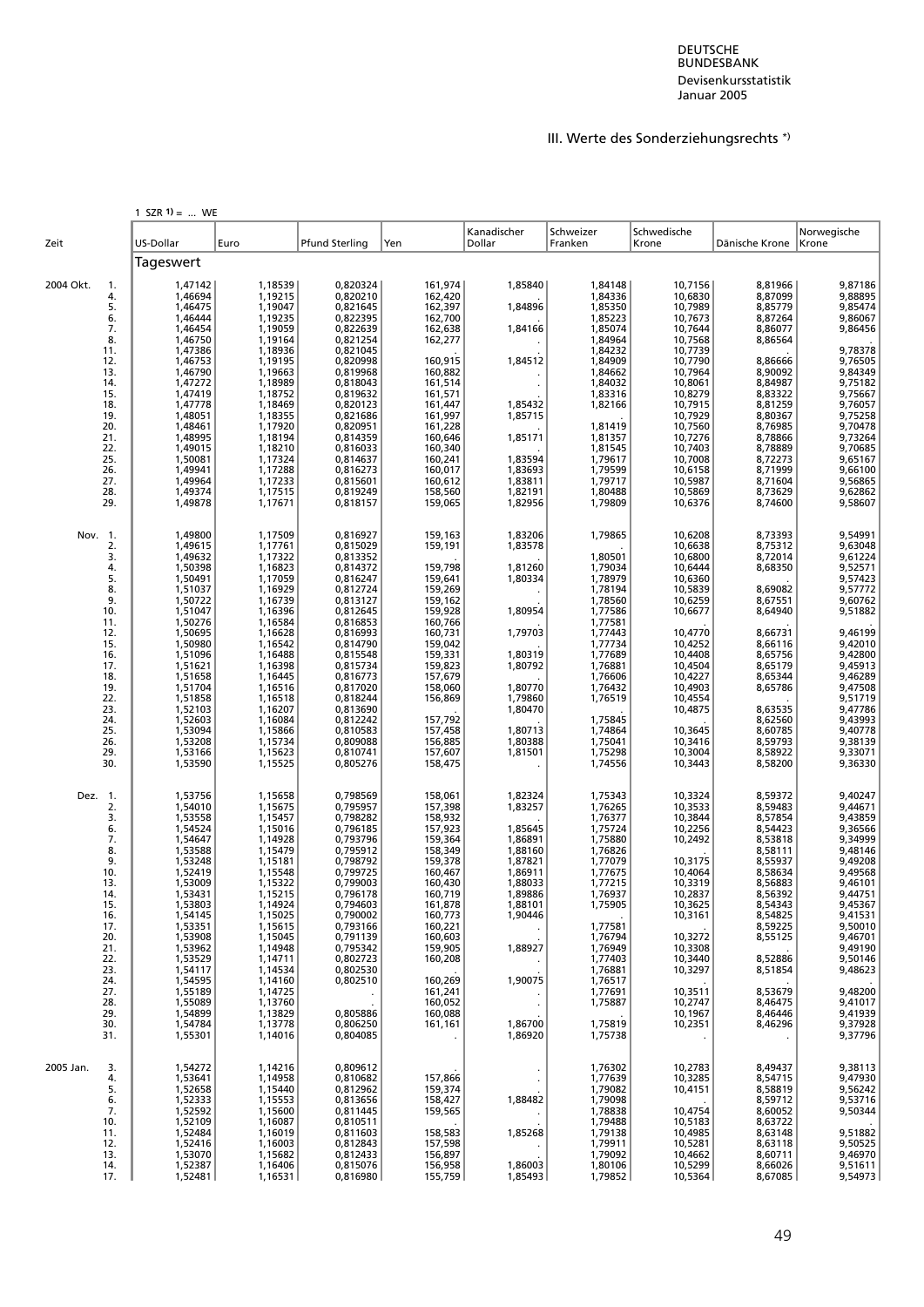

#### IV. Weltweite Wechselkursregelungen und Anker der Geldpolitik

Stand: 31. März 2004 **Geldpolitischer Rahmen Vom IWF unter stütztes oder** in the studies of the studies of the studies of the studies of the studies of the studies of the studies of the studies of the studies of the studies of the studies of the studies of the studies of the stud **stütztes oder<br>
sonstiges geld-**<br> **Sonstige<br>
politisches**<br>
Rahmenpolitisches Rahmen-<br>Programm bedingungen **Wechselkursregelung Wechselkursanker Programment and Celdmengenziel** Inflationsziel Wechselkursregelungen Währung eines anderen Landes als gesetzliches **Euro-Bernes and Euro-Bernes (Euro-Bernes a**<br>Dinne eigenes **Zahlungsmittel zahlungsmittel beso**hne eine andere als eine versiene versiene versiene versien **gesetzliches Zahlungsmittel 2)** Belgien Ecuador <sup>3)</sup> Deutschland Deutschland Deutschland Deutschland Deutschland Deutschland Deutschland Deutschland Deutschland Deutschland Deutschland Deutschland Deutschland Deutschland Deutschland Deutschland Deutschland Deuts El Salvador **ECCU 1)** Finnland Kiribati Frankreich [Marshallinseln Antigua und Barbuda Griechenland](#page-9-0) Mikronesien, Dominica 3) Irland Föd. Staaten von Grenada Italien<br>
Marshallinseln Dominica 3)<br>
Föd. Staaten von Grenada Italien<br>
Föd. Staaten von Grenada Italien<br>
Staaten St. Kitts und Nevis<br>
Panama St. Kitts und die Niederlande Steen (Steen Dominica 3)<br> Palau Staaten von Balau St. Kitts und Nevis<br>Palau St. Kitts und Nevis<br>St. Lucia Panama St. Lucia Niederlande San Marino St. Vincent und die Österreich Timor-Leste Grenadinen Portugal Spanien **CFA-Franc-Zone WAEMU 4) CAEMC 5)** Benin Äquatorialguinea Burkina Faso 3)<br>Côte d'Ivoire 3) Gabun<br>Côte d'Ivoire 3) (Kamerun 3) France (1990)<br>Cote d'Ivoire 3) Kamer<br>Guinea-Bissau Kongo<br>Mali Tschad Guinea-Bissau Kongo Mali Tschad niger 3<br>Zentralafrikanische<br>Republik Senegal 3) Republik Togo **Regelungen in**<br> **Room eines**<br> **Reform eines**<br> **Room Board Brunei Darussalam Room Board Brunei Darussalam Form eines**<br>
"Currency Board" <sup>6)</sup> Brunei Darussalam Bulgarien Dschibuti Estland Hongkong, Sonderverwaltungsregion Litauen **Sonstige konventionelle Gegenüber einer Einzelwährung Regelungen mit festen |**<br>Wechselkursen <sup>8)</sup> Aruba Malediven China <sup>7)</sup> China 7) Mazedonien 3)<br>Namibia Aruba<br>Bahamas<br>Bahrain Barbados<br>Belize nammera<br>Niederländische Bhutan **Antillen** Bhutan<br>China 7)<br>Eritrea<br>Guinea 3) Eritrea Saudi-Arabien Simbabwe<br>Suriname Jordanien 3) Suriname<br>
Kap Verde <sup>3)</sup> Swasiland Kap Verde 3)<br>Kap Verde 3) Katar Syrien Komoren Turkmenistan Kuwait Ukraine<br>Lesotho <sup>3</sup>) Ukraine<br>Libanon Vereinig Lesotho 3) Venezuela Libanon Vereinigte Arabische Malaysia **Emirate Gegenüber einem Währungsverbund** Botsuana Malta Fidschi Marokko ndexternal<br>
Lettland Samoa<br>
Lybisch-Arabische Seychellen Lybisch-Arabische Seychellen<br>Dschamahirija – Vanuatu Dschamahirija **Feste Wechselkurse Innerhalb einer**<br> **Innerhalb hori-** Gemeinschaftsr<br> **zontaler Bandbreiten 9** (WKM II) **innerhalb hori- Gemeinschaftsregelung Sonstige Regelungen zontaler Bandbreiten 9) (WKM II) mit Bandbreiten** Dänemark Tonga Ungarn 7) Ungarn 7) Zypern **Stufenweise** Bolivien 3)<br>**Kursanpassungen Costa Rica** Costa Costa Rica **Costa Rica Costa Rica Costa Rica Costa Rica Kursanpassungen** Costa Rica **("crawling pegs") 10)** Nicaragua 3) Nicaragua 3)<br>Salomonen Tunesien

50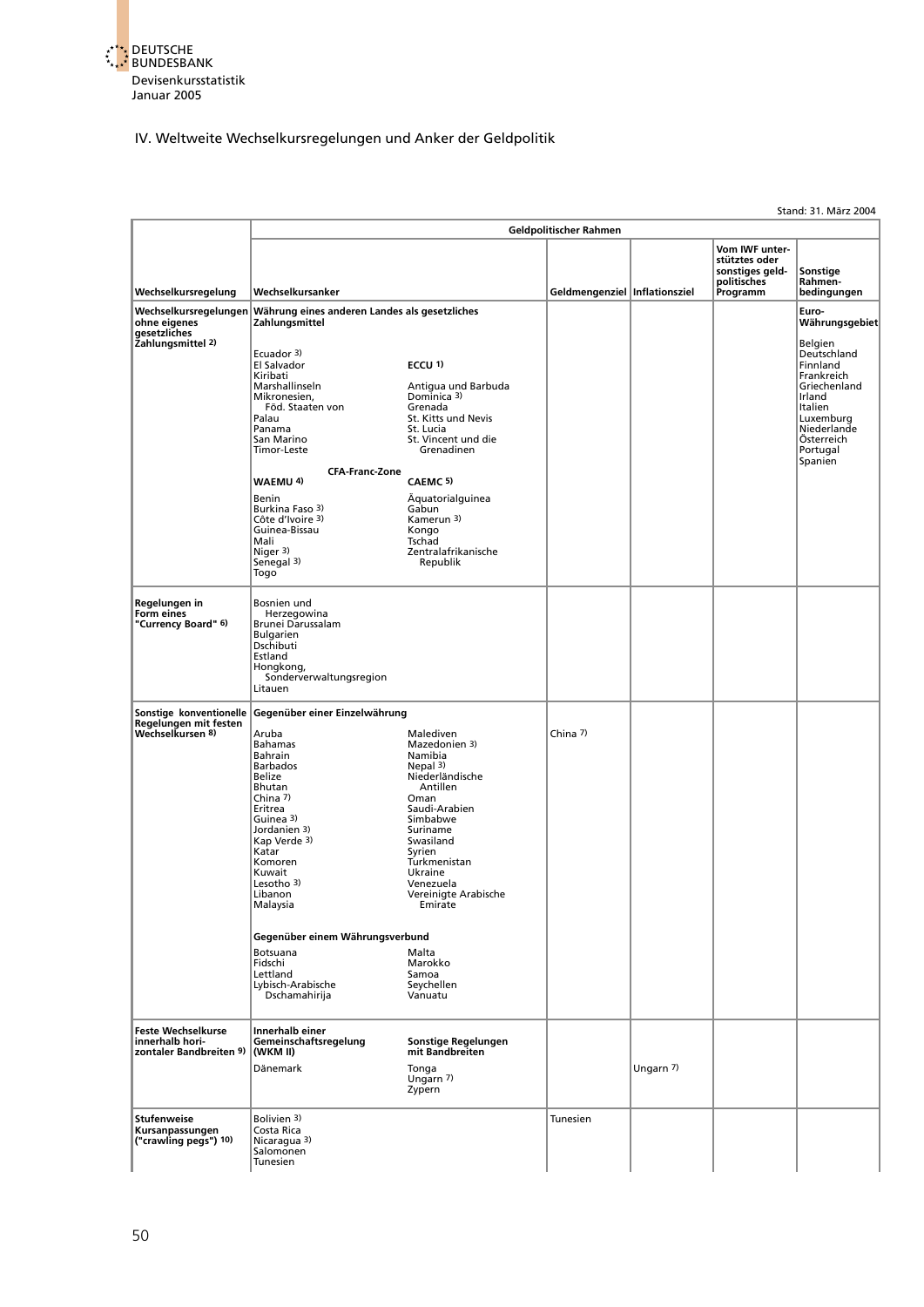**DEUTSCHE BUNDESBANK** Devisenkursstatistik Januar 2005

#### IV. Weltweite Wechselkursregelungen und Anker der Geldpolitik

Stand: 31. März 2004

|                                                                                                  |                  |                          | Geldpolitischer Rahmen                                                                                                                                           |                                                                                                                                                                                                                                              |                                                                                                                                                                                                                                                               |                                                                                                                                                                                                                                                                               |
|--------------------------------------------------------------------------------------------------|------------------|--------------------------|------------------------------------------------------------------------------------------------------------------------------------------------------------------|----------------------------------------------------------------------------------------------------------------------------------------------------------------------------------------------------------------------------------------------|---------------------------------------------------------------------------------------------------------------------------------------------------------------------------------------------------------------------------------------------------------------|-------------------------------------------------------------------------------------------------------------------------------------------------------------------------------------------------------------------------------------------------------------------------------|
| Wechselkursregelung                                                                              | Wechselkursanker |                          | Geldmengenziel Inflationsziel                                                                                                                                    |                                                                                                                                                                                                                                              | Vom IWF unter-<br>stütztes oder<br>sonstiges geld-<br>politisches<br>Programm                                                                                                                                                                                 | Sonstige<br>Rahmen-<br>bedingungen                                                                                                                                                                                                                                            |
| Wechselkurse inner-<br>halb stufenweise ange- Honduras 3)<br>passter Bandbreiten 11)   Israel 7) | <b>Belarus</b>   | Rumänien<br>Slowenien 7) |                                                                                                                                                                  | Israel 7)                                                                                                                                                                                                                                    |                                                                                                                                                                                                                                                               |                                                                                                                                                                                                                                                                               |
| <b>Kontrolliertes</b><br><b>Floating ohne einen</b><br>vorgegebenen<br>Wechselkurspfad 12)       |                  |                          | Ägypten<br>Bangladesch 3)<br>Ghana 3)<br>Guvana 3)<br>Indonesien<br>Iran, Islamische<br>Republik<br>Jamaika<br>Kambodscha<br><b>Mauritius</b><br>Sambia<br>Sudan | Peru<br>Thailand<br>Tschechische<br>Republik                                                                                                                                                                                                 | Äthiopien<br>Argentinien<br>Aserbaidschan<br>Georgien<br>Haiti<br>Kenia<br>Kirgisistan<br>Kroatien<br>Laos, Demokrat.<br>Volksrepublik<br>Moldau, Rep.<br>Mongolei<br>Mosambik<br>Pakistan<br>Ruanda<br>Serbien und<br>Montenegro<br>Tadschikistan<br>Vietnam | Afghanistan 3)<br>Algerien<br>Angola<br>Burundi 3)<br>Gambia 3)<br>Indien<br>Irak<br>Kasachstan<br>Mauretanien 3)<br>Myanmar<br>Nigeria<br>Paraguay 3)<br>Russische<br>Föderation<br>São Tomé<br>und Príncipe<br>Singapur<br>Slowakei<br>Trinidad und<br>Tobago<br>Usbekistan |
| <b>Unabhängiges</b><br>Floating 13)                                                              |                  |                          | Jemen<br>Malawi 3)<br>Sierra Leone 3)<br>Sri Lanka 3)<br>Uruguay 3)                                                                                              | Australien<br>Brasilien 3)<br>Chile<br>Guatemala 7)<br>Island<br>Kanada<br>Kolumbien 3)<br>Korea.<br>Republik<br>Mexiko<br>Neuseeland<br>Norwegen<br>Philippinen<br>Polen<br>Schweden<br>Südafrika<br>Türkei 3)<br>Vereinigtes<br>Königreich | Albanien<br>Armenien<br>Kongo, Demo-<br>krat. Republik<br>Madagaskar<br>Tansania<br>Uganda                                                                                                                                                                    | Dominikanische<br>Republik 3)<br>Japan<br>Liberia<br>Papua-<br>Neuguinea<br>Schweiz<br>Somalia<br>Vereinigte<br>Staaten                                                                                                                                                       |

Quelle: IWF, Washington. — 1 Ostkaribische Währungsunion. — 2 Die von Schwankungsbreiten eines formell oder de facto festen Kurses ge-<br>Währung eines anderen Landes ist als alleiniges gesetzliches Zahlungsmittel<br>in Umlauf, Währung eines anderen Landes ist als alleiniges gesetzliches Zahlungsmittel halten; dabei darf die Währung um mehr als 1% um einen Leitkurs<br>in Umlauf, oder das Mitglied gehört einer Währungsunion an, in der die schwanken. Mitglieder der Union das gleiche gesetzliche Zahlungsmittel verwenden. — einem festen, vorher angekündigten Prozentsatz oder als Reaktion auf Ver-<br>
3 Das Land praktizier ein vom IWF unterstütztes oder sonstiges geld. ander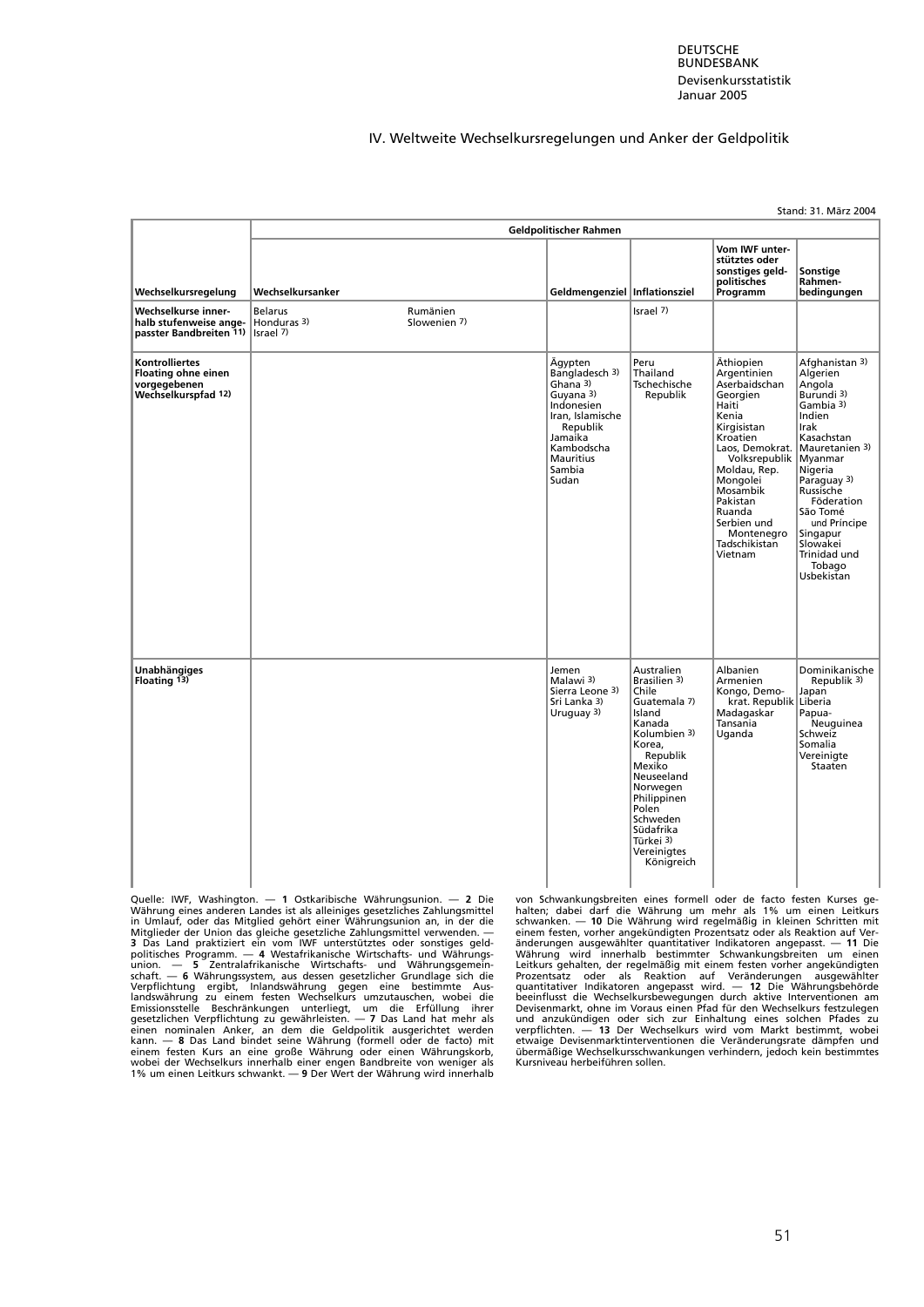

#### V. ISO-Währungscodes \*)

#### Stand: Ende Dezember 2004 ISO- ISO- ISO-Code Währung Land bzw. Gebiet Code Währung Land bzw. Gebiet Code Währung Land bzw. Gebiet AED Dirham Vereinigte Arabische CSD Serbischer Dinar Serbien und HKD Hongkong-Dollar Emirate CSD Serbischer Dinar Montenegro 1 Hongkong, Sonder-<br>verwaltungsregion AFN Afghani Afghanistan CUP Kubanischer Peso Kuba HNL Lempira Honduras ALL Lek Albanien CVE Kap-Verde-Escudo Kap Verde HRK Kuna Kroatien AMD Dram **Armenien** CYP Zypern-Pfund Zypern Haitin Armenien Haitin ANG Niederl.-Antillen- Niederländische CZK Tschechische Krone Tschechische Republik HUF Forint Ungarn Gulden Antillen AOA Kwanza Angola Angola<br>Argentinien **DJF Dschibuti-Franc** Dschibuti ARS Argentinischer Peso DKK Dänische Krone Dänemark IDR Rupiah Indonesien AUD Australischer Dollar Australien Färöer Faustralien Färöer Eine Färöer Kunst Färöer Eine Karlische Grönland<br>Färöer Färöer Kiribati ILS Neuer Schekel Israel Kiribati<br>Kokosinseln<br>Nauru Nauru DOP Dominikanischer Dominikanische INR Indische Rupie Indien Norfolkinsel **Peso** Tuvalu<br>Weihnachtsinsel DZD Algerischer Dinar Algerien IQD Irak-Dinar Irak awg Aruba-Florin and Aruba Iran, Islamische IRR Rial Iran, Islamische IRR Rial Iran, Islamische Iran, Islamische<br>Republik en de la construction de la construction de la construction de la construction de la construction de la construction de la construction de la construction de la construction de la construction de la construction de la cons AZM Aserbaidschan- Aserbaidschan EEK Estnische Krone Estland EGP Ägyptisches Pfund Ägypten and ISK Isländische Krone Island Ägyptisches Pfund ERN Nakfa Eritrea ETB Birr Äthiopien BAM Konvertible Mark Bosnien und Eine Eine Einer Statistischen Mark Jamaika-Dollar Jamaika<br>Herzegowina Herzegowina EUR Euro Belgien Sunction and EUR Euro Belgien<br>Herzegowina EUR Euro Beutschland<br>Arbados Finnland Deutschland JOD Jordan-Dinar Jordanien Barbados-Dollar Barbados<br>Finnland Finnland Finnland Finnland Frankreich JPY Yen Japan BDT Taka Bangladesch Griechenland is a set of the control of the control of the control of the control of the control of the control of the control of the control of the control of the control of the control of the control of the control of the control of BGN Lew Bulgarien and Bulgarien and talien Example of the contract of the contract of the contract of the contract of the contract of the contract of the contract of the contract of the contract of the contract of the contract of the contract of the contract of the Bahrain-Dinar Österreich KES Kenia-Schilling Kenia Burundi-Franc Burundi<br>Portugal<br>Spanien Spanien Kirgisistan-Som Kirgisistan-Som Kirgisistan-Som Kirgisistan-Som Kirgisistan-BMD Bermuda-Dollar Andorra KHR Riel Kambodscha BND Brunei-Dollar Brunei Darussalam Französisch-Guayana Guadeloupe KMF Komoren-Franc Komoren BOB Boliviano Bolivien Martinique en Mayotte Neal KPW Won Korea, Demokratische Real Brasilien Neal Real Real Brasilien Neal Real Real Brasilien Monaco BRL Real Brasilien Monaco Volksrepublik estado de la contradición de la contradición de la contradición de la contradición de la contradición de la con BSD Bahama-Dollar Bahamas San Marino KRW Won Korea, Republik BSD Bahama-Dollar Bahamas<br>BTN Ngultrum Bhutan Bhutan<br>BTN Ngultrum Bhutan Bhutan Bhutan St. Pierre und BTN Niquelon KWD Kuwait-Dinar Kuwait<br>Vatikan atau Vatikanstadt BWP Pula Botsuana Kaimaninseln KYD Kaiman-Dollar Kaimaninseln BYR Belarus-Rubel Belarus |FJD Fidschi-Dollar Fidschi |KZT Tenge Kasachstan BZD Belize-Dollar Belize **FKP** Falkland-Pfund Falklandinseln CAD Kanadischer Dollar Kanada **GBP Pfund Sterling Vereinigtes** | LAK Kip Laos<br>
CAD Kanadischer Dollar Kanada **GBP Pfund Sterling Königreich** Kanadischer Dollar LBP Libanesisches Pfund Libanon CDF Kongo-Franc Kongo, Demokratische GEL Lari Georgien Republik LKR Sri-Lanka-Rupie Sri Lanka GHC Cedi Ghana CHF Schweizer Franken Schweiz Liberianischer Dollar Liberianischer Dollar Liberianischer Dollar Liberianischer<br>CIP Gibraltar-Pfund Gibraltar Gibraltar Gibraltar-Pfund LSL Loti Lesotho CLP Chilenischer Peso Chile GMD Dalasi Gambia LTL Litas Litauen CNY Renminbi ¥uan China GNF Guinea-Franc Guinea LVL Lats Lettland COP Kolumbianischer Peso Kolumbien | GTQ Quetzal Guatemala LYD Libyscher Dinar Libysch-Arabische  $|$ CRC Costa-Rica-Colón Costa Rica  $|$ GYD Guyana-Dollar Guyana

\* Auszugsweise zusammengestellt nach Mitteilungen der ISO. — 1 Siehe kungsumstellung zum 1. Juli 2005 im Verhältnis 10 000 Lei (alt) = 1 Leu (neu)<br>Erläuterungen (Seite 78). — 2 Für die technische Vorbereitung auf die Wäh-k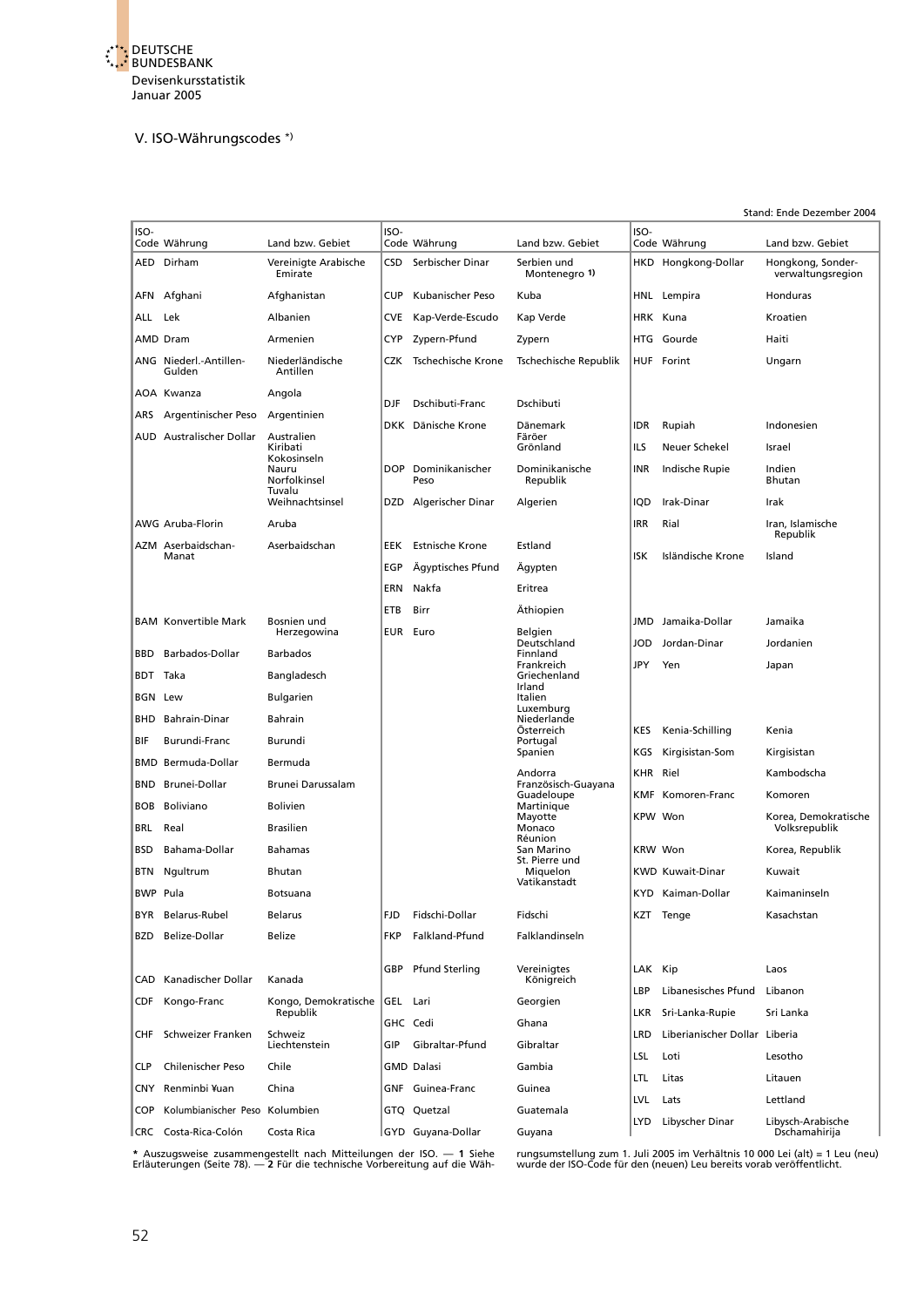#### DEUTSCHE BUNDESBANK Devisenkursstatistik Januar 2005

# V. ISO-Währungscodes \*)

#### Stand: Ende Dezember 2004

| ISO-     | Code Währung                       | Land bzw. Gebiet                    | ISO-       | Code Währung                           | Land bzw. Gebiet                       | ISO-       | Code Währung                         | Land bzw. Gebiet                        |
|----------|------------------------------------|-------------------------------------|------------|----------------------------------------|----------------------------------------|------------|--------------------------------------|-----------------------------------------|
|          | MAD Dirham                         | Marokko                             | SAR        | Saudi Riyal                            | Saudi-Arabien                          | VEB        | Bolívar                              | Venezuela                               |
|          | MDL Moldau-Leu                     | Moldau, Republik                    | <b>SBD</b> | Salomonen-Dollar                       | Salomonen                              | VND        | Dong                                 | Vietnam                                 |
|          | MGA Ariary<br>MGF Madagaskar-Franc | Madagaskar 1)<br>Madagaskar         | SCR        | Seychellen-Rupie                       | Seychellen                             |            | VUV Vatu                             | Vanuatu                                 |
|          | MKD Denar                          | Mazedonien                          | SDD        | Sudanesischer Dinar                    | Sudan                                  |            |                                      |                                         |
| MMK Kyat |                                    | Myanmar                             | <b>SEK</b> | Schwedische Krone                      | Schweden                               | WST Tala   |                                      | Samoa                                   |
|          |                                    | Mongolei                            | SGD        | Singapur-Dollar                        | Singapur                               |            |                                      |                                         |
|          | MNT Togrog                         |                                     | <b>SHP</b> | St.-Helena-Pfund                       | St. Helena                             |            |                                      |                                         |
|          | MOP Pataca                         | Macau, Sonder-<br>verwaltungsregion | SIT        | Tolar                                  | Slowenien                              |            | XAF CFA-Franc                        | Aquatorialguinea<br>Gabun               |
|          | MRO Ouguiya                        | Mauretanien                         | <b>SKK</b> | Slowakische Krone                      | Slowakei                               |            |                                      | Kamerun<br>Kongo                        |
|          | MTL Maltesische Lira               | Malta                               | <b>SLL</b> | Leone                                  | Sierra Leone                           |            |                                      | Tschad<br>Zentralafrikanische           |
|          | <b>MUR</b> Mauritius-Rupie         | Mauritius                           | SOS        | Somalia-Schilling                      | Somalia                                |            |                                      | Republik                                |
|          | MVR Rufiyaa                        | Malediven                           | SRD        | Suriname-Dollar                        | Suriname                               | XCD        | Ostkaribischer Dollar Anguilla       | Antigua und Barbuda                     |
|          | <b>MWK Malawi-Kwacha</b>           | Malawi                              | <b>STD</b> | Dobra                                  | São Tomé und Príncipe                  |            |                                      | Dominica<br>Grenada                     |
|          | MXN Mexikanischer Peso             | Mexiko                              | <b>SVC</b> | El-Salvador-Colón                      | El Salvador                            |            |                                      | Montserrat<br>St. Kitts und Nevis       |
|          | MYR Malaysischer Ringgit Malaysia  |                                     | <b>SYP</b> | Syrisches Pfund                        | Syrien                                 |            |                                      | St. Lucia<br>St. Vincent und            |
|          | MZM Metical                        | Mosambik                            | SZL        | Lilangeni                              | Swasiland                              |            |                                      | die Grenadinen                          |
|          |                                    |                                     |            |                                        |                                        |            | XOF CFA-Franc                        | Benin<br><b>Burkina Faso</b>            |
|          | NAD Namibia-Dollar                 | Namibia                             | THB        | Baht                                   | Thailand                               |            |                                      | Côte d'Ivoire<br>Guinea-Bissau          |
|          | NGN Naira                          |                                     | TJS        | Somoni                                 | Tadschikistan                          |            |                                      | Mali<br>Niger                           |
| NIO      | Córdoba                            | Nigeria<br>Nicaragua                |            | TMM Turkmenistan-Manat Turkmenistan    |                                        |            |                                      | Senegal<br>Togo                         |
|          |                                    |                                     |            |                                        |                                        | <b>XPF</b> | CFP-Franc                            |                                         |
|          | NOK Norwegische Krone              | Norwegen                            | TND        | Tunesischer Dinar                      | Tunesien                               |            |                                      | Neukaledonien<br>Französisch-Polynesien |
| NPR      | Nepalesische Rupie                 | Nepal                               | TOP        | Pa'anga                                | Tonga                                  |            |                                      | Wallis und Futuna                       |
| NZD      | Neuseeland-Dollar                  | Neuseeland<br>Cookinseln            | TRL        | Türkische Lira                         | Türkei                                 |            |                                      |                                         |
|          |                                    | Niue<br>Pitcairninseln              | TTD        | Trinidad-und-<br>Tobago-Dollar         | Trinidad und Tobago                    |            | YER Jemen-Rial                       | Jemen                                   |
|          |                                    | Tokelau                             |            | TWD Neuer Taiwan-Dollar China (Taiwan) |                                        |            |                                      |                                         |
|          |                                    |                                     | TZS        | Tansania-Schilling                     | Tansania                               |            |                                      |                                         |
|          | <b>OMR Rial Omani</b>              | Oman                                |            |                                        |                                        |            | ZAR Rand                             | Südafrika<br>Lesotho                    |
|          |                                    | Panama                              |            |                                        |                                        |            |                                      | Namibia                                 |
|          | PAB Balboa                         |                                     |            | UAH Griwna                             | Ukraine                                |            | ZMK Kwacha                           | Sambia                                  |
|          | PEN Neuer Sol                      | Peru                                |            | UGX Uganda-Schilling                   | Uganda                                 |            | ZWD Simbabwe-Dollar                  | Simbabwe                                |
| PGK Kina |                                    | Papua-Neuguinea                     |            | USD US-Dollar                          | Vereinigte Staaten                     |            |                                      |                                         |
| PHP      | Philippinischer Peso               | Philippinen                         |            |                                        | Amerikanisch-Samoa<br>Ecuador<br>Guam  |            |                                      |                                         |
| PKR      | Pakistanische Rupie                | Pakistan                            |            |                                        | Jungferninseln,                        |            |                                      |                                         |
| PLN      | Zloty<br>PYG Guaraní               | Polen                               |            |                                        | Amerikanische<br>Jungferninseln,       |            | Nachrichtlich:<br>RON (Neuer) Leu 2) |                                         |
|          |                                    | Paraguay                            |            |                                        | <b>Britische</b><br>Marshallinseln     |            |                                      | Rumänien                                |
|          |                                    |                                     |            |                                        | Mikronesien,<br>Föderierte Staaten von | TRY        | Neue türkische<br>Lira               | Türkei 1)                               |
|          | QAR Katar-Riyal                    | Katar                               |            |                                        | Nördliche Marianen<br>Palau            |            | XAG Silber                           |                                         |
|          |                                    |                                     |            |                                        | Panama<br><b>Puerto Rico</b>           |            | XAU Gold                             |                                         |
| ROL Leu  |                                    | Rumänien                            |            |                                        | Timor-Leste<br>Turks- u. Caicosinseln  |            | XDR Sonderziehungsrecht              |                                         |
| RUB      | Rubel                              | Russische Föderation                |            | UYU Uruguayischer Peso                 | Uruguay                                | XPD        | Palladium                            |                                         |
|          | RWF Ruanda-Franc                   | Ruanda                              | ∣∪zs       | Usbekistan-Sum                         | Usbekistan                             | XPT        | Platin                               |                                         |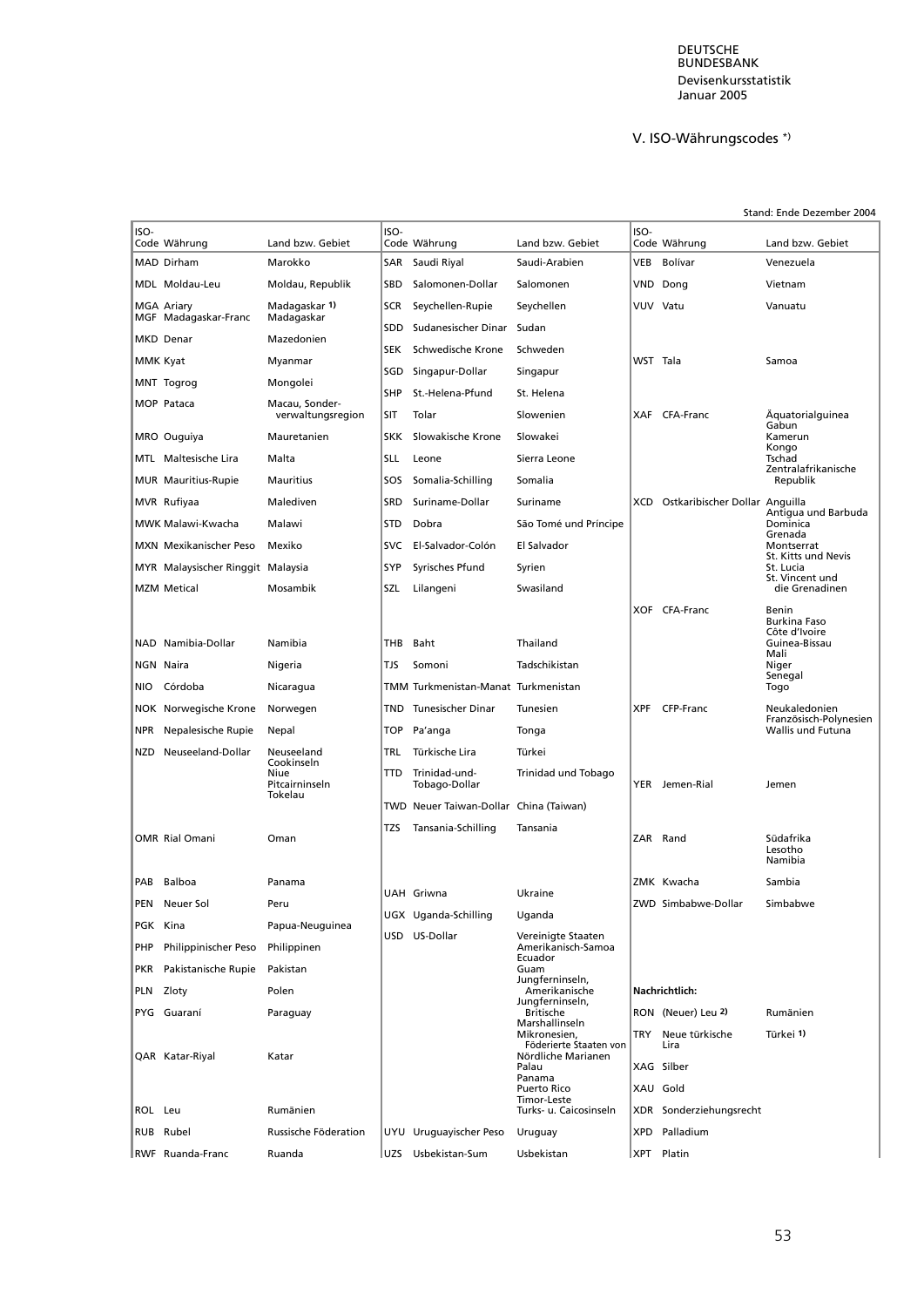

### VI. Paritäten, Leitkurse, EWRE-Relationen

# 1. Gold- und US-Dollar-Paritäten von 1948 bis 15. Februar 1973

|                                    | Währungsparität 1) zum |                        |                                   |                              |                                       |                                                         |                                               |                                                  |  |
|------------------------------------|------------------------|------------------------|-----------------------------------|------------------------------|---------------------------------------|---------------------------------------------------------|-----------------------------------------------|--------------------------------------------------|--|
|                                    | Gold                   |                        |                                   | US-Dollar                    |                                       |                                                         | Errechnete DM-Parität 2)                      |                                                  |  |
| Land<br>Währung                    | gültig ab              | 1 WE<br>=  g Feingold  | Aufw. (+) /<br>Abw. $(-)$<br>in % | gültig ab                    | $1 \text{ US-}$ \$ =  WE              | Aufw. $(+)$ /<br>Abw. $(-)$<br>in $%$                   | gültig ab                                     | $100 \text{ WE} =  \text{ DM}$                   |  |
| Belgien                            |                        |                        |                                   |                              |                                       |                                                         |                                               |                                                  |  |
| Belgischer Franc *)<br>(bfr)       | 18.12.46<br>22.09.49   | 0,0202765<br>0,0177734 | $-12,3$                           | 18.12.46<br>22.09.49         | 43,8275<br>3)<br>50,0000              | $-12,3$                                                 | 21.06.48<br>22.09.49<br>06.03.61<br>27.10.69  | 7,6056<br>8,4000<br>4)<br>8,0000<br>7,3200<br>4) |  |
|                                    |                        |                        |                                   | 21.12.71<br>v) $14.02.73$ 3) | 5)<br> 3)<br>44,8159<br>5)<br>40,3344 | $+ 11,6$<br>$+ 11,1$                                    | 21.12.71<br>14.02.73                          | 6)<br>7,1905<br>6)<br>7,1906                     |  |
| Dänemark                           |                        |                        |                                   |                              |                                       |                                                         |                                               |                                                  |  |
| Dänische Krone *)                  | 18.12.46<br>18.09.49   | 0,185178<br>0,128660   | $-30,5$                           | 18.12.46<br>18.09.49         | 4,79901<br>6,90714                    | $-30,5$                                                 | 21.06.48<br>19.09.49<br>06.03.61              | 69,4588<br>60,8066<br>4) 57,9111                 |  |
| (dkr)                              | 21.11.67               | 0,118489               | 7,9                               | 21.11.67                     | 7,50000                               | 7,9<br>$\overline{\phantom{0}}$                         | 21.11.67                                      | 53,3333                                          |  |
|                                    |                        |                        |                                   | 21.12.71<br>$v)$ 15.02.73    | 5)<br>6,98000<br>5)<br>6,28205        | 7,4<br>$+$<br>$+ 11,1$                                  | 27.10.69<br>21.12.71<br>15.02.73              | 48,8000<br>4)<br>46,1676<br>6)<br>6) 46,1681     |  |
| Deutschland                        |                        |                        |                                   |                              |                                       |                                                         |                                               |                                                  |  |
| Deutsche Mark *)                   | 30.01.53               | 0,211588               |                                   | 21.06.48<br>19.09.49         | 7)<br>3,33333<br>4,20000              | $-20,6$                                                 |                                               |                                                  |  |
| (DM)                               | 06.03.61<br>27.10.69   | 0,222168<br>0,242806   | 5,0<br>$\ddot{}$<br>9,3<br>$+$    | 06.03.61<br>27.10.69         | 4,00000<br>3,66000                    | 5,0<br>$+$<br>9,3<br>$+$                                | $\overline{\phantom{0}}$<br>$\qquad \qquad -$ | $\overline{a}$                                   |  |
|                                    |                        |                        |                                   | 21.12.71<br>$v)$ 14.02.73    | 5)<br>3,2225<br>5)<br>2,9003          | $+ 13,6$<br>$+ 11,1$                                    |                                               | $\overline{a}$                                   |  |
| Finnland                           |                        |                        |                                   |                              |                                       |                                                         |                                               |                                                  |  |
|                                    |                        |                        |                                   | (01.01.48)                   | 135,70                                |                                                         | 21.06.48                                      | 2,4564                                           |  |
| Finnmark<br>(Fmk)                  | 01.07.51               | 0,00386379             |                                   | 05.07.49<br>19.09.49         | 160,00<br>230,000                     | $-15,2$<br>$\overline{\phantom{0}}$<br>30,4             | 05.07.49<br>19.09.49                          | 2,0833<br>1,8261                                 |  |
|                                    | 15.09.57               | 0,00277710             | $-28,1$                           | 15.09.57                     | 320,000                               | $-28,1$                                                 | 15.09.57<br>06.03.61                          | 1,3125<br>1,2500<br>4)                           |  |
|                                    |                        |                        |                                   |                              | Währungsumstellung 8)                 |                                                         |                                               |                                                  |  |
|                                    | 01.01.63               | 0,277710               |                                   | 01.01.63                     | 3,20000                               |                                                         | 01.01.63                                      | 125,0000                                         |  |
|                                    | 12.10.67               | 0,211590               | $-23,8$                           | 12.10.67                     | 4,19997                               | $-23,8$                                                 | 12.10.67<br>27.10.69                          | 95,2388<br>4) 87,1435                            |  |
|                                    |                        |                        |                                   | 20.12.71                     | 5)<br>4,10                            | $\begin{bmatrix} 2,4 \\ 5,1 \end{bmatrix}$<br>$\ddot{}$ | 21.12.71                                      | 78,5976<br>6)                                    |  |
|                                    |                        |                        |                                   | v) 15.02.73                  | 5)<br>3,90                            | $+$                                                     | 15.02.73                                      | 6) 74,3667                                       |  |
| Frankreich                         | 18.12.46               | 9) 0,00746113          |                                   | 18.12.46                     | 119,107                               |                                                         |                                               |                                                  |  |
| Französischer Franc<br>(ffr)       |                        |                        |                                   | 26.01.48<br>02.02.48         | 214,393<br>11)                        | $-44,4$                                                 | 21.06.48                                      | 10)<br>(1,5548)                                  |  |
|                                    |                        |                        |                                   | 20.09.49                     | 350,000                               | $12) - 38,7$                                            | 20.09.49                                      | 1,2000                                           |  |
|                                    | 29.12.58               | 0,00180000             | $14) - 75,9$                      | 12.08.57<br>29.12.58         | 13) 420,000<br>493,706                | $-16,7$<br>$-14,9$                                      | 12.08.57<br>29.12.58                          | 1,0000<br>0,8507                                 |  |
|                                    |                        |                        |                                   |                              | Währungsumstellung 15)                |                                                         |                                               |                                                  |  |
| Französ. Neuer Franc<br>(NF)       | 01.01.60               | 0,180000               |                                   | 01.01.60                     | 4,93706                               |                                                         | 01.01.60<br>06.03.61                          | 85,0709<br>4) 81,0199                            |  |
| ab 01.01.63<br>Französischer Franc | 10.08.69               | 0,160000               | $-11,1$                           | 10.08.69                     | 3)<br>5,55419                         | $-11,1$                                                 | 10.08.69                                      | 72,0177                                          |  |
| (FF)                               |                        |                        |                                   | 20.12.71                     | 3)<br>5,11570                         | 8,6<br>$+$                                              | 27.10.69<br>21.12.71                          | 4) 65,8962<br>6) 62,9924                         |  |
|                                    |                        |                        |                                   | $v)$ 14.02.73                | 3)<br>4,60414                         | $+ 11,1$                                                | 14.02.73                                      | 6) 62,9933                                       |  |
| Italien                            |                        |                        |                                   | Mai 1948                     | 16) 575,000                           |                                                         | 21.06.48                                      | 0,5797                                           |  |
| Italienische Lira *)               |                        |                        |                                   | 19.09.49                     | 16) 626,186                           |                                                         | 19.09.49                                      | 0,6707                                           |  |
| (Lit)                              | 30.03.60               | 0,00142187             |                                   | 01.01.50<br>30.03.60         | 16) 624,358<br>625,000                | 17)                                                     | 01.01.50<br>30.03.60                          | 0,6727<br>0,6720                                 |  |
|                                    |                        |                        |                                   |                              |                                       |                                                         | 06.03.61<br>27.10.69                          | 4)<br>0,6400<br>4)<br>0,5856                     |  |
|                                    |                        |                        |                                   | $20.12.71$ 3)                | 5) 581,500                            | $+ 7,5$<br>(nur gültig bis 13.02.73)                    | 21.12.71                                      | 6)<br>0,5542                                     |  |
|                                    |                        |                        |                                   |                              |                                       |                                                         |                                               |                                                  |  |
| Japan                              |                        |                        |                                   | 25.04.49                     | 360,000                               |                                                         | 25.04.49                                      | 0,9259                                           |  |
| Yen $*$ )<br>$(\yen)$              | 11.05.53               | 0,00246853             |                                   | 11.05.53                     | 360,000                               |                                                         | 19.09.49<br>06.03.61                          | 18)<br>1,1667<br>4)<br>1,1111                    |  |
|                                    |                        |                        |                                   |                              |                                       |                                                         | 27.10.69                                      | 4)<br>1,0167                                     |  |
|                                    |                        |                        |                                   | 20.12.71                     | 5) 308,000                            | $+ 16,9$<br>(nur gültig bis 13.02.73)                   | 21.12.71                                      | 1,0463<br>6)                                     |  |
| Kanada                             |                        |                        |                                   |                              |                                       |                                                         |                                               |                                                  |  |
| Kanadischer Dollar *)              | 18.12.46<br>19.09.49   | 0,888671<br>0,807883   | 9,1                               | 18.12.46<br>19.09.49         | 1.00000<br>1,10000                    | 9,1                                                     | 21.06.48<br>19.09.49                          | 19)<br>3,3333<br>19)<br>3,8182                   |  |
| (kan\$)                            | 30.09.50               | 20)                    |                                   | 30.09.50                     | 20)                                   |                                                         | 30.09.50                                      | 20)                                              |  |
|                                    | 02.05.62               | 0,822021               | $21) + 1,8$                       | 02.05.62                     | 1,08108                               | $21) +$<br>- 1,8                                        | 02.05.62<br>$27.10.69$ 4) 19)                 | 19)<br>3,7000<br>3,3855                          |  |
|                                    |                        |                        |                                   |                              |                                       | (nur gültig bis 31.05.70)                               |                                               |                                                  |  |

Anmerkungen siehe Seite 56.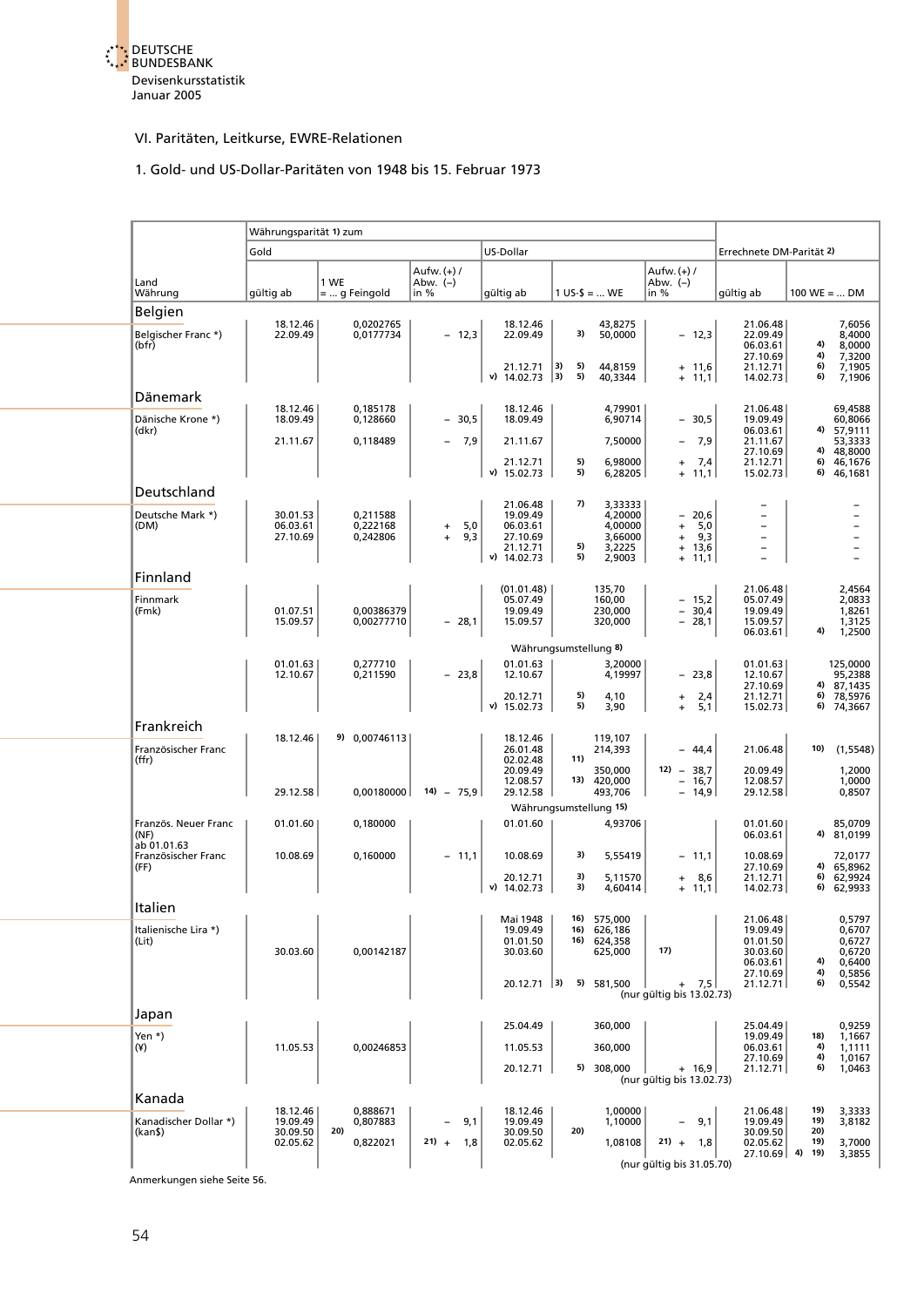# VI. Paritäten, Leitkurse, EWRE-Relationen

|                                  | Währungsparität 1) zum |                              |                                                     |                                              |                                          |                                                              |                                              |                                                           |  |
|----------------------------------|------------------------|------------------------------|-----------------------------------------------------|----------------------------------------------|------------------------------------------|--------------------------------------------------------------|----------------------------------------------|-----------------------------------------------------------|--|
|                                  | Gold                   |                              |                                                     | US-Dollar                                    |                                          |                                                              | Errechnete DM-Parität 2)                     |                                                           |  |
| Land<br>Währung                  | gültig ab              | 1 WE<br>$=  q$ Feingold      | Aufw. (+) /<br>Abw. (-)<br>in %                     | gültig ab                                    | $1 \text{ US-}$ \$ =  WE                 | Aufw. (+) /<br>Abw. $(-)$<br>in %                            | gültig ab                                    | $100 \text{ WE} =  \text{ DM}$                            |  |
| Niederlande                      | 18.12.46               | 0,334987                     |                                                     | 18.12.46                                     | 2,65285                                  |                                                              | 21.06.48                                     | 125,6510                                                  |  |
| Holländischer Gulden *)<br>(hfl) | 21.09.49<br>07.03.61   | 0,233861<br>0,245489         | $-30,2$<br>5,0<br>$\ddot{}$                         | 21.09.49<br>07.03.61                         | 3,80000<br>3,62000<br>5)                 | $-30,2$<br>5,0<br>$+$                                        | 21.09.49<br>07.03.61<br>27.10.69             | 110,5263<br>110,4972<br>4) 101,1050<br>6)<br>99,3158      |  |
|                                  |                        |                              |                                                     | 21.12.71<br>$v)$ 14.02.73                    | 3,24470<br>5)<br>2,92024                 | $+ 11,6$<br>$+ 11,1$                                         | 21.12.71<br>14.02.73                         | 6)<br>99,3172                                             |  |
| Norwegen                         | 18.12.46               | 0,179067                     |                                                     | 18.12.46                                     | 4,96278                                  |                                                              | 21.06.48                                     | 67,1667                                                   |  |
| Norwegische Krone *)<br>(nkr)    | 18.09.49               | 0,124414                     | $-30,5$                                             | 18.09.49                                     | 7,14286                                  | $-30,5$                                                      | 19.09.49<br>06.03.61<br>27.10.69             | 58,8000<br>4)<br>56,0000<br>4)<br>51,2400                 |  |
|                                  |                        |                              |                                                     | 21.12.71<br>$v)$ 15.02.73                    | 5)<br>6,64539<br>5)<br>5,98086           | + 7,5<br>$+ 11,1$                                            | 21.12.71<br>15.02.73                         | 6)<br>48,4923<br>6)<br>48,4930                            |  |
| Österreich                       |                        |                              |                                                     |                                              |                                          |                                                              |                                              |                                                           |  |
| Schilling *)                     |                        |                              |                                                     | 26.10.46                                     | 10,00                                    |                                                              | 21.06.48<br>19.09.49<br>23)                  | 33,3333<br>18)<br>42,0000                                 |  |
| (S)                              | 04.05.53               | 0,0341796                    |                                                     | 25.11.49<br>04.05.53                         | 22)<br>26,0000                           | $24) - 61,5$                                                 | 04.05.53<br>06.03.61<br>27.10.69             | 23)<br>16,1538<br>4)<br>15,3846<br>4)<br>14,0769          |  |
|                                  | 09.05.71               | 0,0359059                    | 5,1<br>$+$                                          | 09.05.71<br>22.12.71<br>v) $13.02.73$        | 24,7500<br>5)<br>23,30<br>5) 20,97       | 5,1<br>$\ddot{}$<br>6,2<br>$\ddot{}$<br>$+ 11,1$             | 09.05.71<br>22.12.71<br>14.02.73             | 14,7879<br>13,8305<br>6)<br>6)<br>13,8307                 |  |
| Portugal                         |                        |                              |                                                     |                                              |                                          |                                                              |                                              |                                                           |  |
| Escudo *)<br>(Esc)               |                        |                              |                                                     | 01.09.47<br>Mai 1949<br>08.08.49<br>19.09.49 | 24,9775<br>24,9175<br>25,0025<br>28,7500 | $-13,0$                                                      | 21.06.48<br>Mai 1949<br>08.08.49<br>19.09.49 | 13,3453<br>13,3775<br>13,3320<br>14,6087                  |  |
|                                  | 01.06.62               | 0,0309103                    |                                                     | 01.06.62                                     | 28,7500                                  |                                                              | 06.03.61<br>01.06.62                         | 4)<br>13,9130<br>13,9130                                  |  |
|                                  |                        |                              |                                                     | 22.12.71                                     | 5) 27,25                                 | 5,5<br>$\ddot{}$                                             | 27.10.69<br>22.12.71                         | 4)<br>12,7304<br>6)<br>11,8257                            |  |
| Schweden                         |                        |                              |                                                     | v) $14.02.73$                                | 5) 25,50                                 | 6,9<br>$+$                                                   | 14.02.73                                     | 6)<br>11,3737                                             |  |
| Schwedische Krone *)             |                        |                              |                                                     | 14.07.46<br>20.09.49                         | 3,5943<br>5,1732                         | $-30,5$                                                      | 21.06.48<br>20.09.49                         | 92,7394<br>81,1877                                        |  |
| (skr)                            | 05.11.51               | 0,171783                     |                                                     | 01.01.51<br>05.11.51                         | 5,17321<br>5,17321                       |                                                              | 01.01.51<br>05.11.51<br>06.03.61             | 81,1875<br>81,1875<br>77,3214<br>4)                       |  |
|                                  |                        |                              |                                                     | 21.12.71<br>$v)$ 15.02.73                    | 5)<br>4,81290<br>5)<br>4,56              | 7,5<br>$\ddot{}$<br>5,5                                      | 27.10.69<br>21.12.71<br>15.02.73             | 4)<br>70,7491<br>6)<br>66,9555<br>6)<br>63,6031           |  |
| Schweiz                          | 01.01.46               | 25)                          |                                                     | (1948)                                       | 26)<br>4,37282                           |                                                              | (21.06.48)                                   | (76, 2285)<br>27)                                         |  |
| Schweizer Franken *)<br>(sfr)    | 20.04.53               | 28) 0,2032258                |                                                     |                                              |                                          |                                                              | 19.09.49<br>06.03.61<br>27.10.69             | 18)<br>96,0479<br>4)<br>91.4742<br>4)<br>83,6988          |  |
|                                  | 10.05.71               | 29) 0,2175926                | 7,1<br>$+$                                          | 10.05.71<br>21.12.71                         | 4,0841<br>5)<br>3,84                     | 7,1<br>$+$<br>6, 4<br>$\ddot{}$<br>(nur gültig bis 22.01.73) | 10.05.71<br>21.12.71                         | 89,6158<br>6)<br>83,9193                                  |  |
| Vereinigte Staaten               |                        |                              |                                                     |                                              |                                          |                                                              |                                              |                                                           |  |
| US-Dollar o)<br>$(US-$)$         | 18.12.46               | 0,888671                     |                                                     | 18.12.46                                     | 1,00000                                  |                                                              | 21.06.48<br>19.09.49<br>06.03.61             | 7) 19)<br>3,3333<br>18) 19)<br>4,2000<br>4) 19)<br>4,0000 |  |
|                                  | 18.12.71<br>12.02.73   | 30) 0,818513<br>31) 0,736662 | $\begin{bmatrix} - & 7,9 \\ - & 10,0 \end{bmatrix}$ |                                              |                                          |                                                              | 27.10.69<br>21.12.71<br>14.02.73             | 4) 19)<br>3,6600<br>5) 19)<br>3,2225<br>5) 19)<br>2,9003  |  |
| Vereinigtes Königreich           |                        |                              |                                                     |                                              |                                          |                                                              |                                              |                                                           |  |
| Pfund Sterling *)<br>(f)         | 18.12.46               | 3,58134                      |                                                     | 18.12.46                                     | 0,248139<br>$(1 f = 4,03 US-$)$          |                                                              | 21.06.48                                     | 19)<br>13,4333                                            |  |
|                                  | 18.09.49               | 2,48828                      | $-30,5$                                             | 18.09.49                                     | 0,357143<br>$(1 f = 2,80 US-$)$          | $-30,5$                                                      | 19.09.49                                     | 19)<br>11,7600                                            |  |
|                                  | 18.11.67               | 2,13281                      | $-14,3$                                             | 18.11.67                                     | 0,416667<br>$(1 f = 2,40 US-$)$          | - 14,3                                                       | 06.03.61<br>18.11.67                         | 4) 19)<br>11,2000<br>19)<br>9,6000                        |  |
|                                  |                        |                              |                                                     | 21.12.71                                     | 0,383772<br>$(1 f =$<br>2,60571 US-\$)   | + 8,6                                                        | 27.10.69<br>21.12.71                         | 4) 19)<br>8,7840<br>6) 19)<br>8,3969                      |  |
|                                  |                        |                              |                                                     |                                              |                                          | (nur gültig bis 22.06.72)                                    |                                              |                                                           |  |

## noch: 1. Gold- und US-Dollar-Paritäten von 1948 bis 15. Februar 1973

Anmerkungen siehe Seite 56.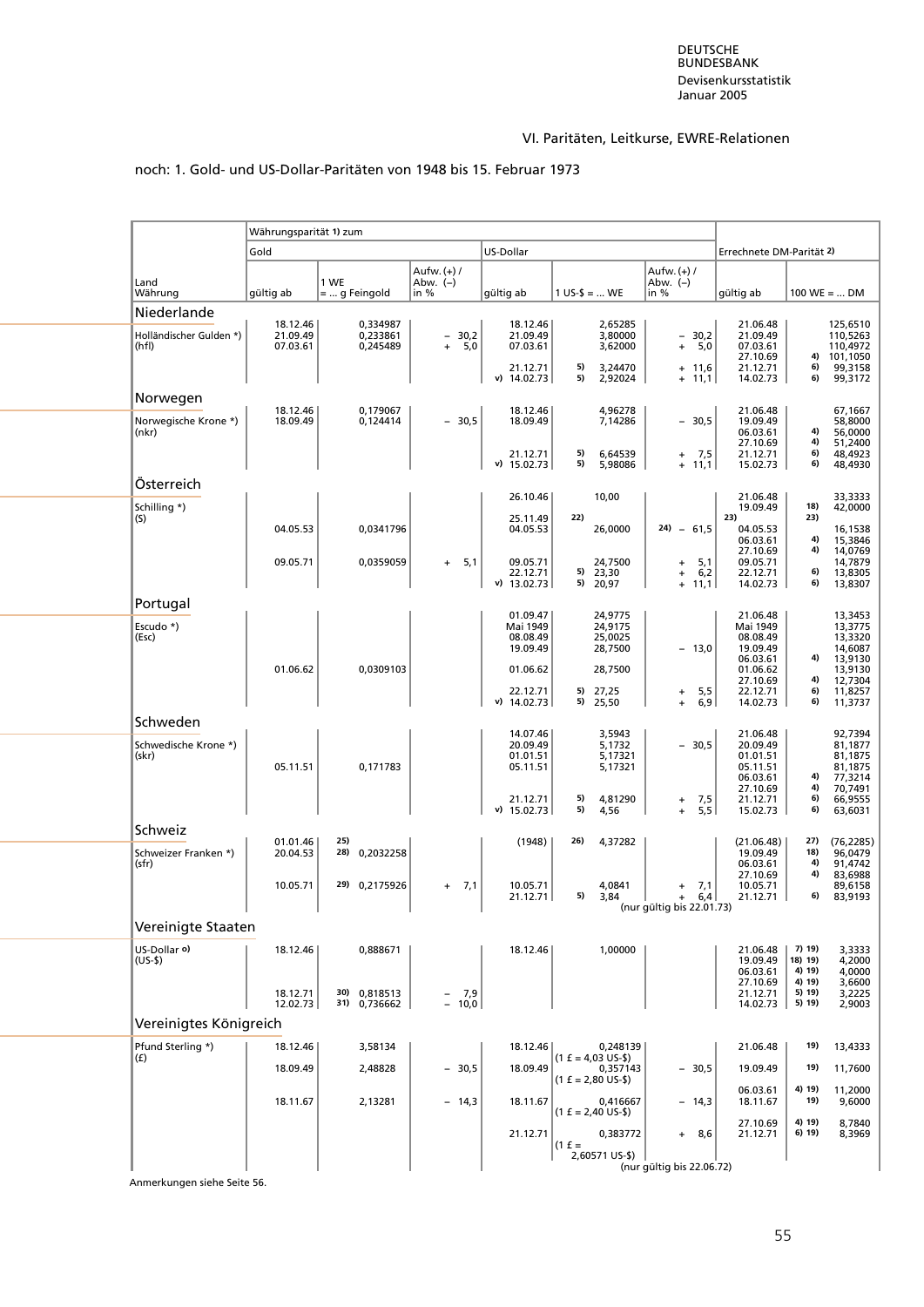

#### Anmerkungen zu Tabelle VI.1

**1** Mit dem Internationalen Währungsfonds vereinbarte bzw. autonom festgesetzte Goldparität, US-\$-Parität (bzw. -Leitkurs) oder offizieller US-\$-Kurs. Die mit dem IWF vereinbarten Paritäten verloren mit dem In-Kraft-Treten der Zweiten Änderung des IWF-Übereinkommens am 1.4.78 ihre Geltung.

**2** Die DM-Paritäten wurden über die US-\$-Relationen errechnet (DM-Währung seit 21.6.48).

**3** Differenziertes Kurssystem (Belgien seit 1951, Frankreich vom 21.8.71 bis 20.3.74, Italien vom 22.1.73 bis 21. 3. 74).

4 Auf Grund der Aufwertung der Deutschen Mark.

5 Leitkurs (central rate); bei der Schweiz: Mittelkurs. Siehe Anmerkungen zu Tabelle VI.2.

6 DM-Vergleichswert, errechnet über die US-\$-Relation in Verbindung mit dem Leitkurs 1 US-\$ = 3,2225 DM (bis 13.2.73) bzw. 1 US-\$ = 2,9003 DM (vom14.2.73 bis 18.3.73).

**7** Reziproker Wert des gem. JEIA-Operational Memorandum Nr. 25, Änderung Nr. 1, festgesetzten Umrechnungssatzes von 1 DM =  $0.30$  US-\$.

**8** Mit Wirkung vom 1.1.63: 100 Fmk (alt) = 1 Fmk (neu). 9 Gültig bis 25.1.48.

10 Auf Grund des in Frankreich praktizierten Kurssystems ergab die anteilige Abrechnung des US-Dollar zum offiziellen und zum freien Kurs errechnete DM-Gegenwerte, die im Mittel zwischen 1,23 und 1,27 DM für 100 ffrs schwankten.

**11** Vom 2.2.48 bis 19.9.49 differenziertes Kurssystem.

**12** Gegenüber dem offiziellen Kurs vom 26.1.48.

**13** Offizieller US-\$-Richtkurs plus 20 % Aufschlag (350 ffrs + 70 ffrs = 420 ffrs); ab Juni 1958 wurde der Aufschlag in den Kurs mit einbezogen.

**14** Gegenüber der Goldparität vom 18. 12. 46.

**15** Mit Wirkung vom 1.1.60: 100 ffrs = 1 NF.

**16** Durchschnitt des offiziellen fluktuierenden US-\$-Kurses (errechnet aus den Monatsdurchschnitten des jeweiligen Zeitabschnitts). Von 1946 bis 29. 3. 60 differenziertes Kurssystem.

**17** Keine Prozentsatz-Errechnung, da vor dem 30.3.60 kein einheitlicher offizieller US-\$-Kurs bestand.

**18** Auf Grund der Abwertung der Deutschen Mark.

**19** Für 1 Währungseinheit.

**20** Vom 30.9.50 (nach Aufgabe der mit dem IWF vereinbarten Parität) bis 1.5.62 frei fluktuierender US-\$-Kurs.

**21** Gegenüber der Parität vom 19.9.49.

**22** Vom 25.11.49 bis 2.5.53 differenziertes Kurssystem. **23** Devisen-Umrechnungssätze (= Mittelkurse der Bank [deutscher Länder\) vom 21. 12. 49 bis 23. 6. 50: 100 S](#page-10-1)   $= 29,17$  DM; vom 26. 5. 54 bis 31. 12. 56: 100 S = 16,155 DM.

**24** Gegenüber dem offiziellen Kurs vom 26. 10. 46.

**25** Nach dem Beschluss des schweizerischen Bundesrats vom 27.9.36 war die Schweizerische Nationalbank verpflichtet, den Goldwert des Franken zwischen 190 und 215 Milligramm Feingold zu halten. In den Statistiken der Schweizerischen Nationalbank wurde die Goldparität mit 1 sfr = 0,2032258 g Feingold ausgewiesen.

**26** Gemäß Veröffentlichung der Schweizerischen Nationalbank.

**27** Im deutsch-schweizerischen Zahlungsverkehr kamen die folgenden bilateralen Verrechnungskurse zur Anwendung: 1 US-\$ = 4,31 sfr (bis 30.11.48);

1 US- $\frac{1}{2}$  = 4,305 sfr (1.12.48 –18.9.49);

1 US- $\frac{1}{2}$  = 4,30 sfr (19.9.49 –12.10.49).

**28** Gemäß Bundesgesetz über das Münzwesen vom 17.12.52 (in Kraft getreten am 20.4.53) entsprach der Franken 63/310 (0,20322…) Gramm Feingold.

**29** Gemäß Bundesratsbeschluss vom 9. 5. 71 wurde die Goldparität des sfr auf "...47/216 (0,21759...) Gramm Feingold…" geändert.

**30** Mit dem IWF wurde der Paritätswert mit Wirkung vom 8.5.72 vereinbart.

**31** Mit dem IWF wurde der Paritätswert mit Wirkung vom 18.10.73 vereinbart.

Wechselkursfloating bzw. zeitweilige Suspendierung des Ankaufskurses der jeweiligen Zentralbank:

bfr vom 23.8. bis 17.12.71;

dkr vom 23.8. bis 17.12.71 (Ankaufskurs suspendiert);

DM vom 30.9. bis 24.10.69 und 10.5. bis 17.12.71;

Lit vom 23.8. bis 17.12.71 und seit 14.2.73;

¥ vom 28.8. bis 17.12.71 und seit 14.2.73;

kan\$ seit 1.6.70;

hfl vom 10.5. bis 17.12.71;

nkr vom 23.8. bis 17.12.71 (Ankaufskurs suspendiert);

- S vom 24.8. bis 17.12.71 (Ankaufskurs suspendiert);
- Esc vom 23.8. bis 17.12.71 (Ankaufskurs suspendiert);
- skr vom 23.8. bis 17.12.71 (Ankaufskurs suspendiert); sfr seit 23.1.73 (vom 11.9. bis 17.12.71 Ankaufskurs suspendiert);
- £ seit 23.6.72 (vom 23.8. bis 17.12.71 Ankaufskurs suspendiert).

**o** Seit 15.8.71 Konvertierbarkeit des US-Dollar in Gold oder andere Reservewerte suspendiert.

**v** Die Änderung erfolgte auf Grund der Entscheidung der Regierung der Vereinigten Staaten, den US-Dollar um 10% abzuwerten.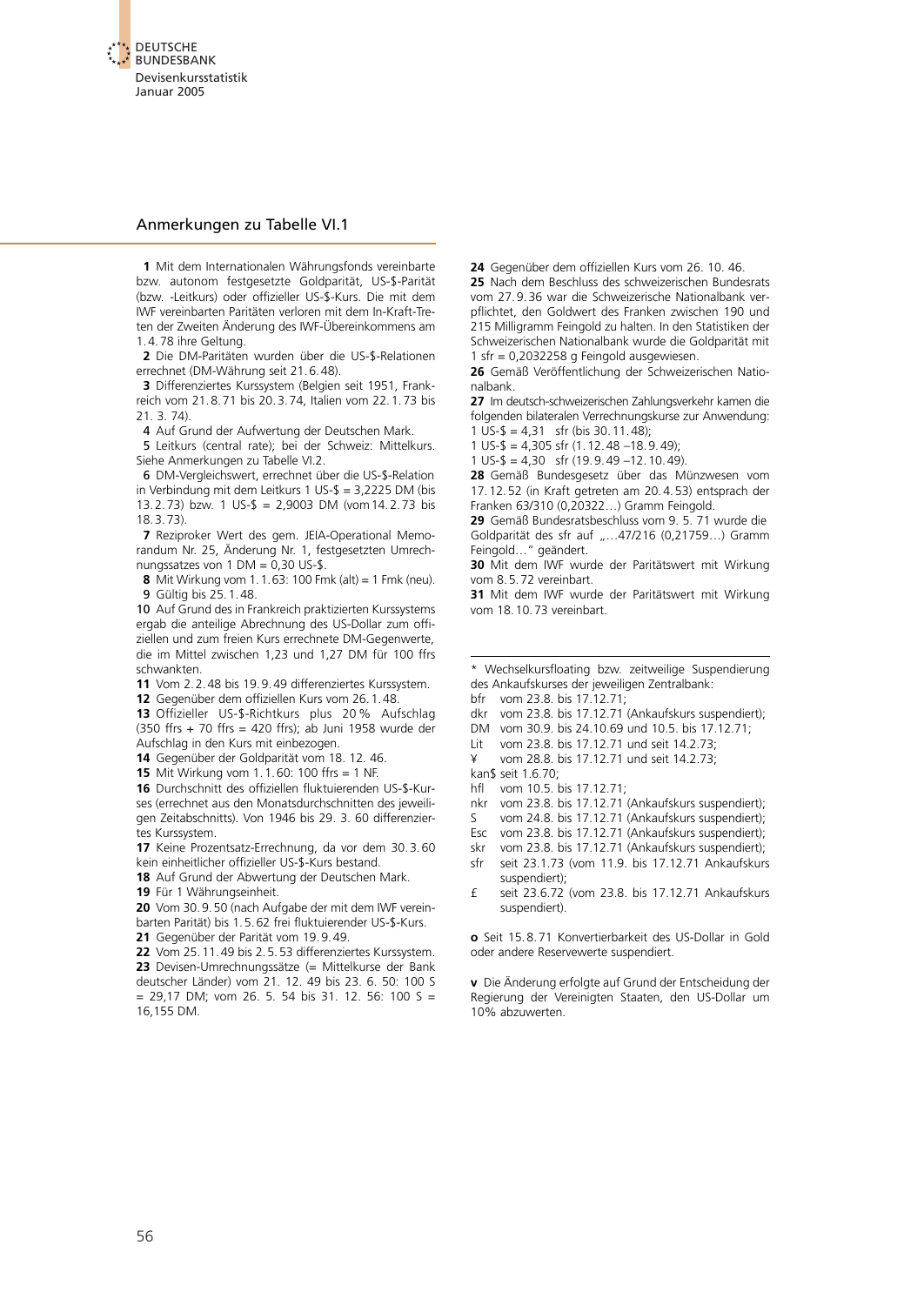# VI. Paritäten, Leitkurse, EWRE-Relationen

# 2. SZR-Leitkurse vom 18. Dezember 1971 bis 31. März 1978

| Land                             |            |                            |                                                                                                                           | Aufwertung (+) /<br>Abwertung (-) |                 |                      |                                |                |
|----------------------------------|------------|----------------------------|---------------------------------------------------------------------------------------------------------------------------|-----------------------------------|-----------------|----------------------|--------------------------------|----------------|
| Währung                          | gültig ab  | $1$ SZR =  WE              | $1 WE =  SZR$                                                                                                             | in %                              |                 | gültig ab            | $100 \text{ WE} =  \text{ DM}$ |                |
| Belgien                          |            |                            |                                                                                                                           |                                   |                 |                      |                                |                |
| <b>Belgischer Franc</b><br>(bfr) | 21.12.71   | 48,6572                    | 0,0205519                                                                                                                 | $+$                               | 2,8             | 21.12.71             |                                | 7,19           |
|                                  | 19.03.73   |                            | Freigabe des Wechselkurses gegenüber                                                                                      |                                   |                 | 19.03.73             | 3)                             | 6,98           |
|                                  |            |                            | den Währungen derjenigen Länder, die<br>nicht am Gruppenfloating teilnehmen 2)                                            |                                   |                 | 29.06.73             | 3)                             | 6,62           |
|                                  |            |                            |                                                                                                                           |                                   |                 | 18.10.76             | 3)                             | 6,49           |
| Dänemark                         |            |                            |                                                                                                                           |                                   |                 |                      |                                |                |
| Dänische Krone<br>(dkr)          | 21.12.71   | 7,57831                    | 0,131955                                                                                                                  | $\overline{\phantom{0}}$          | 1,0             | 21.12.71             |                                | 46,17          |
|                                  | 19.03.73   |                            | Freigabe des Wechselkurses gegenüber<br>den Währungen derjenigen Länder, die<br>nicht am Gruppenfloating teilnehmen 2)    |                                   |                 | 19.03.73<br>29.06.73 | 3)<br>3)                       | 44,82<br>42,49 |
|                                  | 18.10.76   | 7,89407                    | 0,126677                                                                                                                  |                                   | - 4,0           | 18.10.76             |                                | 39,99          |
|                                  | 04.04.77   | 8,13822                    | 0,122877                                                                                                                  |                                   | $-3,0$          | 04.04.77             |                                | 38,79          |
|                                  | 29.08.77   | 8,56656                    | 0,116733                                                                                                                  |                                   | $-5,0$          | 29.08.77             |                                | 36,85          |
| Deutschland                      |            |                            |                                                                                                                           |                                   |                 |                      |                                |                |
| Deutsche Mark<br>(DM)            | 21.12.71   | 3,49872<br>4)              | 0,285819<br>4)                                                                                                            | $\div$                            | 4,6             |                      |                                |                |
|                                  | 19.03.73   |                            | Freigabe des Wechselkurses gegenüber<br>den Währungen derjenigen Länder, die<br>nicht am Gruppenfloating teilnehmen 2)    |                                   |                 |                      |                                |                |
|                                  | 19.03.73   | 3,39687                    | 5) 0,294389                                                                                                               |                                   | $+ 3,0$         |                      |                                |                |
|                                  | 29.06.73   | 3,21979                    | 5) 0,310580                                                                                                               |                                   | $+ 5,5$         |                      |                                |                |
|                                  | 18.10.76   | 3,15665                    | 5) 0,316792                                                                                                               |                                   | $+ 2,0$         |                      |                                |                |
| Finnland                         |            |                            |                                                                                                                           |                                   |                 |                      |                                |                |
| Finnmark                         | 20.12.71   | 4,45143                    | 0,224647                                                                                                                  |                                   | 5,6             | 21.12.71             |                                | 78,60          |
| (Fmk)                            | 15.02.73   | 4,70475                    | 0,212551                                                                                                                  |                                   | 5,4             | 15.02.73             | 6)                             | 74,37          |
|                                  | 04.06.73   |                            | Freigabe des Wechselkurses                                                                                                |                                   |                 |                      |                                |                |
|                                  |            |                            |                                                                                                                           |                                   |                 |                      |                                |                |
| Frankreich                       |            |                            |                                                                                                                           |                                   |                 |                      |                                |                |
| Französischer Franc<br>(FF)      | 20.12.71   | 5,55419                    | 0,180044                                                                                                                  | $\bullet$                         |                 | 21.12.71             |                                | 62,99          |
|                                  | 19.03.73   |                            | Freigabe des Wechselkurses gegenüber<br>den Währungen derjenigen Länder, die<br>nicht am Gruppenfloating teilnehmen 2) 7) |                                   |                 | 19.03.73<br>29.06.73 | 3)<br>3)                       | 61,16<br>57,97 |
|                                  | 15.03.76   |                            | Freigabe des Wechselkurses 7)                                                                                             |                                   |                 | 15.03.76             |                                |                |
|                                  |            |                            |                                                                                                                           |                                   |                 |                      |                                |                |
| Italien                          |            |                            |                                                                                                                           |                                   |                 |                      |                                |                |
| Italienische Lira<br>(Lit)       | 20.12.71   | 631,343<br>- 1             | 0,00158393                                                                                                                |                                   | $-1,0$          | 21.12.71             |                                | 0,55           |
|                                  | 13.02.73   |                            | Freigabe des Wechselkurses                                                                                                |                                   |                 | 13.02.73             |                                |                |
|                                  |            |                            |                                                                                                                           |                                   |                 |                      |                                |                |
| Japan                            |            |                            |                                                                                                                           |                                   |                 |                      |                                |                |
| Yen<br>(Y)                       | 20.12.71   | 334,400                    | 0,00299043                                                                                                                |                                   | $\bullet$ + 7,7 | 21.12.71             |                                | 1,05           |
|                                  | 14.02.73   |                            | Freigabe des Wechselkurses                                                                                                |                                   |                 | 14.02.73             |                                |                |
| Kanada                           |            |                            |                                                                                                                           |                                   |                 |                      |                                |                |
| Kanadischer Dollar<br>(kan\$)    | (01.06.70) | Freigabe des Wechselkurses |                                                                                                                           |                                   |                 | (01.06.70)           |                                |                |

Anmerkungen siehe Seite 59.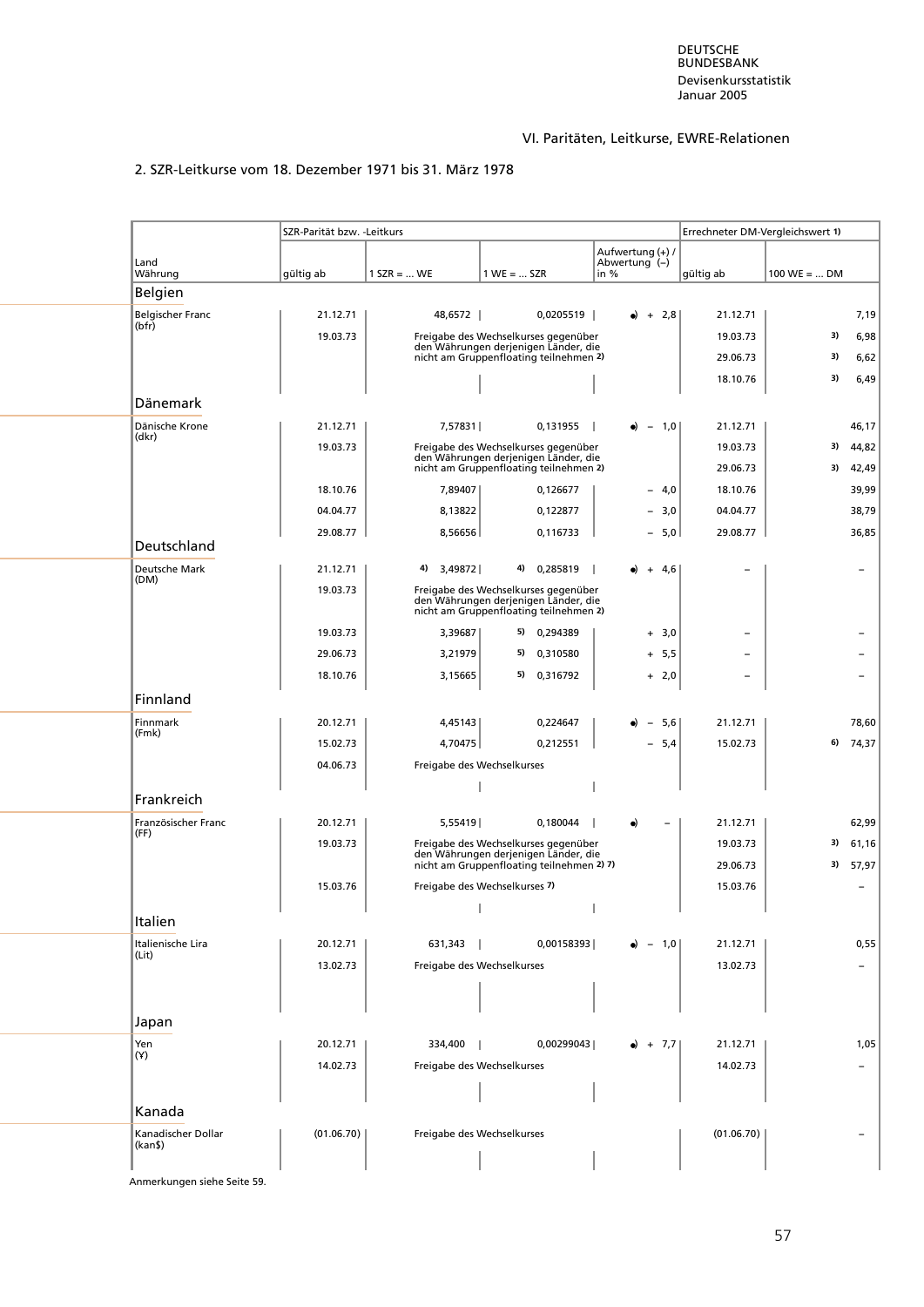

# noch: 2. SZR-Leitkurse vom 18. Dezember 1971 bis 31. März 1978

|                             | SZR-Parität bzw. - Leitkurs |               |           |                                                                                                                        |             |                                   |      | Errechneter DM-Vergleichswert 1) |                                |                          |
|-----------------------------|-----------------------------|---------------|-----------|------------------------------------------------------------------------------------------------------------------------|-------------|-----------------------------------|------|----------------------------------|--------------------------------|--------------------------|
| Land                        |                             |               |           |                                                                                                                        |             | Aufwertung (+) /<br>Abwertung (-) |      |                                  |                                |                          |
| Währung<br>Niederlande      | gültig ab                   | $1$ SZR =  WE |           | $1 WE =  SZR$                                                                                                          |             | in %                              |      | gültig ab                        | $100 \text{ WE} =  \text{ DM}$ |                          |
| Holländischer Gulden        | 21.12.71                    |               | 3,52282   |                                                                                                                        | 0,283864    | $\ddot{}$                         | 2,8  | 21.12.71                         |                                | 99,32                    |
| (hfl)                       | 19.03.73                    |               |           | Freigabe des Wechselkurses gegenüber                                                                                   |             |                                   |      | 19.03.73                         | 3)                             | 96,42                    |
|                             |                             |               |           | den Währungen derjenigen Länder, die<br>nicht am Gruppenfloating teilnehmen 2)                                         |             |                                   |      | 29.06.73                         | 3)                             | 91,40                    |
|                             | 17.09.73                    |               | 3,35507   |                                                                                                                        | 0.298056    | $\ddot{}$                         | 5,0  | 17.09.73                         |                                | 95,97                    |
|                             |                             |               |           |                                                                                                                        |             |                                   |      | 18.10.76                         | 3)                             | 94,09                    |
| Norwegen                    |                             |               |           |                                                                                                                        |             |                                   |      |                                  |                                |                          |
| Norwegische Krone<br>(nkr)  | 21.12.71                    |               | 7,21500   |                                                                                                                        | $0.138600$  |                                   | 1,0  | 21.12.71                         |                                | 48,49                    |
|                             | 19.03.73                    |               |           | Freigabe des Wechselkurses gegenüber<br>den Währungen derjenigen Länder, die<br>nicht am Gruppenfloating teilnehmen 2) |             |                                   |      | 19.03.73<br>29.06.73             | 3)<br>3)                       | 47,08<br>44,63           |
|                             | 16.11.73                    |               | 6,87145   |                                                                                                                        | 0,145530    | $\ddot{}$                         | 5,0  | 16.11.73                         |                                | 46,86                    |
|                             | 18.10.76                    | 8)            | 6,94084   | 8)                                                                                                                     | 0,144075    |                                   | 1,0  | 18.10.76                         |                                | 45,48                    |
|                             | 04.04.77                    | 8)            | 7,15551   | 8)                                                                                                                     | 0,139753    |                                   | 3,0  | 04.04.77                         |                                | 44,11                    |
|                             | 29.08.77                    | 8)            | 7,53212   | 8)                                                                                                                     | 0,132765    |                                   | 5,0  | 29.08.77                         |                                | 41,91                    |
|                             | 13.02.78                    | 8)            | 8,18709   | 8)                                                                                                                     | 0,122144    |                                   | 8,0  | 13.02.78                         |                                | 38,56                    |
| Österreich                  |                             |               |           |                                                                                                                        |             |                                   |      |                                  |                                |                          |
| Schilling<br>(S)            | 22.12.71                    |               | 25,2971   |                                                                                                                        | 0,0395302   |                                   | 2,2  | 22.12.71                         |                                | 13,83                    |
| Portugal                    | 19.03.73                    |               |           | Freigabe des Wechselkurses                                                                                             |             |                                   |      | 19.03.73                         |                                | $\overline{\phantom{0}}$ |
| Escudo                      | 22.12.71                    |               | 29,5857   |                                                                                                                        | 0,0338001   |                                   | 2,8  | 22.12.71                         |                                | 11,83                    |
| (Esc)                       | 14.02.73                    |               | 30,7619   |                                                                                                                        | 0,0325078   |                                   | 3,8  | 14.02.73                         |                                | 11,37                    |
| Schweden                    | 19.03.73                    |               |           | Freigabe des Wechselkurses                                                                                             |             |                                   |      | 19.03.73                         |                                | $\overline{\phantom{0}}$ |
| Schwedische Krone           | 21.12.71                    |               | 5,22545   |                                                                                                                        | 0,191371    |                                   | 1,0  | 21.12.71                         |                                | 66,96                    |
| (skr)                       | 15.02.73                    |               | 5,50094   |                                                                                                                        | 0,181787    |                                   | 5,0  | 15.02.73                         |                                | 63,60                    |
|                             | 19.03.73                    |               |           | Freigabe des Wechselkurses gegenüber                                                                                   |             |                                   |      | 19.03.73                         | 3)                             | 61,75                    |
|                             |                             |               |           | den Währungen derjenigen Länder, die<br>nicht am Gruppenfloating teilnehmen 2)                                         |             |                                   |      | 29.06.73                         |                                | 3) 58,53                 |
|                             | 18.10.76                    | 8)            | 5,55651   | 8)                                                                                                                     | 0,179969    |                                   | 1,0  | 18.10.76                         |                                | 56,81                    |
|                             | 04.04.77                    | 8)            | 5,91118   | 8)                                                                                                                     | 0,169171    |                                   | 6,0  | 04.04.77                         |                                | 53,40                    |
| Schweiz                     | 29.08.77                    |               |           | Freigabe des Wechselkurses 9)                                                                                          |             |                                   |      | 29.08.77                         |                                |                          |
| Schweizer Franken           | 21.12.71                    | 10)           | (4, 1691) | 10)                                                                                                                    | (0, 239858) |                                   | 2,0  | 21.12.71                         |                                | 83,92                    |
| (sfr)                       | 23.01.73                    |               |           | Freigabe des Wechselkurses                                                                                             |             |                                   |      | 23.01.73                         |                                |                          |
| Spanien                     |                             |               |           |                                                                                                                        |             |                                   |      |                                  |                                |                          |
| Peseta                      | 21.12.71                    |               | 70,0000   |                                                                                                                        | 0,0142857   | $\bullet$                         |      | 21.12.71                         | 6)                             | 5,00                     |
| (Pta)                       | 22.01.74                    |               |           | Freigabe des Wechselkurses                                                                                             |             |                                   |      |                                  |                                |                          |
|                             |                             |               |           |                                                                                                                        |             |                                   |      |                                  |                                |                          |
| Vereinigte Staaten          |                             |               |           |                                                                                                                        |             |                                   |      |                                  |                                |                          |
| US-Dollar<br>$(US-$)$       | 18.12.71                    | 11)           | 1,08571   |                                                                                                                        | 0,921053    |                                   | 7,9  | 21.12.71                         | 12)                            | 3,2225                   |
|                             | 12.02.73                    | 13)           | 1,20635   |                                                                                                                        | 0,828948    | $\overline{\phantom{0}}$          | 10,0 | 14.02.73                         | 6) 12)                         | 2,9003                   |
| Vereinigtes Königreich      |                             |               |           |                                                                                                                        |             |                                   |      |                                  |                                |                          |
| Pfund Sterling<br>(f)       | 21.12.71                    |               | 0,416667  |                                                                                                                        | 2,40000     |                                   |      | 21.12.71                         |                                | 839,69                   |
|                             | 23.06.72                    |               |           | Freigabe des Wechselkurses                                                                                             |             |                                   |      | 23.06.72                         |                                |                          |
| Anmerkungen siehe Seite 59. |                             |               |           |                                                                                                                        |             |                                   |      |                                  |                                |                          |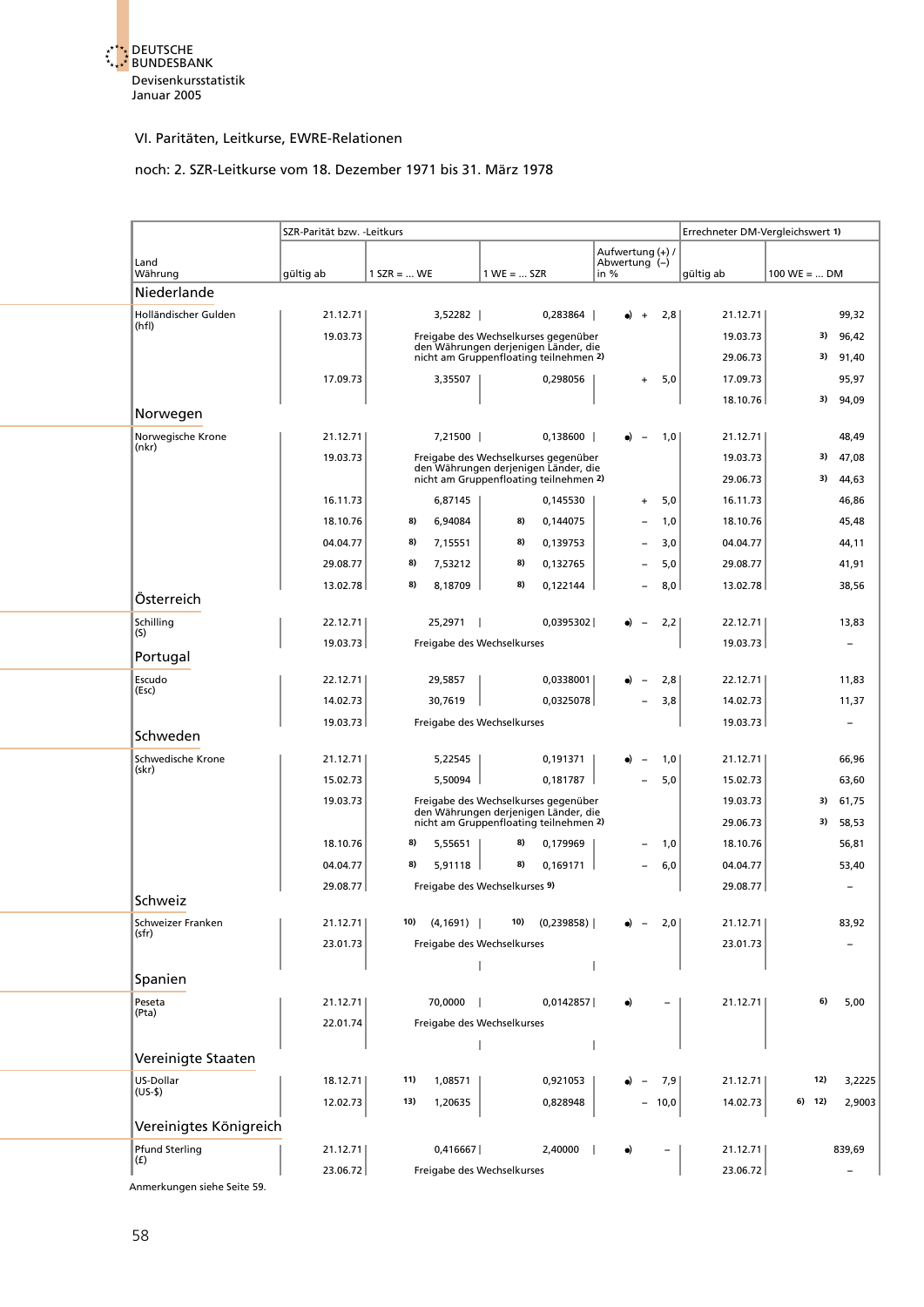### Anmerkungen zu Tabelle VI.2

Die 1969 als internationales Reservemedium geschaffenen Sonderziehungsrechte waren bis zur Washingtoner Währungskonferenz am 18. Dezember 1971 wertgleich mit dem US-Dollar (1 US-\$ = 0,888671 Gramm Feingold), da gemäß Artikel XXI, Abschnitt 2 des Abkommens über den Internationalen Währungsfonds in der Fassung von 1969 (erste Abkommensänderung) die Werteinheit der Sonderziehungsrechte 0,888671 Gramm Feingold entsprach. Die Einführung von Leitkursen (central rates), die in Übereinstimmung mit den Washingtoner Vereinbarungen (Smithsonian Agreement vom 18. Dezember 1971) auf Grund des Beschlusses der IWF-Direktoren Nr. 3463- (71/126) vom 18. Dezember 1971 erfolgte, der durch den Beschluss Nr. 4083-(73/104) vom 7. November 1973 geändert wurde, ermöglichte es den IWF-Mitgliedsländern, für ihre Währungen vorübergehend neue Austauschrelationen festzulegen. Gemäß § 2 (b) dieses Beschlusses konnte ein Leitkurs für die Währung eines Mitglieds in Gold, in Werteinheiten von Sonderziehungs[rechten oder in der Währung eines anderen Mitglieds](#page-11-1) dem IWF mitgeteilt werden. Nach dem Wegfall der IWF-Paritäten am 1. April 1978 haben auch die dem IWF im Sinne des Beschlusses vom 18. Dezember 1971 mitgeteilten Leitkurse keine praktische Bedeutung mehr, da ihre Rechtsgrundlage mit dem Wegfall von Art. IV 4(a) alter Fassung des IWF-Abkommens gegenstandslos geworden ist.

• Ermittelt gegenüber der rechnerischen SZR-Parität vor den Washingtoner Vereinbarungen vom Dezember 1971.

**1** Errechnet unter Zugrundelegung der Relation  $1$  SZR = ... WE.

**2** Am Gruppenfloating beteiligten sich ab 19.3.73 Belgien/Luxemburg, Dänemark, Deutschland, Frankreich (bis 18.1.74 und vom 10.7.75 bis 12.3.76), die Niederlande, Norwegen (bis 11.12.78) und Schweden (bis 26.8.77). Seit dem 19.3.73 wurden die Kassa-Mittelkurse der Währungen dieser Länder untereinander innerhalb einer Bandbreite von 2,25% gehalten (Ausnahme: Belgien/Luxemburg und die Niederlande, die bis 12.3.76 eine Bandbreite von ca. 1,5% vereinbart hatten).

**3** Auf Grund der Aufwertung der Deutschen Mark.

**4** Ab 14. 2. 73 lauten (bedingt durch die Änderung des Leitkurses der Deutschen Mark zum US-Dollar) die errechneten Werte: 1 SZR = 3,49877 DM bzw. 1 DM = 0,285814 SZR.

**5** Von der Bundesregierung dem IWF notifizierter Leitkurs.

**6** Gültig bis 18.3.73; danach Freigabe des Wechselkurses der Deutschen Mark gegenüber den Währungen derjenigen Länder, die nicht am Gruppenfloating teilnahmen.

**7** Frankreich nahm ab 15. 3. 76, wie bereits in der Zeit vom 21.1.74 bis 9.7.75, nicht mehr am Gruppenfloating teil.

**8** Errechnete Relation (dem IWF nicht als Leitkurs notifiziert).

**9** Schweden nahm ab 29. 8. 77 nicht mehr am Gruppenfloating teil.

**10** Die Schweiz war kein Mitglied des IWF; die SZR-Relation wurde auf Basis des von der Schweizerischen Nationalbank veröffentlichten Mittelkurses von 1 US-\$ = 3,84 sfr errechnet.

**11** Mit dem IWF wurde der Paritätswert mit Wirkung vom 8. 5. 72 vereinbart.

**12** Von der Bundesregierung dem IWF notifizierter Leitkurs für 1 US-Dollar.

**13** Mit dem IWF wurde der Paritätswert mit Wirkung vom 18.10.73 vereinbart.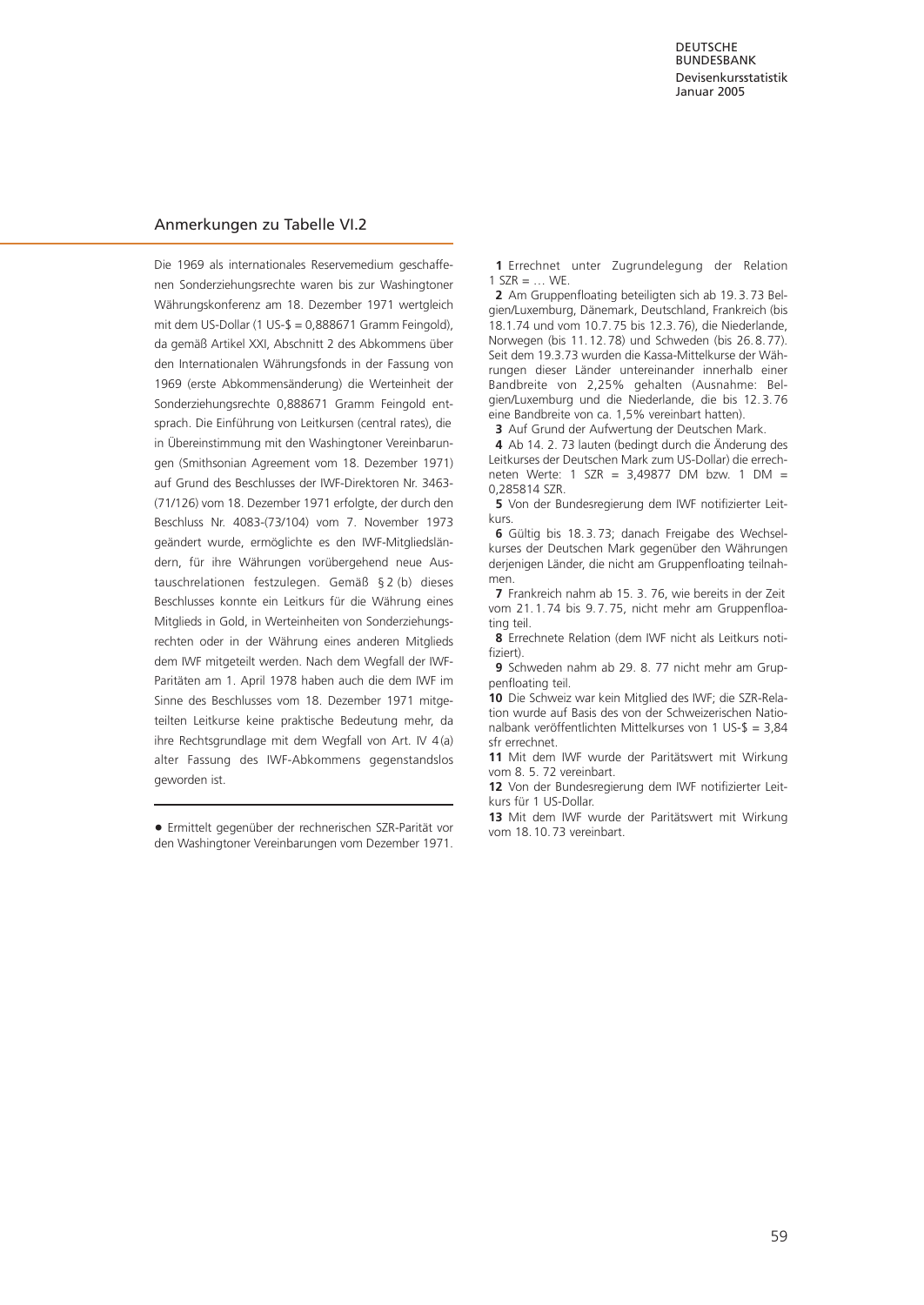

#### 3. EWRE-Relationen vom 1. April 1978 bis 12. März 1979 \*)

|                            | <b>EWRE-Relation 1)</b> |                |                                                  |                                   |            | Errechneter DM-Vergleichswert 2) |          |  |  |
|----------------------------|-------------------------|----------------|--------------------------------------------------|-----------------------------------|------------|----------------------------------|----------|--|--|
| Land                       |                         |                |                                                  | Aufwertung (+) /<br>Abwertung (-) |            |                                  |          |  |  |
| Währung                    | gültig ab               | $1$ EWRE =  WE | $1 WE =  EWRE$                                   | $\ln$ %                           | gültig ab  | 100 WE =  DM                     |          |  |  |
| Belgien                    |                         |                |                                                  |                                   |            |                                  |          |  |  |
| Belgischer Franc<br>(bfr)  | (19.03.73)              | 48,6572        | 0,0205519                                        |                                   | (18.10.76) | 3)                               | 6,49     |  |  |
|                            | 16.10.78                | 47,7031        | 0,020963                                         | $+ 2,0$                           | 16.10.78   |                                  | 6,36     |  |  |
| Dänemark                   |                         |                |                                                  |                                   |            |                                  |          |  |  |
|                            |                         |                |                                                  |                                   |            |                                  |          |  |  |
| Dänische Krone<br>(dkr)    | (29.08.77)              | 8,56656        | 0,116733                                         |                                   | (29.08.77) |                                  | 36,85    |  |  |
|                            |                         |                |                                                  |                                   | 16.10.78   |                                  | 3) 35,43 |  |  |
| Deutschland                |                         |                |                                                  |                                   |            |                                  |          |  |  |
| Deutsche Mark              | (18.10.76)              | 3,15665        | 0,316792                                         |                                   |            |                                  |          |  |  |
| (DM)                       | 16.10.78                | 3,03524        | 4) 0,329463                                      | $+ 4,0$                           |            |                                  |          |  |  |
| Niederlande                |                         |                |                                                  |                                   |            |                                  |          |  |  |
| Holländischer Gulden       | (17.09.73)              | 3,35507        | 0,298056                                         |                                   | (18.10.76) | 3)                               | 94,09    |  |  |
| (hfl)                      | 16.10.78                | 3,28928        | 0,304018                                         | $+ 2,0$                           | 16.10.78   |                                  | 92,28    |  |  |
| Norwegen                   |                         |                |                                                  |                                   |            |                                  |          |  |  |
| Norwegische Krone<br>(nkr) | (13.02.78)              | 8,18709        | 0,122144                                         |                                   | (13.02.78) |                                  | 38,56    |  |  |
|                            |                         |                |                                                  |                                   | 16.10.78   |                                  | 3) 37,07 |  |  |
|                            | 12.12.78                |                | Austritt aus dem Europäischen Wechselkursverbund |                                   | 12.12.78   |                                  |          |  |  |
|                            |                         |                |                                                  |                                   |            |                                  |          |  |  |

\* Die EWRE war die gemeinsame Bezugsgröße im Europäischen Wechselkurs- (siehe auch Tabelle VI.2). — 2 Errechnet unter Zugrundelegung der Relatio-<br>verbund. Der Europäische Fonds für währungspolitische Zusammenarbeit – nen f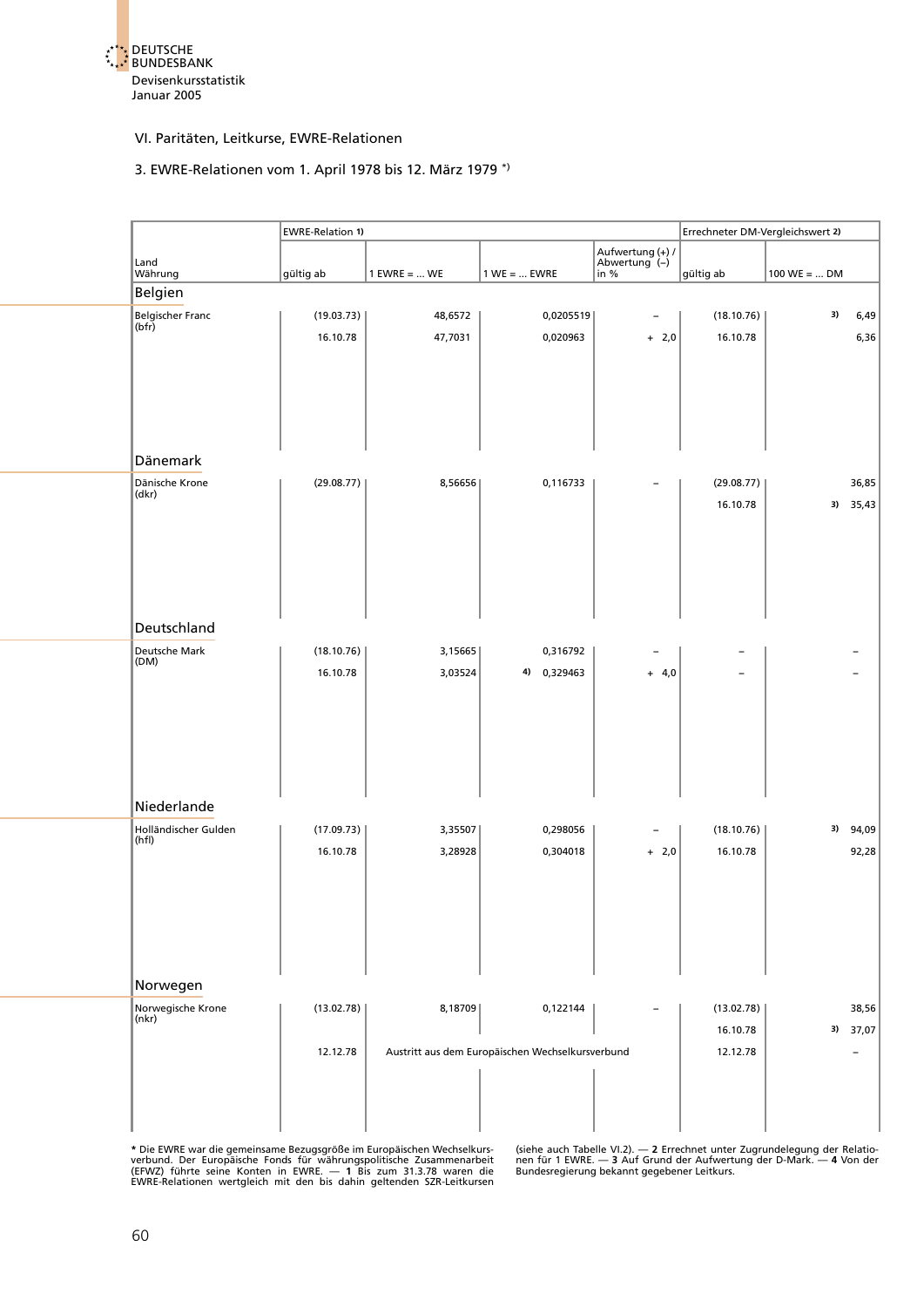# 4. ECU-Leitkurse vom 13. März 1979 bis 31. Dezember 1998 \*)

|                                  | ECU-Leitkurs                                                                                                                                                                                                                                                                     |                                                                                                                                                                                                                                                                             |                                                                                                                                                                                                                                                                                                                                                                                                          |                                                                                                                                                                                                                                                                                                                | Errechneter DM-Leitkurs                                                                                                                                                                                                                                                                                                                                                                                                                               |                                                                                                                                                                                                                      |                                                                                                                                                                                                                                                                                                                                                                                                                                                    |
|----------------------------------|----------------------------------------------------------------------------------------------------------------------------------------------------------------------------------------------------------------------------------------------------------------------------------|-----------------------------------------------------------------------------------------------------------------------------------------------------------------------------------------------------------------------------------------------------------------------------|----------------------------------------------------------------------------------------------------------------------------------------------------------------------------------------------------------------------------------------------------------------------------------------------------------------------------------------------------------------------------------------------------------|----------------------------------------------------------------------------------------------------------------------------------------------------------------------------------------------------------------------------------------------------------------------------------------------------------------|-------------------------------------------------------------------------------------------------------------------------------------------------------------------------------------------------------------------------------------------------------------------------------------------------------------------------------------------------------------------------------------------------------------------------------------------------------|----------------------------------------------------------------------------------------------------------------------------------------------------------------------------------------------------------------------|----------------------------------------------------------------------------------------------------------------------------------------------------------------------------------------------------------------------------------------------------------------------------------------------------------------------------------------------------------------------------------------------------------------------------------------------------|
| Land<br>Währung                  | gültig ab                                                                                                                                                                                                                                                                        | $1$ ECU =  WE                                                                                                                                                                                                                                                               | $1 WE =  ECU$                                                                                                                                                                                                                                                                                                                                                                                            | Aufwertung (+) /<br>Abwertung (-)<br>in $%$                                                                                                                                                                                                                                                                    | gültig ab                                                                                                                                                                                                                                                                                                                                                                                                                                             | $100 \text{ WE} =  \text{ DM}$                                                                                                                                                                                       | Aufwertung (+) /<br>Abwertung (-)<br>der DM in %                                                                                                                                                                                                                                                                                                                                                                                                   |
| Belgien <sup>1)</sup>            |                                                                                                                                                                                                                                                                                  |                                                                                                                                                                                                                                                                             |                                                                                                                                                                                                                                                                                                                                                                                                          |                                                                                                                                                                                                                                                                                                                |                                                                                                                                                                                                                                                                                                                                                                                                                                                       |                                                                                                                                                                                                                      |                                                                                                                                                                                                                                                                                                                                                                                                                                                    |
| <b>Belgischer Franc</b><br>(bfr) | 13.03.79<br>24.09.79<br>30.11.79<br>23.03.81<br>05.10.81<br>22.02.82<br>14.06.82<br>21.03.83<br>18.05.83<br>22.07.85<br>07.04.86<br>04.08.86<br>12.01.87<br>08.01.90<br>08.10.90<br>14.09.92<br>17.09.92<br>23.11.92<br>01.02.93<br>14.05.93<br>06.03.95<br>25.11.96<br>16.03.98 | 39,4582<br>39,8456<br>39,7897<br>40,7985<br>40,7572<br>44,6963<br>44,9704<br>44,3662<br>44,9008<br>44,8320<br>43,6761<br>43,1139<br>42,4582<br>42,1679<br>42,4032<br>42,0639<br>41,9547<br>40,6304<br>40,2802<br>40,2123<br>39,3960<br>39,7191<br>40,7844                   | 0,0253433<br>0,0250969<br>0,0251321<br>0,0245107<br>0,0245355<br>0,0223732<br>0,0222368<br>0,0225397<br>0,0222713<br>0,0223055<br>0,0228958<br>0,0231944<br>0,0235526<br>0,0237147<br>0,0235831<br>0,0237734<br>0,0238352<br>0,0246121<br>0,0248261<br>0,0248680<br>0,0253833<br>0,0251768<br>0,0245192                                                                                                  | $-0.97$<br>$+ 0,14$<br>$-2,47$<br>$+ 0,10$<br>$-8,81$<br>- 0,61<br>$+ 1,36$<br>$-1,19$<br>$+ 0,15$<br>2,65<br>$+$<br>$+ 1,30$<br>$+ 1,54$<br>0,69<br>$+$<br>0,55<br>$-$<br>$+ 0,81$<br>$+ 0,26$<br>$+ 3,26$<br>$+ 0,87$<br>$+ 0,17$<br>$+ 2,07$<br>$-0,81$<br>$-2,61$                                          | 13.03.79<br>24.09.79<br>05.10.81<br>22.02.82<br>14.06.82<br>21.03.83<br>07.04.86<br>12.01.87                                                                                                                                                                                                                                                                                                                                                          | 6,36277<br>6,23800<br>5,91280<br>5,41018<br>5,18961<br>4,99288<br>4,89590<br>4,84837                                                                                                                                 | $+ 2,0$<br>$+ 5,5$<br>+ 9,3<br>$+ 4,3$<br>$+ 3,9$<br>+ 2,0<br>$+ 1,0$                                                                                                                                                                                                                                                                                                                                                                              |
| Dänemark <sup>2)</sup>           |                                                                                                                                                                                                                                                                                  |                                                                                                                                                                                                                                                                             |                                                                                                                                                                                                                                                                                                                                                                                                          |                                                                                                                                                                                                                                                                                                                |                                                                                                                                                                                                                                                                                                                                                                                                                                                       |                                                                                                                                                                                                                      |                                                                                                                                                                                                                                                                                                                                                                                                                                                    |
| Dänische Krone<br>(dkr)          | 13.03.79<br>24.09.79<br>30.11.79<br>23.03.81<br>05.10.81<br>22.02.82<br>14.06.82<br>21.03.83<br>18.05.83<br>22.07.85<br>07.04.86<br>04.08.86<br>12.01.87<br>08.01.90<br>08.10.90<br>14.09.92<br>17.09.92<br>23.11.92<br>01.02.93<br>14.05.93<br>06.03.95<br>25.11.96<br>16.03.98 | 7,08592<br>7,36594<br>7,72336<br>7,91917<br>7,91117<br>8,18382<br>8,23400<br>8,04412<br>8,14104<br>8,12857<br>7,91896<br>7,81701<br>7,85212<br>7,79845<br>7,84195<br>7,77921<br>7,75901<br>7,51410<br>7,44934<br>7,43679<br>7,28580<br>7,34555<br>7,54257                   | 0,141125<br>0,135760<br>0,129477<br>0,126276<br>0,126404<br>0,122192<br>0,121448<br>0,124314<br>0,122834<br>0,123023<br>0,126279<br>0,127926<br>0,127354<br>0,128231<br>0,127519<br>0,128548<br>0,128882<br>0,133083<br>0,134240<br>0,134467<br>0,137253<br>0,136137<br>0,132581                                                                                                                         | $-3,80$<br>$-4,63$<br>2,47<br>$+ 0,10$<br>$-3,33$<br>0,61<br>$\overline{\phantom{0}}$<br>$+2,36$<br>$-1,19$<br>0,15<br>$+$<br>$+2,65$<br>$+ 1,30$<br>0,45<br>$\overline{\phantom{0}}$<br>$+ 0,69$<br>0,55<br>$-$<br>$+ 0,81$<br>$+ 0,26$<br>$+ 3,26$<br>$+ 0,87$<br>$+ 0,17$<br>$+ 2,07$<br>$-0,81$<br>$-2,61$ | 13.03.79<br>24.09.79<br>30.11.79<br>05.10.81<br>22.02.82<br>14.06.82<br>21.03.83<br>07.04.86<br>12.01.87                                                                                                                                                                                                                                                                                                                                              | 35,4313<br>33,7441<br>32,1373<br>30,4619<br>29,5479<br>28,3433<br>27,5375<br>27,0028<br>26,2163                                                                                                                      | $+ 5,0$<br>$+ 5,0$<br>5,5<br>$\ddot{}$<br>$+3,1$<br>+4,3<br>+2,9<br>$+2,0$<br>+ 3,0                                                                                                                                                                                                                                                                                                                                                                |
| Deutschland                      |                                                                                                                                                                                                                                                                                  |                                                                                                                                                                                                                                                                             |                                                                                                                                                                                                                                                                                                                                                                                                          |                                                                                                                                                                                                                                                                                                                |                                                                                                                                                                                                                                                                                                                                                                                                                                                       |                                                                                                                                                                                                                      |                                                                                                                                                                                                                                                                                                                                                                                                                                                    |
| Deutsche Mark<br>(DM)            | 13.03.79<br>24.09.79<br>30.11.79<br>23.03.81<br>05.10.81<br>22.02.82<br>14.06.82<br>21.03.83<br>18.05.83<br>22.07.85<br>07.04.86<br>04.08.86<br>12.01.87<br>08.01.90<br>08.10.90<br>14.09.92<br>17.09.92<br>23.11.92<br>01.02.93<br>14.05.93<br>06.03.95<br>25.11.96<br>16.03.98 | 2,51064<br>2,48557<br>2,48208<br>2,54502<br>2,40989<br>2,41815<br>2,33379<br>2,21515<br>2,24184<br>2,23840<br>2,13834<br>2,11083<br>2,05853<br>2,04446<br>2,05586<br>2,03942<br>2,03412<br>1,96992<br>1,95294<br>1,94964<br>1,91007<br>3)<br>1,92573<br>3)<br>3)<br>1,97738 | 0,398305<br>3)<br>3)<br>0,402322<br>3)<br>0,402888<br>3)<br>0,392924<br>3)<br>0,414957<br>0,413539<br>3)<br>3)<br>0,428488<br>3)<br>0,451437<br>3)<br>0,446062<br>3)<br>0,446748<br>3)<br>0,467652<br>3)<br>0.473747<br>3)<br>0,485784<br>3)<br>0,489127<br>3)<br>0,486414<br>3)<br>0,490335<br>3)<br>0,491613<br>3)<br>0,507635<br>3)<br>0,512049<br>3)<br>0,512915<br>0,523541<br>0,519284<br>0,505720 | 1,01<br>0,14<br>$\ddot{}$<br>2,47<br>5,61<br>$\ddot{}$<br>0,34<br>3,61<br>5,36<br>÷<br>1,19<br>0,15<br>4,68<br>1,30<br>$\ddot{}$<br>2,54<br>0,69<br>÷<br>0,55<br>0,81<br>0,26<br>+<br>3,26<br>$\ddot{}$<br>0,87<br>0,17<br>$+$<br>2,07<br>$\ddot{}$<br>0,81<br>2,61<br>$\overline{\phantom{0}}$                | $\qquad \qquad -$<br>$\overline{\phantom{a}}$<br>$\overline{\phantom{a}}$<br>$\overline{\phantom{0}}$<br>$\overline{\phantom{a}}$<br>$\overline{\phantom{a}}$<br>$\qquad \qquad -$<br>$\overline{\phantom{a}}$<br>$\qquad \qquad -$<br>$\qquad \qquad -$<br>$\overline{\phantom{a}}$<br>$\overline{\phantom{0}}$<br>$\overline{\phantom{0}}$<br>$\overline{\phantom{a}}$<br>$\overline{\phantom{0}}$<br>$\qquad \qquad -$<br>$\overline{\phantom{0}}$ | -<br>$\overline{\phantom{0}}$<br>-<br>$\overline{\phantom{0}}$<br>$\overline{\phantom{0}}$<br>$\overline{\phantom{0}}$<br>$\overline{\phantom{0}}$<br>$\overline{\phantom{0}}$<br>$\overline{\phantom{0}}$<br>-<br>- | $\overline{\phantom{0}}$<br>$\overline{\phantom{a}}$<br>$\overline{\phantom{a}}$<br>$\overline{\phantom{0}}$<br>$\overline{\phantom{0}}$<br>$\overline{\phantom{a}}$<br>$\overline{\phantom{a}}$<br>$\overline{\phantom{0}}$<br>$\overline{a}$<br>$\overline{\phantom{0}}$<br>$\overline{\phantom{0}}$<br>$\overline{\phantom{a}}$<br>$\overline{\phantom{0}}$<br>$\overline{\phantom{0}}$<br>$\overline{\phantom{a}}$<br>$\overline{\phantom{0}}$ |

Anmerkungen siehe Seite 64.